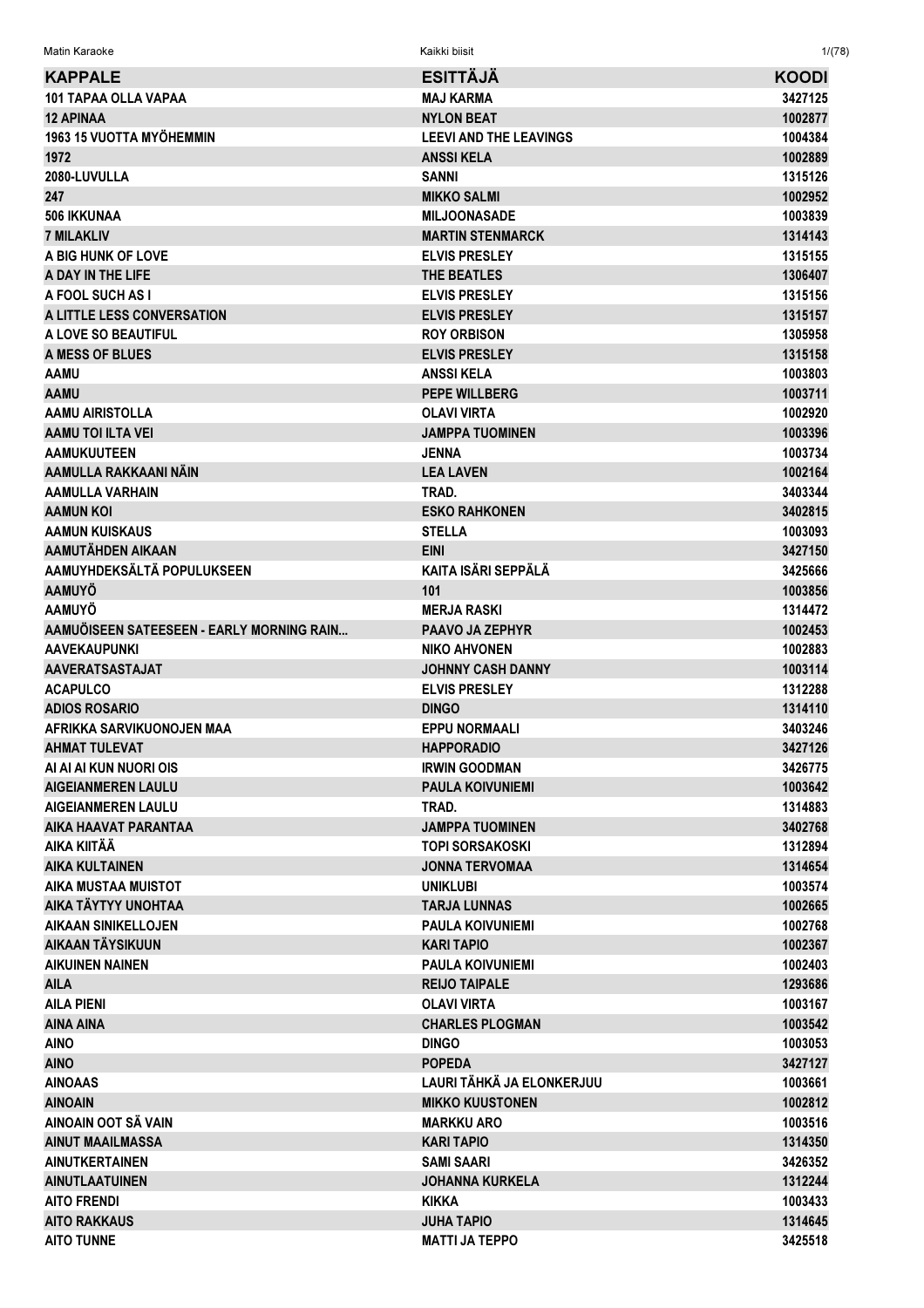| <b>AIVAN ERI MIES</b>            | <b>JANI WICKHOLM</b>             | 1293829 |
|----------------------------------|----------------------------------|---------|
| AJA HILJAA ISI                   | <b>KONTRA</b>                    | 3427128 |
| <b>AJA HILJAA ISI</b>            | <b>MARI LAURILA</b>              | 1001064 |
| AJAN PÄIVIN AJAN ÖIN             | <b>PATE MUSTAJÄRVI</b>           | 1003593 |
| <b>AJATTELEN SUA</b>             | <b>KAKSIO</b>                    | 1003263 |
| <b>AJELEN</b>                    | <b>NELJÄ RUUSUA</b>              | 1315261 |
| <b>AJETAAN TANDEMILLA</b>        | <b>FREEMAN</b>                   | 1003384 |
| <b>AJETHINA ZIGANAISETH</b>      | <b>HELI KEINONEN</b>             | 1002525 |
| <b>AJOIN KOKO YÖN</b>            | <b>KAIJA KOO</b>                 | 1314845 |
| <b>AJOMIES</b>                   | <b>TOPI SORSAKOSKI JA AGENTS</b> | 1003720 |
| <b>AJOPUU</b>                    | <b>YÖLINTU</b>                   | 3426389 |
| AKE MAKE PERA JA MÄ              | <b>HECTOR</b>                    | 1312192 |
| AKSELIN JA ELINAN HÄÄVALSSI      | <b>TAPANI PERTTU</b>             | 1003314 |
| <b>ALAHAN TULLA</b>              | <b>KISU</b>                      | 1315065 |
| <b>ALAN JO UNOHTAA</b>           | <b>KAIJA KOO</b>                 | 1004333 |
| <b>ALASKA</b>                    | <b>HUMPPAVEIKOT</b>              | 1003495 |
| <b>ALBATROSSI</b>                | <b>JUHA VAINIO</b>               | 1002752 |
| ALKO PISTÄÄ PULLOON              | <b>IRWIN GOODMAN</b>             | 1314671 |
| <b>ALKU KAIKEN KAUNIIN</b>       | <b>KIRKA</b>                     | 1003627 |
| <b>ALL OF ME</b>                 | <b>FRANK SINATRA</b>             | 1004173 |
| <b>ALL RIGHT NOW</b>             | <b>FREE</b>                      | 1001026 |
| ALL SHOOK UP                     | <b>ELVIS PRESLEY</b>             | 1312284 |
| <b>ALL THAT SHE WANTS</b>        | <b>ACE OF BASE</b>               | 1000072 |
| ALL THAT SHE WANTS               | <b>ACE OF BASE</b>               | 1000072 |
| <b>ALL THE WAY</b>               | <b>FRANK SINATRA</b>             |         |
|                                  |                                  | 1004187 |
| ALL YOU NEED IS LOVE             | THE BEATLES                      | 1306380 |
| <b>ALLA KOIVUPUUN</b>            | <b>MOVETRON</b>                  | 3427228 |
| <b>ALLA LEHMUSTEN KULJETTIIN</b> | <b>TARJA LUNNAS</b>              | 1002417 |
| <b>ALLA PINNAN</b>               | <b>ISTO HILTUNEN</b>             | 1002572 |
| ALLA POLTTAVAN AURINGON          | <b>KISU</b>                      | 1002333 |
| <b>ALLA SATEEN ÖISEN</b>         | <b>AGENTS</b>                    | 3403231 |
| <b>ALLA VAAHTERAPUUN</b>         | <b>AIKAKONE</b>                  | 1002446 |
| ALLA VENÄLÄISEN KUUN             | <b>OLAVI VIRTA</b>               | 1004375 |
| <b>ALLE MUN SATEENVARJON</b>     | <b>SINITAIVAS</b>                | 1003885 |
| <b>ALMAZ ONNEN LAPSI</b>         | <b>KATRI HELENA</b>              | 1003342 |
| <b>ALMAZ ONNEN LAPSI</b>         | <b>KATRI HELENA</b>              | 1312042 |
| <b>ALPHA OMEGA</b>               | <b>CHEEK</b>                     | 3425664 |
| ALUSTA MÄ KAIKEN ALKAISIN        | <b>JORMAS</b>                    | 1002278 |
| <b>ALWAYS</b>                    | <b>BON JOVI</b>                  | 1000078 |
| <b>ALWAYS</b>                    | <b>BON JOVI</b>                  | 1000078 |
| <b>ALWAYS</b>                    | <b>ERASURE</b>                   | 1000088 |
| <b>ALWAYS ON MY MIND</b>         | <b>ELVIS PRESLEY</b>             | 1312302 |
| <b>AMADO MIO</b>                 | <b>TAPANI KANSA</b>              | 1294856 |
| <b>AMALIA</b>                    | <b>LEEVI AND THE LEAVINGS</b>    | 1002507 |
| <b>AMARANTH</b>                  | <b>NIGHTWISH</b>                 | 1007446 |
| <b>AMARILLO</b>                  | <b>DANNY</b>                     | 1002123 |
| <b>AMAZING GRACE</b>             | <b>ELVIS PRESLEY</b>             | 1312327 |
| <b>AMEN</b>                      | <b>KASMIR</b>                    | 3403259 |
| AMERIKKAAN, AMERIKKAAN           | <b>YÖLINTU</b>                   | 1312017 |
| AMMUIN HÄNET                     | <b>MARKKU SUOMINEN</b>           | 1002939 |
| <b>AMOR AMOR AMOR</b>            | <b>OLAVI VIRTA</b>               | 1002925 |
| <b>AMSTERDAM</b>                 | <b>HECTOR</b>                    | 3426048 |
| <b>AN AWFUL CRIME</b>            | <b>HURRIGANES</b>                | 1002195 |
| ANÁRJÁVRI                        | <b>TAPIO RAUTAVAARA</b>          | 1003723 |
| <b>ANARKIAA</b>                  | <b>NELJÄ RUUSUA</b>              | 1003052 |
| <b>ANASTASIA</b>                 | <b>KALEVI KORPI</b>              | 1002706 |
| <b>AND I LOVE HER</b>            | <b>THE BEATLES</b>               | 1306391 |
| AND YOUR BIRD CAN SING           | THE BEATLES                      | 1306401 |
| <b>ANDRE</b>                     | <b>MARITA TAAVITSAINEN</b>       | 1002158 |
| <b>ANGEL</b>                     | <b>ELVIS PRESLEY</b>             | 1312328 |

 $2/(78)$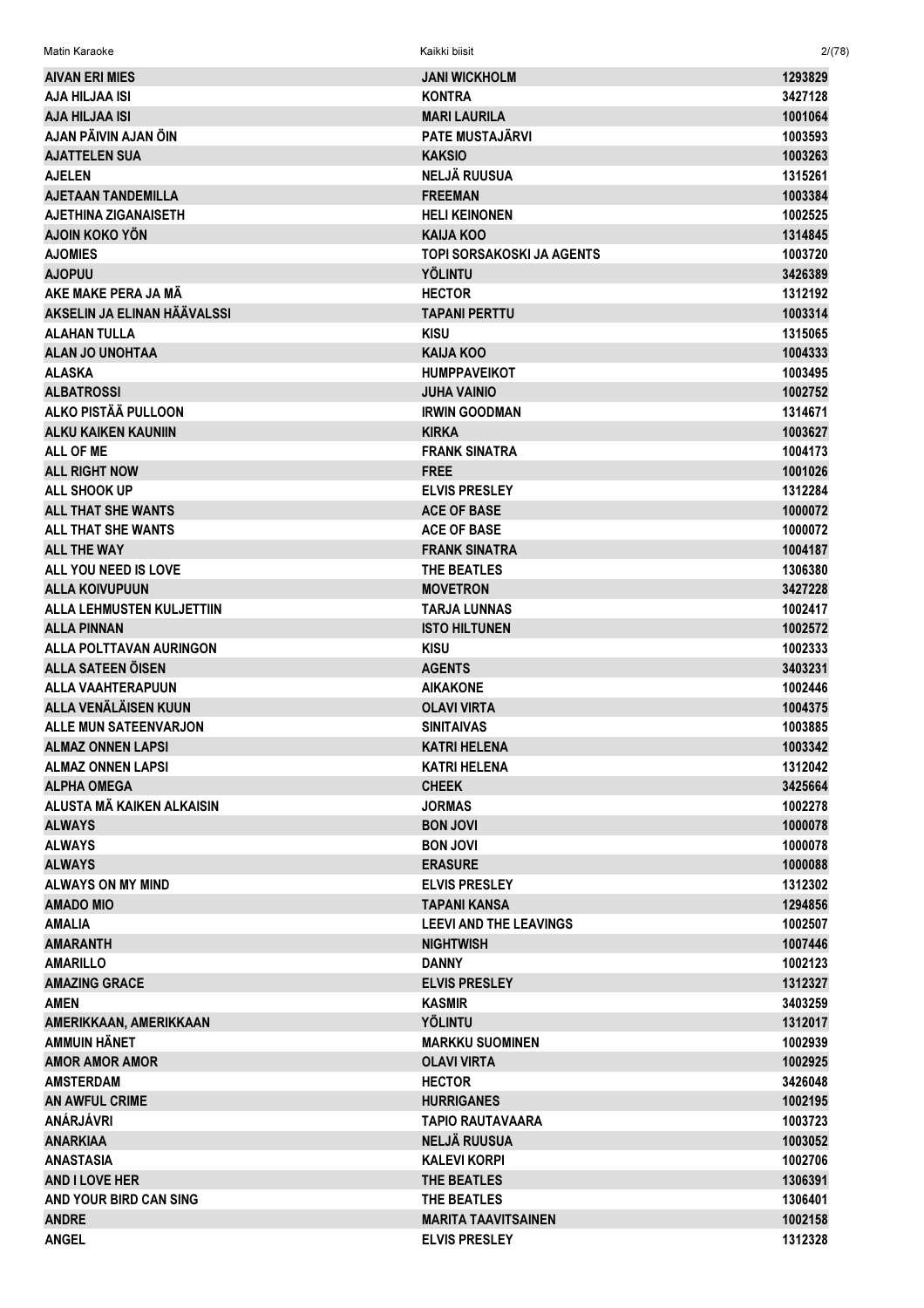| <b>ANGELIKA</b>                            | <b>CLIFTERS</b>                       | 1003017 |
|--------------------------------------------|---------------------------------------|---------|
| <b>ANGELIKA</b>                            | <b>DANNY</b>                          | 1002796 |
| <b>ANGELIQUE</b>                           | <b>ESKO RAHKONEN</b>                  | 3402816 |
| <b>ANGELIQUE</b>                           | <b>OLAVI VIRTA</b>                    | 1002909 |
| <b>ANGELIQUE JOHNNY B</b>                  | YÖ                                    | 1003063 |
| <b>ANGELLE</b>                             |                                       | 1002593 |
|                                            | ANTTI RAISKI                          |         |
| <b>ANGELS</b>                              | <b>ROBBIE WILLIAMS</b>                | 1004137 |
| <b>ANGELS EYES</b>                         | <b>ABBA</b>                           | 1306245 |
| <b>ANGIE</b>                               | PETRI & PETTERSSON BRASS              | 1002109 |
| <b>ANGIE</b>                               | <b>PETRI &amp; PETTERSSON BRASS</b>   | 1002109 |
| <b>ANKKURINAPPI</b>                        | <b>J. KARJALAINEN</b>                 | 3426267 |
| ANNA                                       | <b>KARI TAPIO</b>                     | 3427219 |
| <b>ANNA ARMOA</b>                          | <b>MARKO LÄMSÄ</b>                    | 1003608 |
| ANNA ASKELEEN VIEDÄ                        | <b>CHISU</b>                          | 1315314 |
| ANNA JATKUA YÖN                            | <b>FINLANDERS</b>                     | 3427495 |
| ANNA KAIKKIEN KUKKIEN KUKKIA               | <b>MARKKU ARO</b>                     | 1003133 |
| ANNA KULTA, ANNA                           | <b>MONA CARITA</b>                    | 3427430 |
| <b>ANNA MULLE</b>                          | <b>NYLON BEAT</b>                     | 1002614 |
| <b>ANNA MULLE PIISKAA</b>                  | <b>APULANTA</b>                       | 1003211 |
| <b>ANNA MULLE TÄHTITAIVAS</b>              | <b>KATRI HELENA</b>                   | 1002759 |
| <b>ANNA MUN MENNÄ</b>                      | <b>STINA GIRS</b>                     | 1293815 |
| ANNA MUN TULLA KOTIIN                      | <b>KIRSI RANTO</b>                    | 1293826 |
| <b>ANNA MÄ MEEN</b>                        | <b>CHEEK FEAT, JONNE AARON</b>        | 1314030 |
| ANNA MÄ PUHALLAN                           | JANNA                                 | 3425944 |
| <b>ANNA NYT</b>                            | <b>SAMULI PUTRO</b>                   | 1314031 |
| <b>ANNA POIS ITKUISTA PUOLET</b>           | JUHA TAPIO                            | 1003522 |
| <b>ANNA RAKAS RAJU HETKI</b>               | <b>KIKKA</b>                          | 1004334 |
| <b>ANNA SOIDA</b>                          | <b>ELASTINEN</b>                      | 1315339 |
| ANNA YKSI YÖ                               | <b>JOHANNA PAKONEN</b>                | 1002885 |
| <b>ANNA-LIISA</b>                          | <b>JAMPPA TUOMINEN</b>                | 3402764 |
| <b>ANNA-LIISA</b>                          | <b>TAISTO TAMMI</b>                   | 3425544 |
| <b>ANNABELLA</b>                           | <b>OLAVI VIRTA</b>                    | 1004372 |
| ANNAN KITARAN LAULAA VAAN                  | <b>DAVE LINDHOLM</b>                  | 1002350 |
| ANNI DOMINI                                | <b>PATE MUSTAJÄRVI</b>                | 1003870 |
| <b>ANNIKA</b>                              | <b>KALLE LINDROTH</b>                 | 1314879 |
| <b>ANNINA</b>                              | <b>TAPANI KANSA</b>                   | 1002206 |
| <b>ANS KATTOO NY</b>                       | <b>ANITA HIRVONEN</b>                 | 1312011 |
| ANTAKAA MÄÄKIN HUUDAN MÄÄKIN OLEN KÄNNISSÄ |                                       | 1007489 |
|                                            | <b>KUMMELI</b>                        |         |
| <b>ANTAUDUN</b>                            | <b>ANNA PUU</b>                       | 1314353 |
| <b>ANTAUDUN</b>                            | <b>REINO NORDIN</b>                   | 3426078 |
| <b>ANTEEKSI</b>                            | <b>MARI RANTASILA</b>                 | 1002882 |
| <b>ANTEEKSI</b>                            | <b>YÖLINTU</b>                        | 1003780 |
| <b>ANTEEKSI ON PYYTÄÄ VAIKEA</b>           | <b>TAPANI KANSA</b>                   | 1293839 |
| <b>ANTEEKSI SUO</b>                        | <b>KATRI HELENA</b>                   | 1002470 |
| <b>APINAMIES</b>                           | <b>AMI ASPELUND</b>                   | 1002854 |
| <b>APINAORKESTERI</b>                      | <b>J. KARJALAINEN JA MUSTAT LASIT</b> | 1001072 |
| <b>APPELSIINILEHTOON</b>                   | YÖLINTU                               | 1314354 |
| ARE YOU LONESOME TONIGHT                   | <b>ELVIS PRESLEY</b>                  | 1312315 |
| <b>ARKIHUOLESI KAIKKI HEITÄ</b>            | TRAD.                                 | 1004306 |
| <b>ARMI</b>                                | <b>OLAVI VIRTA</b>                    | 1002930 |
| <b>ARMO</b>                                | <b>APULANTA</b>                       | 1003206 |
| <b>ARMOASI VAILLA</b>                      | <b>M NUORVA</b>                       | 1004247 |
| <b>ARMONAIKAA</b>                          | <b>CAROLA</b>                         | 1002676 |
| <b>ARON LEMPEÄ</b>                         | <b>AGENTS</b>                         | 1002785 |
| <b>ARPISET HAAVAT</b>                      | <b>SOLISTIYHTYE SUOMI</b>             | 1314447 |
| AS GOOD AS NEW                             | <b>ABBA</b>                           | 1306875 |
| AS LONG AS I HAVE YOU                      | <b>ELVIS PRESLEY</b>                  | 1315159 |
| <b>AS TEARS GO BY</b>                      | <b>ANNELI SARI</b>                    | 1002550 |
| <b>AS TIMES GOES BY</b>                    | <b>FRANK SINATRA</b>                  | 1004156 |
| <b>ASFALTIN PINTA</b>                      | <b>EGOTRIPPI</b>                      | 1003356 |

 $3/(78)$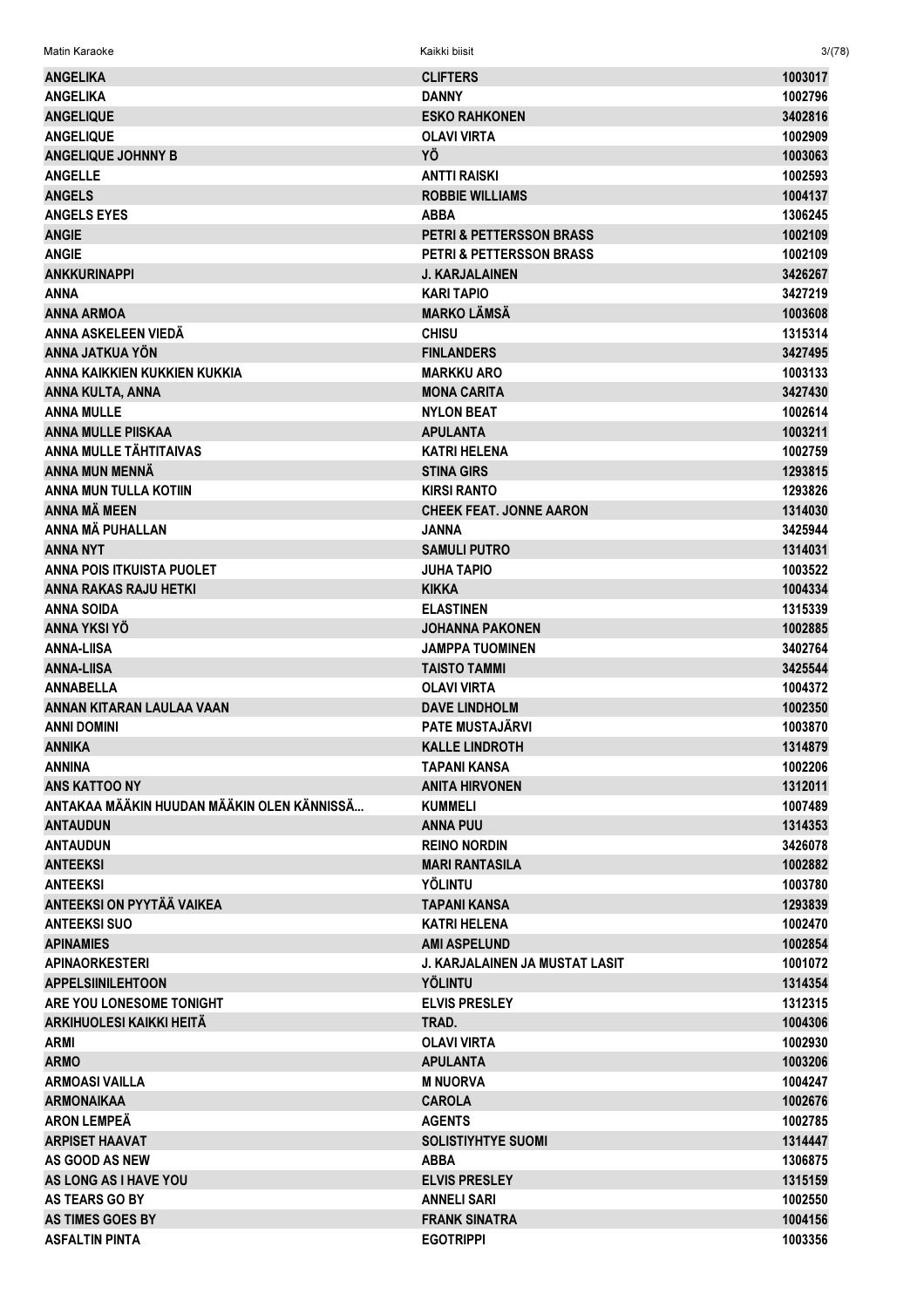| Matin Karaoke                    | Kaikki biisit                         | 4/(78)  |
|----------------------------------|---------------------------------------|---------|
| <b>ASFALTTI POLTTAA</b>          | TEHOSEKOITIN                          | 1003212 |
| ASFALTTIA JA SEMENTTIÄ           | <b>KARI TAPIO</b>                     | 1003080 |
| <b>ASFALTTIPRINSSI</b>           | <b>HECTOR</b>                         | 1315039 |
| <b>ASFALTTIVIIDAKKO</b>          | <b>ANNE MATTILA</b>                   | 1002694 |
| <b>ASHES TO ASHES</b>            | <b>DAVID BOWIE</b>                    | 1000071 |
| <b>ASHES TO ASHES</b>            | <b>DAVID BOWIE</b>                    | 1000071 |
| <b>ASK ME</b>                    | <b>ELVIS PRESLEY</b>                  | 1315160 |
| ASSERIN KAPAKKAAN                | <b>KOLMAS NAINEN</b>                  | 3427380 |
| <b>ASSUNCION</b>                 | <b>OLAVI VIRTA</b>                    | 1002902 |
| <b>ATLANTIS</b>                  | <b>CHARLES BLOGMAN</b>                | 3426770 |
| <b>ATLANTTI</b>                  | <b>ANTTI TUISKU</b>                   | 1293824 |
| <b>AURINGONLAPSET</b>            | JARI SILLANPÄÄ                        | 1002155 |
| <b>AURINGONNOUSU</b>             | <b>JARI SILLANPÄÄ</b>                 | 1003510 |
| <b>AURINKO</b>                   | <b>NELJÄNSUORA</b>                    | 1314669 |
| <b>AURINKO LASKI</b>             | <b>DISCO</b>                          | 3403263 |
| <b>AURINKOKUNINGATAR</b>         | VALOVUOSI                             | 1315143 |
| <b>AURINKOLAIVA</b>              | <b>MIKA SUNDQVIST</b>                 | 1315062 |
| <b>AURINKOON</b>                 | ANITA HIRVONEN                        | 1004335 |
| <b>AURINKOON</b>                 | <b>ATOMIROTTA</b>                     | 1314828 |
| <b>AURINKOTANSSIJA</b>           | CAT                                   | 1293821 |
| <b>AURORA</b>                    | <b>MIKKO KUUSTONEN</b>                | 3402681 |
| <b>AUTA MUA</b>                  | <b>MAIJA VILKKUMAA</b>                | 1003222 |
| <b>AUTIOSAARI</b>                | TUURE KILPELÄINEN JA KAIHON KARAVAANI | 3403216 |
| <b>AUTIOTALO</b>                 | <b>DINGO</b>                          | 1002479 |
| <b>AUTIOTALO</b>                 | <b>KATRI HELENA</b>                   | 1314286 |
| <b>AUTOTYTTÖ</b>                 | <b>SOLISTIYHTYE SUOMI</b>             | 1003508 |
| <b>AVAA SYDÄMESI MULLE</b>       | <b>FREDI</b>                          | 1314096 |
| <b>AVAIMET KÄTEEN</b>            | <b>ARTTU WISKARI</b>                  | 1314662 |
| <b>AVARUUS</b>                   | <b>ARJA KORISEVA</b>                  | 1003777 |
| <b>AVOIN SALAISUUS</b>           | <b>SAMULI EDELMANN</b>                | 3426049 |
| AY AY AY                         | TEFLON BROTHERS FEAT. TANGO-TEEMU     | 3402779 |
| <b>AZZURRO</b>                   | <b>OSSI AHLAPURO</b>                  | 1002165 |
| <b>BAARIKÄRPÄNEN</b>             | <b>EPPU NORMAALI</b>                  | 1003310 |
| <b>BAARIN KAUNEIN NAINEN</b>     | MIKKO MÄKELÄINEN JA MYRSKYLYHTY       | 1003748 |
| <b>BACK TO PARADISE</b>          | <b>RECKLESS LOVE</b>                  | 1007499 |
| <b>BACK TO YOU</b>               | <b>BRYAN ADAMS</b>                    | 1000083 |
| <b>BACK TO YOU</b>               | <b>BRYAN ADAMS</b>                    | 1000083 |
| <b>BACKSEAT</b>                  | PEER GÜNT                             | 3427220 |
| <b>BAD MOON RISING</b>           | <b>CREEDENCE CLEARWATER REVIVAL</b>   | 1306169 |
| <b>BADEN BADEN</b>               | <b>CHISU</b>                          | 1003837 |
| <b>BAILATEN KOKO ELÄMÄ</b>       | <b>UNIKLUBI</b>                       | 3427129 |
| <b>BALALAIKAN SOITTO</b>         | <b>ESKO RAHKONEN</b>                  | 1007427 |
| <b>BALLADI</b>                   | TRAD.                                 | 1314900 |
| <b>BALLADI ELOKUVASTA KLAANI</b> | <b>JANNE TULKKI</b>                   | 3426399 |
| <b>BAMBOLEO</b>                  | <b>GIPSY KINGS</b>                    | 1000016 |
| <b>BANAANIA POSKEEN</b>          | SEITSEMÄN SEINÄHULLUA                 | 1315083 |
| <b>BANAANINLASTAAJAN LAULU</b>   | <b>OLAVI VIRTA</b>                    | 1003148 |
| <b>BANDANA</b>                   | <b>ANNA ABREU</b>                     | 1315152 |
| <b>BARBARA</b>                   | <b>NELOSET</b>                        | 1002543 |
| <b>BE</b>                        | <b>PAULA KOIVUNIEMI</b>               | 1002542 |
| <b>BE BOB A LULA</b>             | <b>SHEIDI</b>                         | 1003134 |
| <b>BE QUICK OR BE DEAD</b>       | <b>IRON MAIDEN</b>                    | 1001023 |
| <b>BEAUTIFUL SUNDAY</b>          | <b>ARTO SOTAVALTA</b>                 | 1002309 |
| <b>BECAUSE I LOVE YOU</b>        | <b>SHAKIN STEVENS</b>                 | 1000051 |
| <b>BEGIN THE BEGUINE</b>         | <b>FRANK SINATRA</b>                  | 1004174 |
| <b>BEGIN THE BEGUINE</b>         | OLAVI VIRTA                           | 1003199 |
| <b>BEI MIR BIST DU SCHÖN</b>     | <b>RITVA JA LAILA KINNUNEN</b>        | 1002395 |
| <b>BEIBI</b>                     | <b>HALOO HELSINKI!</b>                | 1314846 |
| <b>BEIBI ON YLPEE</b>            | <b>POPEDA</b>                         | 3426050 |
| <b>BEIBIN KANSSA IRLANTIIN</b>   | <b>POPEDA</b>                         | 1002654 |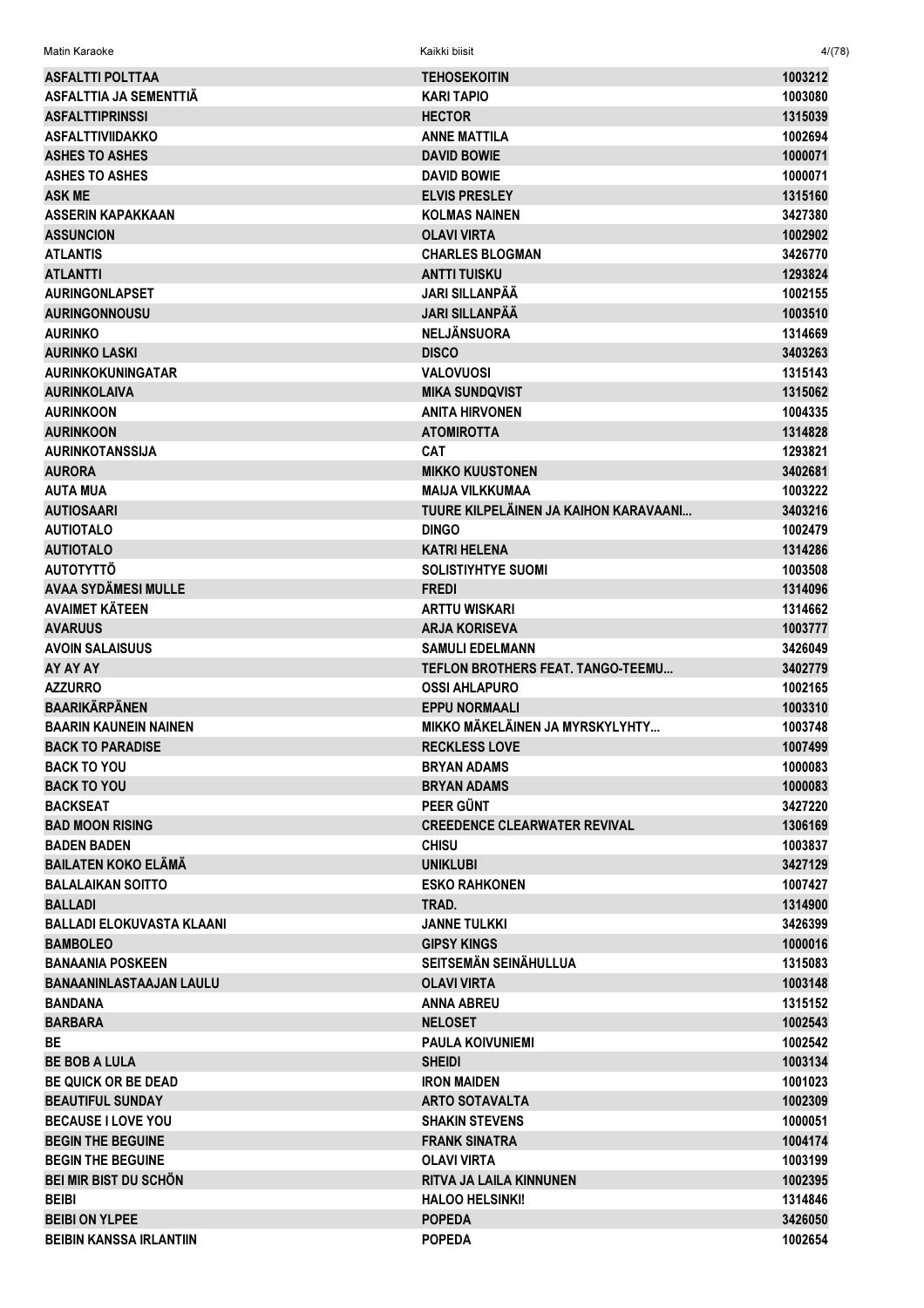| Matin Karaoke                                | Kaikki biisit                                  | 5/(78)             |
|----------------------------------------------|------------------------------------------------|--------------------|
| <b>BEING FOR THE BENEFIT OF MR KITE!</b>     | <b>THE BEATLES</b>                             | 1306405            |
| <b>BELFAST</b>                               | <b>BONEY M</b>                                 | 1000087            |
| <b>BELFAST</b>                               | <b>BONEY M</b>                                 | 1000087            |
| <b>BELLA CAPRI</b>                           | <b>KARI TAPIO</b>                              | 1002348            |
| <b>BENJAMIN</b>                              | <b>SUSANNA HEIKKI</b>                          | 1002145            |
| <b>BENSAA SUONISSA</b>                       | <b>RAULI BADDING SOMERJOKI</b>                 | 1003418            |
| <b>BESAME MUCHO</b>                          | <b>JUHA EIRTO</b>                              | 1002495            |
| <b>BESAME MUCHO</b>                          | JUHA EIRTO                                     | 1002495            |
| <b>BETTE DAVIS EYES</b>                      | <b>KIM CARNES</b>                              | 1000099            |
| <b>BIG IN JAPAN</b>                          | <b>ALPHAVILLE</b>                              | 1004106            |
| <b>BIG IN JAPAN</b>                          | <b>ALPHAVILLE</b>                              | 1004106            |
| <b>BLAABLAA (EN KUULE SANAAKAAN)</b>         | ANTTI TUISKU                                   | 1315144            |
| <b>BLONDIE NAM NAM</b>                       | <b>REXI</b>                                    | 1002635            |
| <b>BLUE AND WHITE</b>                        | JUKKA KUOPPAMÄKI                               | 1002387            |
| <b>BLUE MOON OF KENTUCKY</b>                 | <b>ELVIS PRESLEY</b>                           | 1312285            |
| <b>BLUE SUEDE SHOES</b>                      | <b>ELVIS PRESLEY</b>                           | 1312286            |
| <b>BLUE SUEDE SHOES</b>                      | <b>HURRIGANES</b>                              | 1004213            |
| <b>BOOM KAH</b>                              | <b>ROBIN</b>                                   | 1314668            |
| <b>BORN IN THE USA</b>                       | <b>BRUCE SPRINGSTEEN</b>                       | 1000019            |
| <b>BORN ON THE BAYOU</b>                     | <b>CREEDENCE CLEARWATER REVIVAL</b>            | 1306181            |
| <b>BORN TO BE WILD</b>                       | <b>STEPPENWOLF</b>                             | 1001042            |
| <b>BORRIQUITO</b>                            | <b>MIMMI MUSTAKALLIO</b>                       | 1002442            |
| <b>BOSSA NOVA BABY</b>                       | <b>ELVIS PRESLEY</b>                           | 1315161            |
| <b>BOULEVARD DE LA MADELEINE</b>             | <b>PATE MUSTAJÄRVI</b>                         | 1003453            |
| <b>BOULEVARD OF BROKEN DREAMS</b>            | <b>GREEN DAY</b>                               | 1004119            |
| <b>BOULEVARD OF BROKEN DREAMS</b>            | <b>GREEN DAY</b>                               | 1004119            |
| <b>BOURBON STREET</b>                        | <b>HURRIGANES</b>                              | 3403248            |
| <b>BRAND NEW IHANUUS</b>                     | JUKKA POIKA                                    | 1314646            |
| <b>BRIGITTE BARDOT</b>                       | <b>LAILA KINNUNEN</b>                          | 1003439            |
| <b>BUDAPESTIN SILLAT</b>                     | KATRI HELENA                                   | 1003465            |
| <b>BUDAPESTIN YÖSSÄ</b>                      | PIRKKA-PEKKA PETELIUS                          | 1003248            |
| <b>BULU BULU BULU</b>                        | PIRKKA-PEKKA PETELIUS                          | 1003500            |
| <b>BUM BUM BUM</b>                           | <b>JARI SILLANPÄÄ</b>                          | 1002136            |
| <b>BURNING LOVE</b>                          | <b>ELVIS PRESLEY</b>                           | 1312293            |
| <b>BUSSIPYSÄKILLÄ</b>                        | <b>JANOS VALMONEN</b>                          | 1314391            |
| <b>BUURI JOHANNESBURGISTA</b>                | <b>FREUD MARX ENGELS &amp; JUNG</b>            | 1312071            |
| <b>BYE BYE</b>                               | <b>CLIFTERS</b>                                | 1003023            |
| <b>BYE BYE BABY</b>                          | <b>CAT</b>                                     | 1007488            |
| BÄNG BÄNG TYPERÄ SYDÄN                       | <b>ELLINOORA (FEAT. EETU)</b>                  | 3426335            |
| <b>C'EST LA VIE</b>                          | ANNA PUU                                       | 1003773            |
| <b>C'MON BABY</b>                            | TEHOSEKOITIN                                   | 1007498            |
| <b>C'MON EVERYBODY</b>                       | JUSSI JA AGENTS                                | 1003043            |
| <b>CADILLAC</b>                              | <b>THE RENEGADES</b>                           | 1002965            |
| <b>CALIFORNIA BLUE</b>                       | <b>KARI TAPIO</b>                              | 1002367            |
| <b>CALIFORNIA BLUE</b>                       | <b>ROY ORBISON</b>                             | 1305959            |
| <b>CALIFORNIA DREAMING</b>                   | TAPANI KANSA                                   | 1002320            |
| <b>CAN I STEAL A LITTLE LOVE</b>             | <b>FRANK SINATRA</b>                           | 1004149            |
| <b>CAN THE CAN</b>                           | <b>SUZI QUATRO</b>                             | 1000039            |
| <b>CAN YOU SEE ME</b>                        | <b>KRISTA SIEGFRIDS</b>                        | 1314446            |
| <b>CAN'T STOP THE MUSIC</b>                  | <b>VILLAGE PEOPLE</b>                          | 1004138            |
| <b>CAN'T BUY ME LOVE</b>                     | THE BEATLES                                    | 1306378            |
| <b>CAN'T COME HOME</b>                       | <b>HURRIGANES</b>                              | 1004201            |
| <b>CAN'T HELP FALLING IN LOVE</b>            | <b>ELVIS PRESLEY</b>                           | 1315162            |
| <b>CANDLE IN THE WIND</b>                    | <b>ELTON JOHN</b>                              | 1000018            |
|                                              |                                                | 1003589            |
| <b>CARA MIA</b>                              | <b>MATTI JA TEPPO</b>                          |                    |
| <b>CARMEN SYLVA</b>                          | <b>OLAVI VIRTA</b><br><b>POETS OF THE FALL</b> | 1002912<br>1314435 |
| <b>CARNIVAL OF RUST</b><br><b>CARPE DIEM</b> |                                                | 1314428            |
| <b>CARRIE</b>                                | <b>HALOO HELSINKI!</b>                         |                    |
|                                              | <b>ELLINOORA</b>                               | 3402780            |
| <b>CHE GUEVARA</b>                           | <b>HAPPORADIO</b>                              | 1314413            |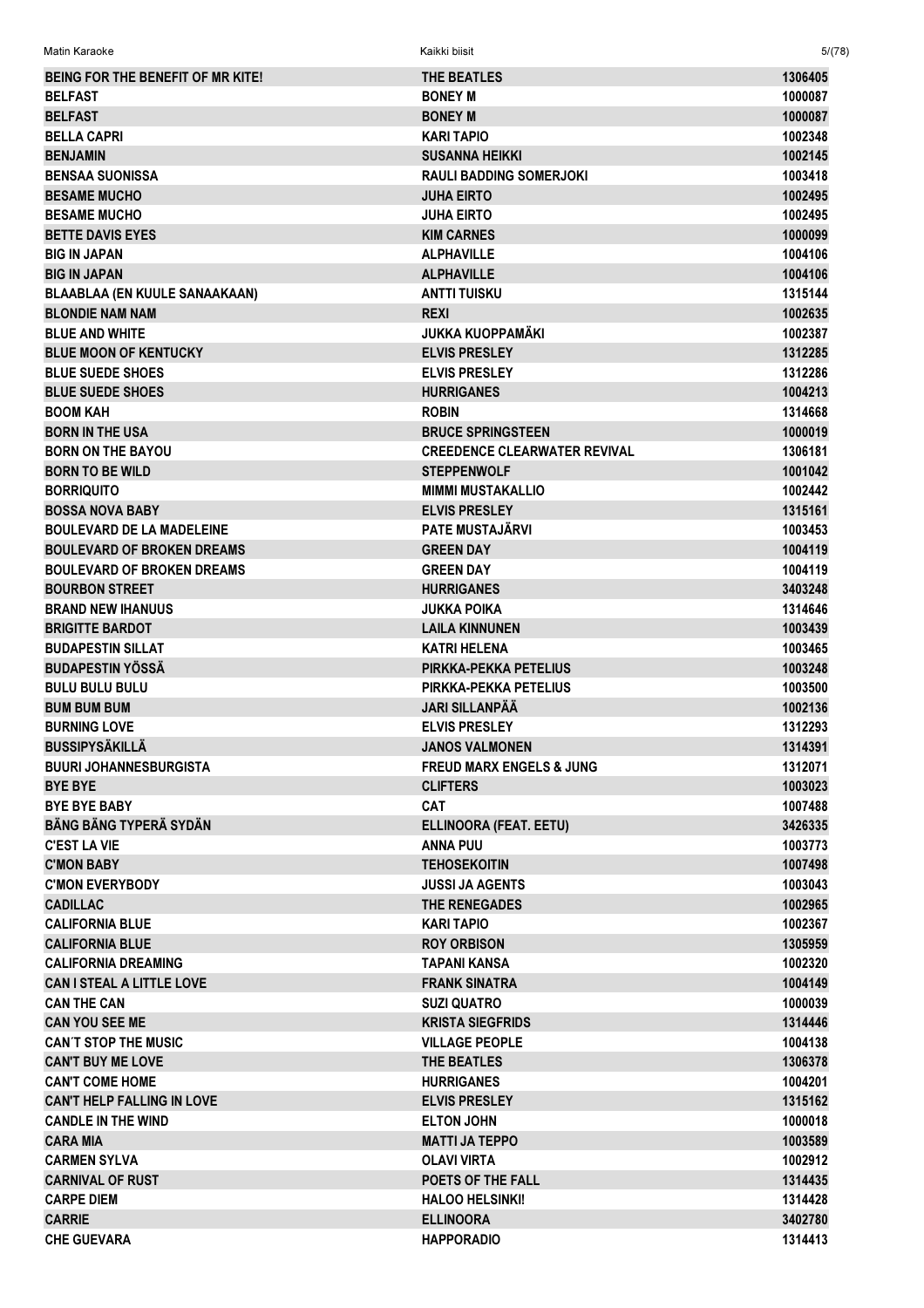| Matin Karaoke                       | Kaikki biisit                       | 6/(78)  |
|-------------------------------------|-------------------------------------|---------|
| <b>CHERBOURGIN SATEENVARJOT</b>     | <b>TOPI SORSAKOSKI</b>              | 1312848 |
| <b>CHERI CHERI LADY</b>             | <b>MODERN TALKING</b>               | 1004142 |
| <b>CHICAGO</b>                      | <b>FRANK SINATRA</b>                | 1004191 |
| <b>CHIQUITITA</b>                   | <b>ABBA</b>                         | 1306257 |
| <b>CIAO ROMERO</b>                  | <b>KIRSI RANTO</b>                  | 3426115 |
| <b>CINDY CINDY</b>                  | <b>ELVIS PRESLEY</b>                | 1315163 |
| <b>CINNAMON HEARTS</b>              | <b>EVA &amp; MANU</b>               | 1314837 |
| <b>COME ALONG</b>                   | <b>TITYO</b>                        | 1004133 |
| <b>COME AS YOU ARE</b>              | <b>NIRVANA</b>                      | 1001057 |
| <b>COME DANCE WITH ME</b>           | <b>FRANK SINATRA</b>                | 1004189 |
| <b>COME FLY WITH ME</b>             | <b>FRANK SINATRA</b>                | 1004148 |
| <b>COMEBACK</b>                     | <b>NYLON BEAT</b>                   | 1002977 |
| <b>COMMUNICATION BREAKDOWN</b>      | <b>ROY ORBISON</b>                  | 1305960 |
| <b>CON TE PARTIRO</b>               | <b>ANNELI SAARISTO</b>              | 1002313 |
| <b>COPACABANA JA IPANEMA</b>        | <b>JUHA TAPIO</b>                   | 1314852 |
| <b>COROLLALLA ISKETTY NAINEN</b>    | <b>ILE JOKINEN</b>                  | 1312048 |
| <b>COSA SEI</b>                     | <b>RICCHIE POVERI</b>               | 1000046 |
| <b>COTTON FIELDS</b>                | <b>CREEDENCE CLEARWATER REVIVAL</b> | 1306180 |
| <b>CRADLED IN LOVE</b>              | POETS OF THE FALL                   | 1312186 |
| <b>CRAZY</b>                        | <b>AEROSMITH</b>                    | 1001013 |
| <b>CRYING</b>                       | <b>ROY ORBISON</b>                  | 1305970 |
| <b>CRYING IN THE RAIN</b>           | PIRJO KÄMPPI                        | 1002714 |
| <b>CUBANACAN</b>                    | <b>OLAVI VIRTA</b>                  | 1004370 |
| <b>DA DOO RON RON</b>               | <b>MONA CARITA</b>                  | 3426535 |
| DAA DA DAA DA                       | <b>SAMMY BABITZIN</b>               | 1002476 |
| <b>DAIGA DAIGA DUU</b>              | <b>PETRI HOHENTHAL</b>              | 1001109 |
| <b>DAISARIT</b>                     | <b>JUICE LESKINEN</b>               | 1003345 |
| DANCE ME TO THE END OF LOVE         | <b>KARI TAPIO</b>                   | 1002232 |
| <b>DANCING QUEEN</b>                | <b>ABBA</b>                         | 1306870 |
| <b>DANCING SHOES</b>                | <b>TEDDY &amp; THE TIGERS</b>       | 3427453 |
| <b>DANNYN KORVAT</b>                | <b>ILKKA VAINIO</b>                 | 3427301 |
| <b>DAVID HASSELHOFF</b>             | <b>NAURAVAT NAKIT</b>               | 1293796 |
| <b>DAY TRIPPER</b>                  | THE BEATLES                         | 1306395 |
| <b>DEADLINE</b>                     | ΥÖ                                  | 1003560 |
| <b>DEBI GIBSON</b>                  | <b>RAPTORI</b>                      | 1002485 |
| <b>DELFIINIPOIKA</b>                | OLAVI VIRTA                         | 1004371 |
| <b>DELILAH</b>                      | <b>TAPANI KANSA</b>                 | 1003308 |
| <b>DESPERADO</b>                    | <b>EAGLES</b>                       | 1004108 |
| <b>DESPERADO</b>                    | <b>EAGLES</b>                       | 1004108 |
| <b>DET SISTA DU SER</b>             | <b>NORDMAN</b>                      | 1314151 |
| <b>DET VACKRASTE</b>                | <b>CECILIA VENNERSTEN</b>           | 1314142 |
| <b>DEVIL IN DISGUISE</b>            | <b>ELVIS PRESLEY</b>                | 1312289 |
| <b>DIIVAILLEN</b>                   | <b>LASSE LIEMOLA</b>                | 1002092 |
| DINA FÄGER VAR BLÅ                  | <b>TOMMY NILSSON</b>                | 1314147 |
| DIP-PA-DAI                          | <b>SEPI KUMPULAINEN</b>             | 1002467 |
| <b>DIRLANDAA</b>                    | <b>KAI HYTTINEN</b>                 | 1002493 |
| <b>DISCO</b>                        | <b>OTTAWAN</b>                      | 1004129 |
| <b>DO YOU WANNA DANCE</b>           | <b>HURRIGANES</b>                   | 1004214 |
| <b>DO YOU WANNA TOUCH ME</b>        | JOAN JET AND THE BLACKHEARTS        | 1004114 |
| DO YOU WANNA TOUCH ME               | <b>JOAN JET AND THE BLACKHEARTS</b> | 1004114 |
| <b>DOES YOUR MOTHER KNOW</b>        | <b>ABBA</b>                         | 1306246 |
| <b>DOM ANDRA</b>                    | <b>REIJO TAIPALE</b>                | 1002818 |
| <b>DON'T</b>                        | <b>ELVIS PRESLEY</b>                | 1315164 |
| <b>DON'T BE CRUEL</b>               | <b>ELVIS PRESLEY</b>                | 1312294 |
| <b>DON'T BREAK MY CORAZON</b>       | <b>MY FIRST BAND</b>                | 1314831 |
| <b>DON'T CRY DADDY</b>              | <b>ELVIS PRESLEY</b>                | 1312295 |
| <b>DON'T LEAVE ME NOW</b>           | <b>ELVIS PRESLEY</b>                | 1312296 |
| <b>DON'T YOU EVER LEAVE ME</b>      | <b>HANOI ROCKS</b>                  | 1293799 |
| <b>DONT LET ME BE MISUNDERSTOOD</b> | <b>THE ANIMALS</b>                  | 1000093 |
| DONT YOU WANT ME                    | <b>HUMAN LEAGUE</b>                 | 1000017 |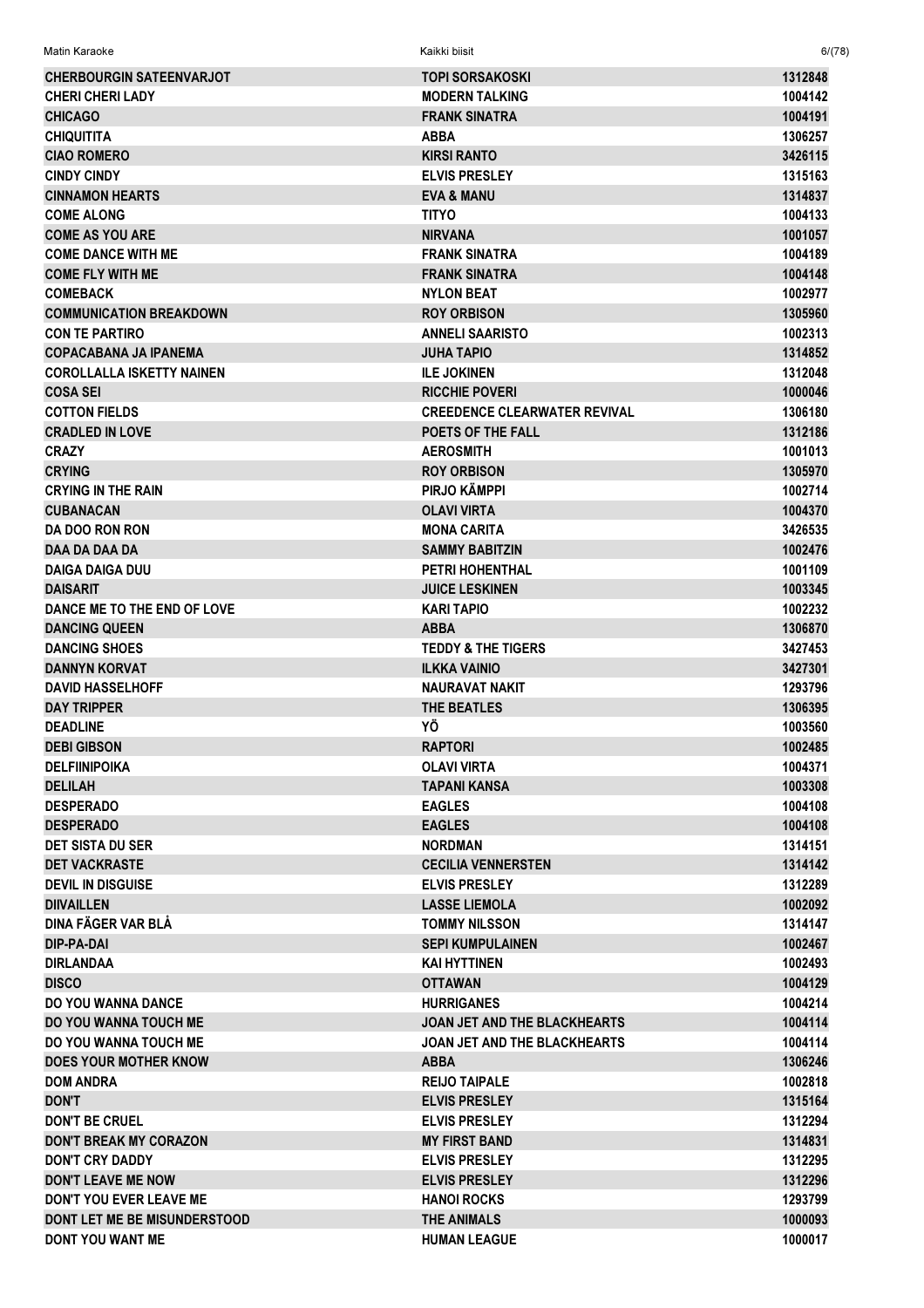| <b>DORIS</b>                           | <b>J. KARJALAINEN</b>               | 1003407 |
|----------------------------------------|-------------------------------------|---------|
| <b>DOWN ON THE CORNER</b>              | <b>CREEDENCE CLEARWATER REVIVAL</b> | 1306170 |
|                                        |                                     |         |
| <b>DR KIS KIS</b>                      | <b>LEA LAVEN</b>                    | 1002125 |
| <b>DRACULA</b>                         | <b>SANNI</b>                        | 3426353 |
| <b>DREAM ON</b>                        | <b>AEROSMITH</b>                    | 1001014 |
| <b>DREAMER</b>                         | <b>OZZY OSBOURNE</b>                | 1004135 |
| <b>DRIVE</b>                           | <b>CARS</b>                         | 1000068 |
| <b>DRIVE</b>                           | <b>CARS</b>                         | 1000068 |
| <b>DURAN DURAN</b>                     | <b>JENNI VARTIAINEN</b>             | 1007487 |
| <b>EARLY MORNING RAIN</b>              | <b>LEA LAVEN</b>                    | 1002164 |
| <b>EDELWEISS</b>                       | <b>MAUNO KUUSISTO</b>               | 1002603 |
| <b>EDEN</b>                            | <b>JENNI VARTIAINEN</b>             | 1314813 |
| EDESTÄ JA TAKAA                        | <b>AARNE TENKANEN</b>               | 1004052 |
| <b>EERO EROS</b>                       | <b>FREDERIK</b>                     | 1002989 |
| <b>EESTI (ON MY MIND)</b>              | <b>JUICE LESKINEN</b>               | 1002106 |
| <b>EEVA</b>                            | <b>TOPI SORSAKOSKI JA AGENTS</b>    | 1002096 |
| EHKÄ ENSI ELÄMÄSSÄ                     | <b>JOHANNA KURKELA</b>              | 1007444 |
| EHKÄ OTIN EHKÄ EN                      | <b>MATTI NYKÄNEN</b>                | 1003367 |
| EI.                                    | <b>MAIJA VILKKUMAA</b>              | 1002825 |
| EI AIKA MENNYT KOSKAAN PALAA           | <b>EERO JA JUSSI &amp; THE BOYS</b> | 3403238 |
| EI AJATELLA HUOMISPÄIVÄÄ               | <b>LAILA KINNUNEN</b>               | 3426769 |
| <b>EI EILISEEN</b>                     | <b>MAARIT</b>                       | 1002660 |
| EI EKSY TAIVAAN LINTUKAAN              | <b>KARI TAPIO</b>                   | 1003788 |
| EI ENKELEITÄ                           | <b>VIIKATE</b>                      | 1003630 |
| EI EROSSA YHTÄÄN ILTAA                 | <b>TAISTO TAMMI</b>                 | 3425558 |
| EI IHME JOS JANOTTAA                   | <b>KARI TAPIO</b>                   | 1003585 |
| EI ITKUT ENÄÄ AUTA                     | <b>MATTI ESKO</b>                   | 1002170 |
| EI JAKSA KIINNOSTAA                    | <b>KIRSI RANTO</b>                  | 1002986 |
| <b>EI KAUNIIMPAA</b>                   | <b>KATRI HELENA</b>                 | 1003118 |
| EI KENENKÄÄN LÄHIMMÄINEN               | <b>HORTTO KAALO</b>                 | 1002264 |
| EI KENENKÄÄN MAA                       | <b>MOVETRON</b>                     | 1003692 |
| EI KERRO TUULI                         | <b>ANNE MATTILA</b>                 | 1002980 |
| EI KOSKAAN RAKASTAA VOI LIIKAA         | <b>KARI TAPIO</b>                   | 1314843 |
| EI KOSKAAN SUNNUNTAISIN                | <b>VIENO KEKKONEN</b>               | 1002302 |
| EI KOSKAAN VANNOA SAA                  | <b>SOUVARIT</b>                     | 1312039 |
| EI KUKAAN KETÄÄN                       | <b>AKI SAMULI</b>                   | 3403217 |
| <b>EI KUKAAN KUULE</b>                 | <b>JAMPPA TUOMINEN</b>              | 1314394 |
| EI KUKAAN TOINEN                       | <b>MARTTI GARAM</b>                 | 3425542 |
| EI KUKAAN TUU SULTA TUNTUMAAN          | <b>LAURI TÄHKÄ</b>                  |         |
| EI KUULE KUKAAN                        | <b>JAMPPA TUOMINEN</b>              | 3426051 |
| EI LUOTUJA KESTÄMÄÄN                   | <b>PATE MUSTAJÄRVI</b>              | 3402769 |
| EI MAITOA TÄNÄÄN                       |                                     | 1315295 |
|                                        | <b>ARTO SOTAVALTA</b>               | 1312194 |
| EI MITÄÄN HÄTÄÄ                        | <b>SAMULI EDELMANN</b>              | 1293743 |
| EI OLE KÖÖPENHAMINA NIIN KUIN ENNEN    | <b>JUHA VAINIO</b>                  | 1003268 |
| EI OO EI TUU                           | <b>LEA LAVEN</b>                    | 1002561 |
| EI OO HELPPOO OLLA NAINEN              | <b>MENNEISYYDEN VANGIT</b>          | 1003674 |
| EI OO SYNTI EIKÄ HÄPPEE SYNTYY LAPPIIN | <b>SOUVARIT</b>                     | 1313029 |
| EI PYSTYNY HENGITTÄÄ                   | <b>VESALA</b>                       | 3403855 |
| EI RAKASTAA VOI TÄMÄN ENEMPÄÄ          | <b>SEIJA SIMOLA</b>                 | 3427151 |
| EI SAA SURETTAA                        | <b>MAIJA VILKKUMAA</b>              | 1003050 |
| EI SE KESÄÄ TEE                        | <b>JOHNNY</b>                       | 1002093 |
| EI SE MENNYT NIIN                      | <b>ANNA ERIKSSON</b>                | 1003272 |
| EI SUOMALAISET TANSSI                  | <b>HALOO HELSINKI!</b>              | 3426319 |
| EI TAIDA TIETÄÄ TYTTÖ                  | <b>ERIN</b>                         | 1314347 |
| EI TEKOSYITÄ                           | <b>FINTELLIGENS</b>                 | 1293732 |
| EI TIPPA TAPA                          | <b>IRWIN GOODMAN</b>                | 3427520 |
| EI TOISET TOIPUA VOI                   | <b>KARI TAPIO</b>                   | 1003299 |
| EI TOIVETTA SEN KUMMEMPAA              | <b>KARI TAPIO</b>                   | 1002710 |
| EI TÄMÄ TYTTÖ LEMPEÄ ANELE             | <b>TARJA YLITALO</b>                | 1312093 |
| EI VENÄJÄLLÄ SELVIÄ KÄNNISTÄ           | JOPE RUONANSUU                      | 1007443 |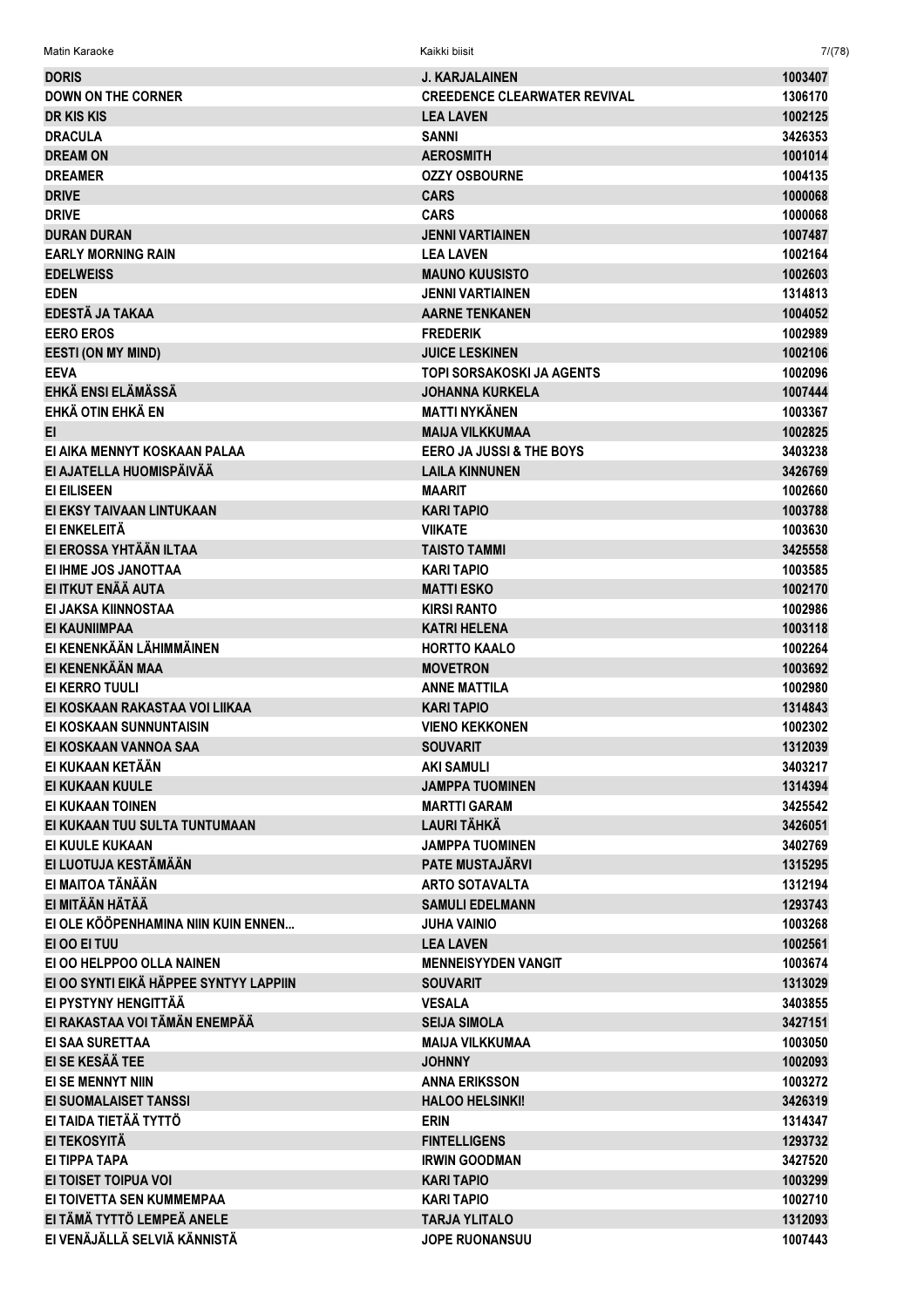| Matin Karaoke                         | Kaikki biisit                                                | 8/(78)             |
|---------------------------------------|--------------------------------------------------------------|--------------------|
| EI YKSINÄINEN UNTA SAA                | <b>JANNE RAAPPANA</b>                                        | 1003713            |
| EIKÖ KUKAAN VOI MEITÄ PELASTAA        | <b>JENNI VARTIAINEN</b>                                      | 1293822            |
| EILEN HÄN KERTOI                      | <b>JUICE LESKINEN</b>                                        | 1002151            |
| EILEN KUN MÄ TIENNYT EN               | <b>MARKKU SUOMINEN</b>                                       | 1002686            |
| EILISEN AURINKO                       | <b>AURORA</b>                                                | 1314655            |
| <b>EL BIMBO</b>                       | <b>MARION</b>                                                | 1314473            |
| <b>EL LUTE</b>                        | <b>JAANA</b>                                                 | 3426328            |
| ELDANKAJÄRVEN JÄÄ                     | <b>LAULUPARTIO RUOTUKAVERIT</b>                              | 1003486            |
| <b>ELEANOR RIGBY</b>                  | THE BEATLES                                                  | 1306390            |
| <b>ELEFANTIN PAINO</b>                | <b>ELLINOORA</b>                                             | 3403288            |
| <b>ELEFANTTIMARSSI</b>                | <b>M SALON MUSIIKKIKOULUN LAPSET</b>                         | 1001108            |
| <b>ELEGI</b>                          | <b>LARS WINNERBÄCK</b>                                       | 1314146            |
| <b>ELEGIA</b>                         | <b>VESA-MATTI LOIRI</b>                                      | 1314393            |
| <b>ELEKIELTÄ</b>                      | <b>CLIFTERS</b>                                              | 1002997            |
| ELINA MITÄ MÄ TEEN                    | <b>LEEVI AND THE LEAVINGS</b>                                | 1003900            |
| ELOKUUN VIIMEINEN PÄIVÄ               | <b>TOPI SORSAKOSKI</b>                                       | 1312895            |
| <b>ELOON JÄÄN</b>                     | <b>MARITA TAAVITSAINEN</b>                                   | 1002772            |
| ELOON!                                | <b>TUURE KILPELÄINEN</b>                                     | 1312172            |
| ELÄ VIELÄ                             | <b>SIMO SILMU</b>                                            | 1003706            |
| <b>ELÄKÖÖN</b>                        | JUHA TAPIO                                                   | 3402781            |
| <b>ELÄKÖÖN ELÄMÄ</b>                  | <b>SONJA LUMME</b>                                           | 1002685            |
| ELÄMÄ LUPAA MULLE                     | ELIAS KASKINEN & PÄIVÄN SANKARIT                             | 3426162            |
| <b>ELÄMÄ ON LAIFFII</b>               | <b>MATTI NYKÄNEN</b>                                         | 1007471            |
| <b>ELÄMÄLLE KIITOS</b>                | <b>LIISA TAVI</b>                                            | 1003764            |
| ELÄMÄLTÄ KAIKEN SAIN                  | <b>PEPE WILLBERG</b>                                         | 1294857            |
| ELÄMÄN JUHLAA                         | <b>ESKO RAHKONEN</b>                                         | 3402806            |
| <b>ELÄMÄN KUTSU</b>                   | <b>PIHASOITTAJAT</b>                                         | 1002150            |
| <b>ELÄMÄN MENO</b>                    | <b>LEEVI AND THE LEAVINGS</b>                                | 1002342            |
| ELÄMÄN NÄLKÄ                          | <b>PAVE MAIJANEN</b>                                         | 3427432            |
| ELÄMÄN PARKETEILLA                    | <b>REIJO TAIPALE</b>                                         | 1294858            |
| <b>ELÄMÄN TARKOITUS</b>               | <b>KOLMAS NAINEN</b>                                         | 1004390            |
| <b>ELÄMÄN VIRTA</b><br>ELÄMÄNI MIEHIÄ | <b>REIJO TAIPALE JA KARI TAPIO</b><br><b>SUVI TERÄSNISKA</b> | 1002409            |
| <b>ELÄMÄNI NAINEN</b>                 | EINO GRÖN                                                    | 3403849<br>1002279 |
| ELÄMÄNI ON KUIN SUURI HAAVE           | <b>MARKKU ARO</b>                                            | 1003718            |
| ELÄMÄNI PARHAINTA AIKAA               | JAMPPA TUOMINEN                                              | 3402778            |
| <b>ELÄMÄNTANSSI</b>                   | <b>ELINA VETTENRANTA</b>                                     | 1003584            |
| <b>ELÄMÄNTOVERI</b>                   | <b>EERO AVEN</b>                                             | 1312087            |
| <b>ELÄMÄNTOVERI</b>                   | <b>EERO AVEN</b>                                             | 1312138            |
| <b>ELÄMÄNTULI</b>                     | <b>ELONKERJUU</b>                                            | 3426573            |
| <b>ELÄMÄSI SULOISIN VIRHE</b>         | <b>HELI KAJO</b>                                             | 1314121            |
| ELÄMÄSSÄ PITÄÄ OLLA RUNKKUA           | <b>JUICE LESKINEN</b>                                        | 1312195            |
| ELÄMÄÄ                                | <b>LEEVI AND THE LEAVINGS</b>                                | 1002552            |
| <b>ELÄMÄÄ</b>                         | <b>LEEVI AND THE LEAVINGS</b>                                | 1312066            |
| <b>ELÄMÄÄ</b>                         | <b>TOPI SORSAKOSKI</b>                                       | 1003810            |
| ELÄMÄÄ JA EROTIIKKAA                  | <b>JUHA VAINIO</b>                                           | 1002201            |
| ELÄMÄÄ JUOKSUHAUDOISSA                | A. AIMO                                                      | 1312050            |
| ELÄMÄÄ JUOKSUHAUDOISSA                | <b>ARJA SAIJONMAA</b>                                        | 1003142            |
| ELÄMÄÄ SUOMALAISMETSISSÄ              | <b>METRO-TYTÖT</b>                                           | 1002489            |
| ELÄMÄÄNI EKSYNYT                      | <b>KIRKA</b>                                                 | 1003287            |
| <b>ELÄN ILMAN SUA</b>                 | <b>MIKAEL KONTTINEN</b>                                      | 1003868            |
| ELÄN ITSELLENI                        | <b>POPEDA</b>                                                | 1003787            |
| ELÄN SUT UUDESTAAN                    | <b>PISTE</b>                                                 | 1314112            |
| ELÄN VAIN KERRAN                      | <b>NELJÄ RUUSUA</b>                                          | 1003032            |
| ELÄVÄNÄ HAUDATTU                      | <b>MINNA FRIMODIG</b>                                        | 1003673            |
| ELÄÄ MÄ SAIN                          | <b>FREDI</b>                                                 | 1315063            |
| ELÄÄ SAIN KESÄN VAIN                  | <b>KARI TAPIO</b>                                            | 1003102            |
| <b>EMMA</b><br><b>EMMANUELLE</b>      | <b>HOT CHOCOLATE</b><br><b>ISTO HILTUNEN</b>                 | 1000031<br>1002629 |
| EN ANTAA MUUTA VOI                    | <b>AGENTS</b>                                                | 1002428            |
|                                       |                                                              |                    |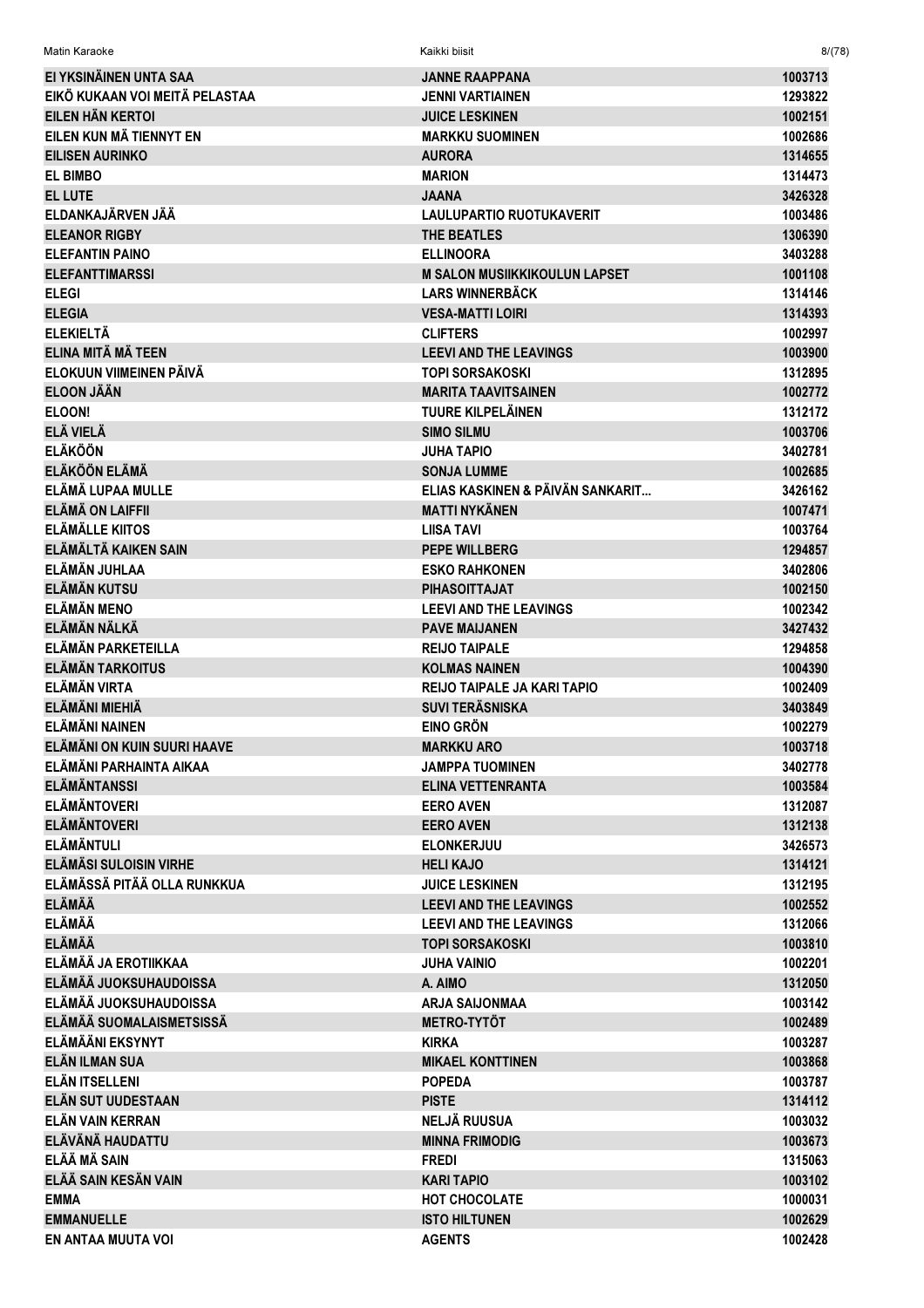| Matin Karaoke                                     | Kaikki biisit                              | 9/(78)             |
|---------------------------------------------------|--------------------------------------------|--------------------|
| <b>EN BRO AV GEMENSKAP</b>                        | <b>ARJA SAIJONMAA</b>                      | 1002355            |
| EN ETSI VALTAA LOISTOA                            | TRAD.                                      | 1004276            |
| EN HALUA TIETÄÄ                                   | <b>ANTTI TUISKU</b>                        | 1003088            |
| EN HALUU KUOLLA TÄNÄ YÖNÄ                         | <b>JENNI VARTIAINEN</b>                    | 1003881            |
| <b>EN HOITOO SAA</b>                              | <b>SANNA PIETIÄINEN</b>                    | 1003371            |
| EN HYVÄSTELLYT SUA                                | <b>JAMPPA TUOMINEN</b>                     | 3402770            |
| EN KADU MITÄÄN                                    | <b>LEA LAVEN</b>                           | 1002463            |
| EN KADU MITÄÄN                                    | <b>TAPIO HEINONEN</b>                      | 3427498            |
| <b>EN KAIPAA SUA</b>                              | <b>PÄIVI LEPISTÖ</b>                       | 1002667            |
| EN KATSO TAAKSEPÄIN                               | <b>TARJA LUNNAS</b>                        | 1003234            |
| <b>EN KOSKAAN</b>                                 | <b>TOPI SORSAKOSKI</b>                     | 1312870            |
| EN KOSKAAN MENE SÄNKYYN RUMAN NAISEN KANSSA       | <b>FREUD MARX ENGELS JUNG</b>              | 1002494            |
| EN KOSKAAN VOI OLLA NAISESI SUN                   | <b>MAREENA SILANDER</b>                    | 1003635            |
| <b>EN KUITENKAAN</b>                              | <b>JOUKO JA KOSTI</b>                      | 1003374            |
| EN LUOVU SUSTA KOSKAAN                            | JANNIKA B                                  | 3426330            |
| EN MIELESTÄIN SUA SAA                             | <b>LAURA</b>                               | 1002637            |
| EN MITÄÄN EN KETÄÄN                               | <b>JUHA TAPIO</b>                          | 1293736            |
| <b>EN ODOTA HUOMISEEN</b>                         | <b>KARI TAPIO</b>                          | 1002728            |
| <b>EN OLE RUBINSTEIN</b>                          | <b>ANNA HANSKI</b>                         | 3403265            |
| EN OO KÄYNY IRLANNISSA                            | <b>JUICE LESKINEN</b>                      | 3426539            |
| EN PELKÄÄ PIMEÄÄ                                  | <b>KAIJA KOO</b>                           | 1315139            |
| EN PÄIVÄÄKÄÄN VAIHTAISI POIS                      | <b>TAPIO RAUTAVAARA</b>                    | 1312139            |
| EN SAA SUA MIELESTÄIN                             | <b>LEA LAVEN</b>                           | 1002968            |
| <b>EN SAANUT SUA PILVIIN</b>                      | ΥÖ                                         | 1003819            |
| <b>EN SANONUT NIIN</b>                            | <b>SHEIDI</b>                              | 1002884            |
| <b>EN SE OLLA SAA</b>                             | JARI SILLANPÄÄ                             | 1293849            |
| EN TAHDO SINUA ENÄÄ                               | <b>LEEVI AND THE LEAVINGS</b>              | 1003224            |
| EN TAVOITA SINUA ENÄÄ                             | <b>MIRA KUNNASLUOTO</b>                    | 1003766            |
| <b>EN TEKISI TOISIN</b>                           | <b>JUKKA HALLIKAINEN</b>                   | 1003769            |
| EN TIIÄ SUN NIMEE                                 | NIKKE ANKARA FEAT. OLLIE                   | 3425690            |
| <b>END OF THE WORLD</b><br>ENEMMÄN DUOO KU SOOLOO | <b>CAROLA</b>                              | 1002794            |
| ENEMMÄN KUIN ARVAATKAAN                           | <b>KUNINGASIDEA</b><br><b>TARJA LUNNAS</b> | 1312173<br>3426116 |
| ENEMMÄN KUIN MILLOINKAAN                          | <b>FINLANDERS</b>                          | 1002985            |
| ENEMMÄN KUIN SAAN LUVAN                           | <b>SAIJA TUUPANEN</b>                      | 3426540            |
| <b>ENKELEITÄ ONKO HEITÄ</b>                       | <b>ANNE MATTILA</b>                        | 1002964            |
| <b>ENKELEITÄ ONKO HEITÄ</b>                       | <b>ANNE MATTILA</b>                        | 1312020            |
| <b>ENKELEITÄ SEITSEMÄN</b>                        | <b>KARI TAPIO</b>                          | 1002679            |
| <b>ENKELEITÄ TOISILLEMME</b>                      | <b>JOPE RUONANSUU</b>                      | 1002330            |
| <b>ENKELEITÄ TOISILLEMME</b>                      | <b>JOPE RUONANSUU</b>                      | 1312061            |
| <b>ENKELI</b>                                     | <b>NEKUT</b>                               | 1004235            |
| <b>ENKELI</b>                                     | TUOMAS KAUHANEN FEAT. VÄINÖVÄINÖ           | 1314053            |
| <b>ENKELI PIENI</b>                               | <b>JOEL HALLIKAINEN</b>                    | 1004266            |
| <b>ENKELIKELLO</b>                                | <b>EIJA KANTOLA</b>                        | 1004295            |
| <b>ENKELILLE</b>                                  | ΥÖ                                         | 1002534            |
| <b>ENKELIN SILMIN</b>                             | <b>ARJA KORISEVA</b>                       | 1003144            |
| <b>ENKELINÄ TOISILLEMME</b>                       | <b>HEIDI LAIVONEN JA NEKUT</b>             | 1004253            |
| ENKELIT LENTÄÄ SUN UNIIN                          | <b>MIKKO KUUSTONEN</b>                     | 1002486            |
| <b>ENKELTEN KAUPUNKI</b>                          | <b>JIPPU</b>                               | 1003669            |
| <b>ENNEN KUOLEMAA</b>                             | <b>OLAVI VIRTA</b>                         | 1002915            |
| <b>ENNEN SUA</b>                                  | <b>LAURA VOUTILAINEN</b>                   | 1003765            |
| <b>ENSI KERRAN</b>                                | <b>HENRI STENROTH</b>                      | 1003686            |
| <b>ENSI KERRAN</b>                                | <b>JAMPPA TUOMINEN</b>                     | 3402765            |
| <b>ENSI YÖNÄ</b>                                  | ELINA VETTENRANTA                          | 1003540            |
| <b>ENSIMMÄINEN</b>                                | <b>MATTI JA TEPPO</b>                      | 1002427            |
| <b>ENSIMMÄINEN KERTA</b>                          | <b>ANTTI TUISKU</b>                        | 1003547            |
| ENSIMMÄISENÄ ILTANA                               | <b>OLAVI VIRTA</b>                         | 1003195            |
| <b>ENSIRAKKAUS</b>                                | <b>KARI TAPIO</b>                          | 3403225            |
| <b>ENSISUUDELMA</b>                               | <b>OLAVI VIRTA</b>                         | 1004377            |
| <b>ENTER SANDMAN</b>                              | <b>METALLICA</b>                           | 1001054            |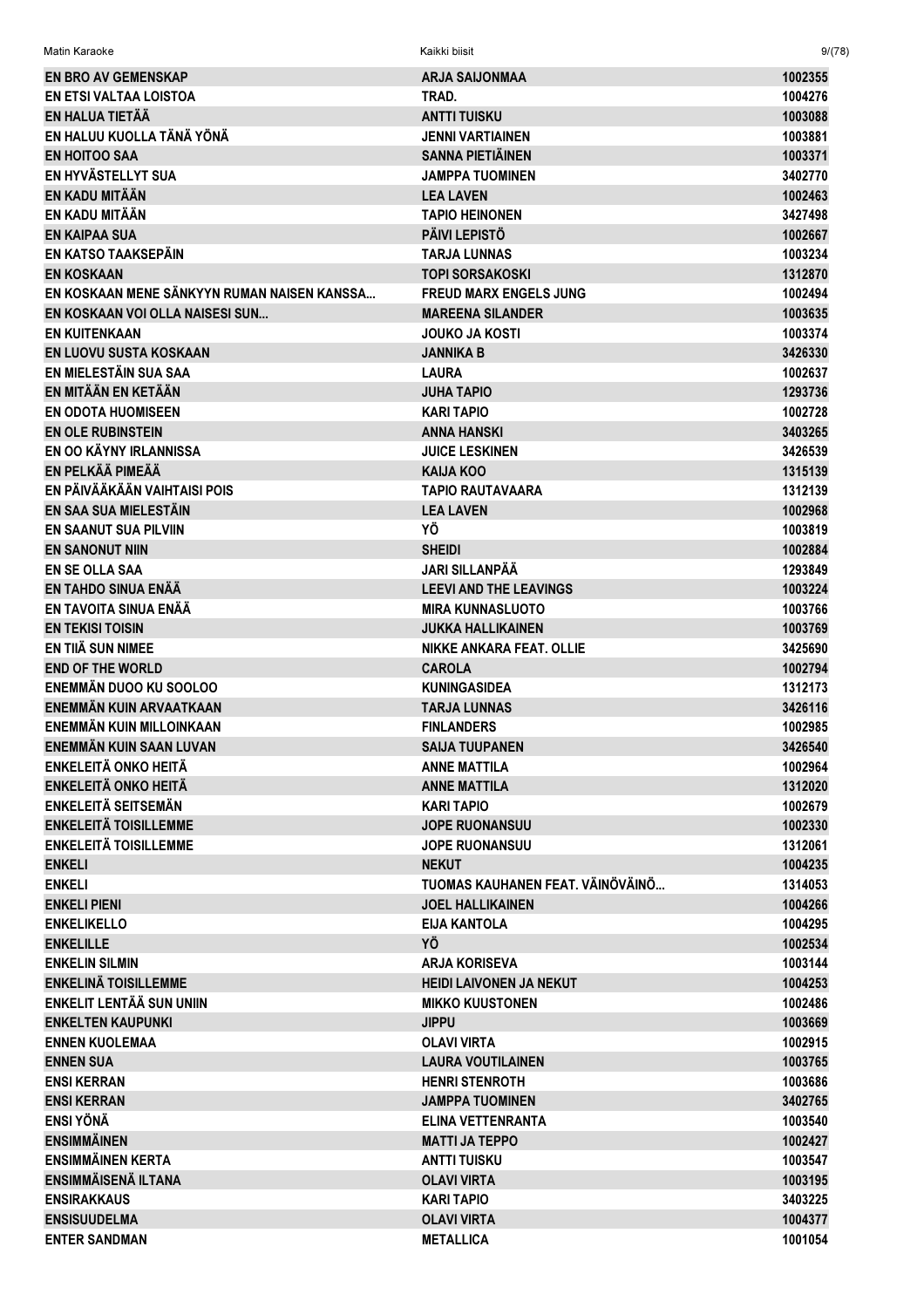| <b>ENTISELLE</b>                | <b>MARISKA</b>                           | 3403264 |
|---------------------------------|------------------------------------------|---------|
| <b>ENTÄ JOS</b>                 | <b>SAKARI KUOSMANEN</b>                  | 1002954 |
| <b>EPÄILE VAIN</b>              | <b>JUICE LESKINEN</b>                    | 1314848 |
| EPÄRÖIMÄTTÄ HETKEEKÄÄN          |                                          | 3427223 |
|                                 | <b>ELASTINEN, JENNI VARTIAINEN</b><br>YÖ | 3403218 |
| <b>ERAKKO</b>                   |                                          |         |
| <b>EREHDYIN KERRAN</b>          | <b>SEPPO HANSKI</b>                      | 1003123 |
| ERITTÄIN HYVÄ ELLEI TÄYDELLINEN | <b>MASCARA</b>                           | 1007490 |
| <b>ERON HETKI ON KAUNIS</b>     | <b>ARJA KORISEVA</b>                     | 1293687 |
| <b>ERONHETKI</b>                | <b>PAULA KOIVUNIEMI</b>                  | 1004336 |
| <b>ERONUT POIKAMIESLESKI</b>    | <b>JAAKKO TEPPO</b>                      | 1003693 |
| <b>EROTOMANIA</b>               | <b>POPEDA</b>                            | 1007495 |
| <b>EROTOMANIA</b>               | <b>POPEDA</b>                            | 1312080 |
| <b>EROTTAMATTOMAT</b>           | <b>ESKO RAHKONEN</b>                     | 1003714 |
| <b>EROTTAMATTOMAT</b>           | <b>KAIJA KOO</b>                         | 1293848 |
| <b>ERÄMAA</b>                   | <b>TUURE KILPELÄINEN</b>                 | 1312273 |
| ERÄMAAJÄRVEN MÖKKI              | <b>SOLISTIYHTYE SUOMI</b>                | 1312140 |
| <b>ESPANJALAINEN TANGO</b>      | <b>OLAVI VIRTA</b>                       | 1004374 |
| <b>ESPERANZA</b>                | <b>REIJO TAIPALE</b>                     | 1002740 |
| <b>ESPLANADI</b>                | <b>HOOTENANNY TRIO</b>                   | 1002197 |
| <b>ESSON BAARIIN</b>            | <b>POJU</b>                              | 3426052 |
| <b>ESTRELLITA</b>               | <b>OLAVI VIRTA</b>                       | 1003200 |
| ET EHKÄ MUA MUISTA              | <b>ESKO RAHKONEN</b>                     | 3402810 |
| <b>ET HUOMAA</b>                | <b>IRINA</b>                             | 1003814 |
| ET ITKEÄ SAA ARGENTIINA         | <b>SEIJA SIMOLA</b>                      | 1003621 |
| <b>ET OLE YKSIN</b>             | <b>TARJA YLITALO</b>                     | 3426757 |
| ET SITÄ NÄÄ                     | <b>MARITA TAAVITSAINEN</b>               | 1003665 |
| ET TAHDO TIETÄÄ                 | <b>JONNA TERVOMAA</b>                    | 1002976 |
| ET USKO KUINKA KOSKEEKAAN       | <b>ANITA HIRVONEN</b>                    | 1312046 |
| ET USKO KUINKA KOSKEEKAAN       | <b>ANITA HIRVONEN</b>                    | 1314474 |
| ET VOI TULLA RAJAN TAA          | <b>MATTI JA TEPPO</b>                    | 3425519 |
| ET VOI YMMÄRTÄÄ                 | <b>PATE MUSTAJÄRVI</b>                   | 1004095 |
| ETEEN JA YLÖS                   | <b>ELASTINEN</b>                         | 1315125 |
| <b>ETERNAL FLAME</b>            | <b>SAANA</b>                             | 1002815 |
| <b>ETHÄN MEE</b>                | <b>ANNELI MATTILA</b>                    | 1003270 |
| <b>ETSIJÄT</b>                  | <b>CHISU</b>                             | 1314355 |
| ETSIN KUNNES LÖYDÄN SUN         | <b>MARKKU ARO</b>                        | 1294859 |
| <b>ETSIT MUIJAA SEURAAVAA</b>   | <b>GIMMEL</b>                            | 1002782 |
| ETTEI NYT VAAN SATTUIS MITÄÄN   | <b>NIKKE ANKARA</b>                      | 3403254 |
| ETTÄ MITÄHÄN VITTUA             | <b>SANNI</b>                             | 3402782 |
| <b>EVA</b>                      | <b>JIPPU</b>                             | 1312179 |
| <b>EVAKON LAULU</b>             | <b>ANNELI SAARISTO</b>                   | 1003747 |
| <b>EVERY ROSE HAS ITS THORN</b> | <b>POISON</b>                            | 1001053 |
| <b>EVERY TIME WE TOUCH</b>      |                                          |         |
|                                 | <b>MARITA TAAVITSAINEN</b>               | 1002300 |
| <b>EVERY TIME YOU GO AWAY</b>   | <b>PAUL YOUNG</b>                        | 1004124 |
| <b>EVERYDAY</b>                 | <b>BUDDY HOLLY</b>                       | 1000033 |
| <b>EVIVA ESPANJA</b>            | <b>MARION</b>                            | 1002496 |
| <b>EXODUS</b>                   | <b>TAPIO RAUTAVAARA</b>                  | 1002484 |
| <b>EXTAASIIN</b>                | <b>ISMO ALANKO</b>                       | 1003070 |
| <b>EXTRAPALLO</b>               | <b>KARI TAPIO</b>                        | 1002538 |
| F32                             | <b>KRISTIINA BRASK</b>                   | 1312248 |
| <b>FAIRYLAND</b>                | <b>ARJA SAIJONMAA</b>                    | 1002382 |
| <b>FAIRYTALE GONE BAD</b>       | <b>SUNRISE AVENUE</b>                    | 1314059 |
| <b>FALLING IN LOVE</b>          | <b>AEROSMITH</b>                         | 1001012 |
| <b>FANNY FANNY</b>              | <b>JUHAMATTI</b>                         | 1002230 |
| <b>FEEL</b>                     | <b>ROBBIE WILLIAMS</b>                   | 1000091 |
| FEM GÅNGER PÅ DAG               | <b>KUMMELI (LENNART &amp; KICKE)</b>     | 3427226 |
| <b>FENIX-LINTU</b>              | <b>ANTTI HUOVILA</b>                     | 1002261 |
| <b>FERNANDO</b>                 | <b>ABBA</b>                              | 1306882 |
| <b>FEVER</b>                    | <b>ELVIS PRESLEY</b>                     | 1315165 |
| <b>FIFTEENTH NIGHT</b>          | <b>JUICE LESKINEN</b>                    | 1002393 |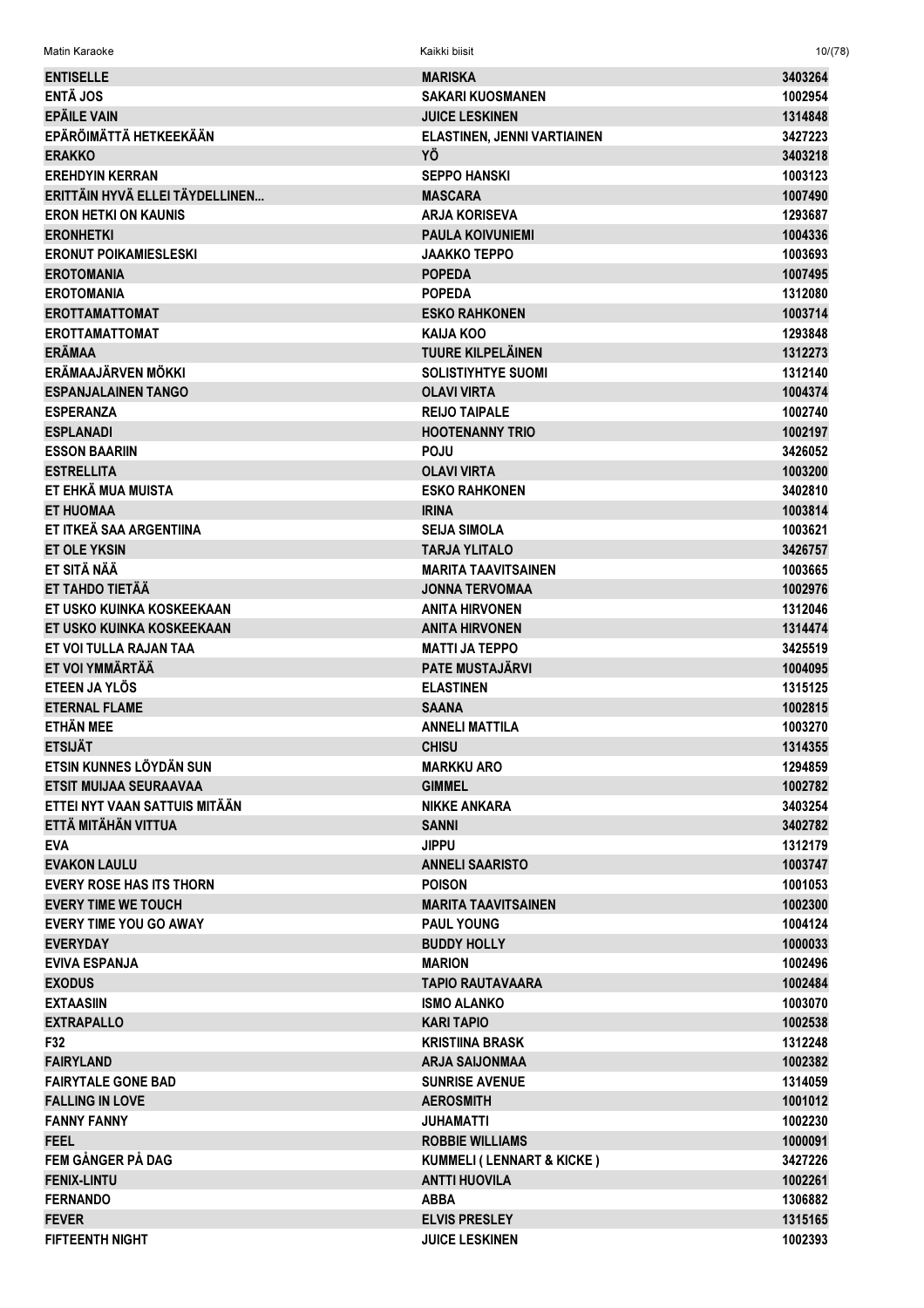| Matin Karaoke                         | Kaikki biisit                             | 11/(78) |
|---------------------------------------|-------------------------------------------|---------|
| FIILATEN JA HÖYLÄTEN                  | <b>RAULI BADDING SOMERJOKI</b>            | 1003130 |
| <b>FINLANDIA-HYMNI</b>                | TRAD.                                     | 3403345 |
| <b>FLAMING STAR</b>                   | <b>ELVIS PRESLEY</b>                      | 1312297 |
| <b>FLEXAA</b>                         | <b>CHEEK FEAT, SANNI &amp; VILLEGALLE</b> | 1315137 |
| <b>FLOWERS AND RUST</b>               | <b>VON HERTZEN BROTHERS</b>               | 1314433 |
| <b>FLOWERS MEAN FORGIVENESS</b>       | <b>FRANK SINATRA</b>                      | 1004151 |
| <b>FLY ME TO THE MOON</b>             | <b>FRANK SINATRA</b>                      | 1004164 |
| <b>FOLLOW THAT DREAM</b>              | <b>ELVIS PRESLEY</b>                      | 1312298 |
| <b>FOOL</b>                           | <b>ELVIS PRESLEY</b>                      | 1315166 |
| FOR ONCE IN MY LIFE                   | <b>FRANK SINATRA</b>                      | 1004153 |
| <b>FOR THE GOOD TIMES</b>             | <b>ELVIS PRESLEY</b>                      | 1312303 |
| <b>FORTUNATE SON</b>                  | <b>CREEDENCE CLEARWATER REVIVAL</b>       | 1306174 |
| <b>FOUR STRONG WIND</b>               | <b>TARJA YLITALO</b>                      | 1002480 |
| <b>FRANKENSTEIN</b>                   | <b>CHISU</b>                              | 1314139 |
| <b>FREESTYLER</b>                     | <b>BOMFUNK MC'S</b>                       | 1314061 |
| <b>FRIDA</b>                          | <b>BEHM</b>                               | 3427429 |
| <b>FRIDUNA SKIKUNA</b>                | <b>HULLUJUSSI</b>                         | 1312196 |
| <b>FUNERAL SONG</b>                   | <b>ELLINOORA</b>                          | 3426297 |
| <b>FUNNY FUNNY</b>                    | <b>FINLANDERS</b>                         | 1002281 |
| <b>GABRIELLAS SÅNG</b>                | <b>HELENA SJÖHOLM</b>                     | 1314164 |
| <b>GABRIELLE</b>                      | <b>HOOTENANNY SINGERS</b>                 | 1002389 |
| <b>GABRIELLE</b>                      | <b>HOOTENANNY SINGERS</b>                 | 1002389 |
| <b>GAMBLER</b>                        | <b>KARI TAPIO</b>                         | 1002288 |
| <b>GEORGY GIRL</b>                    | <b>SEEKERS</b>                            | 1000043 |
| <b>GET DOWN</b>                       | <b>BACKSTREET BOYS</b>                    | 1000084 |
| <b>GET DOWN</b>                       | <b>BACKSTREET BOYS</b>                    | 1000084 |
| <b>GET ON</b>                         | <b>HURRIGANES</b>                         | 1004203 |
| <b>GIMME ALL YOUR LOVIN'</b>          | <b>ZZ TOP</b>                             | 1001051 |
| <b>GIMME GIMME GIMME</b>              | ABBA                                      | 1306256 |
| <b>GIRLS GIRLS GIRLS</b>              | <b>MÖTLEY CRUE</b>                        | 1001045 |
| <b>GIRLS JUST WANNA HAVE FUN</b>      | <b>CINDY LAUPER</b>                       | 1004098 |
| <b>GIRLS JUST WANNA HAVE FUN</b>      | <b>CINDY LAUPER</b>                       | 1004098 |
| <b>GIVING UP!</b>                     | <b>CHEEK</b>                              | 1314299 |
| <b>GLORIA</b>                         | <b>TOMMI KALENIUS</b>                     | 1314356 |
| <b>GO GO KAKE</b>                     | <b>CLIFTERS</b>                           | 1003030 |
| <b>GO IFK</b>                         | <b>JAKE &amp; CO</b>                      | 3427105 |
| <b>GOOD GOLLY MISS MOLLY</b>          | <b>CREEDENCE CLEARWATER REVIVAL</b>       | 1306193 |
| <b>GOOD LUCK CHARM</b>                | <b>ELVIS PRESLEY</b>                      | 1315167 |
| <b>GOOD MORNING LITTLE SCHOOLGIRL</b> | <b>HURRIGANES</b>                         | 1004197 |
| <b>GRAN CANARIA</b>                   | <b>FREDERIK</b>                           | 1314423 |
| <b>GRANADA</b>                        | <b>SUOMEKSI</b>                           | 3426759 |
| <b>GREEN RIVER</b>                    | <b>CREEDENCE CLEARWATER REVIVAL</b>       | 1306189 |
| <b>GUARDA CHE LUNA</b>                | <b>OLAVI VIRTA</b>                        | 1002379 |
| <b>GUITAR MAN</b>                     | <b>ELVIS PRESLEY</b>                      | 1315168 |
| <b>HAAMUKIPUA</b>                     | <b>YÖLINTU</b>                            | 1312002 |
| <b>HAAREMIN RUUSUUUSU</b>             | ANJA PIIPPONEN                            | 1003431 |
| <b>HAAVEESTA TOTTA</b>                | <b>IDOLS</b>                              | 1003283 |
| <b>HAAVEET KAATUU</b>                 | <b>JORE MARJARANTA</b>                    | 3426592 |
| <b>HAAVEIDEN MAA</b>                  | <b>TARJA LUNNAS</b>                       | 1002822 |
| <b>HAAVEILUA</b>                      | <b>ERKKI JUNKKARINEN</b>                  | 3426753 |
| <b>HAAVEISSA VAINKO OOT MUN</b>       | <b>RIKI SORSA</b>                         | 1003417 |
| <b>HAAVEKUVA</b>                      | KARI K JURVA                              | 1002779 |
| <b>HAAVEKUVA</b>                      | <b>OLAVI VIRTA</b>                        | 1003168 |
| <b>HAAVEKUVA</b>                      | <b>TOPI SORSAKOSKI</b>                    | 1312869 |
| <b>HAAVEMAA</b>                       | TAUSKI ( JA HELENA MILLER )               | 1002392 |
| <b>HAAVETANGO</b>                     | <b>KARI TAPIO</b>                         | 1002518 |
| <b>HAAVOITTUMATON</b>                 | <b>YÖLINTU</b>                            | 1003546 |
| <b>HAFANANA</b>                       | <b>TAPANI KANSA</b>                       | 1003143 |
| HAISTAKAA PASKA KOKO VALTIOVALTA      | <b>IRWIN GOODMAN</b>                      | 1004050 |
| <b>HAJAMIELINEN JOULUPUKKI</b>        | TRAD.                                     | 3403365 |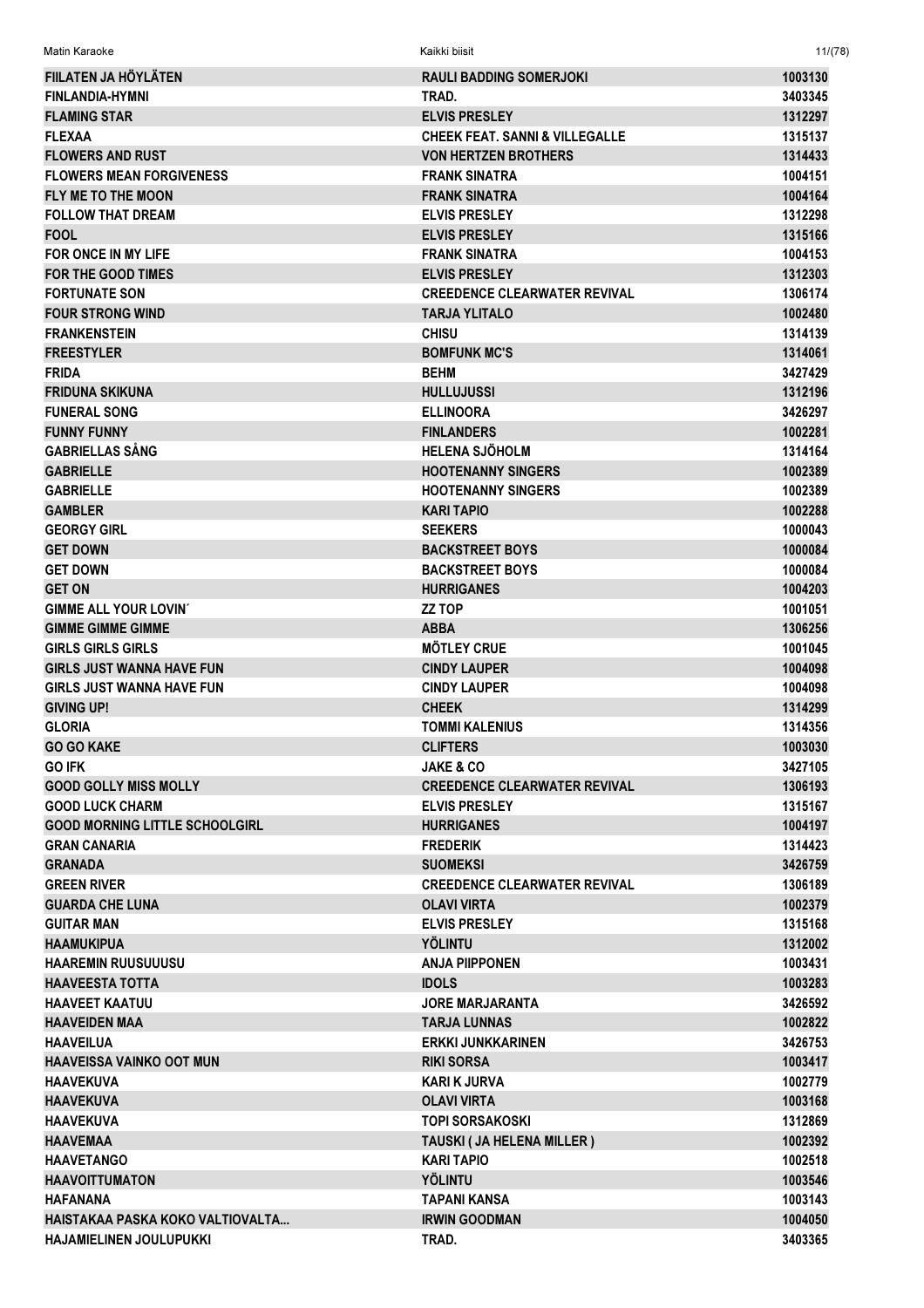| Matin Karaoke                           | Kaikki biisit                                    | 12/(78)            |
|-----------------------------------------|--------------------------------------------------|--------------------|
| HALKI ELÄMÄNI TANSSIN                   | <b>LEA LAVEN</b>                                 | 3426744            |
| <b>HALKI MAAILMAN</b>                   | <b>RIKI SORSA</b>                                | 3425864            |
| <b>HALLA JA ETELÄTUULI</b>              | <b>ANTTI RAILIO</b>                              | 1314653            |
| <b>HALLELUJA</b>                        | <b>KRISTIAN MEURMAN</b>                          | 1003795            |
| <b>HALLELUJAA</b>                       | <b>CLIFTERS</b>                                  | 1003003            |
| <b>HALOO HELSINKI</b>                   | <b>HALOO HELSINKI!</b>                           | 1003678            |
| <b>HALTIN HÄÄT</b>                      | <b>TAISKA</b>                                    | 1004337            |
| <b>HALUAN SUN PALAAVAN</b>              | <b>ROBIN</b>                                     | 1314850            |
| <b>HALUUN OLLA YKSIN</b>                | <b>IRINA</b>                                     | 3427147            |
| <b>HALVALLA</b>                         | VESA-MATTI LOIRI FEAT. JENNI VARTIAINEN          | 1314444            |
| <b>HANAT AUKEAA</b>                     | KAIJA KOO                                        | 1002512            |
| <b>HANAT AUKI</b>                       | <b>LORD EST FEAT. SPEKTI</b>                     | 1314670            |
| <b>HANNIKAISEN BAARI</b>                | <b>HECTOR</b>                                    | 1002419            |
| <b>HANOI ROCKS</b>                      | <b>CLIFTERS</b>                                  | 1002999            |
| <b>HANURI</b>                           | ANTTI TUISKU, BOYAT                              | 3426185            |
| <b>HAPPEE</b>                           | <b>BRÄDI FEAT. ILLI</b>                          | 1314026            |
| <b>HAPPY BIRTHDAY TO YOU</b>            | TRAD.                                            | 1002620            |
| <b>HAPPY NEW YEAR</b>                   | <b>ABBA</b>                                      | 1306255            |
| <b>HAPPY TOGETHER</b>                   | <b>NEW JOYS</b>                                  | 1002227            |
| <b>HARD AS A ROCK</b>                   | AC DC                                            | 1001028            |
| <b>HARD HEADED WOMAN</b>                | <b>ELVIS PRESLEY</b>                             | 1315169            |
| <b>HARHAKUVIA</b>                       | <b>MIRA KUNNASLUOTO</b>                          | 3426751            |
| <b>HARMAATA LUNTA</b>                   | <b>GIMMEL</b>                                    | 1003092            |
| <b>HASTA MANANA</b>                     | <b>KISU</b>                                      | 1003615            |
| <b>HAUDUJUDUU</b>                       | <b>MINNA IKONEN</b>                              | 1004338            |
| <b>HAUHO</b>                            | <b>JUICE LESKINEN</b>                            | 1002127            |
| <b>HAUTAJAISSYDÄN</b>                   | <b>TOPI SORSAKOSKI</b>                           | 1312884            |
| <b>HAVA NAGILA</b>                      | <b>MARION-CAROLA</b>                             | 1315073            |
| <b>HAVANNAN YÖT</b>                     | <b>KAI HYTTINEN</b>                              | 1002138            |
| HAVE YOU EVER SEEN THE RAIN             | <b>CREEDENCE CLEARWATER REVIVAL</b>              | 1306186            |
| HE AINT HEAVY HES MY BROTHER            | <b>HOLLIES</b>                                   | 1000036            |
| HE KUULUVAT TOISILLEEN                  | <b>TAUSKI</b>                                    | 1004090            |
| <b>HEAD OVER HEELS</b>                  | <b>ABBA</b>                                      | 1306253            |
| <b>HEART OF GLASS</b>                   | <b>BLONDIE</b>                                   | 1000065            |
| <b>HEART OF GLASS</b>                   | <b>BLONDIE</b>                                   | 1000065            |
| <b>HEARTBREAK HOTEL</b>                 | <b>ELVIS PRESLEY</b>                             | 1312299            |
| <b>HEAVY ON MY HEART</b>                | <b>ANASTACIA</b>                                 | 1000034            |
| <b>HEHKUU</b>                           | <b>JVG</b>                                       | 3426201            |
| <b>HEI BUONA NOTTE</b>                  | <b>PAULA KOIVUNIEMI</b>                          | 1003405            |
| <b>HEI DJ</b>                           | <b>KAIJA KOO</b>                                 | 3403266            |
| <b>HEI HEI</b>                          | <b>IRINA</b>                                     | 3403267            |
| HEI HEI HEI                             | PELLE MILJOONA OY                                | 3427130            |
| <b>HEI HEI PUSSYCAT</b>                 | <b>LASSE MÅRTENSON</b>                           | 1002631            |
| <b>HEI KUURAPARTA</b>                   | TRAD.                                            | 3403366            |
| <b>HEI MUMMO</b>                        | <b>SUVI TERÄSNISKA</b>                           | 1314140            |
| <b>HEI PAULA</b>                        | PATE MUSTAJÄRVI JA SAARA SOISALO                 | 1003354            |
| <b>HEI PEPE</b>                         | <b>CLIFTERS</b>                                  | 1003015            |
| <b>HEI PETE</b><br><b>HEI PIANOMIES</b> | <b>MAMBA</b><br><b>ANNELI MATTILA</b>            | 1002527<br>1004062 |
| <b>HEI RAKAS</b>                        | <b>BEHM</b>                                      | 3427146            |
|                                         |                                                  |                    |
| <b>HEI SORRY VAAN</b><br><b>HEITIE</b>  | <b>TOPI SORSAKOSKI</b><br><b>MAIJA VILKKUMAA</b> | 1312896<br>1003436 |
| <b>HEI ÄLÄ LUULE</b>                    | <b>DISCO</b>                                     | 3402680            |
| <b>HEILI KARJALASTA</b>                 | <b>GEORG MALMSTEN</b>                            | 1003467            |
| <b>HEILUTAAN</b>                        | <b>TIKTAK</b>                                    | 1003037            |
| HEINILLÄ HÄRKIEN KAUKALON               | TRAD.                                            | 1004275            |
| <b>HEINÄKUU</b>                         | <b>AKSULI</b>                                    | 3427352            |
| <b>HEINÄPELLOLLA</b>                    | <b>HECTOR</b>                                    | 1315043            |
| <b>HELENA</b>                           | <b>AKI SIRKESALO</b>                             | 3427386            |
| <b>HELIUMPALLO</b>                      | <b>PMMP</b>                                      | 1312250            |
|                                         |                                                  |                    |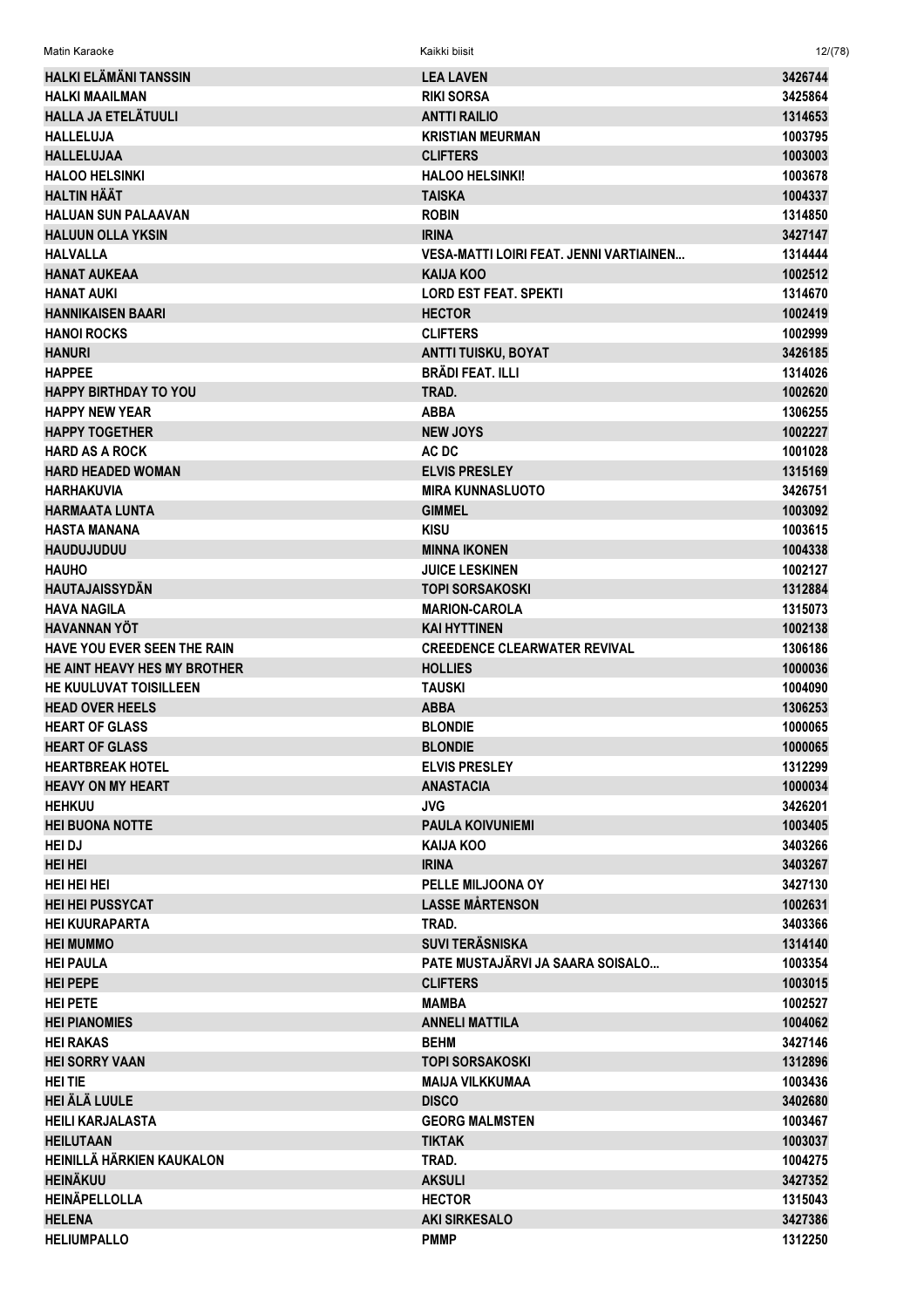| <b>HELKKÄÄ PIENET TIUT</b>          | TRAD.                               | 3403367 |
|-------------------------------------|-------------------------------------|---------|
| HELKKÄÄ PIENET TIUUT                | <b>EINO GRÖN</b>                    | 1004304 |
| <b>HELL RAISER</b>                  | THE SWEET                           | 1004136 |
| <b>HELLI MUA HILJAA</b>             | <b>BERIT</b>                        | 1003334 |
| <b>HELLO</b>                        | <b>LIONEL RICHIE</b>                | 1000058 |
| <b>HELLO GOODBYE</b>                | THE BEATLES                         | 1306387 |
| <b>HELLO HELLO IM BACK AGAIN</b>    | <b>GARY GLITTER</b>                 | 1004097 |
| <b>HELLO HELLO IM BACK AGAIN</b>    | <b>GARY GLITTER</b>                 | 1004097 |
| <b>HELLO MARY LOU</b>               | <b>CREEDENCE CLEARWATER REVIVAL</b> | 1306182 |
| <b>HELLÄ ORI</b>                    | <b>LORD EST</b>                     | 1007451 |
| <b>HELMENKALASTAJA</b>              | <b>REIJO TAIPALE</b>                | 1002353 |
| <b>HELP</b>                         | THE BEATLES                         | 1306379 |
| <b>HELPPO ELÄMÄ</b>                 | <b>JULIET JONESIN SYDÄN</b>         | 1003847 |
| <b>HELSINKI-SHANGRI-LA</b>          | <b>PALEFACE</b>                     | 3426264 |
| <b>HELVETIN PITKÄ PERJANTAI</b>     | <b>POPEDA</b>                       | 3425667 |
| HEMAISEVAN SEKSIKÄS PÖRRÖPÄÄ        | <b>AARNE TENKANEN</b>               | 1314114 |
| <b>HENGAILLAAN</b>                  | <b>KIRKA</b>                        | 1003400 |
| <b>HENGISSÄ</b>                     | <b>TIMO KIISKINEN</b>               | 1003647 |
| <b>HENGITÄ IHOLLANI</b>             | <b>JUHA METSÄPERÄ</b>               | 1293820 |
| <b>HENKI KULKEE</b>                 | <b>ANNA ERIKSSON</b>                | 1004228 |
| <b>HENTO KUISKAUS</b>               | <b>SUVI TERÄSNISKA</b>              | 1003688 |
| <b>HERE COMES THE SUN</b>           | THE BEATLES                         | 1306384 |
| <b>HERE I GO AGAIN</b>              | <b>WHITESNAKE</b>                   | 1001052 |
| <b>HERMES</b>                       | <b>PEPE WILLBERG</b>                | 1002824 |
| <b>HERNANDON SALAISUUS</b>          | <b>OLAVI VIRTA</b>                  | 1003156 |
| <b>HERRAT HELSINGIN</b>             | <b>JUHA VAINIO</b>                  | 1002420 |
| HERROJEN KANSSA PELLON LAIDASSA     | <b>CAROLA</b>                       | 1002445 |
|                                     |                                     |         |
| <b>HERÄÄ SISKO</b>                  | <b>MIKKO SILTALA</b>                | 1004074 |
| <b>HESAN NAISET</b>                 | SÄRRE FEAT. KARRI KOIRA             | 1315272 |
| <b>HESSA</b>                        | <b>LAURI TÄHKÄ</b>                  | 1314687 |
| <b>HETKEKSI EN SULLE RUPIA</b>      | LAURI TÄHKÄ JA ELONKERJUU           | 1003582 |
| <b>HETKEMME YHTEINEN</b>            | <b>SOUVARIT</b>                     | 1313022 |
| HETKEN MAAILMA ON TÄSSÄ             | <b>PISTE</b>                        | 1314058 |
| <b>HETKEN TIE ON KEVYT</b>          | <b>TEHOSEKOITIN</b>                 | 1003770 |
| <b>HETKI HILJAA</b>                 | <b>JOHANNA KURKELA</b>              | 1003534 |
| <b>HETKI LYÖ</b>                    | <b>KIRKA</b>                        | 1003878 |
| <b>HEY TONIGHT</b>                  | <b>CCR</b>                          | 1000069 |
| <b>HEY TONIGHT</b>                  | <b>CCR</b>                          | 1000069 |
| <b>HEY TONIGHT</b>                  | <b>CREEDENCE CLEARWATER REVIVAL</b> | 1306190 |
| <b>HIEKKAA</b>                      | <b>APULANTA</b>                     | 1002802 |
| <b>HIEKKAA</b>                      | <b>JORMA LYYTINEN</b>               | 1293688 |
| HIEKKAA VARPAISIIN                  | <b>SAIJA TUUPANEN</b>               | 1003716 |
| <b>HIENOHELMA</b>                   | <b>ARJA KORISEVA</b>                | 1314475 |
| <b>HIGHWAY TO HELL</b>              | AC DC                               | 1001022 |
| HIKINEN ILTAPÄIVÄ                   | <b>AKI SIRKESALO</b>                | 3427381 |
| HILJAA JUURI KUIN LAMMEN LAINE      | TRAD.                               | 3403346 |
| HILJAA VAIN OLLAAN                  | <b>FINLANDERS</b>                   | 1003741 |
| <b>HILJAA VIRTAA DON</b>            | JUHAMATTI                           | 3403242 |
| HILJAA VIRTAA VANTAA                | <b>TELEKS</b>                       | 1002777 |
| <b>HILJAINEN ELEGIA</b>             | <b>ESKO RAHKONEN</b>                | 3402813 |
| <b>HILJAINEN KITARA</b>             | <b>DANNY</b>                        | 1294860 |
| <b>HILJAINEN KITARA</b>             | <b>DANNY</b>                        | 3426758 |
| <b>HILJAINEN KYLÄTIE</b>            | <b>ESKO RAHKONEN</b>                | 1293689 |
| <b>HILJAINEN ON LAULU RAKKAUDEN</b> | TAIKAKUU                            | 1003209 |
| <b>HILJAISET SILLAT</b>             | TRAD.                               | 1314885 |
| <b>HILJAISIN SIIVIN</b>             | <b>KARI TAPIO</b>                   | 1003078 |
| <b>HILJAISISSA HUONEISSA</b>        | <b>RAINIO BROS</b>                  | 1002680 |
| <b>HILJAISUUS</b>                   | <b>IRINA</b>                        | 1003883 |
| <b>HILLITÖN HOPEINEN KUU</b>        | <b>HEIKKI HELA</b>                  | 1003550 |
| <b>HILMA JA ONNI</b>                | <b>JAAKKO TEPPO</b>                 | 1003591 |

Matin Karaoke Kaikki biisit 13/(78)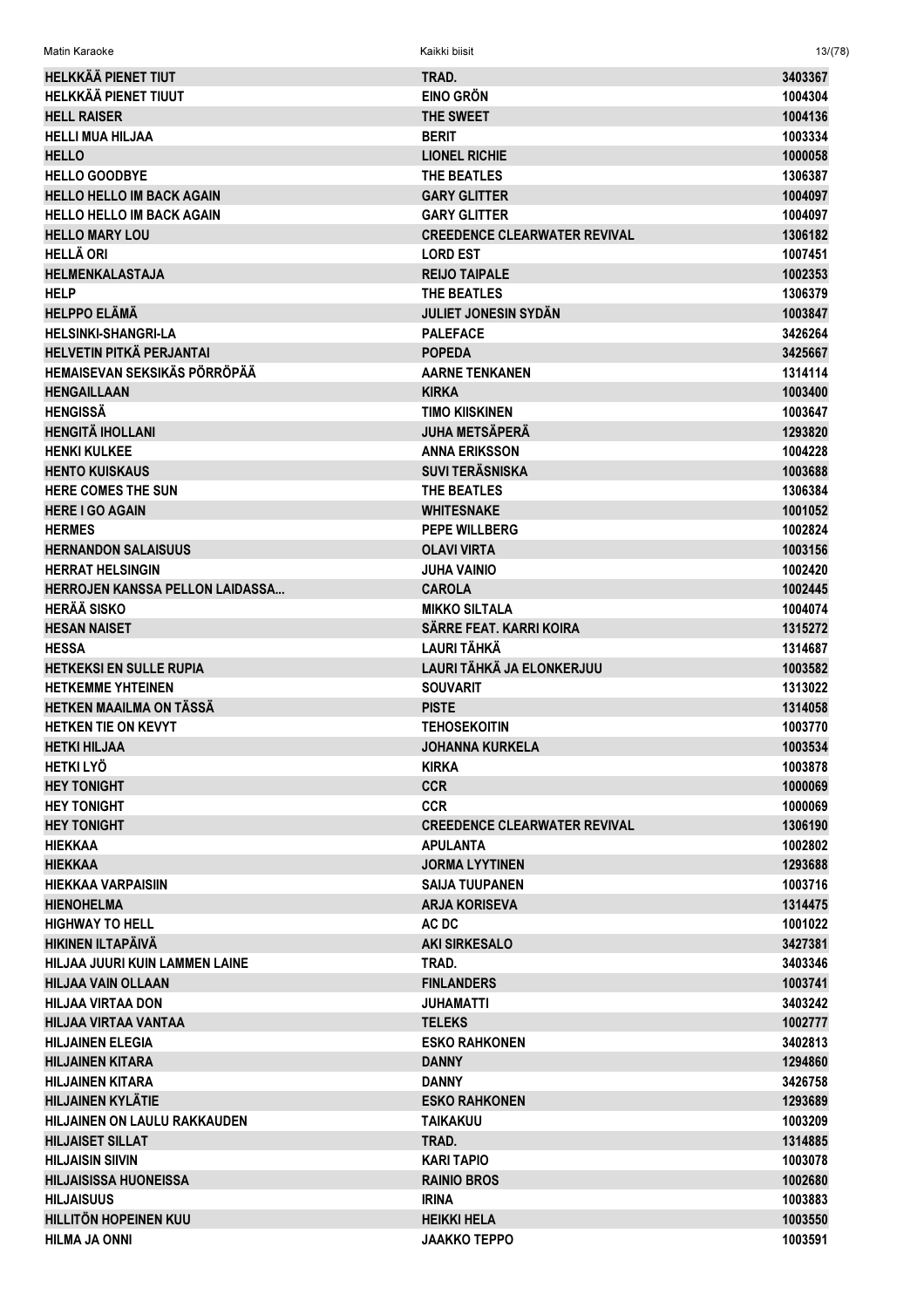| <b>HILMA JA ONNI</b>         | <b>JAAKKO TEPPO</b>                 | 1012262 |
|------------------------------|-------------------------------------|---------|
| <b>HILU HILU</b>             | TRAD.                               | 3403347 |
| <b>HIMA TAAS</b>             | <b>ATOMIROTTA</b>                   | 1315265 |
| <b>HIMLET RUNT HORNET</b>    | <b>LISA NILSSON</b>                 | 1314153 |
| <b>HIPIT RAUTAA</b>          | <b>EPPU NORMAALI</b>                | 3426471 |
| <b>HIPS DONT LIE</b>         | <b>SHAKIRA</b>                      | 1004146 |
| <b>HIS LATEST FLAME</b>      | <b>ELVIS PRESLEY</b>                | 1312300 |
| <b>HOLLYWOOD HILLS</b>       | <b>SUNRISE AVENUE</b>               | 1007483 |
| <b>HON ÄR FLICKAN</b>        | <b>TOMAS LEDIN</b>                  | 1314148 |
|                              |                                     |         |
| <b>HONEY HONEY</b>           | <b>ABBA</b>                         | 1306252 |
| <b>HOPEAPILVET</b>           | <b>OLAVI VIRTA</b>                  | 1003173 |
| <b>HOPEARUUSU</b>            | <b>EERO AVEN</b>                    | 1314448 |
| <b>HOPEASYDÄN</b>            | <b>JANI WICKHOLM</b>                | 1003536 |
| <b>HOPEINEN KUU</b>          | <b>OLAVI VIRTA</b>                  | 1002379 |
| <b>HOT IN THE CITY</b>       | <b>BILLY IDOL</b>                   | 1000076 |
| HOT IN THE CITY              | <b>BILLY IDOL</b>                   | 1000076 |
| <b>HOTEL CALIFORNIA</b>      | <b>SEPPO NÄRHI</b>                  | 1002207 |
| <b>HOTTENTOTTILAULU</b>      | <b>ILE MERIVAARA</b>                | 1001068 |
| <b>HOUND DOG</b>             | <b>ELVIS PRESLEY</b>                | 1315170 |
| <b>HOW INSENSITIVE</b>       | <b>FRANK SINATRA</b>                | 1004163 |
| <b>HUBAA HABAA</b>           | <b>LEEVI AND THE LEAVINGS</b>       | 1002111 |
| <b>HUKUN</b>                 | <b>JANI WICKHOLM</b>                | 1003085 |
| <b>HULLU</b>                 | JU                                  | 1314817 |
| HULLU YÖ                     | <b>KAIJA KÄRKINEN</b>               | 1312028 |
| <b>HULLU YÖ</b>              | KAIJA KÄRKINEN JA ILE KALLIO        | 1003785 |
| <b>HULLUMIES</b>             | <b>LEMMENKIPEET</b>                 | 1312257 |
| <b>HULLUNROHKEE</b>          | <b>CLIFTERS</b>                     | 1002816 |
| <b>HULLUT SYDÄMET</b>        | <b>TARJA LUNNAS</b>                 | 1002982 |
| <b>HULLUUDEN HIGHWAY</b>     | <b>HALOO HELSINKI!</b>              | 3425948 |
| <b>HUMPPAMIES</b>            | <b>FINLANDERS</b>                   | 1003492 |
| <b>HUNAJAISIN HUULIN</b>     | <b>MARKKU ARO</b>                   | 1002472 |
| HUNGRY LIKE THE WOLF         | <b>DURAN DURAN</b>                  | 1000097 |
| <b>HUOJUVA SILTA</b>         | <b>UNIKLUBI</b>                     | 3427354 |
| <b>HUOJUVA TALO</b>          | <b>ANNA ERIKSSON</b>                | 1003631 |
| <b>HUOMAAN VAIN SINUT</b>    | <b>JORE MARJARANTA</b>              | 1315132 |
|                              |                                     |         |
| <b>HUOMENNA</b>              | <b>UNIKLUBI</b>                     | 1003341 |
| <b>HUOMENNA PÄIVÄ ON UUS</b> | <b>FREUD MARX ENGELS &amp; JUNG</b> | 1312070 |
| <b>HUOMENTA KULTA</b>        | <b>LEMMENKIPEET</b>                 | 1003081 |
| <b>HUOMISEEN</b>             | TOPI SORSAKOSKI                     | 1312862 |
| <b>HUONE 105</b>             | <b>KIKKA</b>                        | 1007468 |
| <b>HUOPIKKAAT</b>            | <b>TALJANKA</b>                     | 1003609 |
| HUR SVÅRT KAN DET VA         | <b>LINDA BENGTZING</b>              | 1314150 |
| <b>HURMIO</b>                | <b>OLAVI VIRTA</b>                  | 1002903 |
| <b>HUUDA!</b>                | <b>HALOO HELSINKI!</b>              | 1314027 |
| <b>HUUGI GUUGI</b>           | <b>FRÖBELIN PALIKAT</b>             | 1001078 |
| HUUME JONKA NIMI ON RAKKAUS  | <b>RAJA</b>                         | 3426541 |
| <b>HUUMMETTA</b>             | <b>POPEDA</b>                       | 1003069 |
| <b>HYASINTTIEN AIKAAN</b>    | <b>MIKKO ALATALO</b>                | 1002449 |
| <b>HYMNE A L'AMOUR</b>       | <b>TUULIKKI ELORANTA</b>            | 1002380 |
| <b>HYMNI RAKKAUDELLE</b>     | <b>TUULIKKI ELORANTA</b>            | 1002380 |
| <b>HYMY</b>                  | <b>OLAVI VIRTA</b>                  | 1003177 |
| <b>HYMY KUKKA JA RAKKAUS</b> | <b>OLAVI VIRTA</b>                  | 1004369 |
| <b>HYMYHUULET</b>            | <b>JOHNNY</b>                       | 1003728 |
| <b>HYMYILEVÄ APOLLO</b>      | TUURE KILPELÄINEN                   | 1314851 |
| <b>HYMYILLEN</b>             | <b>JOHNNY</b>                       | 1002880 |
| <b>HYRRÄ</b>                 | <b>DON HUONOT</b>                   | 1007464 |
| <b>HYSTERIA</b>              | <b>ANNA ABREU</b>                   | 1007484 |
| <b>HYSTERIA</b>              | <b>DEF LEPPARD</b>                  | 1001032 |
| <b>HYVIÄ UUTISIA</b>         | <b>ARVILIND</b>                     | 1002719 |
| <b>HYVÄ BORE</b>             | <b>CLIFTERS</b>                     | 1003005 |
|                              |                                     |         |

 $14/(78)$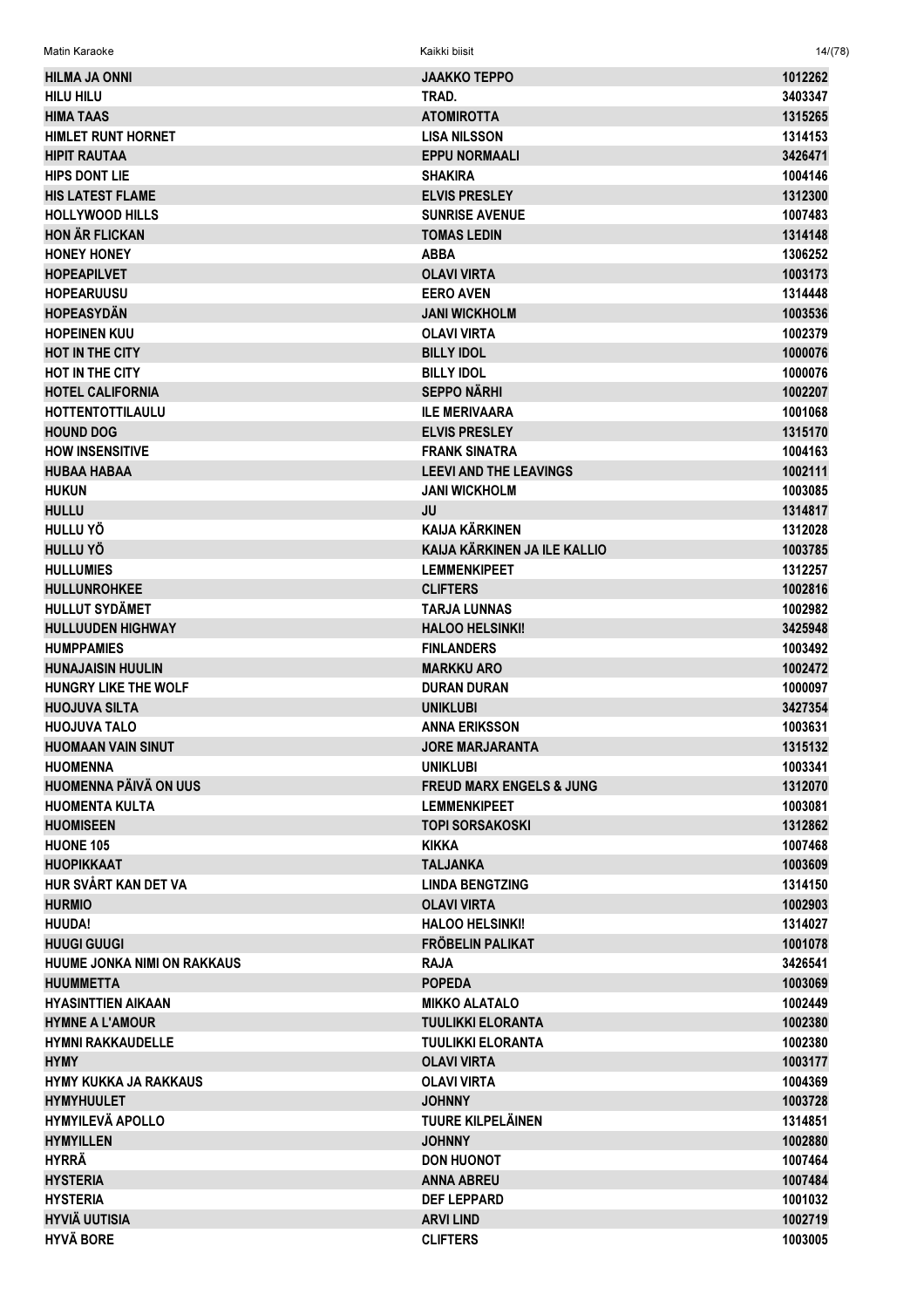| Matin Karaoke                           | Kaikki biisit                       | 15/(78)            |
|-----------------------------------------|-------------------------------------|--------------------|
| <b>HYVÄ MUN ON NIIN</b>                 | <b>DANNY</b>                        | 1002179            |
| HYVÄ, PAHA, RUMA MIES                   | <b>TUURE KILPELÄINEN</b>            | 1314065            |
| <b>HYVÄILE HYVÄILE VAAN</b>             | <b>TAMARA LUND</b>                  | 3426117            |
| <b>HYVÄNNÄKÖINEN</b>                    | <b>MARKKU ARO</b>                   | 1002581            |
| <b>HYVÄNNÄKÖINEN</b>                    | <b>TURO'S HEAVY GEE</b>             | 1312072            |
| <b>HYVÄSSÄ JA PAHASSA</b>               | ΥÖ                                  | 3425668            |
| <b>HYVÄSTI HUOMINEN</b>                 | <b>KARI METSO</b>                   | 1003913            |
| <b>HYVÄSTI YÖ</b>                       | <b>MARION</b>                       | 1004339            |
| <b>HYVÄÄ HUOMENTA SUOMI</b>             | <b>KARMA</b>                        | 1003109            |
| <b>HYVÄÄ PUUTA</b>                      | <b>VESA-MATTI LOIRI</b>             | 1003863            |
| <b>HYVÄÄ SYNTYMÄPÄIVÄÄ</b>              | <b>SIG</b>                          | 1003385            |
| <b>HYVÄÄ YÖTA MAAILMA</b>               | <b>PELLE MILJOONA</b>               | 1003850            |
| <b>HYVÄÄ YÖTÄ</b>                       | <b>HENRY THEEL</b>                  | 3426752            |
| HYVÄÄ YÖTÄ JA HUOMENTA                  | <b>DON HUONOT</b>                   | 1007465            |
| HYVÄÄ YÖTÄ YSTÄVÄ KALLIS                | <b>EINO LEHTINEN</b>                | 3427152            |
| <b>HYÖKYAALTO</b>                       | <b>ANTTI TUISKU</b>                 | 1004076            |
| <b>HÄIRIKKÖ</b>                         | <b>IRWIN GOODMAN</b>                | 3403229            |
| <b>HÄISSÄ</b>                           | <b>JARE &amp; VILLEGALLE</b>        | 1293735            |
| <b>HÄKKI HEILAHTAA</b>                  | <b>PATE MUSTAJÄRVI</b>              | 1002369            |
| HÄMÄ HÄMÄHÄKKI                          | <b>TAPIO RAUTAVAARA</b>             | 1001098            |
| <b>HÄMÄHÄKKIMIES</b>                    | <b>DINGO</b>                        | 1003442            |
| <b>HÄMÄRTYVÄ ILTA</b>                   | <b>VARJOKUVA</b>                    | 1003789            |
| <b>HÄN</b>                              | <b>J. KARJALAINEN</b>               | 1312170            |
| HÄN EI ENÄÄ MIETTINYT MEITÄ             | <b>JESSE KAIKURANTA</b>             | 1314050            |
| HÄN HYMYILEE KUIN LAPSI                 | <b>MIKKO ALATALO</b>                | 3427079            |
| HÄN KUUDENTOISTA ON                     | <b>JUSSI JA AGENTS</b>              | 1003033            |
| <b>HÄN MENNYT ON</b>                    | <b>LEA LAVEN</b>                    | 1003227            |
| <b>HÄN ON LADY</b>                      | <b>DANNY</b>                        | 1315059            |
| <b>HAN ON MUN</b>                       | <b>HANNE</b>                        | 1003330            |
| HÄN ON OLLUT RAKKAIN                    | <b>MARKUS</b>                       | 1002636            |
| HÄN ON TÄÄLLÄ TÄNÄÄN                    | <b>TUOMARI NURMIO</b>               | 1315047            |
| HÄN TANSSI KANSSA ENKELEIDEN            | <b>SUVI TERÄSNISKA</b>              | 1314395            |
| <b>HÄNELLE</b>                          | <b>MATTI JA TEPPO</b>               | 1002963            |
| HÄNELLE JOTA RAKASTAN                   | <b>ESKO RAHKONEN</b>                | 1007432            |
| HÄRMÄLÄINEN PERUSJUNTTI                 | <b>IRWIN GOODMAN</b>                | 1003859            |
| HÄRMÄLÄINEN PERUSJUNTTI                 | <b>IRWIN GOODMAN</b>                | 1312018            |
| <b>HÄÄKELLOT SOI</b>                    | <b>POPEDA</b>                       | 1293808            |
| HÄÄMUISTOJEN VALSSI                     | <b>OLAVI VIRTA</b>                  | 1002598            |
| <b>HÄÄVALSSI</b>                        | <b>STELLA</b>                       | 1003860            |
| <b>HÄÄVALSSI</b>                        | <b>TAPIO RAUTAVAARA</b>             | 1314451            |
| HÖLMÖ RAKKAUS                           | <b>SCANDINAVIAN MUSIC GROUP</b>     | 1314877            |
| <b>HÖSTVISAN</b>                        | ANKI JA CUMULUS                     | 1002383            |
| <b>I CAN'T STOP LOVING YOU</b>          | <b>ELVIS PRESLEY</b>                | 1315171            |
| <b>I CANT STOP LOVING YOU</b>           | <b>VAN HALEN</b>                    | 1001044            |
| <b>IDO IDO IDO IDO IDO</b>              | <b>ABBA</b>                         | 1306874            |
| <b>I DONT DANCE</b>                     | <b>SUNRISE AVENUE</b>               | 1293744            |
| <b>I DROVE ALL NIGHT</b>                | <b>ROY ORBISON</b>                  | 1004144            |
| <b>I DROVE ALL NIGHT</b>                | <b>ROY ORBISON</b>                  | 1305961            |
| <b>I GET A KICK OUT OF YOU</b>          | <b>FRANK SINATRA</b>                | 1004184            |
| <b>I GOT A FEELING IN MY BODY</b>       | <b>ELVIS PRESLEY</b>                | 1312304            |
| <b>I GOT LUCKY</b>                      | <b>ELVIS PRESLEY</b>                |                    |
| <b>I GOT STUNG</b>                      | <b>ELVIS PRESLEY</b>                | 1312305<br>1312306 |
| <b>I HAVE A DREAM</b>                   | <b>ABBA</b>                         | 1306881            |
| <b>I HEARD IT THROUGH THE GRAPEVINE</b> | <b>CREEDENCE CLEARWATER REVIVAL</b> | 1306179            |
| <b>I LEFT MY HEART IN SAN FRANCISCO</b> | <b>FRANK SINATRA</b>                | 1004159            |
| <b>I LOVE PARIS</b>                     | <b>FRANK SINATRA</b>                | 1004177            |
| <b>I LOVE ROCK'N'ROLL</b>               | <b>JOAN JET</b>                     | 1001016            |
| <b>I LOVE YOU SENTIMENTAL REASONS</b>   | <b>OLAVI VIRTA</b>                  | 1002501            |
| I NATT JAG DRÖMDE                       | <b>HEP STARS</b>                    | 1314158            |
| <b>INEED YOU SO</b>                     | <b>ELVIS PRESLEY</b>                | 1312322            |
|                                         |                                     |                    |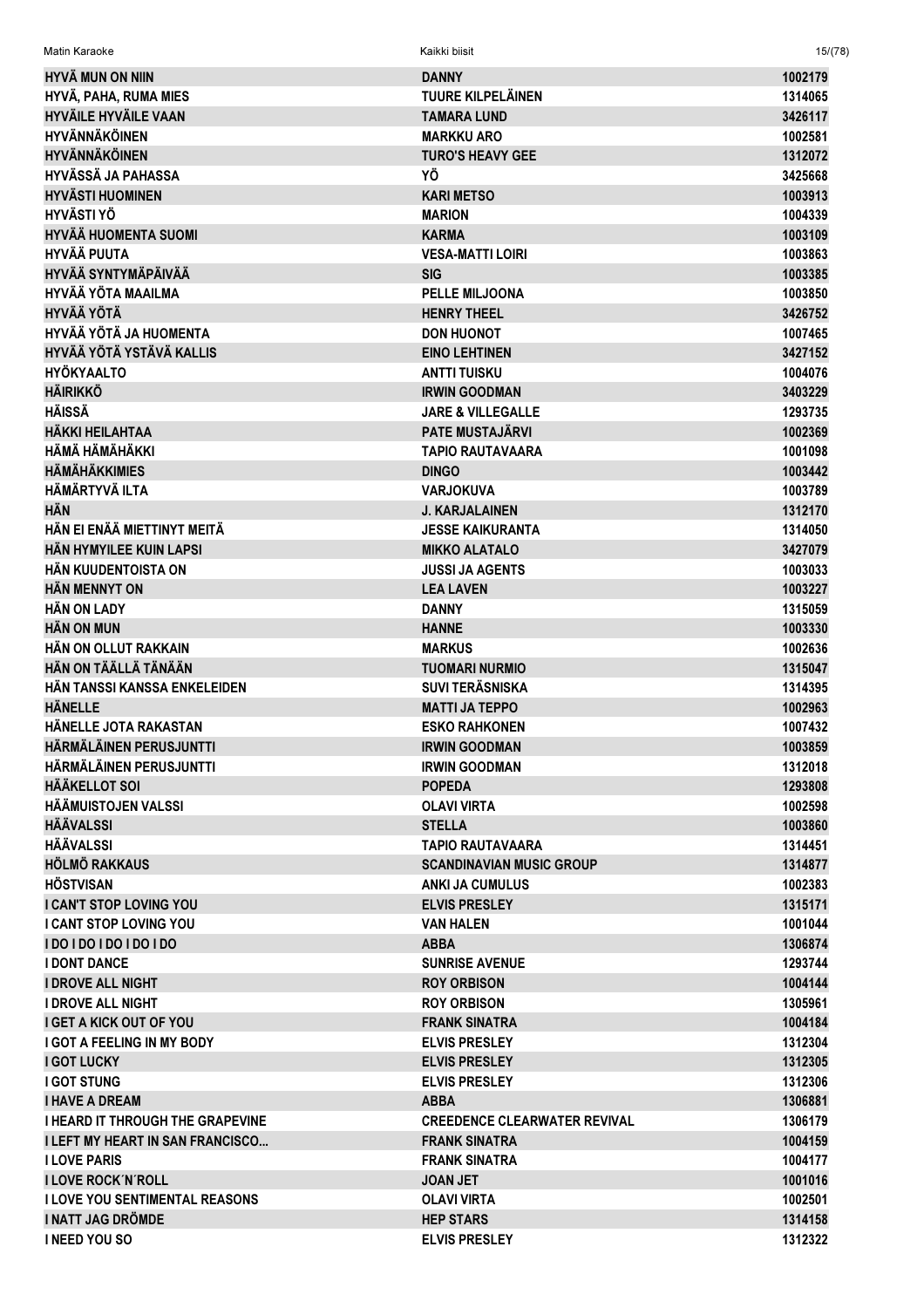| <b>I ONLY WANT TO BE WITH YOU</b>               | <b>DUSTY SPRINGFIELD</b>                     | 1004113            |
|-------------------------------------------------|----------------------------------------------|--------------------|
| <b>I ONLY WANT TO BE WITH YOU</b>               | <b>DUSTY SPRINGFIELD</b>                     | 1004113            |
| <b>I PUT A SPELL ON YOU</b>                     | <b>CREEDENCE CLEARWATER REVIVAL</b>          | 1306187            |
| <b>I SAW HER STANDING THERE</b>                 | THE BEATLES                                  | 1306394            |
| <b>I SHOT THE SHERIFF</b>                       | <b>ERIC CLAPTON</b>                          | 1000090            |
| <b>I WANNA BE FREE</b>                          | <b>ELVIS PRESLEY</b>                         | 1315172            |
| I WANT YOU, I NEED YOU, I LOVE YOU              | <b>ELVIS PRESLEY</b>                         | 1312307            |
| I WAS MADE FOR LOVING YOU                       | <b>KISS</b>                                  | 1001011            |
| <b>I WILL ALWAYS LOVE YOU</b>                   | <b>DOLLY PARTON</b>                          | 1000030            |
| <b>I WILL STAY</b>                              | <b>HURRIGANES</b>                            | 1004210            |
| <b>TLL REMEMBER YOU</b>                         | <b>ELVIS PRESLEY</b>                         | 1312329            |
| <b>I'LL NEVER SMILE AGAIN</b>                   | <b>FRANK SINATRA</b>                         | 1004147            |
| I'M GONNA ROLL                                  | <b>ROCK'N'ROLL BAND</b>                      | 3426153            |
| I'M ONLY SLEEPING                               | THE BEATLES                                  | 1306402            |
| <b>I'M YOURS</b>                                | <b>ELVIS PRESLEY</b>                         | 1315173            |
| <b>I'VE GOT YOU UNDER MY SKIN</b>               | <b>FRANK SINATRA</b>                         | 1004157            |
| <b>IBELIEVE</b>                                 | <b>HOT CHOCOLATE</b>                         | 1000027            |
| <b>IDÄN JA LÄNNEN TIET</b>                      | <b>AGENTS</b>                                | 1002265            |
| <b>IDÄN PIKAJUNA</b>                            | <b>MATTI JA TEPPO</b>                        | 3425520            |
| <b>IEVAN POLKKA</b>                             | <b>LOITUMA</b>                               | 1293836            |
| <b>IF I CAN DREAM</b>                           | <b>ELVIS PRESLEY</b>                         | 1312308            |
| <b>IF YOU BELIEVE</b>                           | <b>SASHA</b>                                 | 1000050            |
| <b>IHAHAA</b>                                   | <b>KARVIAISET</b>                            | 1001073            |
| <b>IHAN KUIN NUO TOISET</b>                     | <b>REIJO TAIPALE</b>                         | 1002818            |
| <b>IHANA</b>                                    | <b>CHISU</b>                                 | 1315256            |
| <b>IHANA AAMU</b>                               | <b>JOHNNY</b>                                | 1003381            |
| <b>IHANA VALO</b>                               | <b>SAMULI EDELMANN</b>                       | 1002547            |
| IHANAA ELÄMÄÄ                                   | <b>ANITA HIRVONEN</b>                        | 1002652            |
| <b>IHANAA ELÄMÄÄ</b>                            | <b>JONNE AARON</b>                           | 1314047            |
| <b>IHANASTI SANOTTU</b>                         | <b>LEEVI AND THE LEAVINGS</b>                | 1003898            |
| <b>IHANAT AJAT</b>                              | <b>EDU KETTUNEN</b>                          | 1002813            |
| <b>IHANUUTENI</b>                               | ÄSSÄT                                        | 1312260            |
| <b>IHME JA KUMMA</b><br><b>IHMEIDEN MADONNA</b> | <b>EEVA-LEENA SARIOLA</b><br><b>CLIFTERS</b> | 1001071            |
| <b>IHMEIDEN PÄIVÄ</b>                           |                                              | 1003020<br>1002639 |
| <b>IHMINEN</b>                                  | <b>MAARIT</b>                                |                    |
| <b>IHMISEN IKÄVÄ TOISEN LUO</b>                 | <b>ANNE MATTILA</b><br><b>MIKKO ALATALO</b>  | 3426608<br>1294861 |
| <b>IHMISEN POIKA</b>                            | ΥÖ                                           | 1003735            |
| <b>IHMISMIELI HAAVEILEE AINA ONNESTA</b>        | <b>SOUVARIT</b>                              | 1012103            |
| <b>IHMISTEN EDESSÄ</b>                          | <b>JENNI VARTIAINEN</b>                      | 1003727            |
| <b>IHOLLA</b>                                   | <b>KASMIR</b>                                | 1314881            |
| <b>IKEAN KUVASTO</b>                            | <b>TELEKS</b>                                | 3426542            |
| <b>IKIROUTA</b>                                 | <b>JUKKA POIKA</b>                           | 1004070            |
| <b>IKKUNAPRINSESSA</b>                          | <b>BADDING</b>                               | 1315079            |
| <b>IKKUNAPRINSSI</b>                            | <b>OLAVI VIRTA</b>                           | 1002924            |
| <b>IKUINEN VAPPU</b>                            | <b>JVG</b>                                   | 3426593            |
| <b>IKUISESTI</b>                                | <b>CHARLES PLOGMAN</b>                       | 1003428            |
| <b>IKUISESTI</b>                                | <b>JARI SILLANPÄÄ</b>                        | 1315306            |
| <b>IKUISESTI KAHDESTAAN</b>                     | <b>ARTTU WISKARI</b>                         | 1314357            |
| <b>IKÄVÄ</b>                                    | <b>JANNE HURME</b>                           | 1003783            |
| <b>IKÄVÄ</b>                                    | <b>JORE MARJARANTA</b>                       | 1003216            |
| <b>IKÄVÄ</b>                                    | <b>PAVE MAIJANEN</b>                         | 1314498            |
| <b>IKÄVÄ LOKAKUU</b>                            | <b>HAUSMYLLY</b>                             | 1003048            |
| <b>ILKEITÄ ASIOITA</b>                          | <b>DISCO</b>                                 | 1002715            |
| <b>ILL NEVER BREAK YOUR HEART</b>               | <b>BACKSTREET BOYS</b>                       | 1000066            |
| <b>ILL NEVER BREAK YOUR HEART</b>               | <b>BACKSTREET BOYS</b>                       | 1000066            |
| <b>ILLAN KAUNEIN TYTTÖ</b>                      | <b>JANNE HURME</b>                           | 3403224            |
| <b>ILLAN KAUNEIN TYTTÖ</b>                      | <b>RAINER FRIMAN</b>                         | 1002702            |
| <b>ILLAN KAUNEIN TYTTÖ</b>                      | <b>TAISTO TAMMI</b>                          | 3425552            |
| <b>ILLAN VARJOON HIMMEÄÄN</b>                   | <b>VIKTOR KLIMENKO</b>                       | 1293690            |
|                                                 |                                              |                    |

Matin Karaoke Kaikki biisit 16/(78)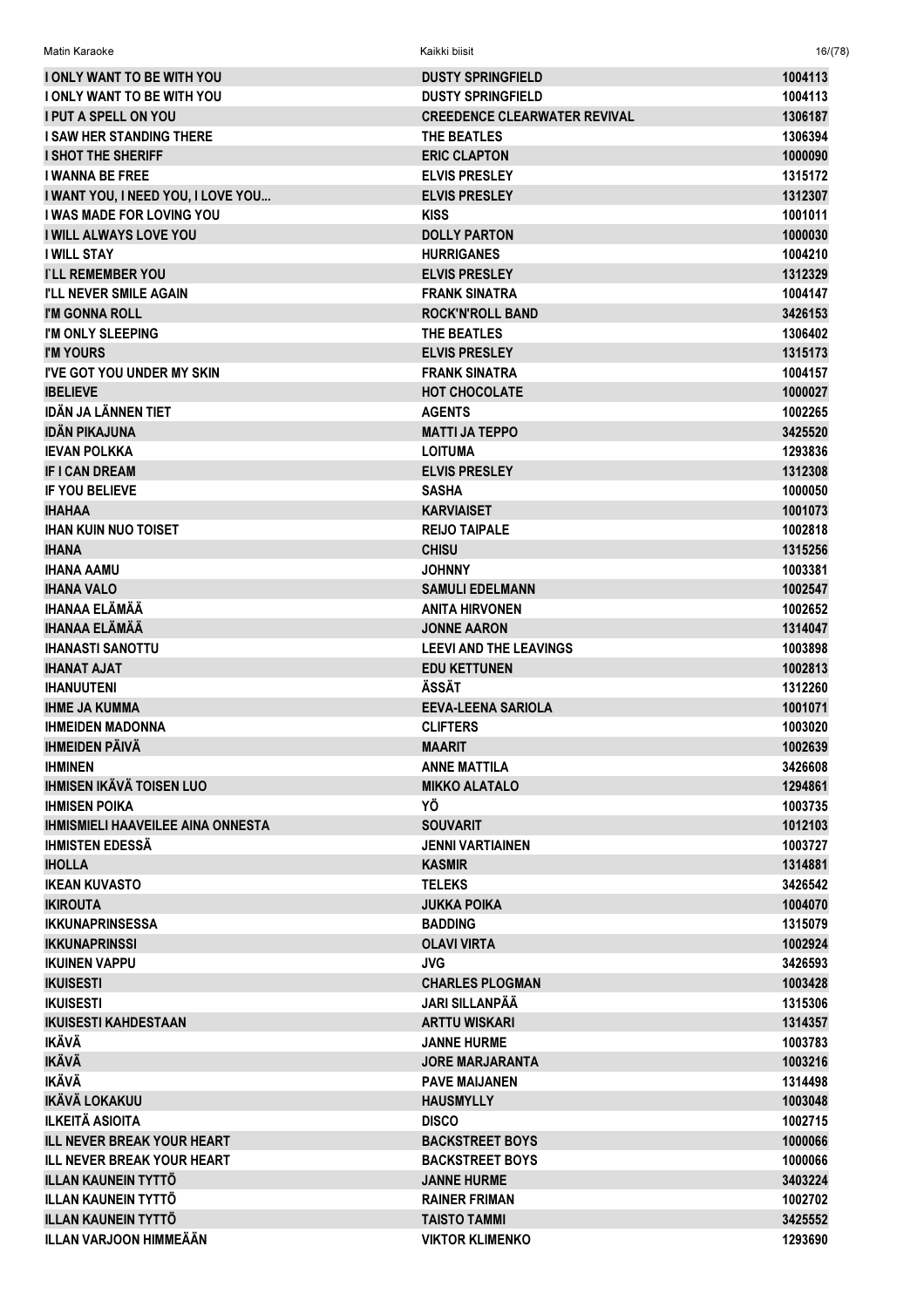| <b>AAMUPOJAT</b>                             | 1312183                                                    |
|----------------------------------------------|------------------------------------------------------------|
| <b>TAISTO TAMMI</b>                          | 1293691                                                    |
| <b>PAULA KOIVUNIEMI</b>                      | 1002398                                                    |
| <b>NELJÄNSUORA</b>                           | 1314057                                                    |
| <b>TARJA LUNNAS</b>                          | 1314476                                                    |
| <b>ENGELBERT HUMPERDINCK</b>                 | 1000013                                                    |
| <b>APULANTA</b>                              | 1003882                                                    |
| JORMA KÄÄRIÄINEN JA AGENTS                   | 1003347                                                    |
| <b>VARJOKUVA</b>                             | 3427153                                                    |
| <b>OLAVI VIRTA</b>                           | 1003176                                                    |
| <b>EINO GRÖN</b>                             | 1312141                                                    |
| <b>OLAVI VIRTA</b>                           | 1003172                                                    |
| <b>OLAVI VIRTA</b>                           | 3425560                                                    |
| <b>GEORG MALMSTEN</b>                        | 1003306                                                    |
| <b>ANNA ERIKSSON</b>                         | 1002247                                                    |
| <b>YÖLINTU</b>                               | 1002737                                                    |
| <b>ARMI AAVIKKO</b>                          | 1293817                                                    |
| <b>OLAVI VIRTA</b>                           | 1002921                                                    |
| <b>AIKAMIEHET</b>                            | 1314449                                                    |
| <b>ANSSIKELA</b>                             | 3426079                                                    |
| <b>HURRIGANES</b>                            | 1004198                                                    |
| <b>JOHN LENNON</b>                           | 1000024                                                    |
| <b>ERKKI JUNKKARINEN</b>                     | 1004087                                                    |
| <b>ROY ORBISON</b>                           | 1305962                                                    |
| <b>THE BEATLES</b>                           | 1306399                                                    |
| <b>ELVIS PRESLEY</b>                         | 1312309                                                    |
| <b>SOUVARIT</b>                              | 1313036                                                    |
| <b>TAPIO RAUTAVAARA</b>                      | 1003723                                                    |
| <b>IRON MAIDEN</b>                           | 1001025                                                    |
| PELLE MILJOONA & 1980                        | 1315070                                                    |
| <b>MIKA SUOMALAINEN</b>                      | 1001104                                                    |
| <b>KAUKO KÄYHKÖ</b>                          | 1003505                                                    |
| <b>EINO GRÖN</b>                             | 3425545                                                    |
| ELIAS KASKINEN & PÄIVÄN SANKARIT             | 3419386                                                    |
| <b>HEIDI KYRÖ</b>                            | 1003556                                                    |
| <b>PAULI HANHINIEMEN PERUNATEATTERI</b>      | 3427433                                                    |
| <b>WHITESNAKE</b>                            | 1001049                                                    |
| <b>OLAVI VIRTA</b>                           | 1003196                                                    |
| <b>KLAMYDIA</b>                              | 3427131                                                    |
| <b>TAPIO RAUTAVAARA</b>                      | 1003595                                                    |
| TRAD.                                        | 3403348                                                    |
| <b>OLAVI VIRTA</b>                           | 1003186                                                    |
| LAURI TÄHKÄ JA ELONKERJUU                    | 1003359                                                    |
| <b>DANNY</b>                                 | 1003336                                                    |
| <b>JOPE RUONANSUU</b>                        | 1003681                                                    |
| KAIJA KOO                                    | 1003761                                                    |
| <b>FREDI</b>                                 | 1002943                                                    |
| <b>SOUVARIT</b>                              | 1313031                                                    |
| <b>DIMITRI</b>                               | 1002120                                                    |
| <b>FRANK SINATRA</b>                         | 1004152                                                    |
| <b>ELVIS PRESLEY</b>                         | 1312310                                                    |
|                                              | 1312311                                                    |
| <b>ELVIS PRESLEY</b>                         | 1312290                                                    |
|                                              | 1000064                                                    |
|                                              | 1000064                                                    |
|                                              |                                                            |
|                                              |                                                            |
| <b>STIG</b>                                  | 3403253                                                    |
| <b>ANNA ERIKSSON</b>                         | 1002529                                                    |
| <b>ELVIS PRESLEY</b><br><b>ELVIS PRESLEY</b> | 1315174<br>1315175                                         |
|                                              | <b>ELVIS PRESLEY</b><br><b>BON JOVI</b><br><b>BON JOVI</b> |

 $17/(78)$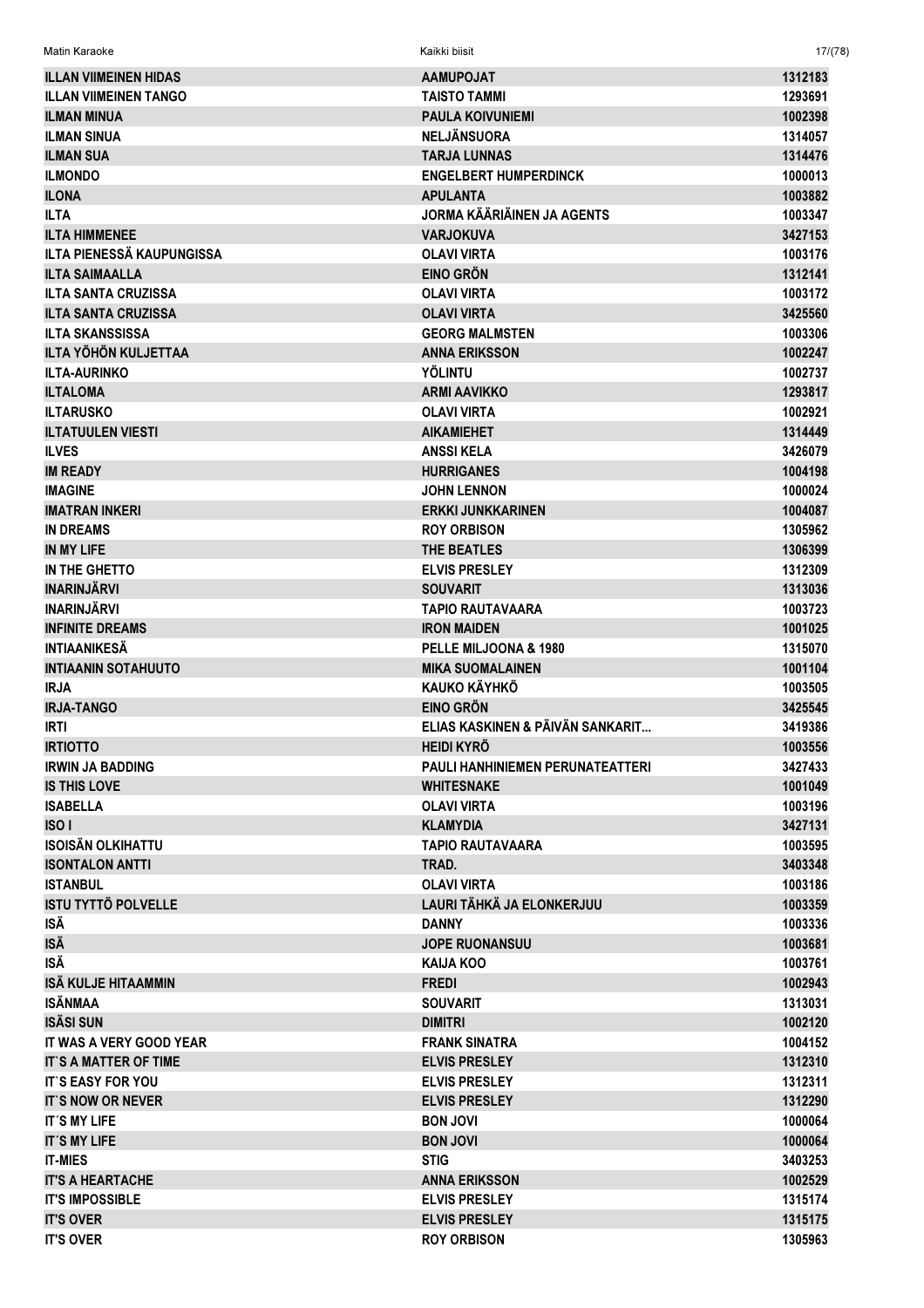| <b>ITKEVÄ HUILU</b>                  | <b>VESA-MATTI LOIRI</b>        | 1002326 |
|--------------------------------------|--------------------------------|---------|
| <b>ITKISITKÖ ONNESTA</b>             | <b>LEEVI AND THE LEAVINGS</b>  | 1003335 |
| <b>ITS A SIN</b>                     | PET SHOP BOYS                  | 1000042 |
| <b>ITSENI HERRA</b>                  | <b>JANNIKA B</b>               | 1314657 |
| <b>ITSENI KALTAINEN</b>              | <b>NEON 2</b>                  | 3426053 |
| <b>ITSERAKKAUSJUTTUU</b>             | <b>MARISKA</b>                 | 1315149 |
| <b>ITÄMAISTA RAKKAUTTA</b>           | <b>RAULI BADDING SOMERJOKI</b> | 1293692 |
| <b>IWAN IWANOWITSCH</b>              | <b>IRMELI MÄKELÄ</b>           | 1003373 |
| <b>JA ROKKI SOI</b>                  | <b>RAULI BADDING SOMERJOKI</b> | 1003319 |
| JAG TROR PÅ SOMMAREN                 | <b>REIJO SALMINEN</b>          | 1002381 |
| <b>JAG VILL VARA DIN MARGARETA</b>   | <b>SVEN INGVARS</b>            | 1314161 |
| <b>JAILHOUSE ROCK</b>                | <b>ELVIS PRESLEY</b>           | 1312287 |
| <b>JAILHOUSE ROCK</b>                | <b>JUSSI RAITTINEN</b>         | 1002454 |
| <b>JAKSAA VANHAKIN TANSSIA</b>       | <b>REIJO TAIPALE</b>           | 1314358 |
| <b>JAN</b>                           | <b>KAIJA KÄRKKÄINEN</b>        | 1002545 |
| <b>JANNU HUOLETON</b>                | <b>KAKE RANDELIN</b>           | 1312012 |
| <b>JANO</b>                          | <b>PAVE MAIJANEN</b>           | 1294862 |
| <b>JANOINEN SUU</b>                  | <b>CLIFTERS</b>                | 1003025 |
| <b>JAPANESE BOY</b>                  | <b>ANEKA</b>                   | 1004120 |
| <b>JAPANESE BOY</b>                  | <b>ANEKA</b>                   | 1004120 |
| <b>JARI JA MARI</b>                  | <b>MUSKA</b>                   | 1003343 |
| <b>JARNO</b>                         | <b>SANNA MÄKELÄ</b>            | 3403232 |
| <b>JARRUTA</b>                       | <b>ELASTINEN</b>               | 1003792 |
| <b>JEALOUS SKY</b>                   | <b>JARI SILLANPÄÄ</b>          | 1314300 |
| <b>JENISEI</b>                       | <b>JASKA MÄKYNEN</b>           | 1003475 |
| <b>JENKKIKASSI</b>                   | <b>JANNE RAAPPANA</b>          | 1003857 |
| <b>JENNIFER ANISTON</b>              | <b>ANSSIKELA</b>               | 1003274 |
| <b>JERRY COTTON</b>                  | <b>KONTRA</b>                  | 1003386 |
| <b>JERUSALEMIIN</b>                  | <b>MIKKO KUUSTONEN</b>         | 1312164 |
| <b>JESTAS SENTÄÄN</b>                | <b>MARKKU ARO</b>              | 1315061 |
| <b>JIMMYN BANJO</b>                  | <b>RIITTA HEINO</b>            | 1001097 |
| <b>JIN JA JANG</b>                   | <b>KATRI HELENA</b>            | 1003420 |
| <b>JIPPIKAYJEI</b>                   | <b>CHEEK</b>                   | 1293728 |
| <b>JO RIITTÄÄ</b>                    | <b>CAROLA JA THE BOYS</b>      | 1003530 |
| <b>JOEN TOISELLA PUOLELLA</b>        | <b>OLAVI VIRTA</b>             | 1003158 |
| <b>JOENSUUN ELLI</b>                 | <b>TAPIO RAUTAVAARA</b>        | 1002110 |
| <b>JOHN</b>                          | <b>JUHA TAPIO</b>              | 3426379 |
| <b>JOHN HOLMES</b>                   | <b>POPEDA</b>                  | 3427132 |
| <b>JOHNNY BLUE</b>                   | <b>KATRI HELENA</b>            | 1003603 |
| <b>JOHNNY MUA MUISTATHAN</b>         | <b>OLAVI VIRTA</b>             | 1002919 |
| <b>JOIN ME IN DEATH</b>              | <b>HIM</b>                     | 3427123 |
| JOKA KERTA KUN SÄ MEET               | <b>RESSU REDFORD</b>           | 1003286 |
| <b>JOKA POJALLA ON SIIVET</b>        | <b>VESA-MATTI LOIRI</b>        | 1002460 |
| JOKA PÄIVÄ JA JOKA IKINEN YÖ         | <b>EPPU NORMAALI</b>           | 1002376 |
| JOKAINEN IHMINEN ON LAULUN ARVOINEN  | <b>VEIKKO LAVI</b>             | 1003311 |
| JOKAINEN ON VÄHÄN HOMO               | JUKKA TAKALO                   | 1293802 |
| JOKAINEN PÄIVÄ ON LIIKAA             | <b>PAULA KOIVUNIEMI</b>        | 1003112 |
| <b>JOKAINEN PÄIVÄ ON UUS</b>         | <b>SEPPO TAMMILEHTO</b>        | 1003357 |
| <b>JOKAINEN TEKO</b>                 | <b>SAMULI EDELMANN</b>         | 1315131 |
| JOKAISEEN PÄIVÄÄN NIIN PALJON MAHTUU | <b>KISU</b>                    | 1003079 |
| <b>JOKAPÄIVÄINEN</b>                 | <b>HANNA PAKARINEN</b>         | 1314359 |
| JOKI                                 | <b>RIKI SORSA</b>              | 1002859 |
| <b>JOKOTAI</b>                       | <b>GIMMEL</b>                  | 1002864 |
| <b>JOKU ODOTTAA KIRJETTÄSI</b>       | <b>ESKO RAHKONEN</b>           | 3425557 |
| <b>JOLENE</b>                        | <b>DOLLY PARTON</b>            | 1000025 |
| <b>JOLLEI JOULUNA OLE LUNTA</b>      | TRAD.                          | 1004290 |
| <b>JOLLEI JOULUNA OLE LUNTA</b>      | TRAD.                          | 3403368 |
| JOOPA JOO                            | <b>JAMPPA TUOMINEN</b>         | 3402771 |
| <b>JOS</b>                           | <b>HAUSMYLLY</b>               | 1294863 |
| <b>JOS</b>                           | <b>KARI TAPIO</b>              | 1003581 |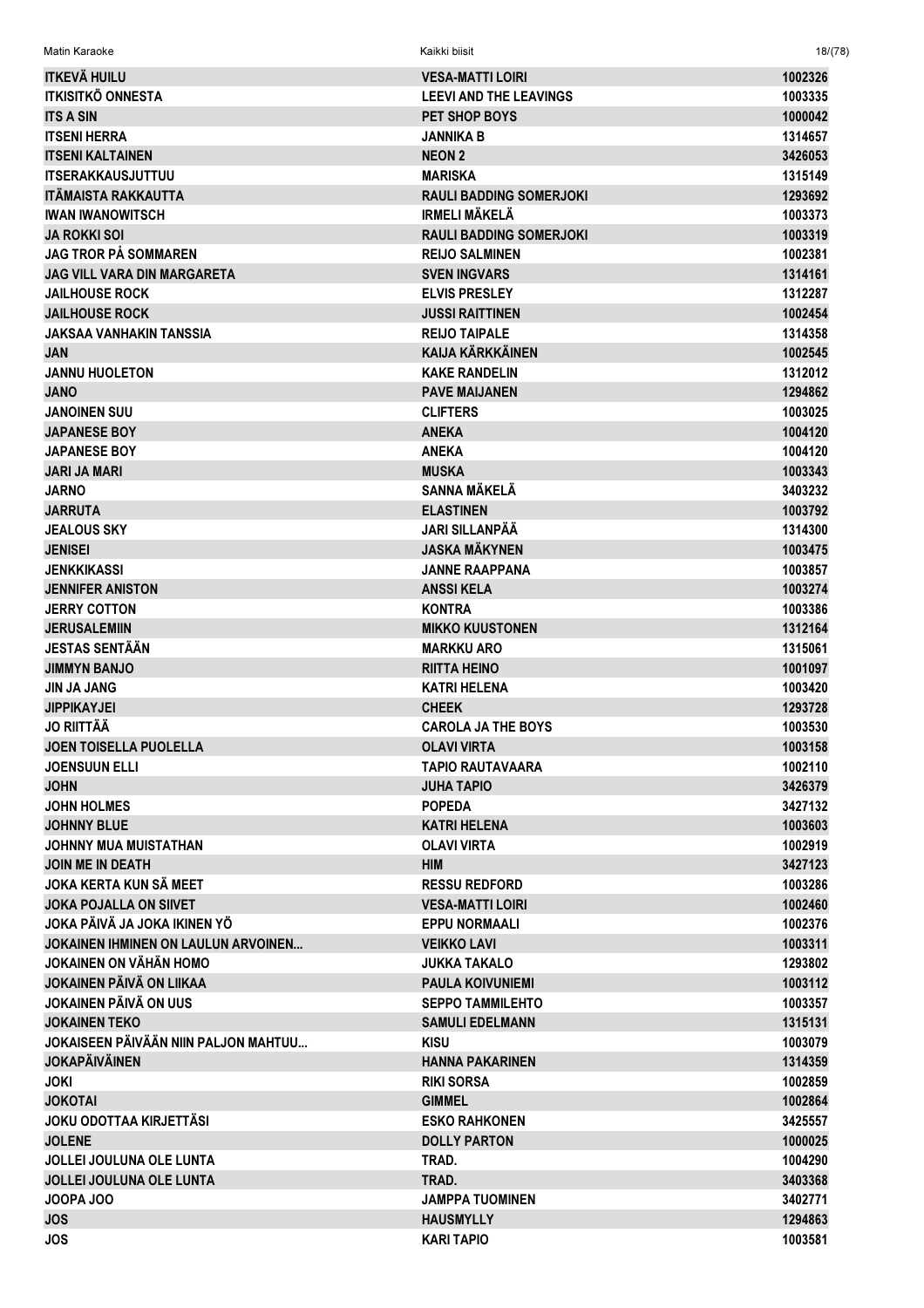| <b>JOS HELMIÄ KYYNELEET OIS</b>     | <b>PAULA KOIVUNIEMI</b>              | 3427154 |
|-------------------------------------|--------------------------------------|---------|
| <b>JOS ITKEN JOS NAURAN</b>         | <b>JUHANI MARKOLA</b>                | 1002946 |
| <b>JOS JOSKUS</b>                   | <b>ANNELI SAARISTO</b>               | 1002478 |
| <b>JOS JOTAIN YRITTÄÄ</b>           | <b>FREDERIK</b>                      | 1294873 |
| <b>JOS JÄTÄT MINUT</b>              | <b>REIJO TAIPALE</b>                 | 1293693 |
| <b>JOS JÄTÄT MINUT</b>              | <b>TOPI SORSAKOSKI</b>               | 1314396 |
| <b>JOS KERRAN REISSULLANSA</b>      | <b>TAPIO RAUTAVAARA</b>              | 1003476 |
| <b>JOS LUOJA SUO</b>                | <b>PAULA KOIVUNIEMI</b>              | 1003827 |
| <b>JOS MEILLÄ HUOMISTA EI OIS</b>   | <b>MIKKO SILTALA</b>                 | 1003740 |
| <b>JOS MENET POIS</b>               | <b>SUVI TERÄSNISKA</b>               | 1004096 |
| <b>JOS MIKÄÄN EI RIITÄ</b>          | <b>SUVI TERÄSNISKA</b>               | 1004072 |
| <b>JOS MINUUTIN SAAN AJASTASI</b>   | <b>KARI TAPIO</b>                    | 1003830 |
| <b>JOS MULLA OLISI SYDÄN</b>        | <b>ANNA ERIKSSON</b>                 | 1312267 |
| <b>JOS MUN POKKA PETTÄÄ</b>         | <b>HALOO HELSINKI!</b>               | 1312826 |
| <b>JOS MÄ OISIN SÄ</b>              | <b>CHEEK</b>                         | 1315346 |
| JOS MÄ OISIN SÄ                     | <b>KATRI HELENA</b>                  | 1314305 |
| <b>JOS MÄ OON OIKEE</b>             | <b>SANNI</b>                         | 1314430 |
| <b>JOS NYT MENET POIS</b>           | <b>ANKI LINDQVIST</b>                | 1004340 |
| <b>JOS OLET ONNELLINEN</b>          | <b>MATTI JA TEPPO</b>                | 3425521 |
| <b>JOS OLISIN MUN MIES</b>          | <b>SUVI TERÄSNISKA</b>               | 1314836 |
| <b>JOS RAKAS SULLE OISIN</b>        | <b>KARI TAPIO</b>                    | 1315273 |
| <b>JOS RAKASTAT</b>                 | <b>KRISTIINA HALKOLA</b>             | 1002329 |
| <b>JOS SAIS KERRAN REISSULLANSA</b> | TRAD.                                | 3403349 |
| <b>JOS SE VOISI OLLA TOTTA</b>      | <b>SATU PENTIKÄINEN</b>              | 1002956 |
| <b>JOS SE VOISI OLLA TOTTA</b>      | <b>SATU PENTIKÄINEN</b>              | 1312055 |
| <b>JOS SUA EI OIS OLLUT</b>         | <b>KAIJA KOO</b>                     | 1004341 |
| <b>JOS SULLA ON TOINEN</b>          | <b>TAIKAPEILI</b>                    | 1002596 |
| <b>JOS SUN LYSTI ON</b>             | <b>M SALON MUSIIKKIKOULUN LAPSET</b> | 1001090 |
| <b>JOS SÄ KONDUKTÖÖRIN NAIT</b>     | PAULA KOIVUNIEMI LEA LAVEN           | 1002223 |
| <b>JOS SÄ RAKASTAT MUA</b>          | <b>SIG</b>                           | 1002664 |
| <b>JOS SÄ TAHDOT NIIN</b>           | <b>HECTOR</b>                        | 1002312 |
|                                     |                                      |         |
| <b>JOS TAHDOT</b>                   | <b>PAVE MAIJANEN</b>                 | 1003791 |
| <b>JOS TAHDOT TIETÄÄ</b>            | <b>MAARIT</b>                        | 1002829 |
| <b>JOS VAIN VOISIN</b>              | <b>JANNE RAAPPANA</b>                | 1312266 |
| <b>JOS VIELÄ OOT VAPAA</b>          | <b>MARKUS</b>                        | 1002577 |
| <b>JOS VOIT TULE LUO</b>            | <b>KARI TAPIO</b>                    | 1314397 |
| JOS YSTÄVÄÄN SÄ LUOTTAA VOIT        | <b>JAMPPA TUOMINEN</b>               | 1002161 |
| <b>JOSSAIN</b>                      | <b>MERJA RANTAMÄKI</b>               | 1004342 |
| JOSSAIN ON KAI VIELÄ JOULU          | <b>LEEVI AND THE LEAVINGS</b>        | 3403369 |
| <b>JOSSAIN TÄÄLLÄ</b>               | <b>JUHA TAPIO</b>                    | 1312191 |
| <b>JOSSU</b>                        | <b>CHEEK FEAT, JUKKA POIKA</b>       | 1314054 |
| <b>JOTAIN JÄÄ</b>                   | NINA TAPIO JA MIKKO LEPPILAMPI       | 1003552 |
| <b>JOTAIN MUUTA</b>                 | <b>TIKTAK</b>                        | 1002832 |
| <b>JOTAIN NIIN OIKEAA</b>           | <b>JUHA TAPIO</b>                    | 3403260 |
| <b>JOULULAULU</b>                   | <b>PENTTI HIETANEN</b>               | 1004296 |
| <b>JOULUMAA</b>                     | <b>KATRI HELENA</b>                  | 1004282 |
| <b>JOULUMAA</b>                     | TRAD.                                | 3403370 |
| <b>JOULUN KELLOT</b>                | <b>FINNTRIO</b>                      | 1004274 |
| <b>JOULUPUKIN MAA</b>               | TRAD.                                | 3403371 |
| <b>JOULUPUKKI</b>                   | TRAD.                                | 3403372 |
| JOULUPUKKI MATKAAN JO KÄY           | <b>MATTI ESKO</b>                    | 1004300 |
| JOULUPUKKI MATKAAN JO KÄY           | TRAD.                                | 3403373 |
| <b>JOULUPUKKI SUUKON SAI</b>        | TRAD.                                | 3403374 |
| <b>JOULUPUU ON RAKENNETTU</b>       | TRAD.                                | 1004288 |
| <b>JOULUPUU ON RAKENNETTU</b>       | TRAD.                                | 3403375 |
| JOULUYÖ JUHLAYÖ                     | TRAD.                                | 1004281 |
| <b>JOUTSENEN PIILOPAIKKA</b>        | <b>SOUVARIT</b>                      | 1012092 |
| <b>JOUTSENLAULU</b>                 | ΥÖ                                   | 1002582 |
| <b>JUANKOSKI HERE I COME</b>        | <b>JUICE LESKINEN</b>                | 1002099 |
| <b>YQUL YQUL</b>                    | <b>DANNY</b>                         | 1002820 |

 $19/(78)$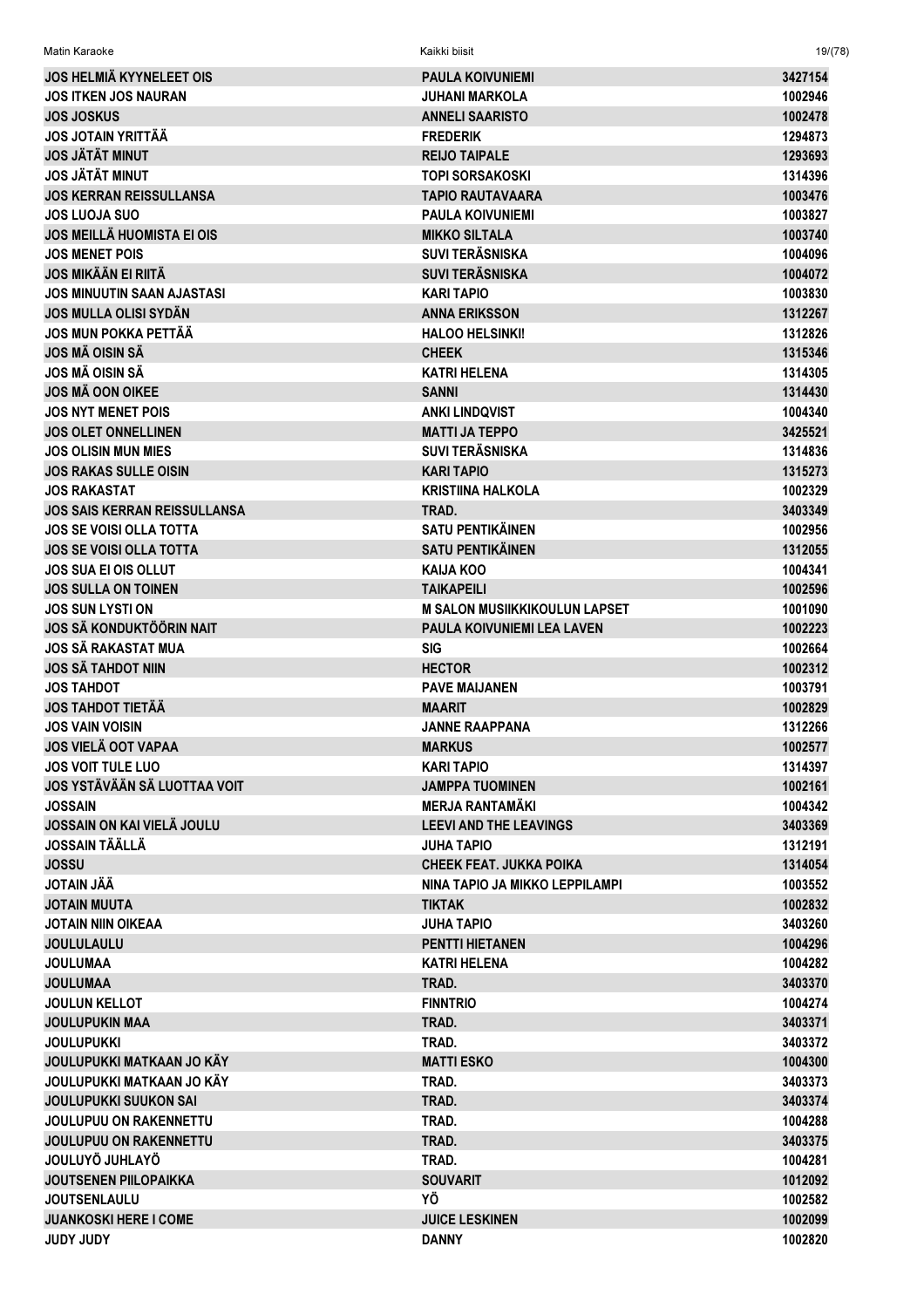| Matin Karaoke                    | Kaikki biisit                         | 20/(78) |
|----------------------------------|---------------------------------------|---------|
| <b>JUHA "WATT" VAINION POIKA</b> | <b>ILKKA VAINIO</b>                   | 3427149 |
| <b>JUHANNUSYÖ</b>                | <b>KAKE RANDELIN</b>                  | 1312024 |
| <b>JUHLAVALSSI</b>               | <b>PASI KAUNISTO</b>                  | 1314455 |
| <b>JUKEBOXIN LUONA</b>           | <b>PATE MUSTAJÄRVI</b>                | 1003337 |
| <b>JULIA</b>                     | <b>NELJÄNSUORA</b>                    | 1314349 |
| <b>JULIAN GRIMAU</b>             | <b>TAPIO HEINONEN</b>                 | 1002287 |
| <b>JULIAN TOTUUDET</b>           | <b>IRINA</b>                          | 1002774 |
| <b>JULIET JA JOONATAN</b>        | <b>ANNA ERIKSSON</b>                  | 1002116 |
| <b>JULISKA</b>                   | <b>KATRI HELENA</b>                   | 1003472 |
| <b>JUMALA</b>                    | <b>APULANTA</b>                       | 3403851 |
| <b>JUMP</b>                      | <b>VAN HALEN</b>                      | 1001043 |
| <b>JUNA KULKEE</b>               | <b>KARI TAPIO</b>                     | 1002869 |
| <b>JUNAT JA NAISET</b>           | <b>JENNI VARTIAINEN</b>               | 1314041 |
| <b>JUODAAN VIINAA</b>            | <b>HECTOR</b>                         | 1002843 |
| <b>JUOKSE POROSEIN</b>           | TRAD.                                 |         |
|                                  |                                       | 3403376 |
| <b>JUOKSE SINÄ HUMMA</b>         | TAPIO RAUTAVAARA                      | 1002625 |
| <b>JUOMALAULU</b>                | <b>FREUD MARX ENGELS &amp; JUNG</b>   | 1312031 |
| <b>JUOMARIN LAULU</b>            | <b>ARTTU SUUNTALA</b>                 | 1002301 |
| <b>JUON SUT POIS</b>             | <b>BENJAMIN</b>                       | 3426451 |
| <b>JUPPIHIPPIPUNKKARI</b>        | <b>NELJÄ RUUSUA</b>                   | 1003380 |
| <b>JUULIA</b>                    | <b>TIINA PITKÄNEN</b>                 | 1003586 |
| <b>JYKEVÄÄ ON RAKKAUS</b>        | <b>RAULI BADDING SOMERJOKI</b>        | 1312197 |
| <b>JYRKI BOY</b>                 | <b>JUICE LESKINEN</b>                 | 1315087 |
| JYTÄORKESTERI TULEE TAAS         | <b>KARI PEITSAMO</b>                  | 1312198 |
| JÄI SUSTA JÄLKI SYDÄMEEN         | <b>MARKUS TÖRMÄLÄ JA FBI BEAT</b>     | 1002657 |
| JÄI YÖSTÄ MUISTO VAIN            | <b>REIJO TAIPALE</b>                  | 1002418 |
| <b>JÄIT SATEEN TAA</b>           | <b>KURRE</b>                          | 3427155 |
| <b>JÄIT TAAKSE HORISONTIN</b>    | <b>SOUVARIT</b>                       | 1314266 |
| <b>JÄIT TAAKSE HORISONTIN</b>    | <b>SOUVARIT</b>                       | 1012161 |
| <b>JÄLJET HIEKASSA</b>           | <b>TAMARA LUND</b>                    | 1002277 |
| <b>JÄLKEEN KAIKEN SUUREN</b>     | <b>JOHANNA PAKONEN</b>                | 1003818 |
| <b>JÄLKEMME HIEKALLA</b>         | <b>KARI TAPIO</b>                     | 1002411 |
| <b>JÄLKITAUTI</b>                | <b>JAAKKO TEPPO</b>                   | 1012255 |
| JÄLLEEN KUN OLET VAPAA           | <b>HORTTO KAALO</b>                   | 1002991 |
| <b>JÄNIS ISTUI MAASSA</b>        | <b>SATULAULAJAT</b>                   | 1001088 |
| <b>JÄNÖJUSSIN MÄENLASKU</b>      | <b>GEORG MALMSTEN</b>                 | 1001079 |
| <b>JÄRJETÖN RAKKAUS</b>          | <b>JESSE KAIKURANTA</b>               | 1314115 |
| <b>JÄTKÄN HUMPPA</b>             | <b>MUTKATTOMAT</b>                    | 1002767 |
| <b>JÄTKÄN LAULU YHÄ SOI</b>      | <b>SOUVARIT</b>                       | 1012106 |
| JÄTKÄN LINTU LAULAA              | <b>SOUVARIT</b>                       | 1313033 |
| JÄTÄT JÄLKEESI VAIN KYYNELEET    | <b>SOUVARIT</b>                       | 1012104 |
| JÄÄ                              | <b>ANNA ERIKSSON</b>                  | 1003432 |
| <b>JÄÄ HILJAISUUS</b>            | <b>ARJA HAVAKKA</b>                   | 3427156 |
| JÄÄ HYVÄSTI                      | <b>JAMPPA TUOMINEN</b>                | 1003261 |
| <b>JÄÄ HYVÄSTI ARMAS</b>         | <b>OLAVI VIRTA</b>                    | 1003198 |
| <b>JÄÄ TAI MEE</b>               | <b>ANTTI TUISKU</b>                   | 1314417 |
| <b>JÄÄHYVÄISET</b>               | TUURE KILPELÄINEN JA KAIHON KARAVAANI | 3425700 |
| <b>JÄÄHYVÄISET ASEILLE</b>       | <b>KOLLAA KESTÄÄ</b>                  | 3426534 |
| <b>JÄÄKUKKIA</b>                 | <b>LAURI TÄHKÄ</b>                    | 3426543 |
| <b>JÄÄKUKKIA</b>                 | <b>SOLISTIYHTYE SUOMI</b>             | 1314450 |
| <b>JÄÄKUKKIA SILMISSÄ</b>        | <b>SOUVARIT</b>                       | 1012107 |
| JÄÄMAISEMA                       | <b>UNIKLUBI</b>                       | 1003786 |
| <b>JÄÄN ILTAAN HILJAISEEN</b>    | <b>TOPI SORSAKOSKI</b>                | 1312877 |
| <b>JÄÄN SUN VIEREEN</b>          | YÖ FEAT. STINA GIRS                   | 1314853 |
| <b>JÄÄSEPPELE</b>                | <b>JAMPPA TUOMINEN</b>                | 3402729 |
| <b>JÄÄTELÖAUTO</b>               | <b>ULTRA BRA</b>                      | 1002363 |
| <b>JÄÄTELÖKESÄ</b>               | <b>MAARIT</b>                         | 1003138 |
| JÄÄTYNYT MAA                     | <b>MIINA</b>                          | 1002879 |
| <b>JÄÄVALSSI</b>                 | <b>HECTOR</b>                         | 1002352 |
| <b>KAAMOKSEN KUKKA</b>           | <b>SOUVARIT</b>                       | 1012100 |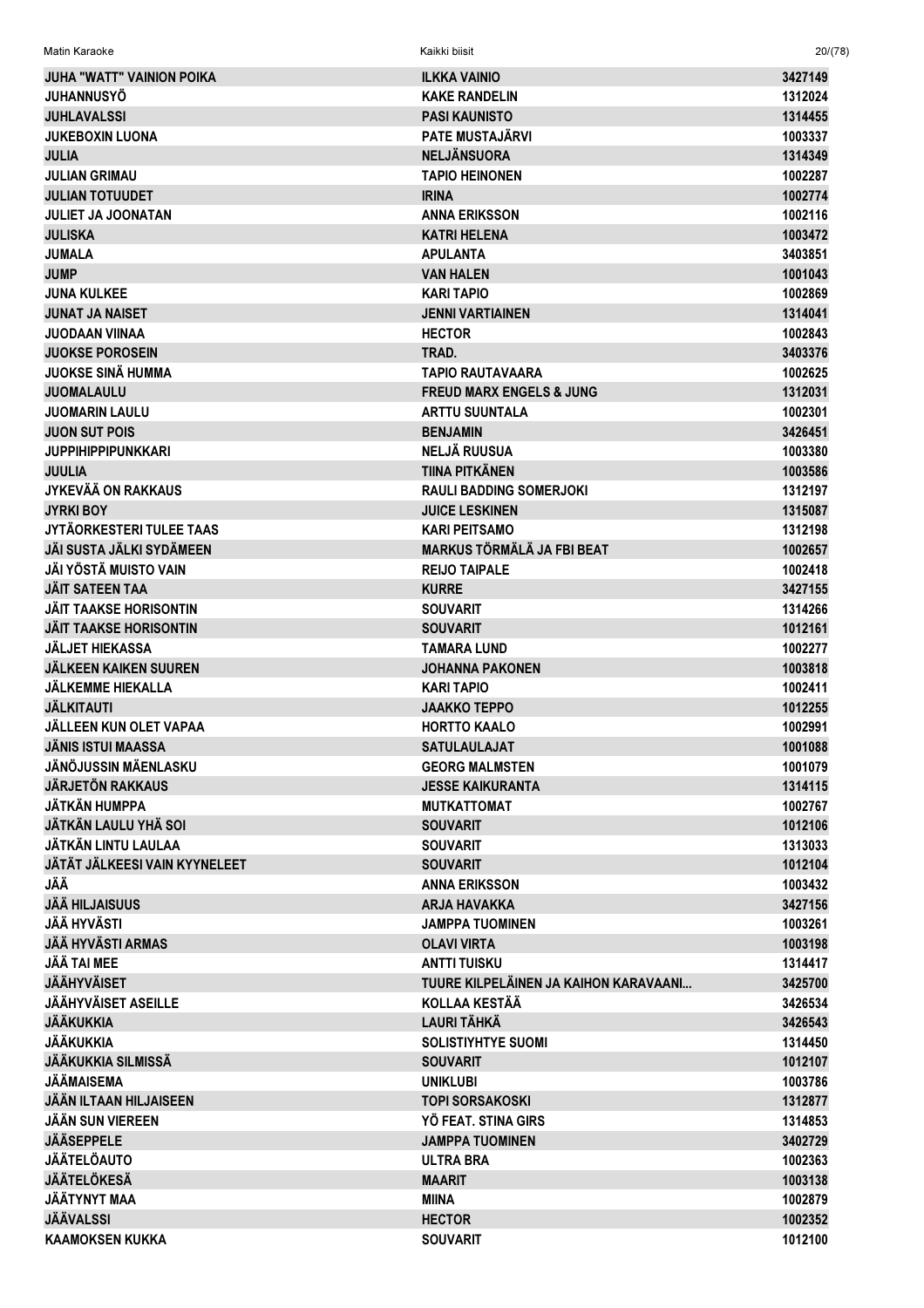| Matin Karaoke                  | Kaikki biisit                  | 21/(78) |
|--------------------------------|--------------------------------|---------|
| <b>KAAOKSEN KESKELLÄ</b>       | <b>IRINA</b>                   | 3419378 |
| KAASUA KOMISSAARIO PEPPONE     | <b>POPEDA</b>                  | 1003392 |
| <b>KADONNEET LAPSET</b>        | <b>HECTOR</b>                  | 3427133 |
| <b>KADOTAAN</b>                | <b>SOUVARIT</b>                | 1313028 |
| <b>KADUILLA TUULEE</b>         | <b>JARI SILLANPÄÄ</b>          | 1002850 |
| <b>KAHDEN HENGEN NUOTIO</b>    | <b>JANNE TULKKI</b>            | 1002215 |
| <b>KAHDESTAAN</b>              | ANTTI TUISKU, JENNI VARTIAINEN | 1003207 |
| KAHVILAAN PIENEEN MÄ KÄYN      | <b>LEA LAVEN</b>               | 1002218 |
| <b>KAHVIMAITO</b>              | <b>ARTTU WISKARI</b>           | 1315140 |
| <b>KAI LAULAA SAAN</b>         | <b>KATRI HELENA</b>            | 1315066 |
| <b>KAI MUISTAT SEN</b>         | <b>KATRI HELENA</b>            | 1002466 |
| KAI VIELÄ JÄÄT                 | <b>TAIKAKUU</b>                | 1002643 |
| KAI VIELÄ KOHDATAAN            | <b>MAARIT PELTONIEMI</b>       | 1314482 |
| KAIHOMIELI JA SURUSILMÄ        | JOHANNA SIEKKINEN              | 1003493 |
| <b>KAIKEN ANTANUT</b>          | <b>PAULA KOIVUNIEMI</b>        | 1314116 |
| <b>KAIKEN KAUNIIN RINNALLA</b> | <b>JARI LAPPALAINEN</b>        | 1003329 |
| <b>KAIKEN KAUNIIN RINNALLA</b> | JARI LAPPALAINEN               | 1314452 |
| <b>KAIKEN TAKANA ON NAINEN</b> | <b>MATTI JA TEPPO</b>          | 1002126 |
| <b>KAIKISTA KASVOISTA</b>      | <b>ANNA ERIKSSON</b>           | 1002936 |
| <b>KAIKKEA HYVÄÄ</b>           | <b>SIMO SILMU</b>              | 1003083 |
| <b>KAIKKEIN KAUNEINTA</b>      | <b>PAULA KOIVUNIEMI</b>        | 1002580 |
| <b>KAIKKI ASKELEET</b>         | JOHANNA KURKELA                | 1314360 |
| KAIKKI HYVIN, MAMA             | <b>RAULI BADDING SOMERJOKI</b> | 1312199 |
| KAIKKI HÄIPYY, ON VAIN NYT     | <b>EPPU NORMAALI</b>           | 3425669 |
| KAIKKI JÄIKÖ VIIME KERTAAN     | <b>KARI TAPIO</b>              | 1002647 |
| KAIKKI KAUNIS KATOAA           | <b>DINGO</b>                   | 1003906 |
| <b>KAIKKI LAULUT</b>           | <b>SANI</b>                    | 1003232 |
| KAIKKI MITÄ NÄÄT               | <b>AURORA</b>                  | 1315310 |
| <b>KAIKKI MITÄ RAKASTIN</b>    | <b>LEO</b>                     | 3426010 |
| KAIKKI MUU VOI MENNÄ           | <b>ANNE MATTILA</b>            | 1003858 |
| <b>KAIKKI MUUTTUU</b>          | EIJA SINIKKA                   | 1002407 |
| <b>KAIKKI MUUTTUU</b>          | <b>JANI WICKHOLM</b>           | 1003217 |
| <b>KAIKKI NUORET TYYPIT</b>    | <b>TEHOSEKOITIN</b>            | 1003876 |
| <b>KAIKKI TAHTOO</b>           | <b>SAMULI EDELMANN</b>         | 1002435 |
| <b>KAIKKI TAHTOO RAKASTAA</b>  | <b>HECTOR</b>                  | 3426536 |
| <b>KAIPAAN KAHTA SANAA</b>     | <b>OLAVI VIRTA</b>             | 3425547 |
| <b>KAIPAAN SUA</b>             | THE SOUNDS                     | 1002104 |
| <b>KAIPUU</b>                  | <b>ANJA NISKANEN</b>           | 1003844 |
| <b>KAIPUU</b>                  | KARI TAPIO                     | 1003388 |
| <b>KAIPUU</b>                  | PEKKA RUUSKA                   | 1002672 |
| <b>KAIPUUN KUKKA</b>           | <b>TUULA IKÄHEIMO</b>          | 1002391 |
| <b>KAIPUUN KUU</b>             | <b>TOPI SORSAKOSKI</b>         | 1312889 |
| <b>KAIPUUNI ON USKOMATON</b>   | <b>ANNE MATTILA</b>            | 1003451 |
| <b>KAIRAN TYTTÖ TULINEN</b>    | <b>SOUVARIT</b>                | 1313030 |
| <b>KAIVO</b>                   | <b>APULANTA</b>                | 1003663 |
| <b>KAKE ROCK</b>               | <b>KAKE SINGERS</b>            | 1312200 |
| <b>KAKS SYDÄNTÄ VAIN</b>       | <b>SLFM</b>                    | 1003690 |
| KAKSI IHMISTÄ                  | <b>HALOO HELSINKI!</b>         | 3426248 |
| <b>KAKSI IRRALLAAN</b>         | <b>LAURA NÄRHI</b>             | 1007493 |
| <b>KAKSI KARTTAA</b>           | <b>LAURA VOUTILAINEN</b>       | 3426118 |
| <b>KAKSI KAUNEINTA</b>         | <b>JIPPU</b>                   | 1314361 |
| KAKSI KAUNEINTA                | <b>NELJÄNSUORA</b>             | 1315148 |
| <b>KAKSI KITARAA</b>           | <b>TOPI SORSAKOSKI</b>         | 1312875 |
| KAKSI KOLPAKKOA NEITI          | <b>SOLISTIYHTYE SUOMI</b>      | 1003479 |
| <b>KAKSI KULKIJAA</b>          | <b>SAIJA TUUPANEN</b>          | 3427218 |
| KAKSI LENSI YLI KÄENPESÄN      | <b>FREEMAN</b>                 | 1003322 |
| <b>KAKSI MAAILMAA</b>          | <b>KATRI HELENA</b>            | 1003443 |
| <b>KAKSI NAISTA</b>            | <b>SIRU</b>                    | 1314854 |
| <b>KAKSI ONNELLISTA</b>        | <b>JANNE RAAPPANA</b>          | 1312255 |
| <b>KAKSI PUUTA</b>             | <b>JUHA TAPIO</b>              | 1003696 |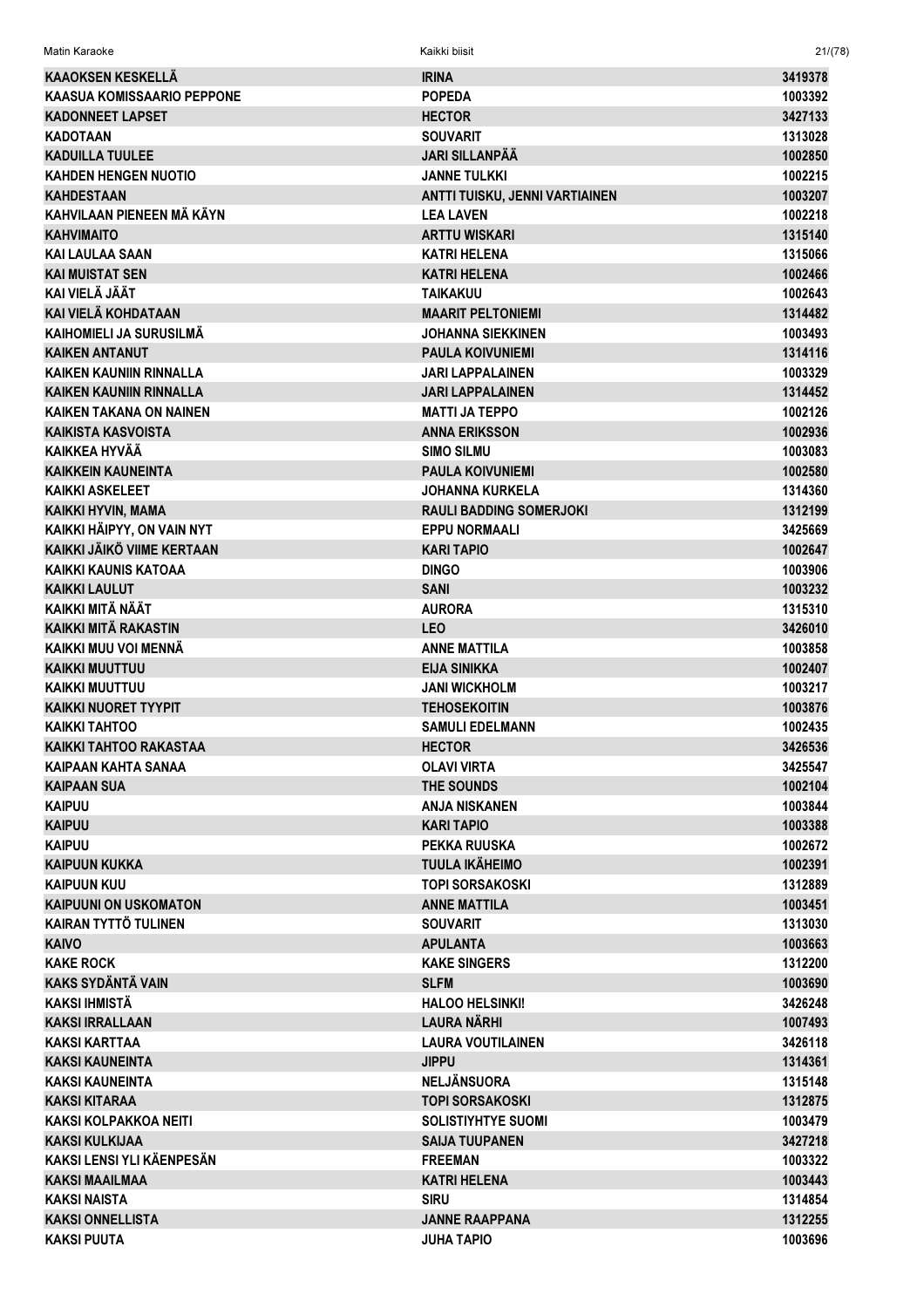| Matin Karaoke                                  | Kaikki biisit                                  | 22/(78)            |
|------------------------------------------------|------------------------------------------------|--------------------|
| KAKSI RUUSUA                                   | <b>OLAVI VIRTA</b>                             | 1002913            |
| <b>KAKSI SISARUSTA</b>                         | <b>ANSSIKELA</b>                               | 1002520            |
| KAKSI VUOTTA RAKKAUTTA                         | <b>ESKO RAHKONEN</b>                           | 1007438            |
| KAKSI YKSINÄISTÄ                               | <b>SUVI TERÄSNISKA</b>                         | 1004089            |
| <b>KAKSIN RANNALLA YKSINÄISET</b>              | <b>KIRKA</b>                                   | 3427494            |
| <b>KAKSITOISTA KURKEA</b>                      | <b>SOUVARIT</b>                                | 1012098            |
| <b>KAKSKYTÄ SENTTIÄ</b>                        | <b>POPEDA</b>                                  | 1003055            |
| <b>KAKSOISELÄMÄÄ</b>                           | <b>JUICE LESKINEN</b>                          | 1003398            |
| <b>KAKTUSVIINAA</b>                            | <b>MIKKO KUUSTONEN</b>                         | 1312247            |
| <b>KALAJOEN HIEKAT</b>                         | <b>TAPANI KANSA</b>                            | 1002320            |
| <b>KALAJOKI-VALSSI</b>                         | PEKKA HIMANKA                                  | 1312142            |
| KALASTAJA-EEMELIN VALSSI                       | KAUKO KÄYHKÖ                                   | 1314453            |
| <b>KALASTAJAN LAULU</b>                        | <b>GEORG OTS</b>                               | 1002117            |
| <b>KALIFORNIAN AURINKOON</b>                   | <b>MUSKA</b>                                   | 1003641            |
| <b>KALJALAULU</b>                              | <b>JOPE RUONANSUU</b>                          | 1007449            |
| <b>KALSARIKÄNNIT</b>                           | <b>POJU</b>                                    | 3426040            |
| <b>KALTERITANGO</b>                            | <b>IRWIN GOODMAN</b>                           | 1314688            |
| KAN MAN ÄLSKA NÅN PÅ AVSTÅND                   | <b>CHARLIES</b>                                | 1002245            |
| <b>KANELIPUUN ALLA</b>                         | <b>KIRKA</b>                                   | 1315051            |
| KANKAAN KAUNIS KATRIINA                        | PEKKA HIMANKA                                  | 1312143            |
| <b>KANOOTTILAULU</b>                           | <b>SIELUN VELJET</b>                           | 1001091            |
| <b>KANSSA KAIKEN LUOMAKUNNAN</b>               | <b>PETRI LAAKSONEN</b>                         | 1004258            |
| KANSSANI RANTAAN KÄY                           | <b>M SARIOLA JA S HIETALA</b>                  | 1004256            |
| KANSSAS KÄVELEN RANTAAN                        | <b>UNELMAVÄVYT</b>                             | 3427496            |
| <b>KANSSAS TANSSIN PILVIIN</b>                 | YÖ                                             | 3427134            |
| KANSSASI ON NIIN HYVÄ OLLA                     | <b>HECTOR JA SUSANNA HAAVISTO</b>              | 1003244            |
| <b>KANSSASI SUN</b>                            | <b>EIJA SINIKKA</b>                            | 1002984            |
| <b>KAPPALE KAUNEINTA SUOMEA</b>                | <b>ERKKI JUNKKARINEN</b>                       | 1003461            |
| <b>KAPTEENI AIKA</b><br><b>KARAOKEKUNINGAS</b> | <b>PAULA KOIVUNIEMI</b><br><b>MIRA SUNNARI</b> | 1312015<br>1002668 |
| <b>KARAVAANARI</b>                             | <b>SAMULI EDELMANN</b>                         |                    |
| <b>KARAVAANI</b>                               | <b>OLAVI VIRTA</b>                             | 1003105<br>1003178 |
| KARHUN ELÄMÄÄ                                  | PEKKA JA SUSI                                  | 1314500            |
| <b>KARJALA TAKAISIN</b>                        | JVG FEAT. FREEMAN                              | 1312845            |
| <b>KARJALA TAKAS</b>                           | <b>PORTION BOYS</b>                            | 3426091            |
| <b>KARJALAN HEILI</b>                          | TOPI JA TOIVOTTOMAT                            | 1003487            |
| KARJALAN MARJAANA                              | <b>TULIPUNARUUSUT</b>                          | 1003507            |
| <b>KARTAT MUA</b>                              | <b>KOLMAS NAINEN</b>                           | 1004379            |
| <b>KARUN MAAN KUKKA</b>                        | <b>LAURA VOUTILAINEN</b>                       | 3426609            |
| <b>KAS KAS - NIIN NIIN</b>                     | <b>PAULA KOIVUNIEMI</b>                        | 3426119            |
| <b>KASAKKAPARTIO</b>                           | <b>BRITA KOIVUNEN</b>                          | 1002511            |
| <b>KASAKKAPARTIO</b>                           | <b>FREDERIK</b>                                | 1007455            |
| <b>KASARITRENDEJÄ</b>                          | <b>CLIFTERS</b>                                | 1003000            |
| <b>KASATSHOK</b>                               | JUHA VAINIO                                    | 1002674            |
| <b>KATARIINA</b>                               | <b>SIMO SILMU</b>                              | 1003355            |
| <b>KATARIINAN KAMARISSA</b>                    | <b>GEORG MALMSTEN</b>                          | 1003498            |
| <b>KATINKA</b>                                 | <b>HUMPPAVEIKOT</b>                            | 1003474            |
| <b>KATKENNUT HELMINAUHA</b>                    | <b>ANNELI SAARISTO</b>                         | 1002735            |
| <b>KATKERA KUU</b>                             | <b>NELJÄ RUUSUA</b>                            | 1312174            |
| KATO MITÄ SÄ TEIT                              | <b>RESSU REDFORD</b>                           | 1003920            |
| <b>KATO MUA SILMIIN</b>                        | <b>REINO NORDIN</b>                            | 3419385            |
| <b>KATSEES KUIN TULTA</b>                      | <b>ANNE MATTILA</b>                            | 1003653            |
| <b>KATSEET KENTTÄÄN</b>                        | <b>POJU</b>                                    | 1293804            |
| KATSELEN MERELLE PÄIN                          | <b>TOPI SORSAKOSKI</b>                         | 1312880            |
| <b>KATSO KENGURU LOIKKAA</b>                   | <b>MONICA ASPELUND</b>                         | 1001107            |
| KATSO LUONTOA JA HUOMAA                        | <b>MARKKU ARO</b>                              | 1002862            |
| <b>KATSON AUTIOTA HIEKKARANTAA</b>             | <b>KATRI HELENA</b>                            | 1002748            |
| <b>KATSON SINEEN TAIVAAN</b>                   | <b>KAIJA KOO</b>                               | 1314287            |
| <b>KATSON SINEEN TAIVAAN</b>                   | <b>KATRI HELENA</b>                            | 1003124            |
| <b>KATU</b>                                    | <b>MAIJA VILKKUMAA</b>                         | 1003578            |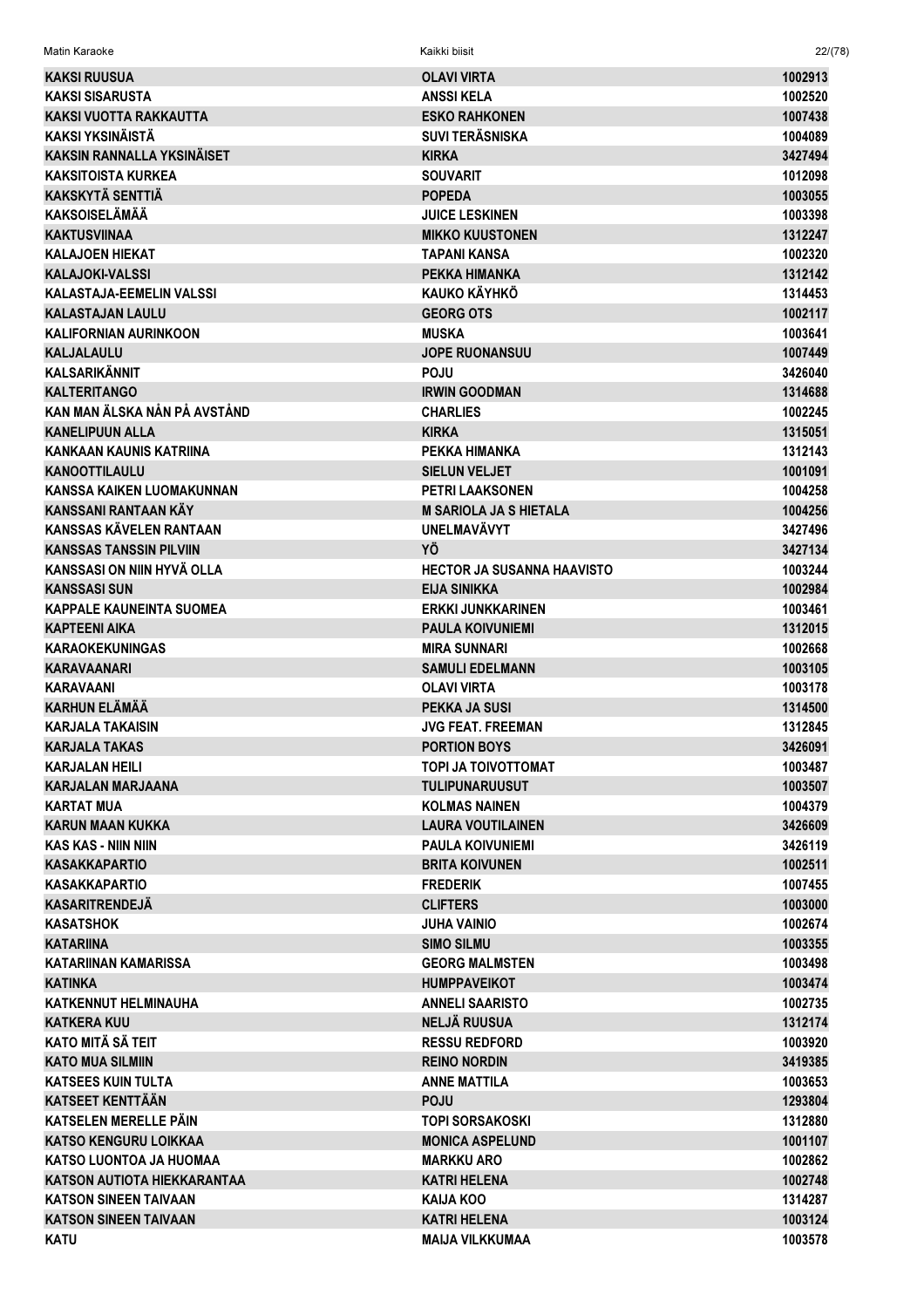| <b>KATU</b>                      | <b>TOPI SORSAKOSKI</b>              | 1312271 |
|----------------------------------|-------------------------------------|---------|
| KATUJEN KUNINGATAR               | ΥÖ                                  | 1002689 |
| <b>KATULYHDYT</b>                | <b>BERIT</b>                        | 1002693 |
| <b>KATUPOIKIEN LAULU</b>         | <b>OLAVI VIRTA</b>                  | 1003469 |
| <b>KATUPOIKIEN LAULU</b>         | <b>PROBLEMS</b>                     | 3403268 |
| <b>KAUAN</b>                     | <b>DANNY</b>                        | 1002853 |
| <b>KAUAN ODOTIN</b>              | <b>CHARLES PLOGMAN</b>              | 1003657 |
| <b>KAUAS POIS</b>                | <b>RAAPPANA</b>                     | 1314855 |
| <b>KAUAS VUORTEN TAA</b>         | <b>BABLO</b>                        | 1002323 |
| <b>KAUHEA KANKKUNEN</b>          | <b>JUHA VAINIO</b>                  | 1002119 |
| <b>KAUKAISIMMALLE RANNALLE</b>   | <b>TEHOSEKOITIN</b>                 | 1007477 |
| <b>KAUKANA KATJUSHA ON</b>       | <b>FREDERIK</b>                     | 1003842 |
| <b>KAUNEIMMAT RUUSUT</b>         | <b>SOUVARIT</b>                     | 1012094 |
| <b>KAUNEIN ILTAMME</b>           | <b>OLAVI VIRTA</b>                  | 1004359 |
| KAUNEUS SEKOITTAA MUN PÄÄN       | <b>OLAVI UUSIVIRTA</b>              | 1314066 |
| KAUNIITA KESÄPÄIVIÄ              | PIRKKA-PEKKA PETELIUS               | 1003266 |
| KAUNIS IKÄVÄ                     | <b>JARI SILLANPÄÄ</b>               | 1002959 |
| <b>KAUNIS JA PELOTON</b>         | <b>SUVI TERÄSNISKA</b>              | 3403269 |
| <b>KAUNIS KAIPUU</b>             | <b>TOPI SORSAKOSKI</b>              | 1312866 |
| <b>KAUNIS MAAILMAIN</b>          | <b>KATRI HELENA</b>                 | 3426750 |
| <b>KAUNIS MORSIAN</b>            | <b>OLAVI VIRTA</b>                  | 1004367 |
| <b>KAUNIS NAINEN</b>             | <b>EERO JA JUSSI &amp; THE BOYS</b> | 1312201 |
| <b>KAUNIS ON KAINUU</b>          | <b>ESKO RAHKONEN</b>                | 3402803 |
| <b>KAUNIS ON LUOKSESI KAIPUU</b> | <b>VEIKKO TUOMI</b>                 | 1312144 |
| <b>KAUNIS ON MAAILMA TAAS</b>    | <b>ARTO NUOTIO</b>                  | 3426322 |
| <b>KAUNIS PETO</b>               | XL <sub>5</sub>                     | 1007481 |
| <b>KAUNIS RIETAS ONNELLINEN</b>  | <b>KAIJA KOO</b>                    | 1293797 |
| <b>KAUNIS SUNNUNTAI</b>          | <b>ARTO SOTAVALTA</b>               | 1002309 |
| <b>KAUNIS VALHE</b>              | <b>TANELI MÄKELÄ</b>                | 1312145 |
| <b>KAUNIS VEERA</b>              | <b>MATTI JURVA</b>                  | 1002139 |
| <b>KAUNOTAR JA KULKURI</b>       | <b>MEIJU SUVAS</b>                  | 1003622 |
| <b>KAUPPAOPISTON NAISET</b>      | <b>KARI PEITSAMO</b>                | 1312202 |
| <b>KAUPUNGIN LAPSET</b>          | <b>MONA CARITA</b>                  | 1315067 |
| <b>KAUPUNGIN VALOT</b>           | <b>KLAMYDIA</b>                     | 3425670 |
| <b>KEEP ON KNOCKING</b>          | <b>HURRIGANES</b>                   | 1004216 |
| <b>KEHO PUHUU</b>                | <b>ANNA PUU</b>                     | 3427387 |
| <b>KEHRÄÄJÄ</b>                  | <b>J. KARJALAINEN</b>               | 3403230 |
| KEHÄRAAKKEJA JA KUNINKAITA       | <b>HAUSMYLLY</b>                    | 1293734 |
| <b>KEIHÄÄNKÄRKI</b>              | <b>J. KARJALAINEN</b>               | 1314695 |
| <b>KEINU KANSSANI</b>            | <b>OLAVI VIRTA</b>                  | 1002896 |
| <b>KEINUMORSIAN</b>              | <b>ERKKI JUNKKARINEN</b>            | 1002681 |
| <b>KEINUMORSIAN</b>              | <b>ERKKI JUNKKARINEN</b>            | 1314454 |
| KEINUSSA KESÄLLÄ KERRAN          | <b>SOLISTIYHTYE SUOMI</b>           | 1312146 |
| <b>KEKE ROSBERG FORMULA ROCK</b> | <b>MATTI PELLONPÄÄ</b>              | 1293843 |
| <b>KELLOT LYÖ</b>                | <b>POPEDA</b>                       | 1312077 |
| <b>KELLOT MOSKOVAN</b>           | <b>MARITA TAAVITSAINEN</b>          | 1002739 |
| <b>KELLOT SOI</b>                | <b>TOPI SORSAKOSKI JA AGENTS</b>    | 1003557 |
| <b>KELPAAT KELLE VAAN</b>        | <b>JUHA TAPIO</b>                   | 1003689 |
| <b>KELPAISIKO SEKSI</b>          | P OSKARI KANKAAN 7 SEINÄHULLUA      | 1003511 |
| <b>KELTAISTA</b>                 | <b>SAMAE KOSKINEN</b>               | 1315309 |
| <b>KEMIAA</b>                    | <b>NEON 2</b>                       | 1002808 |
| <b>KEMIJOEN VIIMEINEN UITTO</b>  | <b>SOUVARIT</b>                     | 1314267 |
| <b>KEMIJOEN VIIMEINEN UITTO</b>  | <b>SOUVARIT</b>                     | 1012169 |
| <b>KENEN SYY</b>                 | <b>ANETTE TUOMINEN</b>              | 1314477 |
| <b>KENEN SYY KENEN SYY</b>       | <b>KRISTIINA HAUTALA</b>            | 1002357 |
| <b>KENKÄÄ</b>                    | <b>CLIFTERS</b>                     | 1003027 |
| <b>KENPÄ TIETÄIS SEN</b>         | <b>BERIT</b>                        | 1312147 |
| <b>KENTUCKY RAIN</b>             | <b>ELVIS PRESLEY</b>                | 1315176 |
| <b>KERRAN</b>                    | <b>LAURA VOUTILAINEN</b>            | 1003309 |
| <b>KERRAN JOS TOISENKIN</b>      | JOPE RUONANSUU                      | 3403233 |

Matin Karaoke Kaikki biisit 23/(78)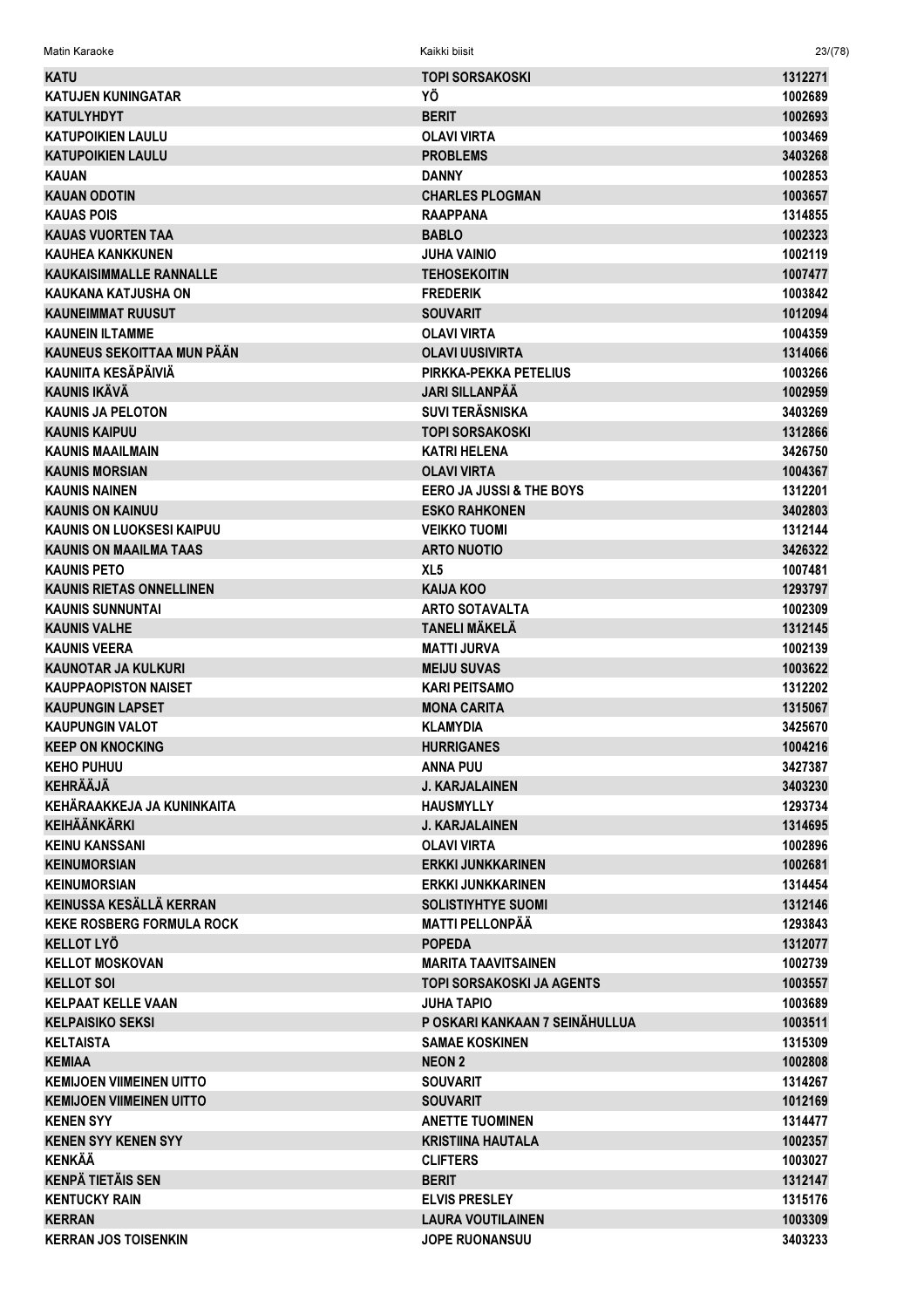| Matin Karaoke                                     | Kaikki biisit                           | 24/(78)            |
|---------------------------------------------------|-----------------------------------------|--------------------|
| <b>KERRAN VIEL</b>                                | <b>OLAVI VIRTA</b>                      | 1002649            |
| <b>KERRASTA POIKKI</b>                            | <b>CHISU</b>                            | 1003899            |
| <b>KERRASTA POIKKI</b>                            | <b>TARJA YLITALO</b>                    | 1003617            |
| <b>KERRO KUISKATEN TUNTEESI</b>                   | <b>JAMPPA TUOMINEN</b>                  | 1003861            |
| <b>KERRO KULTAINEN KUU</b>                        | <b>ESKO RAHKONEN</b>                    | 1003390            |
| <b>KERRO KUU</b>                                  | <b>TOMI MARKOLA</b>                     | 3427157            |
| <b>KERRO MILTÀ SE TUNTUU</b>                      | <b>JENNI VARTIAINEN</b>                 | 1003639            |
| <b>KERRO TERVEISET LAPSILLE</b>                   | <b>LEEVI AND THE LEAVINGS</b>           | 1002697            |
| <b>KERRO YSTÄVÄLLE</b>                            | <b>PAULA KOIVUNIEMI</b>                 | 1002942            |
| <b>KERSANTTI KAROLIINA</b>                        | <b>POPEDA</b>                           | 1003332            |
| <b>KERTOKAA SE HÄNELLE</b>                        | <b>MAUNO KUUSISTO</b>                   | 1002211            |
| <b>KESKIYÖN AIKAAN</b>                            | <b>MARKKU ARO</b>                       | 1003305            |
| <b>KESKIYÖN TANGO</b>                             | <b>ESKO RAHKONEN</b>                    | 1293694            |
| <b>KESYTETTY</b>                                  | <b>SEIJA SIMOLA</b>                     | 1314478            |
| <b>KESYTETTY</b>                                  | <b>SEIJA SIMOLA</b>                     | 3427158            |
| <b>KESÄ JA YÖ</b>                                 | <b>EINI</b>                             | 1003276            |
| <b>KESÄ JA YÖ</b>                                 | <b>EINI</b>                             | 1312023            |
| <b>KESÄ KUUSKYTVIIS</b>                           | <b>KARI TAPIO</b>                       | 1314399            |
| <b>KESÄ LYHYT ON</b>                              | <b>TOMAS LEDIN</b>                      | 1002308            |
| KESÄ VIELÄ JÄÄDÄ VOIS                             | NELJÄNSUORA FEAT. STIG                  | 1314696            |
| <b>KESÄ YHDESSÄ</b>                               | <b>ANNA ERIKSSON</b>                    | 1002273            |
| <b>KESÄAAMU</b>                                   | <b>PETRI LAAKSONEN</b>                  | 1004250            |
| <b>KESÄAIKAAN</b>                                 | <b>ERNOS</b>                            | 1315056            |
| <b>KESÄDUUNI BLUES</b>                            | <b>JUSSI &amp; THE BOYS</b>             | 1003271            |
| <b>KESÄINEN MUISTO</b>                            | <b>REIJO TAIPALE</b>                    | 1002431            |
| <b>KESÄINEN YÖ</b>                                | <b>KARI TAPIO</b>                       | 3426120            |
| <b>KESÄLLÄ KERRAN</b>                             | <b>ANNA ERIKSSON</b>                    | 1003712            |
| <b>KESÄLLÄ KERRAN</b>                             | <b>OLAVI VIRTA</b>                      | 1003162            |
| <b>KESÄMOPO</b>                                   | <b>SLEEPY SLEEPERS</b>                  | 1002700            |
| <b>KESÄN LAPSI</b><br><b>KESÄN TANGO</b>          | <b>KATRI HELENA</b>                     | 1294864            |
|                                                   | <b>TAISTO TAMMI</b>                     | 1293695            |
| KESÄN VIHREÄT LEHVÄT<br><b>KESÄN VIIMEINEN YÖ</b> | <b>VIENO KEKKONEN</b>                   | 1002306            |
| <b>KESÄNI AURINGOTAR</b>                          | <b>ESKO RAHKONEN</b><br><b>SOUVARIT</b> | 1007428<br>1314268 |
| <b>KESÄNI AURINGOTAR</b>                          | <b>SOUVARIT</b>                         | 1012160            |
| <b>KESÄTUULI</b>                                  | <b>JAMPPA TUOMINEN</b>                  | 3402772            |
| <b>KESÄYÖ</b>                                     | <b>NELJÄNSUORA</b>                      | 1002692            |
| <b>KESÄYÖ</b>                                     | <b>PARIISIN KEVÄT</b>                   | 1312190            |
| <b>KESÄÄ VAIN RAKASTAN</b>                        | <b>LEA LAVEN</b>                        | 1002532            |
| <b>KETSUPPITANSSI</b>                             | <b>SHEIDI</b>                           | 1002893            |
| <b>KEVYEMPI KANTAA</b>                            | <b>HALOO HELSINKI!</b>                  | 3426054            |
| <b>KEVÄT</b>                                      | <b>TAVARAMARKKINAT</b>                  | 1002565            |
| <b>KEVÄT TOI TULLESSAAN</b>                       | <b>OLAVI VIRTA</b>                      | 1003197            |
| <b>KEVÄTHUUMAUS</b>                               | <b>TAPIO RAUTAVAARA</b>                 | 1002149            |
| <b>KEVÄTYÖ</b>                                    | <b>ANNA ERIKSSON</b>                    | 1002623            |
| <b>KEVÄÄN ENSI KUKKANEN</b>                       | <b>JAMPPA TUOMINEN</b>                  | 1003258            |
| <b>KIDS IN AMERICA</b>                            | <b>KIM WILDE</b>                        | 1000023            |
| KIELLETTYJÄ ASIOITA                               | <b>EMMA SALOKOSKI</b>                   | 1315307            |
| <b>KIELLETYT LEIKIT</b>                           | <b>ANNELI SARI</b>                      | 1002588            |
| <b>KIELLETYT TUNTEET</b>                          | <b>KAKE RANDELIN</b>                    | 1003127            |
| <b>KIELON JÄÄHYVÄISET</b>                         | <b>EINO GRÖN</b>                        | 1312148            |
| <b>KIERTOLAINEN</b>                               | <b>SUVI TERÄSNISKA</b>                  | 1003794            |
| KIIHKEÄT TUULET                                   | <b>KIKKA</b>                            | 1314486            |
| <b>KIIMINKIJOKI</b>                               | <b>MIKKO ALATALO</b>                    | 1315274            |
| <b>KIIRUHDA HILJAA</b>                            | <b>EIJA KANTOLA</b>                     | 1003707            |
| <b>KIITOS</b>                                     | <b>LAURA VOUTILAINEN</b>                | 1003867            |
| <b>KIITOS</b>                                     | <b>LEA LAVEN</b>                        | 1002810            |
| <b>KIITOS EI OLE KIROSANA</b>                     | <b>HALOO HELSINKI!</b>                  | 1315151            |
| <b>KIITOS JA KUNNIA</b>                           | YÖ                                      | 1003828            |
| <b>KIITOS NAISISTA</b>                            | <b>SAMAE KOSKINEN</b>                   | 3403270            |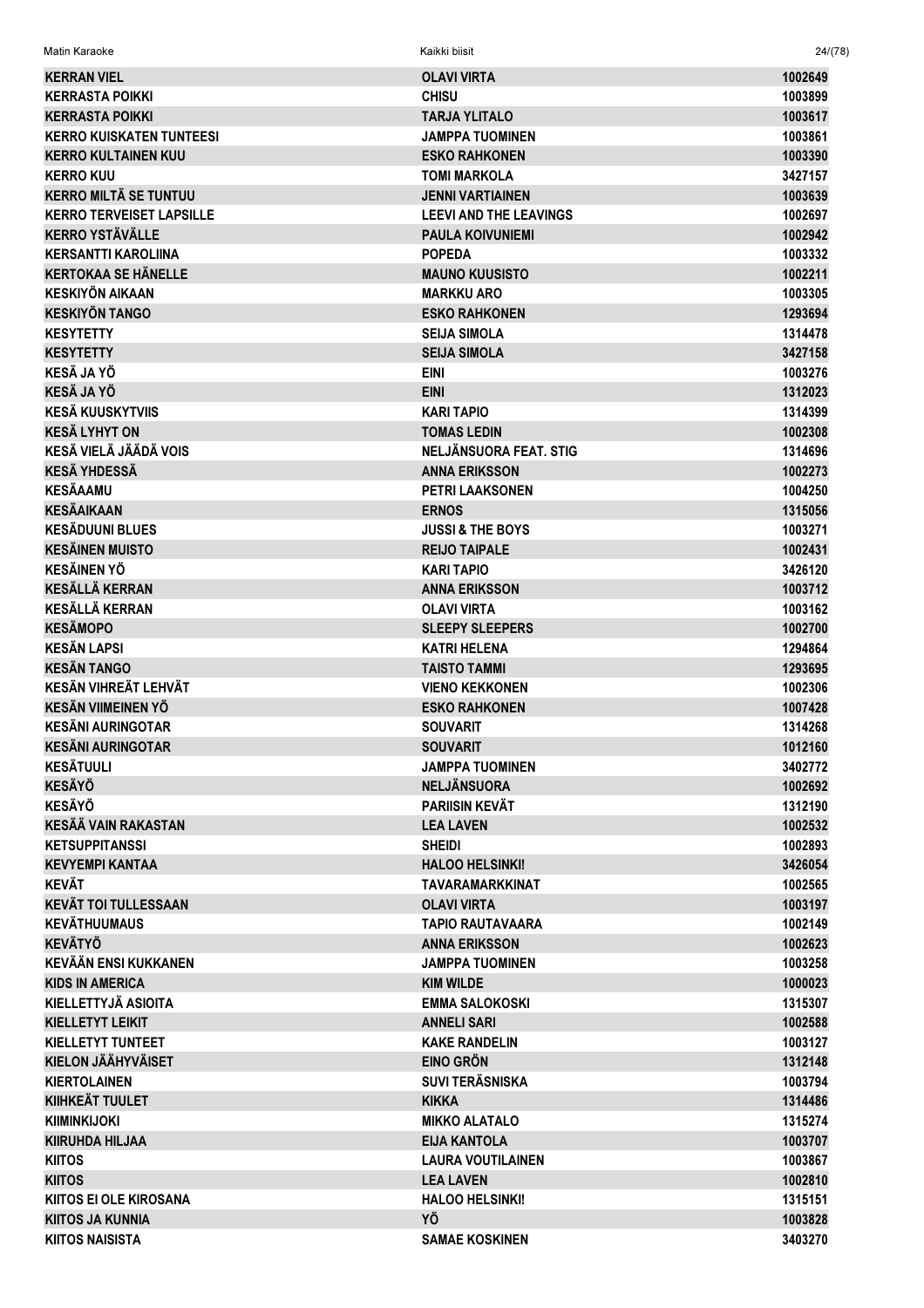| <b>KILISEE KILISEE KULKUNEN</b>  | TRAD.                          | 1004298 |
|----------------------------------|--------------------------------|---------|
| <b>KILISEE KULKUNEN</b>          | TRAD.                          | 3403377 |
| <b>KIMPALE KULTAA</b>            | LAURI TÄHKÄ JA ELONKERJUU      | 1003566 |
| <b>KING CREOLE</b>               | <b>ELVIS PRESLEY</b>           | 1312291 |
| <b>KINGSTON TOWN</b>             | <b>UB40</b>                    | 1004139 |
| <b>KIPUA</b>                     | <b>MIKAEL GABRIEL</b>          | 1314400 |
| <b>KIRJE</b>                     | <b>JANNE HURME</b>             | 1002834 |
| <b>KIRJE</b>                     | <b>STINA GIRS</b>              | 1293811 |
| <b>KIRJE</b>                     | <b>TOPI SORSAKOSKI</b>         | 1312851 |
| <b>KIRJE KOTIIN</b>              | <b>KAKE RANDELIN</b>           | 1294865 |
| <b>KIRJE KOTIIN</b>              | <b>KAKE RANDELIN</b>           | 1312052 |
| <b>KIRJE SULLE</b>               | <b>KATRI HELENA</b>            | 1002429 |
| <b>KIRJEEN SULLE KIRJOITAN</b>   | <b>E PIIRTO</b>                | 1003098 |
|                                  |                                |         |
| <b>KIRJOITA POSTIKORTTIIN</b>    | <b>MUSKA</b>                   | 1312203 |
| <b>KIRKOSSA</b>                  | <b>SAMULI EDELMANN</b>         | 1004248 |
| <b>KIROSANOJA</b>                | <b>JONNE AARON</b>             | 1315257 |
| <b>KIRVESSAARI</b>               | <b>LAURI TÄHKÄ</b>             | 1003812 |
| KISKOT VIEVÄT ETELÄÄN            | <b>JUKKA KUOPPAMÄKI</b>        | 1002103 |
| <b>KISS ME QUICK</b>             | <b>ELVIS PRESLEY</b>           | 1315177 |
| <b>KISS ME QUICK</b>             | <b>RAULI BADDING SOMERJOKI</b> | 1002294 |
| <b>KISSANKULMAN KAUHU EEMELI</b> | RAGNI MALMSTEN JA YRJÖ TÄHTELÄ | 1001105 |
| <b>KISSAVIDEOITA</b>             | <b>MAIJA VILKKUMAA</b>         | 1315304 |
| <b>KISSING COUSINS</b>           | <b>ELVIS PRESLEY</b>           | 1315178 |
| KISÄLLIT KESÄLLÄ                 | <b>KIPPARIKVARTETTI</b>        | 1312030 |
| <b>KITARA JA KUU</b>             | <b>PAAVO JA ZEPHYR</b>         | 3427493 |
| <b>KITARA JA MERI</b>            | <b>TOPI SORSAKOSKI</b>         | 1312878 |
| KITARA TAIVAS JA TÄHDET          | <b>EPPU NORMAALI</b>           | 1294866 |
| <b>KIVEN SISÄLLÄ</b>             | <b>PEKKA ROSELIUS</b>          | 1002678 |
| <b>KIVESTÄ VEISTETTY SYDÄN</b>   | <b>JANNE TULKKI</b>            | 1003082 |
| <b>KIVISET KADUT</b>             | <b>OLLI LINDHOLM</b>           | 1003901 |
| <b>KLOVNI HEITTÄÄ VEIVIN</b>     | JUICE LESKINEN, MIKKO ALATALO  | 3427490 |
| <b>KNOWING ME KNOWING YOU</b>    | <b>ABBA</b>                    | 1306871 |
| <b>KOHTA HÄNEN</b>               | <b>ERIN</b>                    | 3425689 |
| <b>KOHTA SATAA</b>               | <b>PETE PARKKONEN</b>          | 3425977 |
| <b>KOHTA VAPAITA</b>             | <b>ANNA PUU</b>                | 3402783 |
| <b>KOHTALO</b>                   | <b>JANNE HURME</b>             | 1315259 |
| <b>KOHTALO KULKEE</b>            | KAIJA KÄRKINEN JA ILE KALLIO   | 1003680 |
| <b>KOHTALON HELMIÄ</b>           | <b>ESKO RAHKONEN</b>           | 1007418 |
| <b>KOHTALON OMA</b>              | <b>CHISU</b>                   | 1293800 |
| <b>KOHTALON TANGO</b>            | <b>EINO GRÖN</b>               |         |
|                                  |                                | 1293696 |
| <b>KOHTALON VALSSI</b>           | <b>TAISTO TAMMI</b>            | 1314460 |
| <b>KOHTALONI</b>                 | <b>TOMI MARKKOLA</b>           | 1003324 |
| <b>KOHTAUS</b>                   | <b>OLAVI VIRTA</b>             | 1003169 |
| KOHTI ALASKAA                    | <b>TAPIO RAUTAVAARA</b>        | 1002617 |
| <b>KOITERE KARJALAN HELMI</b>    | <b>PASI KAUNISTO</b>           | 1312149 |
| <b>KOIVU</b>                     | <b>SOUVARIT</b>                | 1314269 |
| <b>KOIVU</b>                     | <b>SOUVARIT</b>                | 1012153 |
| KOIVU JA TÄHTI                   | <b>SEPPO NÄRHI</b>             | 1002207 |
| <b>KOIVUNIEMEN HERRA</b>         | <b>EGOTRIPPI</b>               | 1003040 |
| <b>KOKEILE MUA</b>               | <b>ERIN</b>                    | 1314117 |
| <b>KOKO KUVA</b>                 | <b>IRINA</b>                   | 1314028 |
| <b>KOKONAINEN NAINEN</b>         | <b>LAURA VOUTILAINEN</b>       | 1314113 |
| <b>KOLERA-ALLAS</b>              | <b>ELLIPS</b>                  | 3426544 |
| <b>KOLMAS PYÖRÄ</b>              | <b>CHISU</b>                   | 1312178 |
| KOLMATTA LINJAA TAKAISIN         | <b>FREDI</b>                   | 1002753 |
| <b>KOLME COWBOYTA</b>            | <b>J. KARJALAINEN</b>          | 1294867 |
| <b>KOLME KELLOA</b>              | <b>TUULA SIPONIUS</b>          | 1002716 |
| <b>KOLME KITARAA</b>             | <b>OLAVI VIRTA</b>             | 1004373 |
| <b>KOLME PIENTÄ SANAA</b>        | <b>ANNA PUU</b>                | 1314029 |
| <b>KOLME RUUSUA</b>              | <b>SOUVARIT</b>                | 1314270 |
|                                  |                                |         |

Matin Karaoke Kaikki biisit 25/(78)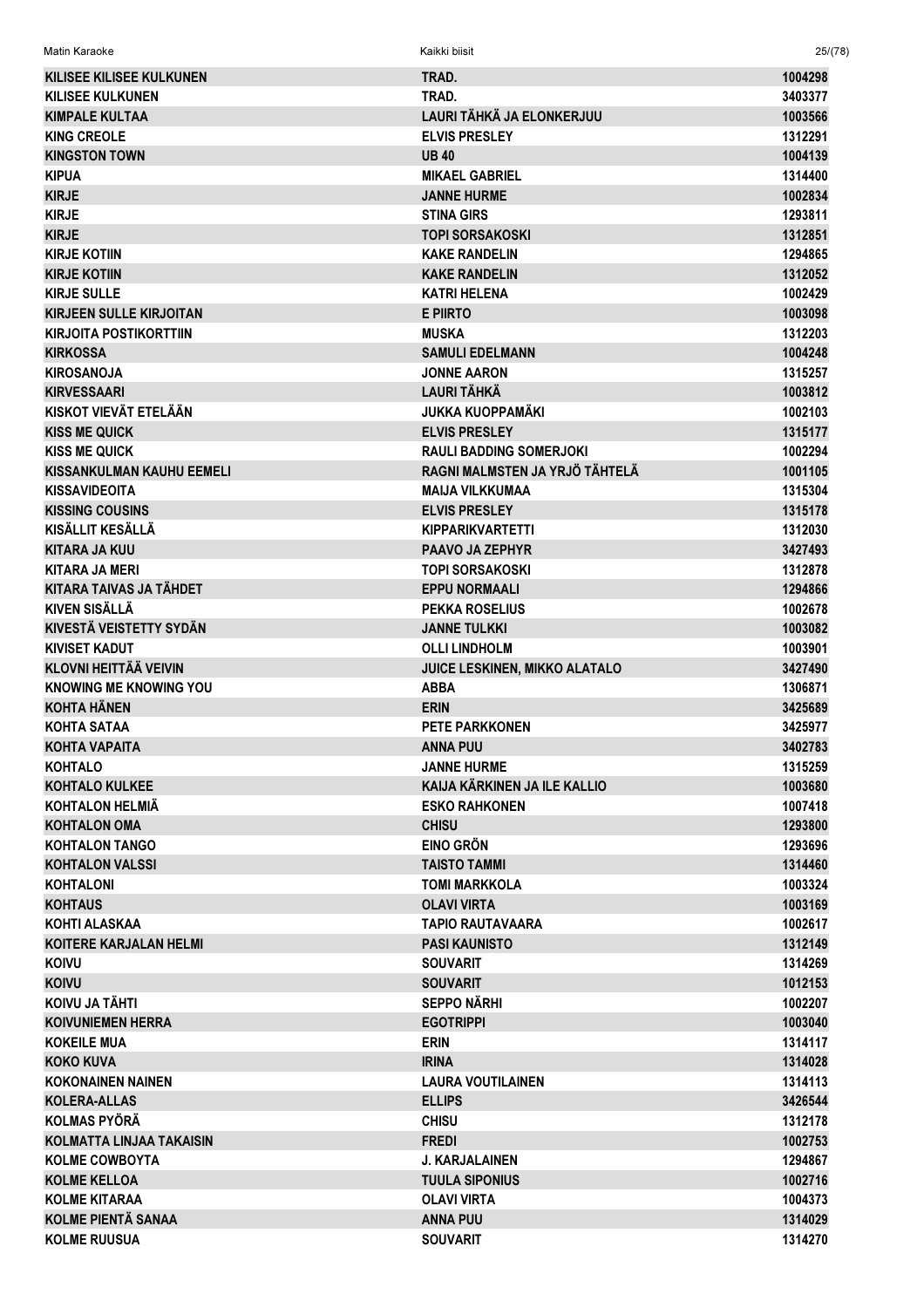| Matin Karaoke                     | Kaikki biisit                               | 26/(78) |
|-----------------------------------|---------------------------------------------|---------|
| <b>KOLME RUUSUA</b>               | <b>SOUVARIT</b>                             | 1012154 |
| <b>KOLME TOIVOMUSTA</b>           | <b>MARKKU TUOVINEN</b>                      | 1002574 |
| <b>KOLME VARISTA</b>              | <b>VUOKKO HOVATTA</b>                       | 1001096 |
| <b>KOLMEKYMPPINEN</b>             | <b>FREDERIK</b>                             | 1002491 |
| <b>KOLMEN MINUUTIN MUNA</b>       | <b>MOOG JA MOOGS</b>                        | 1004383 |
| <b>KONEESEEN KADONNUT</b>         | <b>APULANTA</b>                             | 1003525 |
| <b>KORKOKENGÄT</b>                | <b>STELLA</b>                               | 1003703 |
| <b>KORPIKANSAN PARATIISI</b>      | <b>M NUORVA</b>                             | 1004243 |
| <b>KORTIT</b>                     | <b>KARI TAPIO</b>                           | 1003872 |
| <b>KORTIT JOTKA SAIN</b>          | <b>FINLANDERS</b>                           | 1003650 |
| <b>KORTIT KERTOO KOHTALOMME</b>   | <b>LEA LAVEN</b>                            | 3426121 |
| <b>KORTIT NÄÄ</b>                 | KARI TAPIO                                  | 3426400 |
| <b>KORTTIPAKKA</b>                | <b>TAPIO RAUTAVAARA</b>                     | 1002849 |
| <b>KORTTITALO VAAN</b>            | <b>MARJORIE</b>                             | 1003281 |
| <b>KORUTON</b>                    | <b>KAIJA KOO</b>                            | 1004058 |
| KOSKAAN ET MUUTTUA SAA            | <b>PASI KAUNISTO</b>                        | 1003610 |
| KOSKAAN RAKKAUS KUOLE EI          | <b>MERJA RANTAMÄKI</b>                      | 1004343 |
| <b>KOSKETA MUA</b>                | <b>LAURA VOUTILAINEN</b>                    | 1003632 |
| <b>KOSTAJA</b>                    | <b>FREDERIK</b>                             | 1002341 |
| <b>KOSTER-VALSSI</b>              | <b>ERKKI JUNKKARINEN</b>                    | 1314466 |
| <b>KOTIA PÄIN</b>                 | PAULI HANHINIEMI JA ANNA ERIKSSON           | 1004261 |
| <b>KOTIHARJUN PÄÄLLÄ</b>          | <b>OLAVI VIRTA</b>                          | 1003182 |
| <b>KOTIIN LUOKSE SUN</b>          | <b>SOUVARIT</b>                             | 1313035 |
| <b>KOTIINPÄIN</b>                 | <b>TOPI SORSAKOSKI</b>                      | 1312879 |
| KOTIINPÄIN ÄITI                   | <b>FREDERIK</b>                             | 1002981 |
| <b>KOTIKALJA</b>                  | <b>TURO'S HEAVY GEE</b>                     | 1312076 |
| <b>KOTIKUUSI</b>                  | <b>HUMPPAVEIKOT</b>                         | 3426767 |
| KOTIMATKALLA                      | <b>TELEKS</b>                               | 1004094 |
| KOTISEUTU POHJOLASSA              | <b>ESKO RAHKONEN</b>                        | 1312150 |
| <b>KOTISEUTUNI</b>                | <b>VEIKKO TUOMI</b>                         | 1002720 |
| <b>KOTIVIINI</b>                  | ANNA HANSKI                                 | 1002388 |
| <b>KOTKA</b>                      | UNIIKKI FEAT. HOOKKI-HEIKK1, MIKAEL GABRIEL | 1312189 |
| <b>KOTKAN POIKII ILMAN SIIPII</b> | <b>JUHA VAINIO</b>                          | 1003120 |
| <b>KOTKAN RUUSU</b>               | <b>PAULI RÄSÄNEN</b>                        | 1002571 |
| <b>KOUKKUUN</b>                   | <b>ILTA</b>                                 | 3426545 |
| <b>KOULUTIE ON HILJAINEN</b>      | <b>VIIKATE</b>                              | 1003634 |
| KOVAA JA KORKEALTA                | <b>MIKKO MÄKELÄINEN</b>                     | 1003523 |
| <b>KOVAN POJAN BLUES</b>          | <b>POPEDA</b>                               | 1003068 |
| <b>KRAN TURISMO</b>               | <b>JVG FEAT, RAAPPANA</b>                   | 1312175 |
| <b>KRAPULA TULEE</b>              | <b>KLAMYDIA</b>                             | 3425671 |
| <b>KREIVI</b>                     | <b>CLIFTERS</b>                             | 1003011 |
| <b>KRIMINAL TANGO</b>             | <b>LEA LAVEN</b>                            | 1314479 |
| <b>KRISTIAN</b>                   | <b>HELI RUOTSALAINEN</b>                    | 1003571 |
| <b>KROKOTIILIROCK</b>             | <b>MUSKA</b>                                | 1003129 |
| <b>KROKOTIILIROCK</b>             | <b>MUSKA</b>                                | 1312204 |
| KUIN HAWAJILLA                    | <b>SOUVARIT</b>                             | 1012109 |
| <b>KUIN HELMINAUHAA</b>           | <b>SEPPO TAMMILEHTO</b>                     | 3425693 |
| KUIN HÄKKILINTU                   | <b>ARJA KORISEVA</b>                        | 1003362 |
| <b>KUIN JOUTSENLAULU</b>          | <b>KAKE RANDELIN</b>                        | 1003316 |
| <b>KUIN LAPSENA ENNEN</b>         | <b>KARI TAPIO</b>                           | 1314666 |
| <b>KUIN LIITO LINNUN</b>          | <b>KARI TAPIO</b>                           | 1002613 |
| KUIN PIENI KAARNAVENHO            | <b>ESKO RAHKONEN</b>                        | 1007434 |
| KUIN PIENI TYHMÄ                  | <b>JARKKO JA LAURA</b>                      | 1002554 |
| KUIN SÄVEL OISI HÄN               | ΥÖ                                          | 1003253 |
| <b>KUIN TAIVAISIIN</b>            | <b>KARI TAPIO</b>                           | 1003535 |
| KUIN TAIVAS JA MAA                | <b>JAMPPA TUOMINEN</b>                      | 3402730 |
| <b>KUIN TARPEETON OISIN</b>       | <b>JAMPPA TUOMINEN</b>                      | 3402731 |
| <b>KUIN YÖ</b>                    | <b>AGENTS</b>                               | 1002887 |
| <b>KUIN YÖ</b>                    | <b>JANNE HURME</b>                          | 1002319 |
| <b>KUINKA KAUNISTA ON</b>         | <b>LASSE MÅRTENSON</b>                      | 1002978 |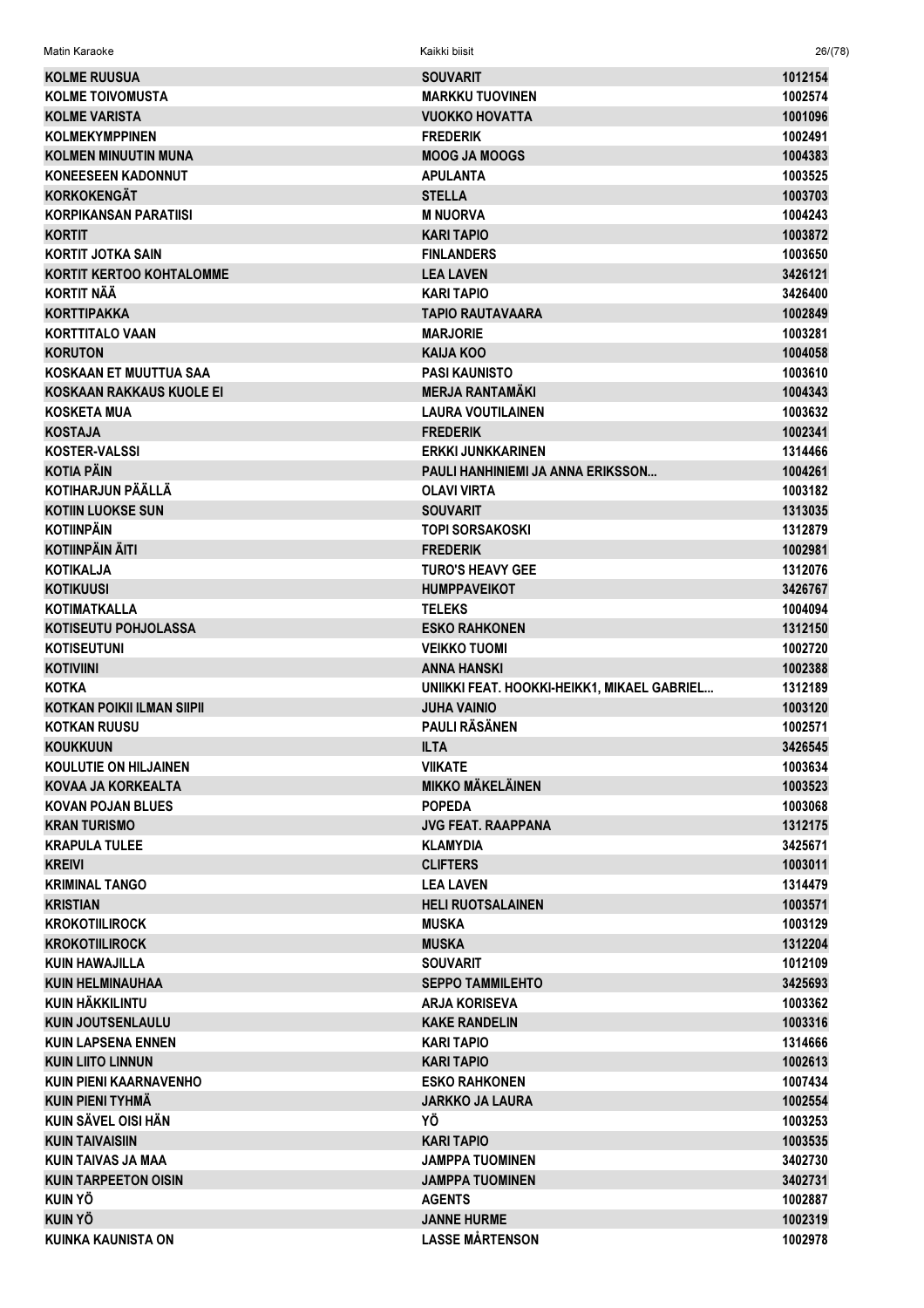| KUINKA PALJON RAKKAUTTA          | <b>JAMPPA TUOMINEN</b>              | 3402732 |
|----------------------------------|-------------------------------------|---------|
| KUINKA PALJON SUA RAKASTINKAAN   | <b>SIG</b>                          | 1293825 |
| <b>KUINKA SAATOITKAAN</b>        | <b>OLAVI VIRTA</b>                  | 1002600 |
| KUINKA SINUA MÄ KAIPAAN          | <b>CHARLIES</b>                     | 1002245 |
| <b>KUINKA SINUA MÄ KAIPAAN</b>   | <b>CHARLIES</b>                     | 1007460 |
| KUINKA VOIT VÄITTÄÄ              | <b>HECTOR</b>                       | 1002242 |
| <b>KUISKAA MINULLE</b>           | <b>HELENA SILTALA</b>               | 3426748 |
| <b>KUISKAA SANAT NUO</b>         | <b>JAMPPA TUOMINEN</b>              | 3402773 |
| <b>KUISKATEN</b>                 | <b>SAIJA VARJUS JA ANTTI RAISKI</b> | 1002569 |
| KUIVAA KOIVUA                    | <b>ANNE MATTILA</b>                 | 3427159 |
| <b>KUIVAA KYYNELEET</b>          | <b>JAMPPA TUOMINEN</b>              | 3402733 |
| <b>KUIVILLA SUSTA</b>            | <b>KRISTINA BRASK</b>               | 1003838 |
| <b>KUKA KEKSI RAKKAUDEN</b>      | <b>KAIJA KOO</b>                    | 1002742 |
| KUKA KUIVAA KYYNELEET            | JOHANNA SIEKKINEN                   | 3426333 |
| KUKA MITÄ HÄH                    | <b>SLEEPY SLEEPERS</b>              | 1312205 |
| <b>KUKA MUU MUKA</b>             | <b>CHEEK</b>                        | 1314070 |
| <b>KUKA NÄKEE SUT</b>            | <b>JUHA TAPIO</b>                   | 3426169 |
| <b>KUKA ON SE OIKEA</b>          | <b>RESSU REDFORD</b>                | 1293742 |
| <b>KUKA ON TUO MIES?</b>         | <b>MATTI JA TEPPO</b>               | 1003599 |
| <b>KUKA PELKÄÄ PAULAA</b>        | <b>PAULA KOIVUNIEMI</b>             | 1003383 |
| <b>KUKA PYSÄYTTÄISI KELLOT</b>   | <b>SUURLÄHETTILÄÄT</b>              | 1002172 |
| <b>KUKA SAA KYYNELEET</b>        | KAIJA KÄRKINEN JA ILE KALLIO        | 1003087 |
| <b>KUKA SEN OPETTAA</b>          | <b>KAIJA KOO</b>                    | 1314062 |
| <b>KUKA TAHANSA KELPAA</b>       | <b>SAMULI PUTRO</b>                 | 1314067 |
| <b>KUKAAN EI KOSKAAN</b>         | <b>VESTERINEN YHTYEINEEN</b>        | 1007479 |
| KUKAAN EI NÄE MUN SYDÄNTÄ NIIN   | <b>JOHANNA IIVANAINEN</b>           | 1004255 |
| <b>KUKAT KAUNIIT</b>             | <b>AGENTS</b>                       | 1002788 |
| <b>KUKKA</b>                     | <b>UNIKLUBI</b>                     | 1003884 |
| <b>KUKKA HIUKSISSAAN</b>         | <b>KARI TAPIO</b>                   | 1002356 |
| KUKKA KAIPAA VALOA               | <b>MITRA</b>                        | 1315130 |
| <b>KUKKAKAUPAN KULMALLA</b>      | <b>JIPPU</b>                        | 1314501 |
| KUKKANI LUMEN ALLA               | <b>ESKO RAHKONEN</b>                | 1002677 |
| <b>KUKKIA JA SIDONTAA</b>        | <b>SANNA-MARI TITOV</b>             | 1003076 |
| <b>KUKKURUKUU</b>                | <b>MARISKA JA PAHAT SUDET</b>       | 1314109 |
| KULJEN PUISTOON PÄIN             | <b>KISU</b>                         | 1002291 |
| KULJEN YKSIN AUTIOLLA TIELLÄ     | <b>ESKO RAHKONEN</b>                | 3402794 |
| KULJEN YKSIN AUTIOLLA TIELLÄ     | TRAD.                               | 1314882 |
| KULKEA SAIN SATEENKAARENI PÄÄHÄN | <b>PAULA KOIVUNIEMI</b>             | 1002131 |
| <b>KULKIJA</b>                   | JORE MARJARANTA                     | 1004226 |
| <b>KULKUKOIRAT</b>               | <b>TOPI SORSAKOSKI</b>              | 1312861 |
| KULKURI JA JOUTSEN               | TAPIO RAUTAVAARA                    | 1003399 |
| <b>KULKURIEN KUNINGAS</b>        | <b>KATRI HELENA</b>                 | 1312008 |
| <b>KULKURIN ILTATÄHTI</b>        | <b>TAPIO RAUTAVAARA</b>             | 1003619 |
| <b>KULKURIN KENGÄT</b>           | <b>REIJO TAIPALE</b>                | 1003580 |
| <b>KULKURIN KORVARENGAS</b>      | <b>SUSANNA HEIKKI</b>               | 1002539 |
| <b>KULKURIN KUTSU</b>            | JAMPPA TUOMINEN                     | 3402734 |
| <b>KULKURIN KUU</b>              | <b>JANNE TULKKI</b>                 | 1002196 |
| <b>KULKURIN VALSSI</b>           | TAPIO RAUTAVAARA                    | 1314456 |
| <b>KULKURISYDÄN</b>              | <b>JONNE AARON</b>                  | 1314401 |
| KULKURIVELJENI JAN               | TAPIO RAUTAVAARA                    | 1003874 |
| <b>KULKUSET</b>                  | TRAD.                               | 1004285 |
| <b>KULLAN YLISTYS</b>            | TRAD.                               | 3403350 |
| <b>KULLANNUPPU</b>               | <b>JAMPPA TUOMINEN</b>              |         |
|                                  |                                     | 3402735 |
| <b>KULMAN KUNDIT</b>             | <b>KIRKA</b>                        | 1312206 |
| <b>KULTA PIENI</b>               | <b>JOHANNA KURKELA</b>              | 1314689 |
| KULTAA TAIKKA KUNNIAA            | <b>JUKKA KUOPPAMÄKI</b>             | 1002132 |
| <b>KULTAHIPPU</b>                | JUHA TAPIO                          | 1003804 |
| <b>KULTAINEN NUORUUS</b>         | <b>HENRY THEEL</b>                  | 1314457 |
| <b>KULTAINEN TANGO</b>           | <b>OLAVI VIRTA</b>                  | 1003193 |
| KULTAISET KORVARENKAAT           | <b>ARJA KORISEVA</b>                | 1002583 |

Matin Karaoke Kaikki biisit 27/(78)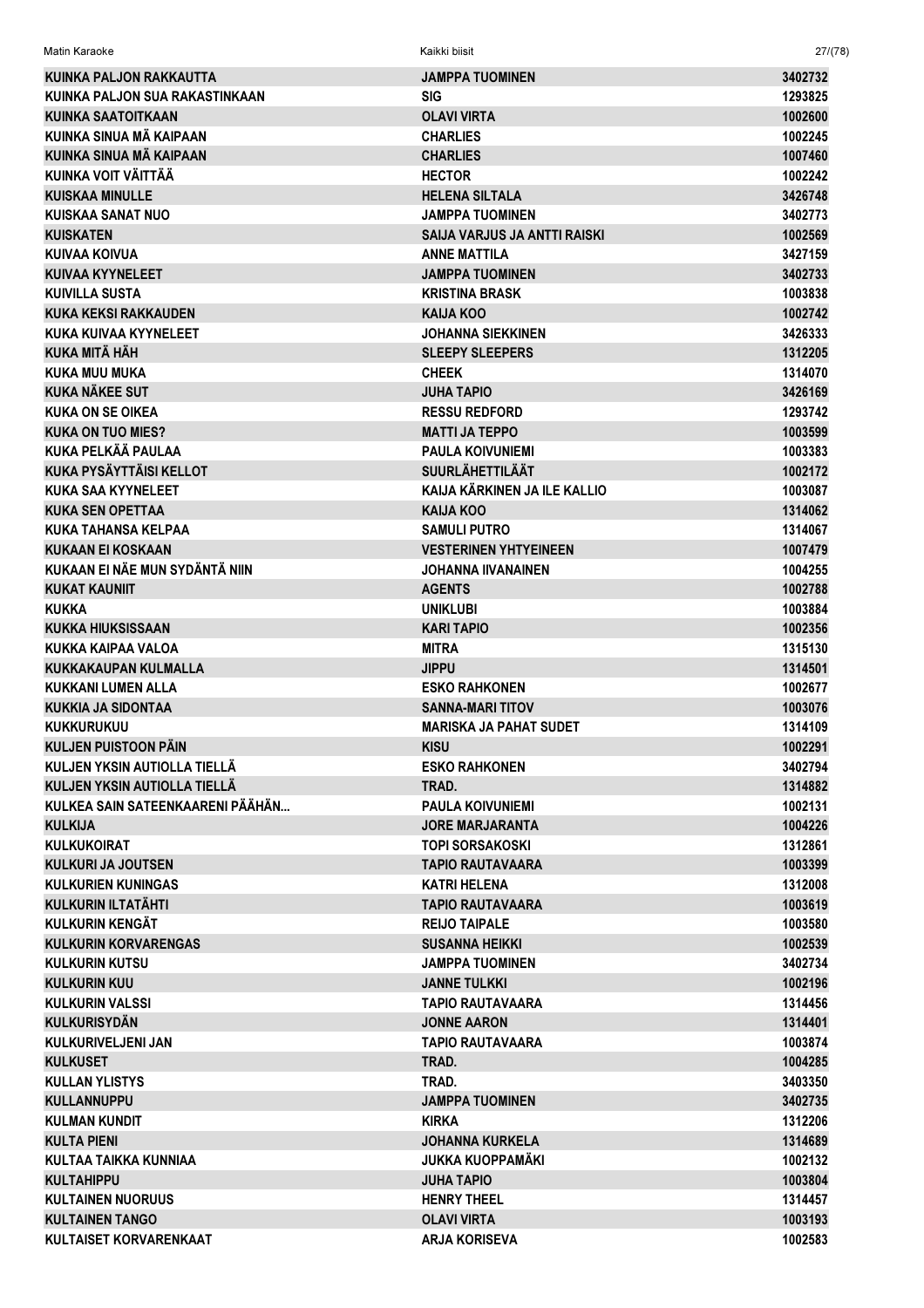| Matin Karaoke<br><br>Kaikki biisit | 28/(78) |  |  |
|------------------------------------|---------|--|--|
|------------------------------------|---------|--|--|

| <b>KULTAISTA HIEKKAA</b>          | <b>VEERA VIKMAN</b>                          | 1003576            |
|-----------------------------------|----------------------------------------------|--------------------|
| <b>KULTAKRUUNU</b>                | <b>TARJA LUNNAS</b>                          | 1002475            |
| <b>KULTAKUUME</b>                 | <b>SOUVARIT</b>                              | 1314271            |
| <b>KULTAKUUME</b>                 | <b>SOUVARIT</b>                              | 1012168            |
| <b>KULTAMAA</b>                   | <b>SOUVARIT</b>                              | 1012111            |
| <b>KULTAREUNAPILVET</b>           | <b>PETRI LAAKSONEN</b>                       | 1002567            |
| <b>KULTAREUNUKSET</b>             | <b>ANNA PUU</b>                              | 3426546            |
| <b>KUMBAYA</b>                    | <b>MARISKA</b>                               | 1004249            |
| <b>KUMIMIES</b>                   | <b>FREDERIK</b>                              | 1003697            |
| <b>KUMIPALLO</b>                  | <b>PIRKKO MANNOLA</b>                        | 1002310            |
| <b>KUN AIKA ON</b>                | <b>SEIJA SIMOLA</b>                          | 1002378            |
| KUN AIKA TÄYTTYY KOHDALLAIN       | <b>MATTI JA TEPPO</b>                        | 3425522            |
| <b>KUN ALKAA ROCK'N ROLL</b>      | <b>KIRKA</b>                                 | 1312207            |
| <b>KUN CHICAGO KUOLI</b>          | <b>VICKY ROSTI</b>                           | 1002856            |
| <b>KUN HÄMÄRTÄÄ</b>               | <b>LAILA KINNUNEN</b>                        | 1314487            |
| <b>KUN HÄN ON MENNYT POIS</b>     | <b>JOUKO JA KOSTI</b>                        | 1002078            |
| KUN HÄNET NÄHDÄ SAIN              | THE HOUNDS                                   | 1312208            |
| <b>KUN ILTA EHTII</b>             | <b>OLAVI VIRTA</b>                           | 1002908            |
| <b>KUN JOULU ON</b>               | <b>SULO SAARITS</b>                          | 1004289            |
| KUN JOULUPUKKI SUUKON SAI         | <b>BRITA KOIVUNEN</b>                        | 1004293            |
| <b>KUN KAHDEN KULJETAAN</b>       | <b>KARI TAPIO</b>                            | 1003743            |
|                                   |                                              |                    |
| <b>KUN KATSOIT MINUUN</b>         | <b>ANNA ERIKSSON</b>                         | 1002555            |
| <b>KUN KELLOHAME HEILAHTAA</b>    | <b>KATRI HELENA</b>                          | 1003303            |
| <b>KUN KUU JO NOUSEE</b>          | <b>TOPI SORSAKOSKI</b>                       | 1312863            |
| <b>KUN KUUNTELEN TOMPPAA</b>      | <b>PAULA KOIVUNIEMI</b>                      | 1002851            |
| KUN LÄHDET ARMEIJAAN              | <b>MEIJU SUVAS</b>                           | 1002522            |
| <b>KUN LÄHDÖN AIKA ON</b>         | <b>TOPI SORSAKOSKI</b>                       | 1003825            |
| KUN MAAILMA ELÄÄ                  | <b>KASEVA</b>                                | 1003438            |
| <b>KUN ME DISKOSSA SUUDELTIIN</b> | <b>ARTTU WISKARI</b>                         | 1314856            |
|                                   |                                              |                    |
| <b>KUN MINUUN KOSKETAT</b>        | ARJA KORISEVA JA ARI KLEM                    | 1002364            |
| <b>KUN MINUUN KOSKETAT</b>        | <b>MARITA TAAVITSAINEN</b>                   | 1002300            |
| <b>KUN NUORUUS KATOAA</b>         | ΥÖ                                           | 3402682            |
| <b>KUN OLET POISSA</b>            | <b>EPPU NORMAALI</b>                         | 3426395            |
| <b>KUN PALJON ANTAA</b>           | <b>KISU</b>                                  | 1003624            |
| <b>KUN SIGNAALI ON HEIKKO</b>     | <b>MAMBA</b>                                 | 1293845            |
| <b>KUN SUOMI OLI KAUNIIMPI</b>    | <b>CLIFTERS</b>                              | 1003012            |
| <b>KUN SUOMI PUTOS PUUSTA</b>     | <b>ISMO ALANKO</b>                           | 3403279            |
| <b>KUN SUUDELLAAN</b>             | <b>MAARIT PELTONIEMI</b>                     | 1002335            |
| KUN SÄ VIERELLÄIN SATEESSA OOT    | <b>MATTI ESKO</b>                            | 3426122            |
| <b>KUN TUULI SOI</b>              | <b>JUHANI MARKOLA</b>                        | 1002083            |
| <b>KUN TYTTÖJÄ KATSELEN</b>       | <b>EDDY</b>                                  | 1002371            |
| KUN TÄNÄÄN LÄHDEN                 | <b>SUURLÄHETTILÄÄT</b>                       | 3403284            |
| KUN VIELÄ NUORI OLLA VOI          | <b>NUKET</b>                                 | 3425672            |
| <b>KUNG ÖVER ÄNGARNA</b>          | <b>DRÄNGARNA</b>                             | 1314152            |
| <b>KUNHAN PALAAN TAKAISIN</b>     | <b>TOPI SORSAKOSKI</b>                       | 1312854            |
| <b>KUNINGASKOBRA</b>              | <b>ARJA KORISEVA</b>                         | 1314480            |
| <b>KUNINGASLOHI</b>               | <b>ARTTU WISKARI</b>                         | 3403850            |
| <b>KUNINKAAT</b>                  | <b>TERÄSBETONI</b>                           | 1003370            |
| <b>KUNNON MIES</b>                | <b>MATTI JA TEPPO</b>                        | 3425523            |
| <b>KUOLEMA ON KALAMIES</b>        | <b>MARISKA JA PAHAT SUDET</b>                | 1314038            |
| <b>KUOLEMATON</b>                 | <b>KATARIINA HÄNNINEN</b>                    | 1003090            |
| <b>KUOLEVAINEN</b>                | <b>JOHANNA KURKELA</b>                       | 1315270            |
| <b>KUOLLEET LEHDET</b>            | <b>GEORG OTS</b>                             | 1002406            |
| <b>KUOLLEET LEHDET</b>            | <b>HENRY THEEL</b>                           | 1312044            |
| <b>KUOROTYTTÖ</b>                 | YÖ                                           | 1003851            |
| <b>KURJET</b>                     | <b>PASI KAUNISTO</b>                         |                    |
| <b>KURJUUDEN KUNINGAS</b>         |                                              | 1002091            |
| <b>KURKI</b>                      | <b>TUOMARI NURMIO</b><br><b>KAI HYTTINEN</b> | 1315045            |
| <b>KURKKIJA</b>                   | <b>MARITA TAAVITSAINEN</b>                   | 1003918<br>1002234 |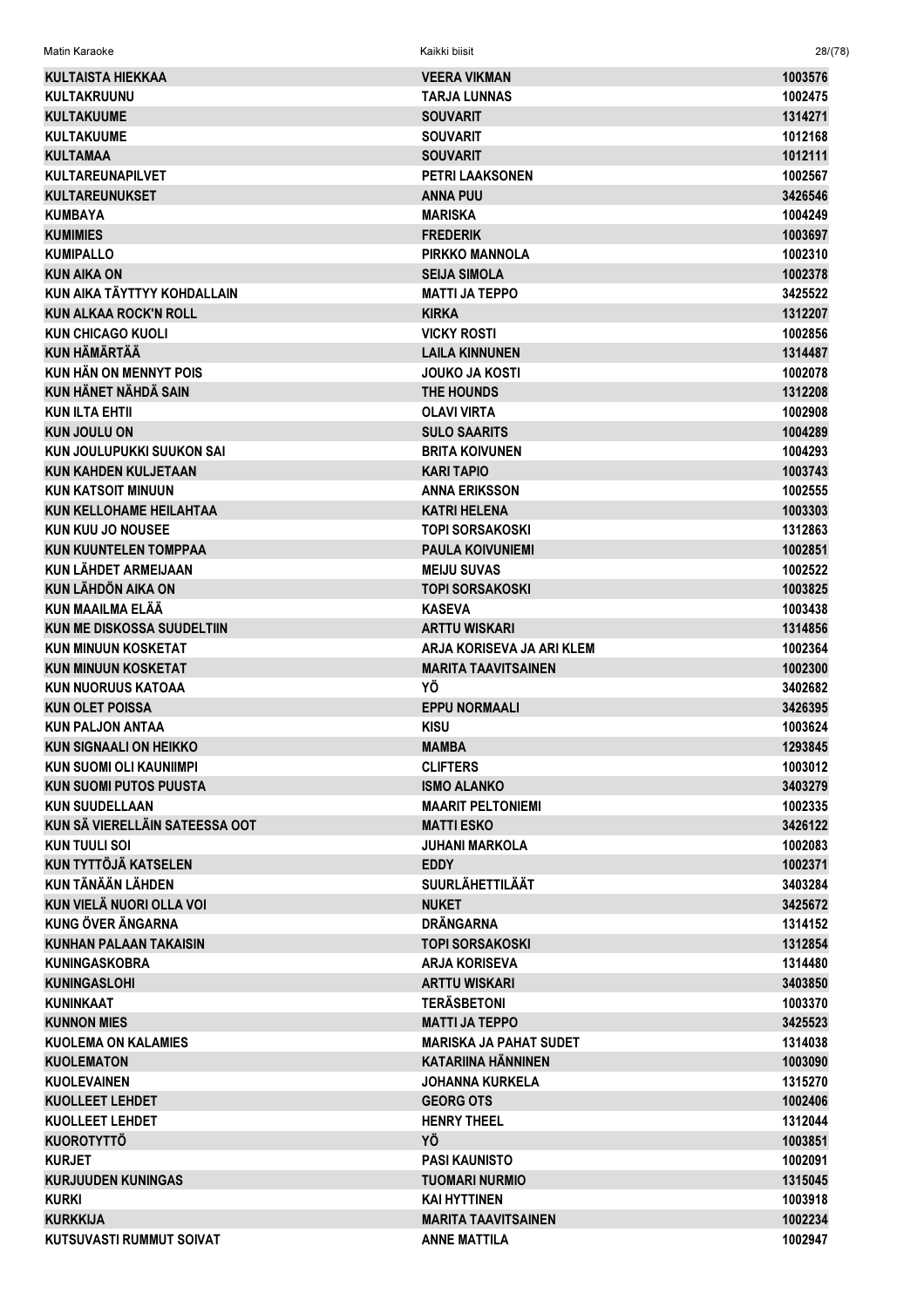Matin Karaoke Kaikki biisit 29/(78)

| <b>KUU</b>                          | <b>JANI WICKHOLM</b>            | 1003724 |
|-------------------------------------|---------------------------------|---------|
| <b>KUU</b>                          | <b>TOMI METSÄKETO</b>           | 1002781 |
| <b>KUU KAAKON YLLÄ</b>              | <b>VIIKATE</b>                  | 1007480 |
| KUU KULKEE TAAKSE PILVIEN           | <b>TOPI SORSAKOSKI</b>          | 1312885 |
| <b>KUU RIITTÄÄ</b>                  | <b>MILANA</b>                   | 1002615 |
| KUU SAA VALTANSA AURINGOLTA         | <b>HALOO HELSINKI! / MOKOMA</b> | 1314402 |
| KUU, KYLMÄ KUNINGATAR               | <b>TEEMU ROIVANEN</b>           | 3427160 |
| <b>KUUBALAINEN SERENADI</b>         | <b>TAPIO RAUTAVAARA</b>         | 1293844 |
| <b>KUUDENIKÄINEN</b>                | <b>KATRI HELENA</b>             | 1003601 |
| <b>KUUKKELILAMPI</b>                | <b>SOUVARIT</b>                 | 1312084 |
| <b>KUULE MINUA</b>                  | <b>HALOO HELSINKI!</b>          | 1293803 |
| <b>KUULEEKO EERO</b>                | <b>JARI SILLANPÄÄ</b>           | 1002199 |
| <b>KUULEEKO KUKAAN</b>              | <b>NIMETÖN</b>                  | 1312839 |
| KUULEEKO YÖ                         | <b>PAULA KOIVUNIEMI</b>         | 1003327 |
| <b>KUULTA KYSELEN</b>               | <b>LAURA VOUTILAINEN</b>        | 1003823 |
| <b>KUULUMME NUORIIN</b>             | <b>DANNY</b>                    | 1002181 |
| KUULUT AIKAAN PARHAINPAAN           | <b>MATTI JA TEPPO</b>           | 1003725 |
| KUUMA KESÄ                          | <b>JAMPPA TUOMINEN</b>          | 3402736 |
| <b>KUUMA KESÄ</b>                   | <b>POPEDA</b>                   | 1003045 |
| <b>KUUMAT KYYNELEET</b>             | <b>JAMPPA TUOMINEN</b>          | 3402737 |
| <b>KUUMAT TUULET</b>                | TRAD.                           | 1314899 |
| <b>KUUME</b>                        | <b>LAILA KINNUNEN</b>           | 1002733 |
| <b>KUUN MORSIAN</b>                 | <b>MARITA TAAVITSAINEN</b>      | 1002769 |
| KUUNNELLAAN VAAN TAIVASTA           | <b>HECTOR</b>                   | 1003072 |
| <b>KUUNTELEN</b>                    | <b>TAIKAKUU</b>                 | 1003298 |
| <b>KUURANKUKKA</b>                  | <b>JOEL HALLIKAINEN</b>         | 1003116 |
| <b>KUURAPARTA</b>                   | <b>B KOIVUNEN JA FOUR CATS</b>  | 1004270 |
| <b>KUUSAMO</b>                      | <b>DANNY</b>                    | 1002841 |
| <b>KUUSAMOON</b>                    | <b>HUMPPAVEIKOT</b>             | 1003494 |
| KUUSI KUUTA JA SATURNUKSEN RENKAAT  | <b>RESSU REDFORD</b>            | 3402683 |
| KUUSKYTLUVUN KAUANSOIVA BLUES       | <b>VANHA ISÄNTÄ</b>             | 1315076 |
| <b>KUUSSA TUULEE</b>                | <b>HALOO HELSINKI!</b>          | 1315150 |
| <b>KUUTAMOLLA</b>                   | <b>LAURA NÄRHI</b>              | 1002688 |
| <b>KUUTAMOTANGO</b>                 | <b>JORMA LYYLINEN</b>           | 1002105 |
| <b>KYLLIKKI</b>                     | <b>GEORG OTS</b>                | 1314459 |
| <b>KYLLIKKI</b>                     | <b>LEEVI AND THE LEAVINGS</b>   | 1294868 |
| <b>KYLLIKKI</b>                     | <b>OLAVI VIRTA</b>              | 1003179 |
| <b>KYLLÄ MAAILMA ON IHMEELLINEN</b> | <b>MATTI JA TEPPO</b>           | 1314458 |
| <b>KYLMII VÄREITÄ</b>               | <b>EVELINA</b>                  | 3426398 |
| <b>KYLMÄ</b>                        | <b>RÄNDE</b>                    | 1004263 |
| <b>KYLMÄ ILMAN SUA</b>              | <b>JONNE AARON</b>              | 1314288 |
| KYLMÄ ILMAN SUA                     | <b>KAIJA KOO</b>                | 1314497 |
| <b>KYLMÄ KUUMA JA KAUNIS</b>        | <b>EIJA KANTOLA</b>             | 1002481 |
| <b>KYLMÄ RAKKAUS</b>                | <b>OLAVI VIRTA</b>              | 1002923 |
| <b>KYLMÄN KUKKIA</b>                | <b>SOUVARIT</b>                 | 1012101 |
| KYLMÄNKUKKIA                        | <b>EERO AVEN</b>                | 1312086 |
| <b>KYLMÄSTÄ LÄMPIMÄÄN</b>           | <b>JUKKA POIKA</b>              | 1312270 |
| <b>KYLMÄT ENKELIT</b>               | <b>SUVI TERÄSNISKA</b>          | 1003759 |
| <b>KYLMÄT HUULET</b>                | <b>OLAVI VIRTA</b>              | 1004358 |
| <b>KYLMÄT KYYNELEET</b>             | <b>KAIJA KOO</b>                | 1003101 |
| <b>KYLMÄÄ</b>                       | <b>UNIKLUBI</b>                 | 1004382 |
| KYLMÄÄ SOTAA JA RAKKAUTTA           | <b>RITVA MUSTONEN</b>           | 1002792 |
| <b>KYLÄBAARI</b>                    | <b>PORTION BOYS</b>             | 3427521 |
| <b>KYLÄHÄÄT</b>                     | <b>MARION</b>                   | 1004344 |
| <b>KYMMENEN KIROSANAA</b>           | <b>IRINA</b>                    | 1007459 |
| <b>KYSYMYKSIÄ</b>                   | <b>NEKUT</b>                    | 1004219 |
| <b>KYYHKYNEN</b>                    | TRAD.                           | 3403351 |
| <b>KYYNEL</b>                       | <b>MAJ KARMA</b>                | 1004395 |
| <b>KYYNELEET</b>                    | <b>CHEEK FEAT. SAMI SAARI</b>   | 1315345 |
| <b>KYYNELEET</b>                    | <b>TIKTAK</b>                   | 1002648 |
|                                     |                                 |         |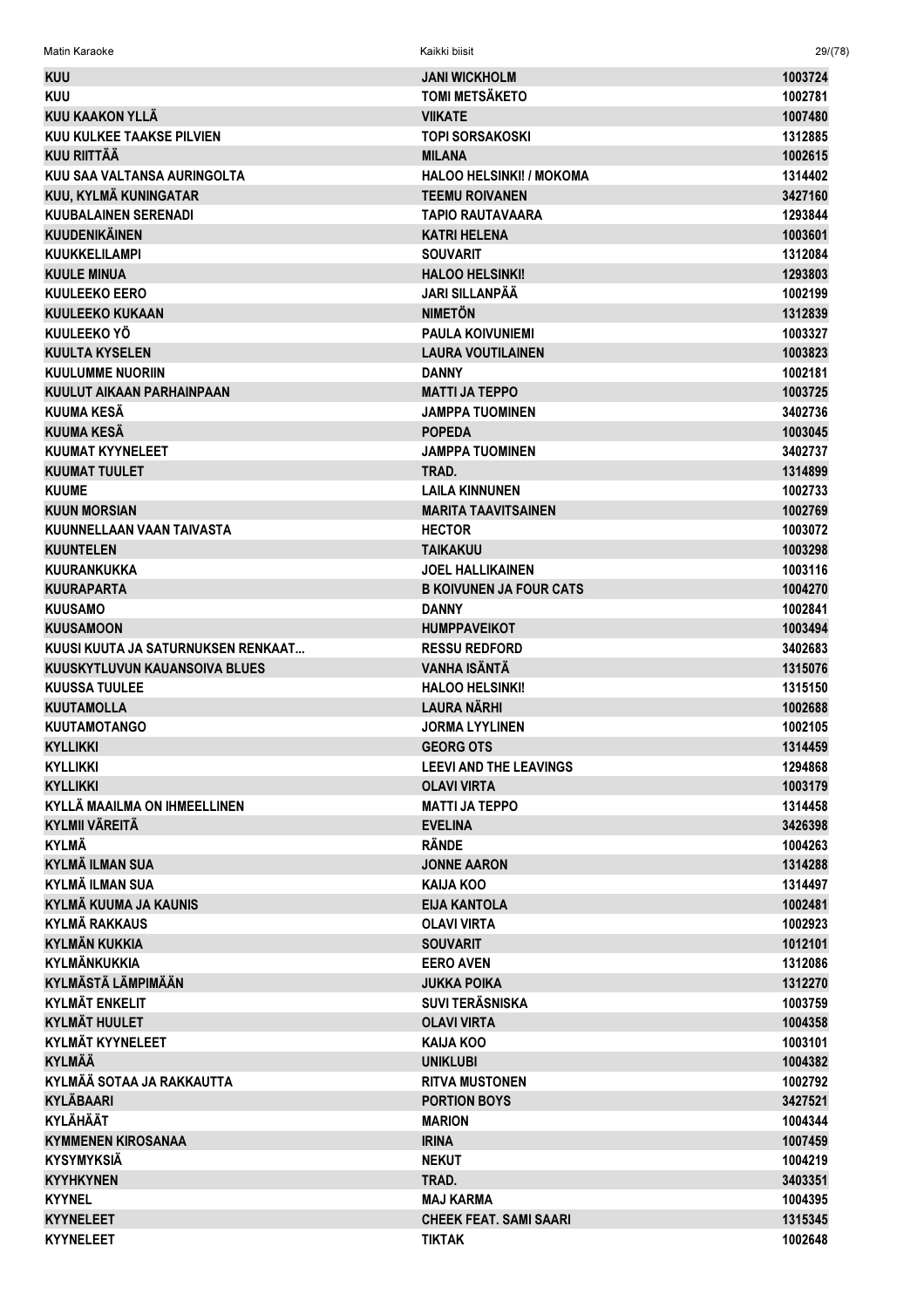| Matin Karaoke                     | Kaikki biisit                              | 30/(78)            |
|-----------------------------------|--------------------------------------------|--------------------|
| <b>KYYNELEET</b>                  | <b>TOPI SORSAKOSKI</b>                     | 1003122            |
| <b>KYYNELEET LA CRIME</b>         | <b>EINO GRÖN</b>                           | 1293697            |
| KYYNELIIN (SÄ SAAT MUT KYYNELIIN) | JARKKO AHOLA                               | 3426380            |
| <b>KYYNELSILMIN</b>               | <b>OLAVI VIRTA</b>                         | 1003204            |
| <b>KYYNELSILMIN KUUTAMOLLA</b>    | <b>PATE MUSTAJÄRVI</b>                     | 3426055            |
| <b>KÄNKKÄRÄNKKÄ</b>               | <b>MIKKO ALATALO</b>                       | 1001094            |
| <b>KÄRLEKEN VÄNTAR</b>            | <b>KENT</b>                                | 1003275            |
| <b>KÄRLEKEN ÄR</b>                | <b>JILL JOHNSON</b>                        | 1314163            |
| <b>KÄVIN KYLÄSSÄ KERRAN</b>       | <b>JUKKA RAITANEN</b>                      | 3426766            |
| KÄY LUONAIN EILINEN               | EIJA KANTOLA                               | 3425931            |
| <b>KÄY MUUMILAAKSOON</b>          | <b>BEN TÖRNROOS</b>                        | 1001070            |
| <b>KÄY OHITSEIN</b>               | <b>JUSSI RAITTINEN</b>                     | 1002424            |
| <b>KÄYN AHON LAITAA</b>           | <b>JUHA VAINIO</b>                         | 1002846            |
| KÄYN UUDELLEEN EILISEEN           | <b>MARKKU ARO</b>                          | 1003391            |
| <b>KÄYN VANHAAN KOIVULEHTOON</b>  | <b>OLAVI VIRTA</b>                         | 1003175            |
| <b>KÄÄRMENTANSSI</b>              | <b>EIJA KANTOLA</b>                        | 1003702            |
| <b>KÖYHÄT</b>                     | <b>MILJOONASADE</b>                        | 1003060            |
| <b>LA CUMPARSITA</b>              | <b>OLAVI VIRTA</b>                         | 1002907            |
| <b>LA ISLA BONITA</b>             | <b>MADONNA</b>                             | 1000053            |
| <b>LA MAMMA</b>                   | <b>JUHANI MARKOLA</b>                      | 1002315            |
| <b>LA TORTURA</b>                 | <b>SHAKIRA</b>                             | 1004134            |
| <b>LAAKSOJEN LAULU</b>            | <b>ESKO RAHKONEN</b>                       | 3402808            |
| <b>LAAKSON LILJA</b>              | <b>MAARIT</b>                              | 1002638            |
| <b>LADY GAGA</b>                  | <b>NAURAVAT NAKIT</b>                      | 1007472            |
| <b>LADY HUHTIKUU</b>              | <b>GARBO</b>                               | 1002088            |
| <b>LADY IN BLACK</b>              | <b>URIAH HEEP</b>                          | 1001046            |
| LADY YÖ                           | <b>MELART</b>                              | 1002506            |
| <b>LAGO MAGGIORE</b>              | <b>TOMI MARKKOLA</b>                       | 1002255            |
| LAINAA VAIN                       | <b>MAARIT</b>                              | 1002137            |
| <b>LAINATTU LANTTI</b>            | KATRI HELENA                               | 1314481            |
| <b>LAINEET</b>                    | <b>JUKKA POIKA</b>                         | 1314427            |
| <b>LAISKA KOTTARAINEN</b>         | <b>MIKKO PERKOILA</b>                      | 1001092            |
| <b>LAIVAT</b>                     | <b>RAULI BADDING SOMERJOKI</b>             | 1002394            |
| LAKATUT VARPAANKYNNET             | <b>KEVIN</b>                               | 1003348            |
| <b>LAKEUDEN KUTSU</b><br>LAMBADA  | <b>PASI KAUNISTO</b><br><b>ANNA HANSKI</b> | 1003620<br>1002187 |
| <b>LANA</b>                       | <b>ROY ORBISON</b>                         | 1305964            |
| <b>LANGENNEET</b>                 | KARI TAPIO                                 | 1315297            |
| <b>LANKA JO PALAA</b>             | <b>CHARLES PLOGMAN</b>                     | 1003685            |
| <b>LANKA PALAA</b>                | PELLE MILJOONA                             | 1002325            |
| <b>LAPIKASTA LATTIAAN</b>         | <b>OLAVI VIRTA</b>                         | 1004365            |
| <b>LAPIN JOULU</b>                | TRAD.                                      | 3403378            |
| LAPIN KESÄ                        | <b>VESA-MATTI LOIRI</b>                    | 1002855            |
| <b>LAPIN KULTAA</b>               | <b>EIJA SINIKKA</b>                        | 1003504            |
| <b>LAPIN KULTAA</b>               | <b>SOUVARIT</b>                            | 1314272            |
| <b>LAPIN KULTAA</b>               | <b>SOUVARIT</b>                            | 1012156            |
| <b>LAPIN TANGO</b>                | TAMARA LUND                                | 1002863            |
| <b>LAPIN TÄHTI</b>                | <b>TAISTO TAMMI</b>                        | 3425546            |
| <b>LAPIN VALSSI</b>               | <b>SOUVARIT</b>                            | 1012112            |
| <b>LAPIN ÄIDIN KEHTOLAULU</b>     | <b>JARI HUHTASALO</b>                      | 1002192            |
| <b>LAPPEENRANTAAN</b>             | <b>ERKKI JUNKKARINEN</b>                   | 1003478            |
| <b>LAPSUUDEN LOPPU</b>            | <b>HECTOR</b>                              | 1315041            |
| <b>LAPSUUDEN PIHAPUU</b>          | <b>ARTTU SUUNTALA</b>                      | 1002266            |
| <b>LAPSUUDEN SANKARILLE</b>       | <b>MILJOONASADE</b>                        | 1002283            |
| <b>LAPSUUDEN USKO</b>             | <b>MIKKO LEPPILAMPI</b>                    | 1004262            |
| <b>LAPSUUTENI RANTAAN</b>         | <b>SOUVARIT</b>                            | 1314273            |
| <b>LAPSUUTENI RANTAAN</b>         | <b>SOUVARIT</b>                            | 1012165            |
| <b>LAS PALMAS</b>                 | <b>IRWIN GOODMAN</b>                       | 1002584            |
| LASIHELMIÄ                        | <b>VEIKKO TUOMI</b>                        | 1293698            |
| LASIKEVÄT/SURULLINEN LIISA        | <b>HECTOR</b>                              | 1315042            |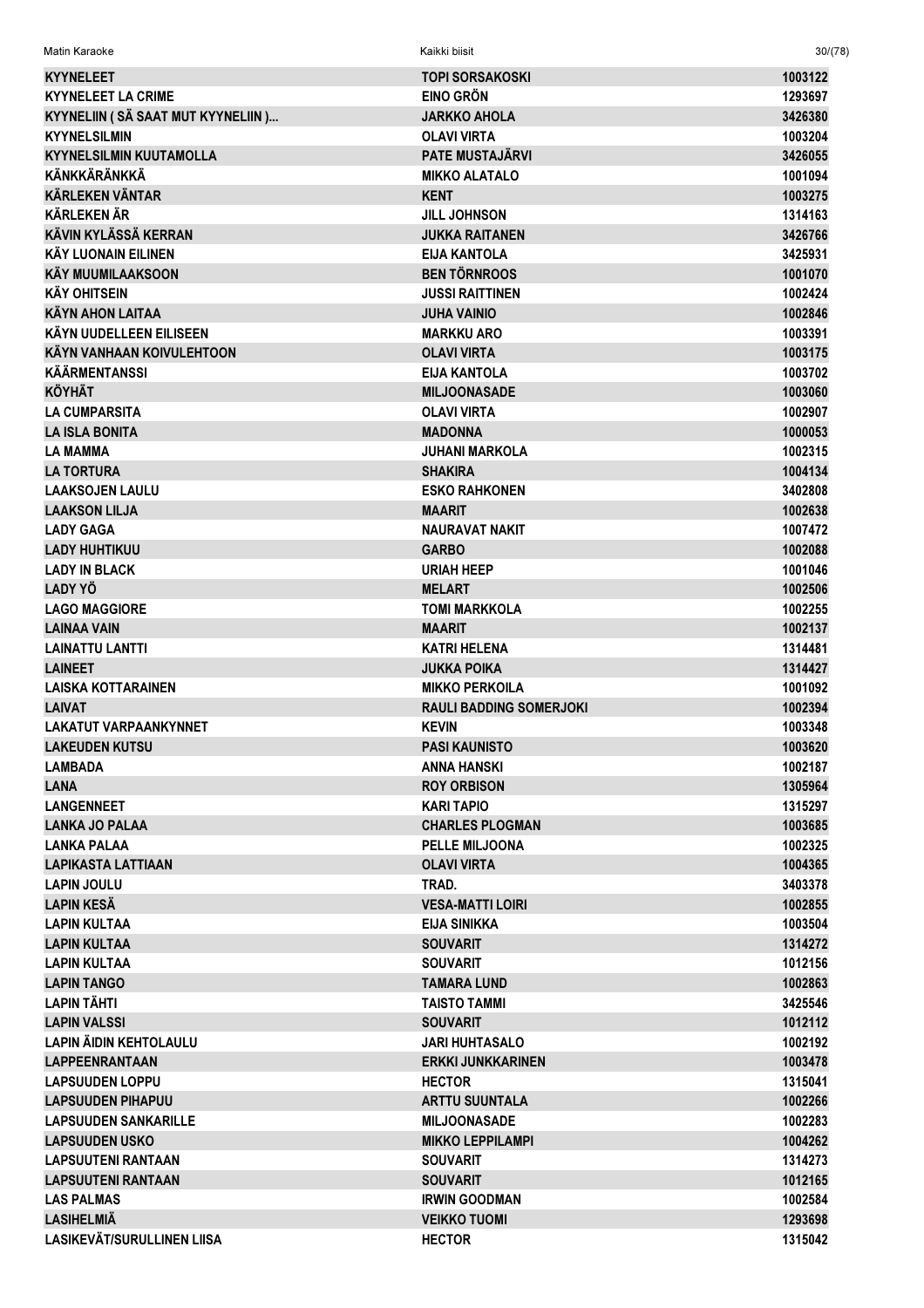| <b>LASTEN MEHUHETKI</b>                       | <b>TUOMARI NURMIO</b>              | 1294869 |
|-----------------------------------------------|------------------------------------|---------|
| <b>LASTENHOITAJA</b>                          | <b>MAIJA VILKKUMAA</b>             | 1004391 |
| <b>LAUANTAI</b>                               | <b>LAILA KINNUNEN</b>              | 1003450 |
| LAUANTAI-ILTA                                 | MAMBA                              | 1002229 |
| <b>LAULA KANSSAIN</b>                         | <b>KARI TAPIO</b>                  | 1314362 |
| <b>LAULA KUKKO</b>                            | TRAD.                              | 3403352 |
| <b>LAULAJAN HELMI</b>                         | <b>SAKARI KUOSMANEN</b>            | 1002696 |
| <b>LAULAJAN TESTAMENTTI</b>                   | <b>IRWIN GOODMAN</b>               | 3402684 |
| <b>LAULAJAN TIE</b>                           | <b>SOUVARIT</b>                    | 1313018 |
| <b>LAULAN PIMEÄÄ POIS</b>                     | <b>MUSKA</b>                       | 1003533 |
| <b>LAULELLEN</b>                              | <b>OLAVI VIRTA</b>                 | 1003194 |
| <b>LAULU DNJEPRILLE</b>                       | <b>HEIKKI KINNUNEN</b>             | 1314403 |
| <b>LAULU JOUTSENIEN</b>                       | <b>TOMMI SOIDINMÄKI</b>            | 1003096 |
| <b>LAULU KUOLLEESTA RAKASTETUSTA</b>          | <b>SEIJA SIMOLA</b>                | 1002443 |
| <b>LAULU RAKASTAMISEN VAIKEUDESTA</b>         | <b>KRISTIINA HALKOLA</b>           | 1002200 |
| <b>LAULU RAKKAUDELLE</b>                      | ΥÖ                                 | 1002514 |
| <b>LAULU VIRRAN RANNALLA</b>                  | <b>TAMARA LUND</b>                 | 3426745 |
| <b>LAULUJEN LAULU</b>                         | <b>PALAVA</b>                      | 1003889 |
| <b>LAULULEIJA</b>                             | <b>STIG</b>                        | 1312836 |
| <b>LAULUSSA ON HELPPO RAKASTAA</b>            | <b>RESSU REDFORD</b>               | 1002701 |
| <b>LAURA HÄKKISEN SILMÄT</b>                  | <b>J. KARJALAINEN</b>              | 1314693 |
| LAURA JENNA ELLINOORA ALEXANDRA CAMILLA JURVA | <b>LEEVI AND THE LEAVINGS</b>      | 1004057 |
| <b>LAURA PALMER</b>                           | <b>KERKKO KOSKINEN KOLLEKTIIVI</b> | 1314052 |
| <b>LAUTALLA</b>                               | <b>KOLMAS NAINEN</b>               | 1314404 |
| <b>LAUTTURI</b>                               | <b>PMMP</b>                        | 1003813 |
| LAY ALL YOUR LOVE ON ME                       | <b>ABBA</b>                        | 1306250 |
| <b>LAZZARELLA</b>                             | <b>OLAVI VIRTA</b>                 | 1002405 |
| <b>LAZZARELLA</b>                             | <b>OLAVI VIRTA</b>                 | 1002405 |
| <b>LE MOUSTIQUE</b>                           | <b>MARKKU ARO</b>                  | 1002401 |
| LEAH                                          | <b>ROY ORBISON</b>                 | 1305965 |
| <b>LEENA</b>                                  | <b>KAI HYTTINEN</b>                | 1002955 |
| <b>LEENDE GULDRUNA ÖGON</b>                   | <b>CHARLIES</b>                    | 1002327 |
| <b>LEFT OUTSIDE ALONE</b>                     | <b>ANASTACIA</b>                   | 1000085 |
| <b>LEFT OUTSIDE ALONE</b>                     | <b>ANASTACIA</b>                   | 1000085 |
| <b>LEGS</b>                                   | <b>ZZ TOP</b>                      | 1004132 |
| <b>LEIJAILEN</b>                              | <b>SIG</b>                         | 1002626 |
| <b>LEIJAT</b>                                 | <b>KIRKA</b>                       | 1003616 |
| <b>LEIJONAKUNINGAS</b>                        | <b>ELLINOORA</b>                   | 3403258 |
| <b>LEIKITEN LADY BIRD</b>                     | <b>MARJATTA LASSE</b>              | 1002113 |
| <b>LEIKKIKALU</b>                             | <b>CLIFTERS</b>                    | 1002175 |
| <b>LEILA</b>                                  | <b>EINO GRÖN</b>                   | 1314461 |
| LEIPÄÄ LEMPEE LÄMPÖÖ                          | <b>ARJA KORISEVA</b>               | 3403219 |
| <b>LEIRINUOTIOLLA</b>                         | <b>OLAVI VIRTA</b>                 | 1002932 |
| <b>LEMMENPÖLYÄ</b>                            | <b>TARJA LUNNAS</b>                | 1002225 |
| <b>LEMON TREE</b>                             | <b>FOOLS GARDEN</b>                | 1000107 |
| <b>LEMPO</b>                                  | ELASTINEN FEAT. LAURI TÄHKÄ        | 3426537 |
| <b>LENINGRAD</b>                              | <b>JUSSI JA AGENTS</b>             | 1003097 |
| <b>LENITA</b>                                 | JAAKKO TEPPO                       | 1012268 |
| <b>LENNETÄÄN</b>                              | <b>ANNE MATTILA</b>                | 1314483 |
| LENNÄ LENNÄ LEPPÄKERTTU                       | <b>EVELIINA POKELA</b>             | 1001083 |
| LENNÄ MUN LEMPENI LAULU                       | <b>LAILA KINNUNEN</b>              | 1312151 |
| <b>LENNÄ POIS</b>                             | <b>JANI JA JETSETTERS</b>          | 1003831 |
| <b>LENTOON</b>                                | <b>TINNI</b>                       | 3403220 |
| <b>LENTOSUUKKO</b>                            | <b>SUSANNA HEIKKI</b>              | 1002130 |
| <b>LENTÄJÄN POIKA</b>                         | <b>EDU KETTUNEN</b>                | 1314351 |
| <b>LENTÄJÄN VALSSI</b>                        | <b>SOLISTIYHTYE SUOMI</b>          | 1314471 |
| <b>LES FEUILLES MORTES</b>                    | <b>GEORG OTS</b>                   | 1002406 |
| <b>LESKIÄIDIN TYTTÄRET</b>                    | <b>METRO-TYTÖT</b>                 | 1002280 |
| LET IT BE ME                                  | <b>EVERLY BROTHERS</b>             | 1000105 |
| LET ME TRY AGAIN                              | <b>FRANK SINATRA</b>               | 1004188 |
|                                               |                                    |         |

Matin Karaoke Kaikki biisit 31/(78)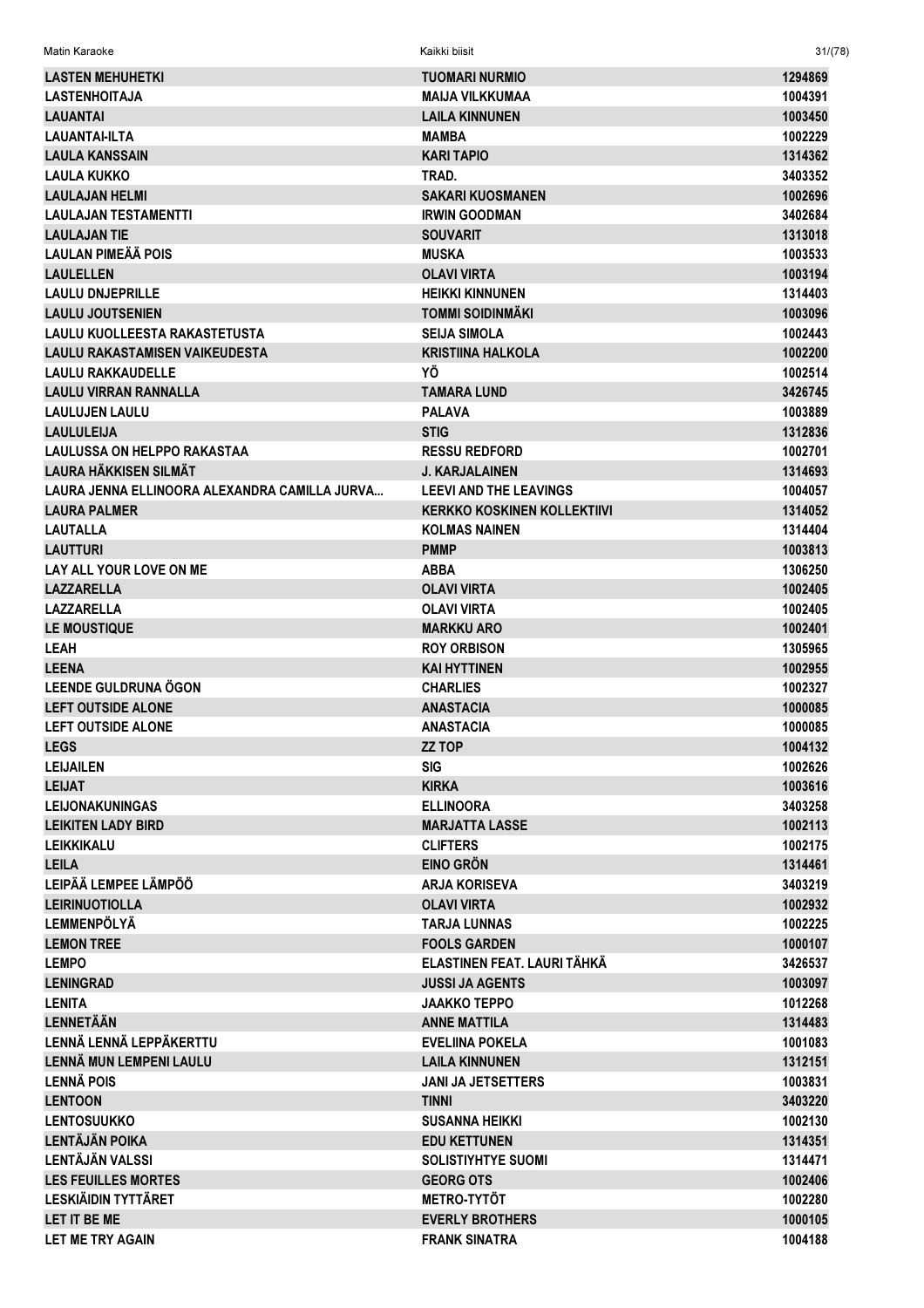| LET THE HEARTACHE BEGINS         | <b>EERO RAITTINEN</b>                | 1002365 |
|----------------------------------|--------------------------------------|---------|
| <b>LEVIKSET REPEE</b>            | SINI SABOTAGE FEAT. VILLEGALLE       | 1314046 |
| <b>LEVOTON MIELI</b>             | <b>TOPI SORSAKOSKI</b>               | 1314364 |
| <b>LEVOTON PRINSSI</b>           | <b>PETRI MUNCK</b>                   | 1002944 |
| <b>LEVOTON TUHKIMO</b>           | <b>DINGO</b>                         | 1002573 |
| <b>LEVOTON TYTTÖ</b>             | <b>ANSSIKELA</b>                     | 1314024 |
| <b>LEVOTTOMAT</b>                | KATA MANSIKKA-AHO JA SAMULI EDELMANN | 1002321 |
| <b>LEVOTTOMAT JALAT</b>          | <b>HASSISEN KONE</b>                 | 3427355 |
| <b>LEVOTTOMAT TUULET</b>         | <b>DISCO</b>                         | 1002795 |
| <b>LIBERTA</b>                   | TAUSKI (JA HELENA MILLER)            | 1002392 |
| <b>LIEHUVA LIEKINVARSI</b>       | <b>WÄRTZILÄ</b>                      | 1002973 |
| <b>LIEKEISSÄ</b>                 | <b>CHEEK</b>                         | 1315340 |
| <b>LIEKEISSÄ</b>                 | <b>JARI SILLANPÄÄ</b>                | 1314295 |
|                                  |                                      |         |
| <b>LIEKKI</b>                    | <b>OLAVI VIRTA</b>                   | 1002219 |
| <b>LIEVESTUOREEN LIISA</b>       | <b>IRWIN GOODMAN</b>                 | 1002488 |
| <b>LIFE ON MARS</b>              | <b>DAVID BOWIE</b>                   | 1004110 |
| LIFE ON MARS                     | <b>DAVID BOWIE</b>                   | 1004110 |
| <b>LIFESAVER</b>                 | <b>SUNRISE AVENUE</b>                | 1314438 |
| <b>LIGHT MY FIRE</b>             | <b>DOORS</b>                         | 1000094 |
| <b>LIGHTS - VALOT</b>            | TRAD.                                | 1314890 |
| <b>LIHAA JA PERUNAA</b>          | <b>POPEDA</b>                        | 3419379 |
| <b>LIHAKOUKKU</b>                | <b>CLIFTERS</b>                      | 1003014 |
| LIIAN KAUAN                      | <b>MAIJA VILKKUMAA</b>               | 1003260 |
| LIIAN KAUAN LIIAN VÄHÄN AIKAA    | <b>ESKO RAHKONEN</b>                 | 1007426 |
| LIIAN MYÖHÄÄN                    | <b>FREDI</b>                         | 1314098 |
| <b>LIIAN NUORI</b>               | <b>OLAVI VIRTA</b>                   | 1003180 |
| LIIAN PITKÄ MATKA KOTIIN         | <b>JAMPPA TUOMINEN</b>               | 3402738 |
| <b>LIIAN SUURI CITY</b>          | <b>YÖLINTU</b>                       | 1002269 |
| <b>LIIAN TYLY</b>                | <b>JANI JA JETSETTERS</b>            | 1003890 |
| LIIKU                            | <b>CHEEK</b>                         | 1003914 |
| <b>LIISA PIEN</b>                | <b>GEORG MALMSTEN</b>                | 1002425 |
| <b>LIISAN KOIRA</b>              | <b>EERO JA JUSSI &amp; THE BOYS</b>  | 1312209 |
| <b>LIKAISET LEGENDAT 1</b>       | <b>JUSSI HAKULINEN</b>               | 1002205 |
| <b>LIKE A PRAYER</b>             | <b>MADONNA</b>                       | 1004112 |
| <b>LIKE A PRAYER</b>             | <b>MADONNA</b>                       | 1004112 |
| <b>LILI MARLEEN</b>              | <b>GEORG MALMSTEN</b>                | 1002425 |
| LILJANKUKKA                      | <b>LAURA VOUTILAINEN</b>             | 3426332 |
| LILJANKUKKA                      | <b>MARKUS ALLAN</b>                  | 1293699 |
| <b>LILLA MIDINETTE</b>           | <b>HELENA SILTALA</b>                | 1002087 |
| <b>LIMBO ROCK</b>                | <b>CHUBBY CHECKER</b>                | 1000082 |
| <b>LIMBO ROCK</b>                | <b>CHUBBY CHECKER</b>                | 1000082 |
| <b>LIMPERIN MUORIN HUMPPA</b>    | <b>MUTKATTOMAT</b>                   | 1002811 |
| <b>LINGER</b>                    | THE CRANBERRIES                      | 1000100 |
|                                  |                                      |         |
| <b>LINJURIPOLKKA</b>             | <b>SOLISTIYHTYE SUOMI</b>            | 3427451 |
| <b>LINNUNRADAN LAIDALLA</b>      | <b>EPPU NORMAALI</b>                 | 3427135 |
| <b>LINNUTON PUU</b>              | <b>ANNA PUU</b>                      | 1003822 |
| <b>LINTU</b>                     | <b>ANNA ERIKSSON</b>                 | 1003340 |
| <b>LINTU</b>                     | TIMO RAUTIAINEN & TRIO NISKALAUKAUS  | 3425673 |
| LINTU (MAAILMAAN AVARAAN)        | IINA KANGASHARJU                     | 1293847 |
| <b>LINTU JA LAPSI</b>            | <b>KATRI HELENA</b>                  | 1002835 |
| <b>LINTU PIENI</b>               | <b>TAUSKI</b>                        | 1003733 |
| LISSU JA MÄ                      | <b>MAIJA VILKKUMAA</b>               | 1315138 |
| <b>LISTEN TO YOUR HEART</b>      | <b>ROXETTE</b>                       | 1000057 |
| <b>LITLLE BIRD</b>               | TOPI SORSAKOSKI                      | 1003084 |
| <b>LITTLE SISTER</b>             | <b>ELVIS PRESLEY</b>                 | 1312301 |
| LIVE AND LET DIE                 | <b>GUNS N ROSES</b>                  | 1001027 |
| <b>LIVET I FINNSKOGARNA</b>      | <b>METRO-TYTÖT</b>                   | 1002489 |
| <b>LIVIN LA VIDA LOCA</b>        | <b>RICKY MARTIN</b>                  | 1000045 |
| <b>LIVING NEXT DOOR TO ALICE</b> | <b>KARI TAPIO</b>                    | 1002385 |
| <b>LIVING ON A PRAYER</b>        | <b>BON JOVI</b>                      | 1001019 |

 $32/(78)$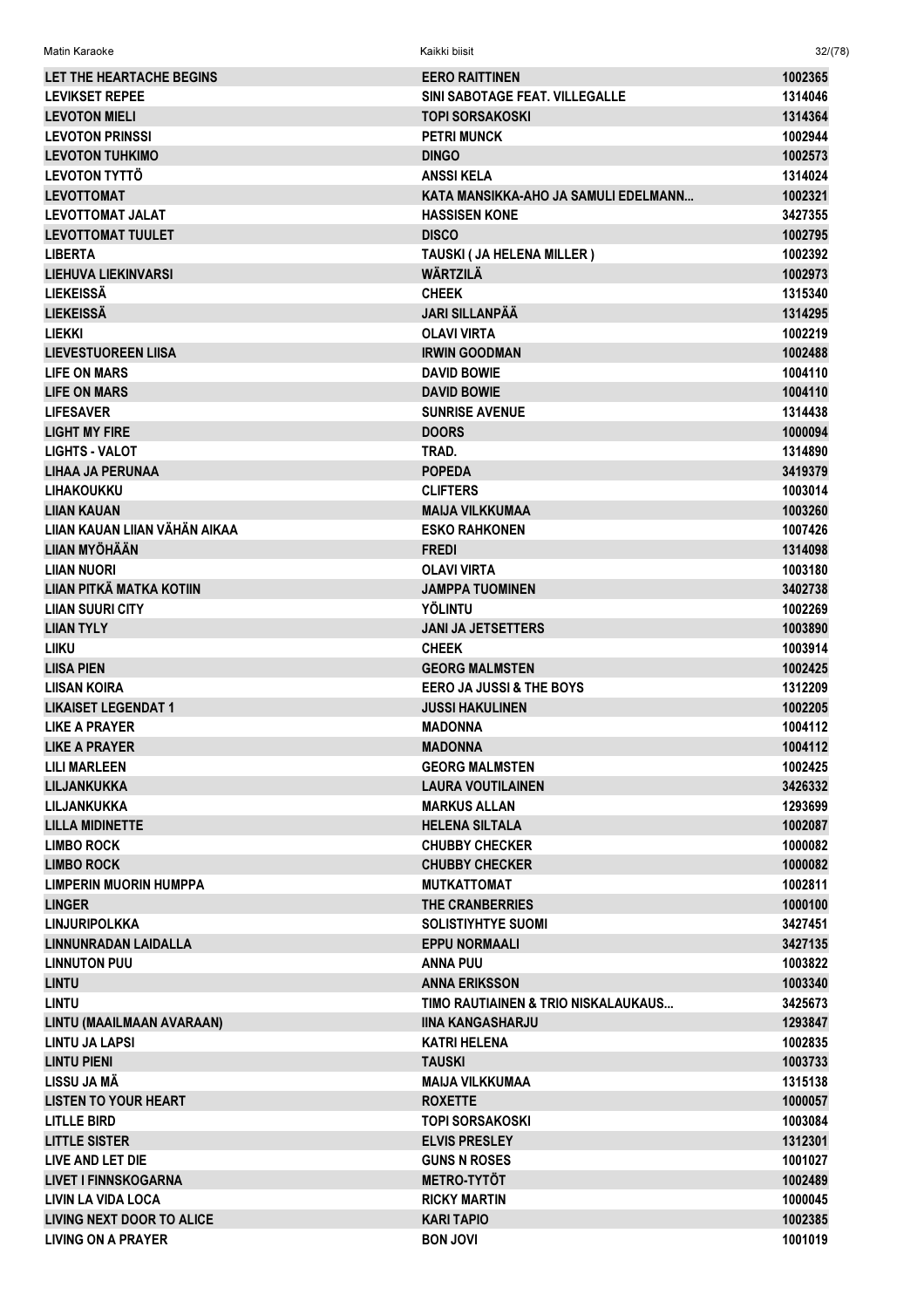| Matin Karaoke                                  | Kaikki biisit                       | 33/(78)            |
|------------------------------------------------|-------------------------------------|--------------------|
| <b>LODI</b>                                    | <b>CREEDENCE CLEARWATER REVIVAL</b> | 1306173            |
| <b>LOHIKÄÄRME PUFF</b>                         | <b>BRITA KOIVUNEN</b>               | 1001065            |
| <b>LOHTU</b>                                   | LIVEAID 2017                        | 1314812            |
| <b>LOISTO</b>                                  | ΥÖ                                  | 1003829            |
| <b>LOKALINJALLA</b>                            | <b>TURO'S HEAVY GEE</b>             | 1312075            |
| LOKIN PÄÄLLÄ LOKKI                             | <b>APULANTA</b>                     | 3427136            |
| <b>LOKKI</b>                                   | <b>ARJA HAVAKKA</b>                 | 1002568            |
| <b>LOKKI</b>                                   | <b>METRO-TYTÖT</b>                  | 1002438            |
| <b>LOLA</b>                                    | <b>HECTOR</b>                       | 1315085            |
| <b>LOLA</b>                                    | <b>POPEDA</b>                       | 1002799            |
| <b>LONELY MAN</b>                              | <b>ELVIS PRESLEY</b>                | 1315180            |
| <b>LONG AS I CAN SEE THE LIGHT</b>             | <b>CREEDENCE CLEARWATER REVIVAL</b> | 1306178            |
| LONKERONVÄRINEN TAIVAS                         | <b>STIG</b>                         | 3426397            |
| <b>LONTOON SKIDIT</b>                          | <b>RATSIA</b>                       | 1003846            |
| <b>LONTOOSEEN</b>                              | <b>KIRSI RANTO</b>                  | 1003103            |
| <b>LOOKIN' OUT MY BACK DOOR</b>                | <b>CREEDENCE CLEARWATER REVIVAL</b> | 1306176            |
| <b>LOSE CONTROL</b>                            | <b>WALDOS PEOPLE</b>                | 1007448            |
| <b>LOST BOYS</b>                               | THE 69 EYES                         | 3427499            |
| <b>LOTTOVOITTO</b>                             | <b>MAIJA VILKKUMAA</b>              | 1003887            |
| <b>LOUIE</b>                                   | <b>EIJA KANTOLA</b>                 | 1003749            |
| <b>LOUNATUULEN LAULU</b>                       | <b>FINNTRIO</b>                     | 1314365            |
| <b>LOVE AND MARRIAGE</b>                       | <b>FRANK SINATRA</b>                | 1004195            |
| <b>LOVE HURTS</b>                              | <b>JANNE HURME</b>                  | 1002319            |
| <b>LOVE HURTS</b>                              | <b>NAZARETH</b>                     | 1000038            |
| <b>LOVE LETTERS</b>                            | <b>ELVIS PRESLEY</b>                | 1315181            |
| <b>LOVE ME</b>                                 | <b>ELVIS PRESLEY</b>                | 1315182            |
| <b>LOVE ME OR LEAVE ME</b>                     | <b>FRANK SINATRA</b>                | 1004168            |
| <b>LOVE ME TENDER</b>                          | <b>ELVIS PRESLEY</b>                | 1312312            |
| <b>LOVE ME TONIGHT</b>                         | <b>EERO RAITTINEN</b>               | 1002437            |
| <b>LOVE SHINE A LIGHT</b>                      | <b>HEIDI KYRÖ</b>                   | 1002180            |
| <b>LOVE'S BEEN GOOD TO ME</b>                  | <b>FRANK SINATRA</b>                | 1004150            |
| <b>LOVELY RITA</b>                             | THE BEATLES                         | 1306406            |
| <b>LOVING YOU</b>                              | <b>ELVIS PRESLEY</b>                | 1315183            |
| <b>LOWDY, MISS CLOUDY</b>                      | <b>ELVIS PRESLEY</b>                | 1315179            |
| <b>LU</b>                                      | <b>TUULA AMBERLA</b>                | 1002560            |
| <b>LUCK BE A LADY</b>                          | <b>FRANK SINATRA</b>                | 1004160            |
| <b>LUCKY</b>                                   | <b>BRITNEY SPEARS</b>               | 1004099            |
| <b>LUCKY</b>                                   | <b>BRITNEY SPEARS</b>               | 1004099            |
| LUCY IN THE SKY WITH DIAMONDS                  | THE BEATLES                         | 1306389            |
| <b>LUDWIG VAN BEETHOVEN</b>                    | <b>SIG</b>                          | 1314405            |
| LUI                                            | <b>KATRI HELENA</b>                 | 1003111            |
| <b>LUKITTU OVI</b>                             | <b>OLAVI VIRTA</b>                  | 1003181            |
| <b>LULLABY OF BIRDLAND</b>                     | <b>OLAVI VIRTA</b>                  | 1003165            |
| <b>LUMI TEKI ENKELIN ETEISEEN</b>              | <b>HECTOR</b>                       | 1002497            |
| <b>LUMIHIUTALEITA</b>                          | ANNIKKI TÄHTI                       | 3425559            |
| <b>LUMIKENTTIEN KUTSU</b>                      | <b>JANNE TULKKI</b>                 | 1002267            |
| LUMIKUKKIEN MAA                                | <b>SOUVARIT</b>                     | 1012102            |
| <b>LUMILINNA</b>                               | <b>MARJORIE JA JARI</b>             | 1004299            |
| <b>LUMIPERHONEN</b>                            | <b>SOUVARIT</b>                     | 1002761            |
| <b>LUMIPERHONEN</b>                            | <b>SOUVARIT</b>                     | 1012105            |
| <b>LUMPEENKUKKA</b>                            | <b>ANNELI SAARISTO</b>              | 1002780            |
| <b>LUNNAAT</b>                                 | <b>MOKOMA</b>                       | 3425674            |
| <b>LUODUT TOISILLEEN</b>                       | <b>SOUVARIT</b>                     | 1312034            |
| <b>LUODUT TOISILLEEN</b><br>LUOJA YKSIN TIETÄÄ | <b>SOUVARIT</b>                     | 1012093            |
| LUOKSENI JÄÄTHÄN                               | <b>MARITA TAAVITSAINEN</b>          | 1004085            |
| <b>LUOKSESI SUN</b>                            | <b>EILA PELLINEN</b>                | 1003919            |
| <b>LUOKSESI SUN</b>                            | <b>JUHAMATTI</b><br><b>SOUVARIT</b> | 1002502<br>3427278 |
| <b>LUOKSESI TUKHOLMAAN</b>                     | <b>KARI TAPIO</b>                   | 1312009            |
| <b>LUOKSESI VIE AJATUSTENI TIE</b>             | <b>TOPI SORSAKOSKI</b>              | 1312883            |
|                                                |                                     |                    |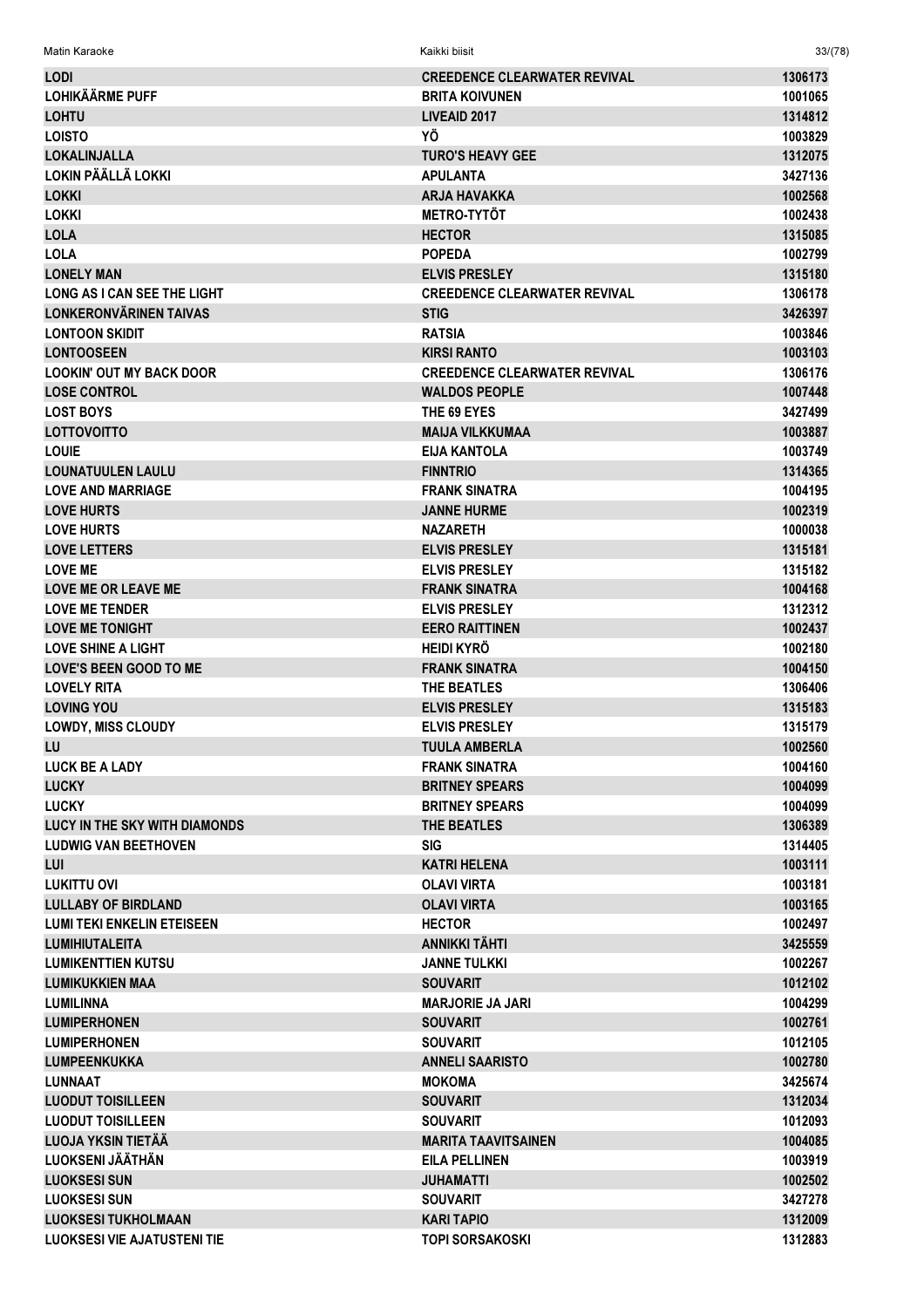| Matin Karaoke                                         | Kaikki biisit                              | 34/(78)            |
|-------------------------------------------------------|--------------------------------------------|--------------------|
| LUONA KIOSKIN                                         | <b>SUSANNA HEIKKI</b>                      | 1002189            |
| <b>LUONAS KAI OLLA SAAN</b>                           | <b>JUICE LESKINEN</b>                      | 1003866            |
| <b>LUONNONLAPSI</b>                                   | <b>OLAVI VIRTA</b>                         | 1003153            |
| <b>LUOTAN SYDÄMEN ÄÄNEEN</b>                          | <b>PAULA KOIVUNIEMI</b>                    | 1002450            |
| <b>LUOTSIVENE</b>                                     | <b>NELJÄ RUUSUA</b>                        | 1002416            |
| <b>LUOTTAA HUOMISEEN</b>                              | <b>ANNELI MATTILA</b>                      | 1003543            |
| <b>LUOTU LÄHTEMÄÄN</b>                                | <b>TOPI SORSAKOSKI</b>                     | 1312892            |
| <b>LUPAAN OLLA</b>                                    | <b>NOPSAJALKA</b>                          | 1314658            |
| <b>LUPASIT ET KELPAAN NÄIN</b>                        | <b>STIG</b>                                | 1315153            |
| <b>LUULOSAIRAS</b>                                    | <b>WIGWAM</b>                              | 1315086            |
| LUUPILLA MUN KORVISSA                                 | <b>ROBIN</b>                               | 1314366            |
| <b>LUUT KASAAN BEETHOVEN</b>                          | <b>RAULI BADDING SOMERJOKI</b>             | 1312210            |
| <b>LYCKAN</b>                                         | <b>MARJATTA LEPPÄNEN</b>                   | 1002246            |
| LYHDYN NÄÄN MÄ SYTTYVÄN                               | <b>TOPI SORSAKOSKI</b>                     | 1312860            |
| <b>LÄHDETÄÄN</b>                                      | <b>PAULA KOIVUNIEMI</b>                    | 1002523            |
| LÄHDETÄÄN KORKEASAAREEN                               | <b>ELINA SALO</b>                          | 1001074            |
| LÄHDETÄÄN TÄNÄÄN                                      | <b>TIKTAK</b>                              | 1002934            |
| <b>LÄHDIT KANSSANI TANSSIMAAN</b>                     | <b>ESKO RAHKONEN</b>                       | 1007424            |
| <b>LÄHDIT TAAKSE PILVIEN</b>                          | <b>KISU</b>                                | 1003561            |
| <b>LÄHDÖN HETKI</b>                                   | ANTTI RAISKI                               | 1002439            |
| <b>LÄHE MUN KAA</b>                                   | <b>KARRI KOIRA</b>                         | 1314032            |
| <b>LÄHEISYYS RIITTÄÄ</b>                              | <b>JAMPPA TUOMINEN</b>                     | 3402739            |
| <b>LÄHEKKÖ PANEE</b>                                  | PETRI NYGÅRD                               | 1315338            |
| <b>LÄHTISITKÖ</b>                                     | <b>PAVE MAIJANEN</b>                       | 1314504            |
| LÄHTOSUUDELMASI JÄLKEEN                               | <b>TOPI SORSAKOSKI</b>                     | 1312867            |
| <b>LÄHTÖ</b>                                          | <b>CHISU</b>                               | 1314690            |
| <b>LÄHTÖHETKI</b>                                     | <b>MATTI JA TEPPO</b>                      | 1002167            |
| LÄHTÖVALMIINA                                         | <b>HALOO HELSINKI!</b>                     | 1314665            |
| <b>LÄMMIN HELLÄ PEHMOINEN</b>                         | <b>MATTI ESKO</b>                          | 3427161            |
| LÄNSITUULI                                            | <b>ANKI JA CUMULUS</b>                     | 1002198            |
| LÄPI KATSEESI VAELLAN<br><b>LÄPI KATSEESI VAELLAN</b> | <b>SOUVARIT</b>                            | 1314274            |
| <b>LÄPI YÖN</b>                                       | <b>SOUVARIT</b><br><b>KRISTIAN MEURMAN</b> | 1012166<br>1003708 |
| <b>LÄPINÄKYVÄ</b>                                     | JANNA                                      | 1314656            |
| <b>LÖYLY LÖI</b>                                      | <b>JUICE LESKINEN</b>                      | 1315074            |
| LÖYTÄJÄ SAA PITÄÄ                                     | <b>NELJÄNSUORA</b>                         | 1004086            |
| <b>MAA MUUTTUKOON</b>                                 | <b>PASI KAUNISTO</b>                       | 1002084            |
| <b>MAA ON NIIN KAUNIS</b>                             | TRAD.                                      | 1004278            |
| <b>MAAILMA ILMAN RAKKAUTTA</b>                        | <b>AGENTS</b>                              | 1002830            |
| <b>MAAILMA JATKAA KULKUAAN</b>                        | <b>JORE MARJARANTA</b>                     | 1002708            |
| MAAILMA LOPPUU TÄNÄÄN                                 | <b>TITTA</b>                               | 1314835            |
| <b>MAAILMA ON KAUNIS</b>                              | <b>IRWIN GOODMAN</b>                       | 1004051            |
| <b>MAAILMA ON RENKI</b>                               | LAURI TÄHKÄ JA ELONKERJUU                  | 1003726            |
| <b>MAAILMA ON SUN</b>                                 | <b>TEHOSEKOITIN</b>                        | 1003853            |
| <b>MAAILMA ON TEHTY MEITÄ VARTEN</b>                  | <b>HALOO HELSINKI!</b>                     | 1314048            |
| MAAILMAIN                                             | <b>CAROLA</b>                              | 1002794            |
| <b>MAAILMAN IHANIN MIES</b>                           | <b>HANNA PAKARINEN</b>                     | 1312269            |
| <b>MAAILMAN LAITAAN</b>                               | KAIJA KÄRKINEN JA ILE KALLIO               | 1003699            |
| <b>MAAILMAN LAPSET</b>                                | <b>JARI SILLANPÄÄ</b>                      | 3426773            |
| <b>MAAILMAN SINISIN TAIVAS</b>                        | <b>MARTTI SERVO</b>                        | 1002819            |
| <b>MAAILMAN TOISELLA PUOLEN</b>                       | <b>HALOO HELSINKI!</b>                     | 1004059            |
| <b>MAAILMAN TUULET VIE</b>                            | KAIJA KOO                                  | 1315266            |
| <b>MAAILMAN VALOT</b>                                 | <b>VEIKKO TUOMI</b>                        | 1002723            |
| <b>MAAILMANLOPPU</b>                                  | <b>MARKO MAUNUKSELA</b>                    | 1293841            |
| <b>MAAILMANLOPUNTIE</b>                               | <b>REIJO TAIPALE</b>                       | 1314418            |
| <b>MAALAISMAISEMA</b>                                 | <b>PETRI &amp; PETTERSSON BRASS</b>        | 1003626            |
| <b>MAALAISPOIKA OON</b>                               | <b>MIKKO ALATALO</b>                       | 3427522            |
| <b>MAALI SE ON HUNAJATA</b>                           | <b>ERKKI LIIKANEN</b>                      | 3426594            |
| <b>MAAMME-LAULU</b>                                   | TRAD.                                      | 3403353            |
| <b>MAAN KORVESSA</b>                                  | <b>MAARIT JA CO</b>                        | 1004224            |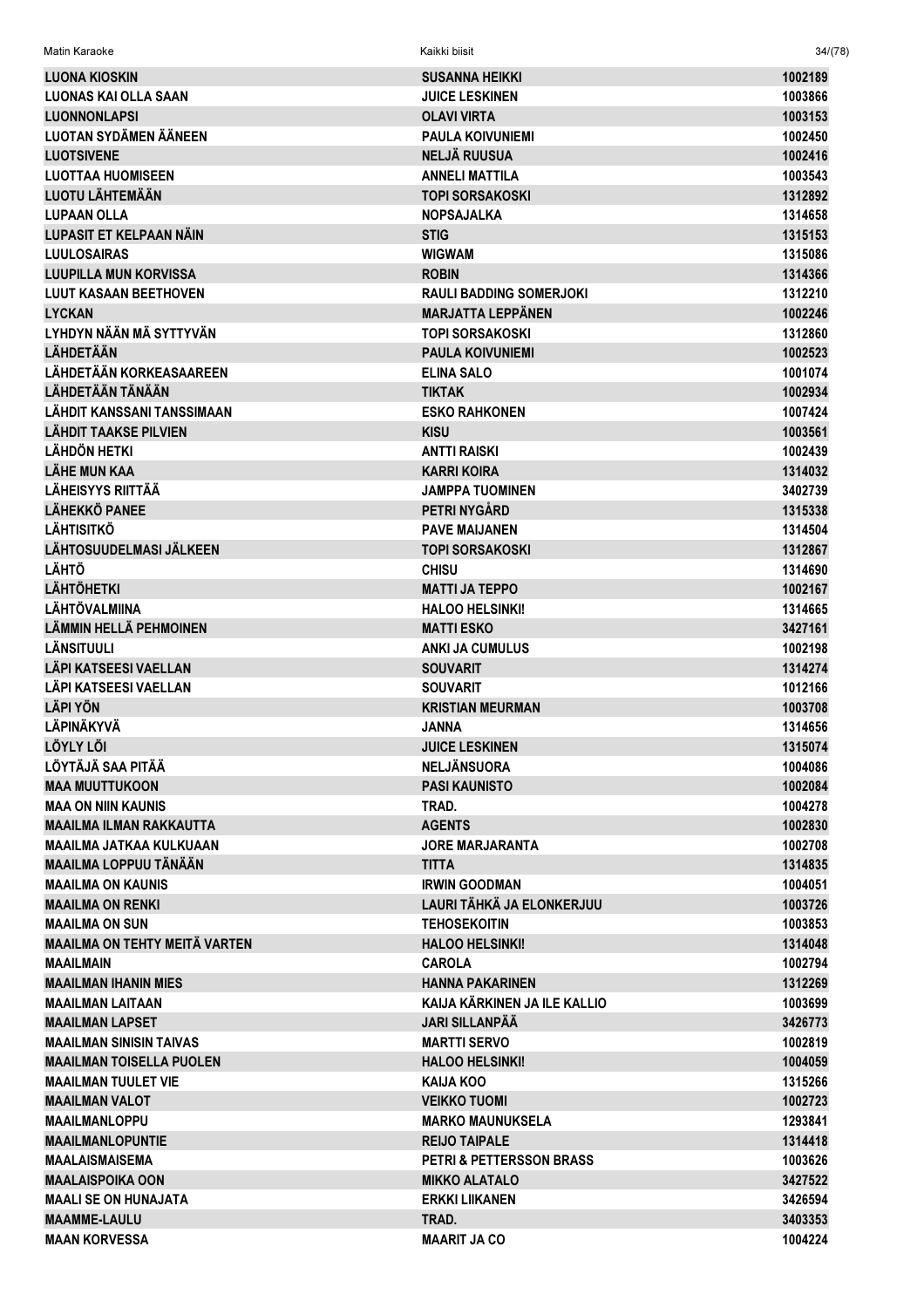**MAAN VALITUS 1314857** 1314857 MAANANTAI APULANTA 1293854 MAANTIE ON KULKIJALLE AVOIN EEN EEN EEN ESKO RAHKONEN 10007439 EESKO RAHKONEN 1007439 EESKO RAHKONEN 1007439 MAANTIELTÄ TALOON DANNY 1294870 MAASTA TULLUT AASTA TULLUT AASTA EESTI SAARI KA MINDORVA AASTA EESTI SAARI KA MINDORVA MAASTA TULLUT AASTA EESTI SAA MADAFAKIN DARRA ROOPE SALMINEN & KOIRAT FEAT. IDA PAUL... 1315141 MADE IN HEAVEN JENNI VARTIAINEN 3426401 MADE IN HONG KONG NASA DE SAN MILJOONAS ADE NASA DE SAN MILJOONAS ADE NASA DE SAN MADE NASA DE SAN MAAR AS 1314388 MAGDALENA EERIKA AHO 1001062 MAGIC MOON OLAVI VIRTA 1002390 MAGNEETIT REIJA KORTET 1002473 MAHDOLLISUUS SAMULI EDELMANN 1314829 MAHDUNKO MAAILMAAS YÖLINTU 1002842 MAHTAVA PERÄSIN JA PULLEAT PURJEET... SOLISTIYHTYE SUOMI 1003470 MAITOHAPOILLA 1314044 POINT ANSSI KELA 1314044 POINT ANSSI KELA 1314044 POINT ANSSI KELA 1314044 POINT ANSSI KELA MAJAKKA PETRI LEHTINEN JA ARLENE KOTALA... 1002487 MAKEAA ANTTI RAISKI 1002948 MAKEAA MYRKKYÄ PUOLIKUU 1002332 MAKUUVAUNUSSA CLIFTERS 1003021 MALAGAAN JARI SILLANPÄÄ 1314878 MALEDETTA PRIMAVERA PAULA KOIVUNIEMI PAULA KOIVUNIEMI PAULA KOIVUNIEMI PAULA PAULA PAULA PAULA PAULA PAULA PAU MAMBO ITALIANO 1002243 MAMBO NO 5 LOU BEGA 1000044 MAMMA MIA ABBA 1306251  $\blacksquare$ MAMY BLUE  $\blacksquare$  1003403 MANDOLIINIKRAPULA EERO AVEN 3427162 MANDOLIINIMIES 1002328 MANDSHURIAN KUMMUT ESKO RAHKONEN 3402797 MANDY KAI HYTTINEN 1002955 MANJANA KARMA 1002344 MANSIKKAA JA VALKOAPILAA NELIJÄNSUORA NELJÄNSUORA NELJÄNSUORA 10038888 MANTELINMAKUINEN VIIKATE 3426179 MARADONA TEFLON BROTHERS 1314814 MARGARITA KIRSI RANTO 1002610 **MARGUERITA** 1312313 MARI KASEVA 1002089 e and the set of the set of the set of the set of the set of the set of the set of the set of the set of the s<br>The set of the set of the set of the set of the set of the set of the set of the set of the set of the set of waria and the settlement of the settlement of the BLONDIE to the settlement of the settlement of the settlement of the settlement of the settlement of the settlement of the settlement of the settlement of the settlement of MARIA MARKO HAAVISTO & POUTAHAUKAT 3426320 MARIA PAULA KOIVUNIEMI 1004345 MARIA RICKY MARTIN 1000062 MARIA DOLORES KARI TAPIO 1004267 MARIA LAPSI AURINGON PÄIVI PAUNU 1004346 MARIA MARIA SANTANA 1000061 MARIA-MARIA-MARIA ESKO RAHKONEN 1007431 MARIANNE OLAVI VIRTA 1003154 MARILYN JUICE LESKINEN 1003393 MARITZA SEIJA SIMOLA 1003389 MARITZA TRAD. 1314887 MARJA ESKO RAHKONEN 3425551 MARJA JAMPPA TUOMINEN 1003239 MARJA-LEENA UMBERTO MARCATO 1002258 MARJO-RITTA RAHTARIN RAKKAUS **LEEVI AND THE LEAVINGS** 1002622 MARLEENA HECTOR 3403271 MARRASKUU MILJOONASADE 1294871 MARSEILLEN POIKA CUMULUS 1002619 MARUZELLA OLAVI VIRTA 1003155 MASSACHUSETTS BEE GEES 1000086 MASSACHUSETTS BEE GEES 1000086 MATALAN TORPAN BALLADI TRAD. 3403354

Matin Karaoke Kaikki biisit 35/(78)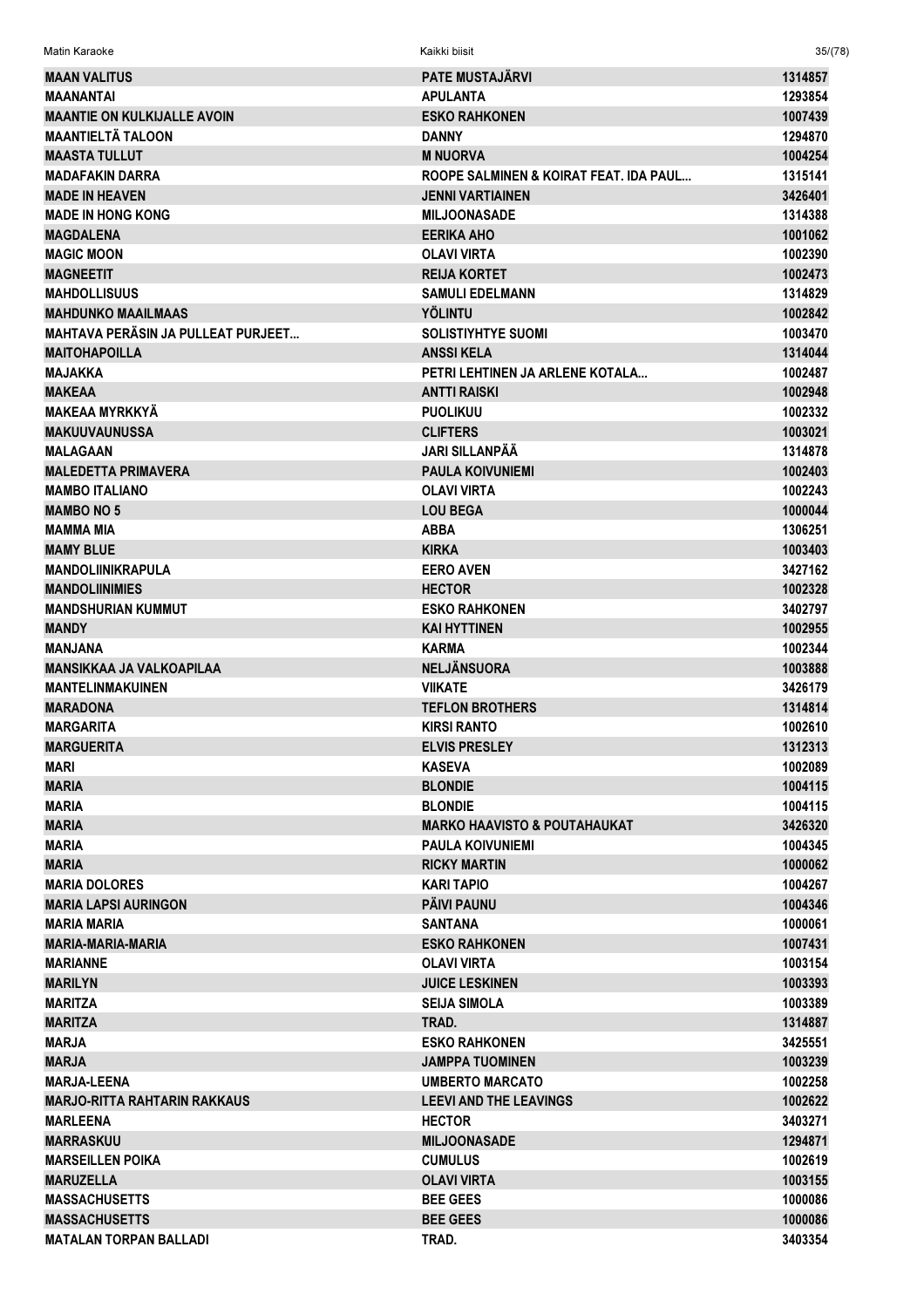| <b>MATERIAL GIRL</b>                         | <b>MADONNA</b>                         | 1004121            |
|----------------------------------------------|----------------------------------------|--------------------|
| <b>MATERIAL GIRL</b>                         | <b>MADONNA</b>                         | 1004121            |
| <b>MATKA</b>                                 | <b>PAULA KOIVUNIEMI</b>                | 1314367            |
| <b>MATKA JATKUU</b>                          | <b>JANI JALKANEN</b>                   | 1312251            |
| <b>MATKALLA</b>                              | <b>ANNA PUU</b>                        | 3419380            |
| <b>MATKALLA ALABAMAAN</b>                    | <b>POPEDA</b>                          | 1003377            |
| <b>MATKALLA JONNEKIN</b>                     | <b>ESKO RAHKONEN</b>                   | 3402811            |
| <b>MATKALLA KOTIIN</b>                       | <b>CHARLIES</b>                        | 1007453            |
| <b>MATKALLA OMIIN HAUTAJAISIIN</b>           | <b>LEEVI AND THE LEAVINGS</b>          | 3426056            |
| <b>MATKALLA POHJOISEEN</b>                   | <b>JUHA VAINIO</b>                     | 1294872            |
| <b>MATKAMIES</b>                             | <b>NELOSET</b>                         | 1002290            |
| <b>MATKAMUISTOJA</b>                         | <b>LEEVI AND THE LEAVINGS</b>          | 1002703            |
| <b>MATKAMUISTOJA</b>                         | <b>LEEVI AND THE LEAVINGS</b>          | 1312063            |
| <b>MATKARAKASTAJA</b>                        | <b>JUHA VAINIO</b>                     | 1003218            |
| <b>MATKUSTAJA</b>                            | <b>EGOTRIPPI</b>                       | 1002996            |
| <b>MATTOLAITURI</b>                          | <b>FREEMAN</b>                         | 1312243            |
| <b>ME AND MY SHADOW</b>                      | <b>FRANK SINATRA</b>                   | 1004171            |
| <b>ME EI OLLA ENÄÄ ME</b>                    | <b>SANNI</b>                           | 1314398            |
| <b>ME KAKSI MATKALLA TUKHOLMAAN</b>          | <b>EINI</b>                            | 1003454            |
| ME KÄYMME JOULUN VIETTOHON                   | LILI ELISA JA KUORO                    | 1004305            |
| ME LÄHDEMME VIELÄ                            | <b>EDU KETTUNEN</b>                    | 1293855            |
| <b>ME OLLAAN</b>                             | <b>TOMMI KALENIUS</b>                  | 1293852            |
| <b>ME OLLAAN NE</b>                          | <b>KOLMAS NAINEN</b>                   | 1314068            |
| <b>ME OLLAAN RUNO</b>                        | <b>ANNA PUU</b>                        | 3426538            |
| <b>ME SAAMME KASVAA</b>                      | <b>JONNAK</b>                          | 1004217            |
|                                              |                                        |                    |
| <b>MEAN WOMAN BLUES</b>                      | <b>ELVIS PRESLEY</b>                   | 1315184            |
| <b>MEHU</b>                                  | <b>TIPPA-T</b>                         | 1314833            |
| <b>MEIDÄN BIISI</b>                          | <b>ARTTU WISKARI</b>                   | 3425945            |
| <b>MEIDÄN HEHKUVA HIILLOS</b>                | <b>TARJA LUNNAS</b>                    | 1002645            |
| <b>MEIDÄN LAULU</b>                          | <b>MATTI JA TEPPO</b>                  | 1003554            |
| <b>MEIDÄN MATKA</b>                          | <b>MARI RANTASILA</b>                  | 1002566            |
| <b>MEIDÄN MIES</b>                           | JOHANNA IIVANAINEN JA JORE MARJARANTA  | 1004230            |
| <b>MEIDÄN ON TÄYSIKUU</b>                    | <b>KISU</b>                            | 1003549            |
| MEIDÄN RUMIEN RAKKAUSLAULU                   | <b>FREUD MARX ENGELS &amp; JUNG</b>    | 3403221            |
| <b>MEIDÄN UUSI VAUVA</b>                     | <b>PENTTI RASINKANGAS</b>              | 1001099            |
| <b>MEIDÄN YÖ</b>                             | <b>TARJA LUNNAS</b>                    | 3426178            |
| <b>MEILLE JATKAMAAN</b>                      | <b>RESSU REDFORD JA JUSSI RAINIO</b>   | 1315258            |
| <b>MEILLE VAI TEILLE</b>                     | <b>MAMBA</b>                           | 1003214            |
| <b>MEILLÄ ON AIKAA</b>                       | <b>JUHA TAPIO</b>                      | 1314820            |
| <b>MEITÄ ENKELIT KOSKETTAA</b>               | <b>SOUVARIT</b>                        | 1313017            |
| <b>MELINA</b>                                | <b>TAPANI KANSA</b>                    | 1002248            |
| <b>MELODIAA</b>                              | <b>ANNA HANSKI</b>                     | 1002456            |
| <b>MEMORIES</b>                              | <b>ELVIS PRESLEY</b>                   | 1315185            |
| <b>MENEN ENKÄ MEINAA</b>                     | <b>TAPIO RAUTAVAARA</b>                | 3403226            |
| <b>MENIN RAITEILTAIN</b>                     | <b>ANNELI SARI</b>                     | 1002549            |
| <b>MENNYT MENNYTTÄ ON</b>                    | <b>JAMPPA TUOMINEN</b>                 | 3402740            |
| <b>MENNYT MIES</b>                           | <b>J. KARJALAINEN</b>                  | 1314650            |
| <b>MENNYTTÄ MIESTÄ</b>                       | YÖLINTU                                | 1003602            |
| <b>MENNÄÄN HILJAA MARKKINOILLE</b>           | <b>KAIJA KOO</b>                       | 1314289            |
| <b>MENOLIPPU</b>                             | <b>VICKY ROSTI</b>                     | 1003119            |
| <b>MENTÄVÄ ON</b>                            | <b>KAIJA KOO</b>                       | 1003651            |
| <b>MEREN RANNALLA</b>                        | <b>JAMPPA TUOMINEN</b>                 | 3402741            |
| <b>MEREN RANNALLA</b>                        | <b>REIJO TAIPALE</b>                   | 1002297            |
| <b>MERI</b>                                  | <b>ARJA HAVAKKA</b>                    | 1002784            |
| <b>MERIMIEHEN HAUDALLA EI KUKI RUUSUT</b>    | <b>OLAVI VIRTA</b>                     | 1003170            |
| <b>MERIMIES</b>                              | <b>YÖLINTU</b>                         | 3427449            |
| <b>MERIMIES KOTIMAASI ON MERI</b>            | <b>RITVA MUSTONEN</b>                  | 1002154            |
| <b>MERIPIHKAHUONE</b>                        |                                        |                    |
|                                              |                                        |                    |
|                                              | <b>J. KARJALAINEN</b>                  | 1314644            |
| <b>MESTARIPIIRROS</b><br><b>METALLISYDÄN</b> | <b>EGOTRIPPI</b><br><b>TERÄSBETONI</b> | 1314408<br>1003221 |

 $36/(78)$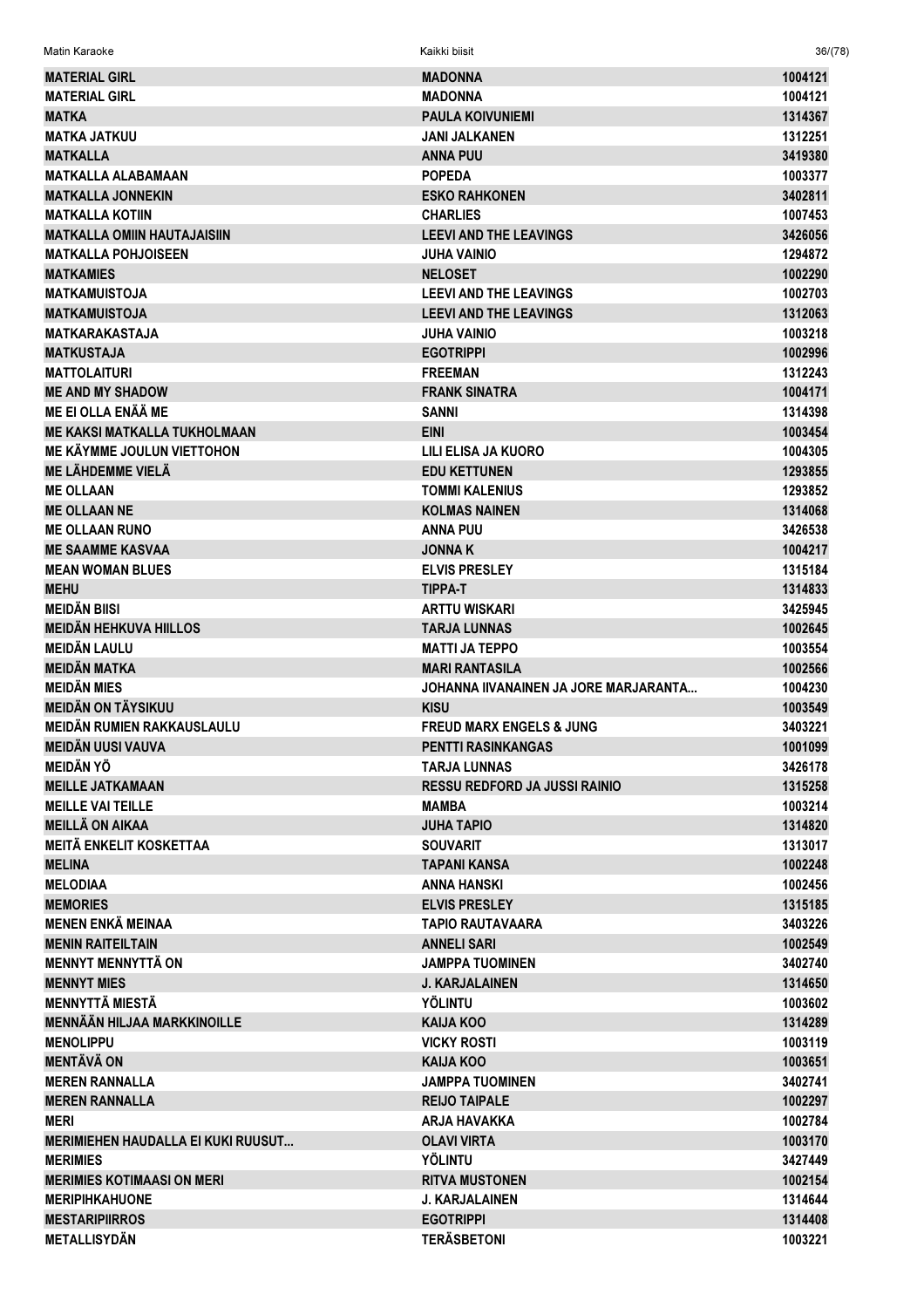| <b>METSURIN KOIRA</b>                   | <b>SIG</b>                          | 1002741 |
|-----------------------------------------|-------------------------------------|---------|
| <b>METSÄKUKKIA</b>                      | <b>OLAVI VIRTA</b>                  | 1002906 |
| <b>METSÄMÖKIN TONTTU</b>                | <b>JUSSI &amp; THE BOYS</b>         | 1312212 |
| <b>METSÄN POIKA</b>                     | <b>FREUD MARX ENGELS &amp; JUNG</b> | 3425675 |
| <b>MEXICAN GIRL</b>                     | <b>SMOKIE</b>                       | 1000047 |
| <b>MICHELLE</b>                         | THE BEATLES                         | 1306385 |
| <b>MIEHEN TYÖ</b>                       | <b>RAAKA-AINE</b>                   | 1007474 |
| <b>MIEHENI</b>                          | <b>MAARIT KUNNASLUOTO</b>           | 1003721 |
| <b>MIEHET EI ITKE</b>                   | <b>VEETI KALLIO</b>                 | 1003910 |
| <b>MIEHISTÄ VIIS</b>                    | <b>CHISU</b>                        | 1314409 |
| <b>MIELENTILAA</b>                      | <b>TIMO LASSY FEAT, ANNA PUU</b>    | 1314443 |
| <b>MIELETÖN MELINDA</b>                 | <b>LEEVI AND THE LEAVINGS</b>       | 1312064 |
| <b>MIELIHYVÄÄ</b>                       | <b>JUKKA POIKA</b>                  | 1003908 |
| <b>MIERON TIE</b>                       | TOPI SORSAKOSKI                     | 1312850 |
| <b>MIES</b>                             | <b>JORE MARJARANTA</b>              | 1003573 |
|                                         |                                     |         |
| <b>MIES</b>                             | <b>SASKA HELMIKALLIO</b>            | 3427275 |
| MIES JOLLE EI KOSKAAN TAPAHDU MITÄÄN    | <b>J. KARJALAINEN</b>               | 3426265 |
| MIES JONKA YMPÄRILTÄ TUOLIT VIEDÄÄN     | <b>ZEN CAFE</b>                     | 1002604 |
| <b>MIES KYLMÄN MAAN</b>                 | <b>YÖLINTU</b>                      | 1002436 |
| <b>MIES KYLMÄN MAAN</b>                 | YÖLINTU                             | 1312049 |
| <b>MIES YLI LAIDAN</b>                  | <b>RUOSKA</b>                       | 1314118 |
| <b>MIKAN FAIJAN BMW</b>                 | <b>ANSSI KELA</b>                   | 1002457 |
| <b>MIKKO SIKA MALLORCALLA</b>           | <b>JAAKKO TEPPO</b>                 | 1012260 |
| <b>MIKS EI</b>                          | <b>LAURA VOUTILAINEN</b>            | 3403222 |
| <b>MIKS EI AINA VOI OLLA LAUANTAI</b>   | <b>SOLISTIYHTYE SUOMI</b>           | 1312026 |
| <b>MIKSET MUA HUOMAA</b>                | <b>NEW JOYS</b>                     | 1002227 |
| <b>MIKSI ET VIEREEN JÄÄ</b>             | <b>KATRI HELENA</b>                 | 1003527 |
| MIKSI MÄ MAAILMALLE LAULAISIN           | <b>VESA-MATTI LOIRI</b>             | 1003808 |
| MIKSI NAISET AINA RAKASTUVAT RENTTUIHIN | <b>JULIET JONESIN SYDÄN</b>         | 3427382 |
| <b>MIKSI NÄIN</b>                       | <b>TAISKA</b>                       | 1004347 |
| <b>MIKÄ BOOGIE</b>                      | <b>FINTELLIGENS</b>                 | 1293733 |
| <b>MIKÄ LAULAEN TULEE</b>               | <b>IRWIN GOODMAN</b>                | 1002360 |
| <b>MIKÄ MÄTTÄÄ</b>                      | WÄRTZILÄ                            | 1003056 |
| MIKÄ ON KUN EI TAIDOT RIITÄ             | <b>MARTTI SERVO JA NAPANDER</b>     | 1002873 |
| <b>MIKÄ SUN NIMI ON</b>                 | <b>ANNELI MATTILA</b>               | 1314484 |
| <b>MILJOONA RUUSUA</b>                  | <b>KATRI HELENA</b>                 | 1002384 |
| <b>MILJOONA RUUSUA</b>                  | <b>VEERA TELENIUS</b>               | 1312047 |
| <b>MILLA</b>                            | <b>ANSSIKELA</b>                    | 1002591 |
| <b>MILLOIN JÄTKÄT TULEE</b>             | <b>SAMULI PUTRO</b>                 | 1314697 |
| <b>MILLOIN MILLOIN MILLOIN</b>          | <b>JAMPPA TUOMINEN</b>              | 3402766 |
| <b>MILLOIN NÄÄN SUT UUDESTAAN</b>       | <b>ROBIN FEAT. KASMIR</b>           | 3402784 |
| <b>MILLOINKAAN EN ENÄÄ</b>              | TAPANI KANSA                        | 1002655 |
| MILLOINKAAN EN LÖYDÄ SAMANLAISTA        | <b>FREDI</b>                        | 1314099 |
| <b>MILTÄ MENO MAISTUU</b>               | <b>LASSE MÅRTENSON</b>              | 1314858 |
| <b>MILTÄ SE TUNTUU</b>                  | <b>KAIJA KOO</b>                    | 1003643 |
| MINKÄ VUOKSI SITTEN RAKASTUTTIIN        | <b>TARJA LUNNAS</b>                 | 1002673 |
| MINNE HÄIPYIVÄT SILMÄT TUMMAT           | <b>ESKO RAHKONEN</b>                | 3402805 |
| <b>MINNE KULJET MERIMIES</b>            | <b>ESKO RAHKONEN</b>                | 3402814 |
| <b>MINNE MAAILMA KULJETTAA</b>          | <b>YÖLINTU</b>                      | 1314119 |
| <b>MINNE TUULET VIE</b>                 | ΥÖ                                  | 3402785 |
|                                         |                                     |         |
| <b>MINNE TUULI KULJETTAA</b>            | <b>KATRI HELENA</b>                 | 1003412 |
| <b>MINNE VAAN</b>                       | <b>TIKTAK</b>                       | 1007478 |
| <b>MINUN TIENI</b>                      | <b>TAPANI KANSA</b>                 | 1002838 |
| <b>MINUN TUULESSA SOI</b>               | <b>KAIJA KOO</b>                    | 1002124 |
| <b>MINUUN VOIT LUOTTAA</b>              | <b>MATTI JA TEPPO</b>               | 3425526 |
| <b>MINÄ JA HÄN</b>                      | JENNI VARTIAINEN                    | 1004081 |
| MINÄ JA MUN PÄÄ                         | <b>CHISU</b>                        | 1312840 |
| MINÄ KEVÄTTÄ PELKÄÄN                    | <b>SOUVARIT</b>                     | 1312038 |
| <b>MINÄ LIITYIN SINUUN</b>              | <b>MARISKA</b>                      | 3427303 |
| <b>MINÄ MUISTAN SINUT</b>               | <b>KAIJA KOO</b>                    | 1003911 |

 $37/(78)$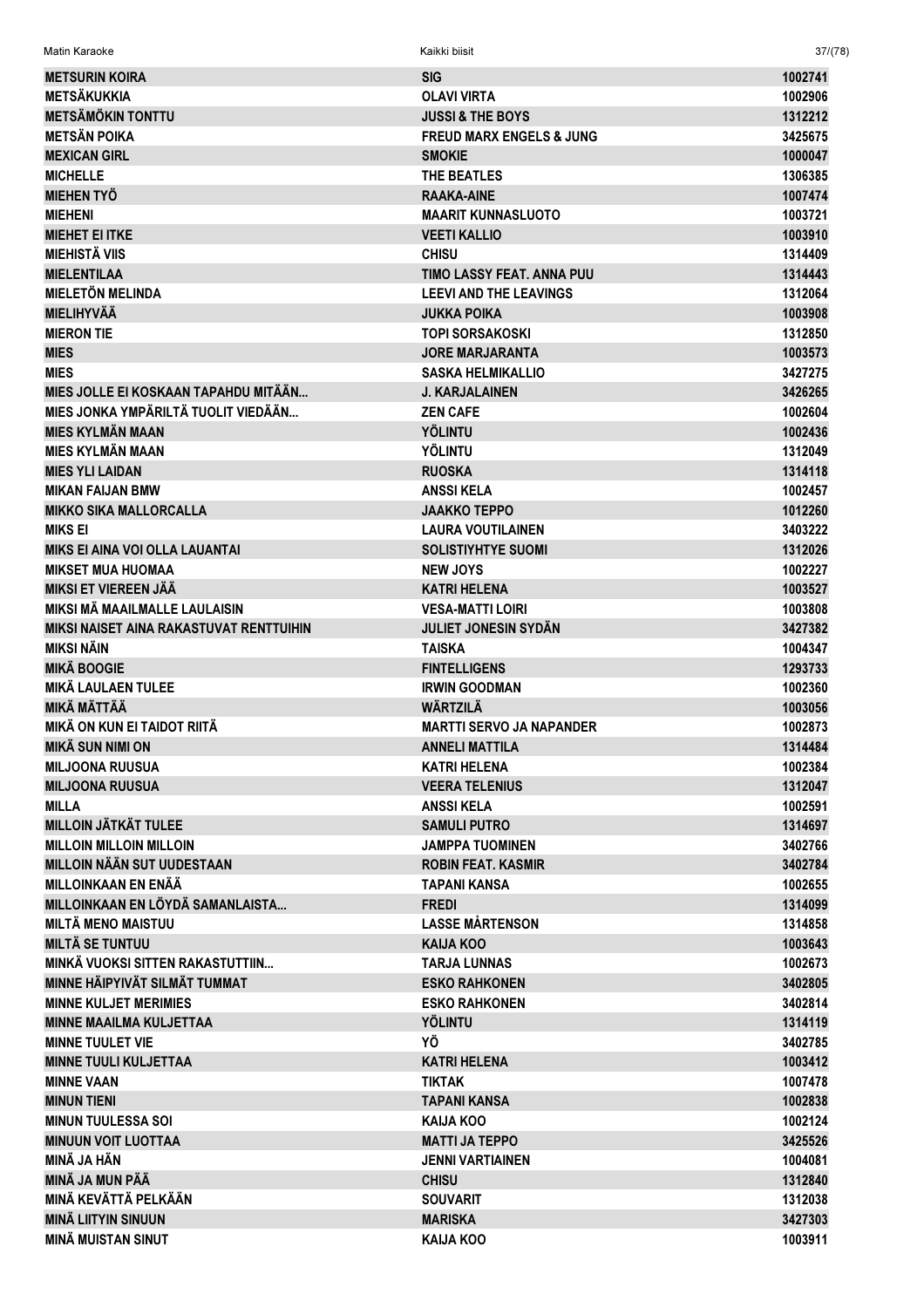| <b>Matin Karaoke</b>               | Kaikki biisit                       | 38/(78) |
|------------------------------------|-------------------------------------|---------|
| <b>MINÄ OLEN MUISTANUT</b>         | <b>KIM LÖNNHOLM</b>                 | 3419381 |
| <b>MINÄ OLEN SINÄ OLET</b>         | <b>JUHA TAPIO</b>                   | 1007452 |
| <b>MINÄ RAKASTAN SUA</b>           | <b>MATTI JA TEPPO</b>               | 1312152 |
| <b>MINÄ SINUA VAAN</b>             | <b>JENNI VARTIAINEN</b>             | 1314647 |
| <b>MINÄ SOITAN HARMONIKKAA</b>     | <b>SUSANNA HAAVISTO</b>             | 1001102 |
| <b>MINÄ SOITAN SULLE ILLALLA</b>   | <b>SEPPO HANSKI</b>                 | 1293700 |
| MINÄ SUOJELEN SINUA KAIKELTA       | <b>ULTRA BRA</b>                    | 3427305 |
| <b>MINÄ TAHDON SINUT</b>           | <b>ANNA HANSKI</b>                  | 1002303 |
| MINÄ TIEDÄN MITÄ SINÄ TEIT         | <b>SUVI TERÄSNISKA</b>              | 1293830 |
| <b>MINÄ TOIVON</b>                 | JONNA TERVOMAA                      | 1314051 |
| <b>MINÄ TOIVON</b>                 | <b>KATRI HELENA</b>                 | 1002940 |
| <b>MINÄ UNTASI VALVON</b>          | JAMPPA TUOMINEN                     | 3402767 |
| <b>MIRJAMIN VALSSI</b>             | <b>MARION</b>                       | 1003213 |
| <b>MISS Q</b>                      | <b>CLIFTERS</b>                     | 1003002 |
| <b>MISSISIPPI</b>                  | KARI TAPIO JA PAULA KOIVUNIEMI      | 1003121 |
| MISSÄ AIOT SÄ VIETTÄÄ YÖSI         | <b>MARITA TAAVITSAINEN</b>          | 1312027 |
| <b>MISSÄ MURUSENI ON</b>           | <b>JENNI VARTIAINEN</b>             | 1003912 |
| MISSÄ OLIT KAIKKI NÄMÄ VUODET      | <b>TT PURONTAKA</b>                 | 3426123 |
| <b>MISSÄ OLIT SILLOIN</b>          | <b>LEA LAVEN</b>                    | 1003364 |
| <b>MISSÄ OOT</b>                   | KATRI HELENA                        | 1002253 |
| <b>MISSÄ SE VÄINÖ ON</b>           | <b>J. KARJALAINEN</b>               | 1002722 |
| <b>MISSÄ SITÄ OLLAAN OLTU</b>      | <b>MATTI JA TEPPO</b>               | 3425527 |
| <b>MISSÄ VAAN</b>                  | <b>NELJÄ RUUSUA</b>                 | 3402685 |
| <b>MITEN JA MIKSI</b>              | <b>PAULA VESALA</b>                 | 1314859 |
| <b>MITEN SYDÄMET TOIMII</b>        | <b>ANSSIKELA</b>                    | 1314040 |
| <b>MITEN VOI</b>                   | <b>PAULA KOIVUNIEMI</b>             | 1002530 |
| <b>MITÄ JOS</b>                    | <b>TAUSKI FEAT. ENZO</b>            | 1003756 |
| <b>MITÄ JOS MÄ RAKASTAN SUA</b>    | YÖ                                  | 3426039 |
| <b>MITÄ JÄÄ</b>                    | <b>ANNA ERIKSSON</b>                | 1003567 |
| <b>MITÄ KUULUU</b>                 | <b>APULANTA</b>                     | 3403257 |
| <b>MITÄ ONNI ON</b>                | <b>JAMPPA TUOMINEN</b>              | 3402742 |
| <b>MITÄ RAKKAUS ON</b>             | <b>DIMITRI KEISKI</b>               | 3427163 |
| MITÄ SILMÄT EI NÄÄ                 | <b>JUKKA POIKA</b>                  | 1314672 |
| MITÄ SINULLE KUULUU                | <b>FREEMAN</b>                      | 1312171 |
| <b>MITÄ SULLE KUULUU</b>           | <b>FINLANDERS</b>                   | 1003532 |
| <b>MITÄ TARKOITTAA RAKAS</b>       | <b>ESSI WUORELA</b>                 | 1003220 |
| MITÄ TUULET ETEEN KANTAA           | <b>ESKO RAHKONEN</b>                | 1007420 |
| <b>MITÄ TÄNNE JÄÄ</b>              | <b>CHEEK</b>                        | 1315344 |
| <b>MITÄ TÄNNE JÄÄ</b>              | <b>ERIN</b>                         | 1314301 |
| <b>MITÄ VAAN</b>                   | <b>ROCK-OLA</b>                     | 1312213 |
| MITÄ YHDESTÄ SÄRKYNEESTÄ SYDÄMESTÄ | <b>MAMBA</b>                        | 3402686 |
| MITÄÄN EI SAA PITÄÄ                | <b>HAULI BROS</b>                   | 1312165 |
| <b>MITÄÄN VUODET EI VOI</b>        | <b>SOUVARIT</b>                     | 1314275 |
| <b>MITÄÄN VUODET EI VOI</b>        | <b>SOUVARIT</b>                     | 1012167 |
| <b>MIXET TAHDO OLLA MUN KAA</b>    | 2 MAANANTAI                         | 1007492 |
| <b>MOI MOI VAIN</b>                | <b>TAISKA</b>                       | 1004348 |
| <b>MOLINA</b>                      | <b>CREEDENCE CLEARWATER REVIVAL</b> | 1306188 |
| <b>MOLLY THE MURDERER</b>          | <b>STURM UND DRANG</b>              | 1312188 |
| <b>MOMBASA</b>                     | <b>TAISKA</b>                       | 1002586 |
| <b>MONA LISA</b>                   | <b>TOPI SORSAKOSKI</b>              | 1312856 |
| <b>MONEN VUODEN JÄLKEEN</b>        | <b>KASEVA</b>                       | 1312259 |
| <b>MONEY MONEY MONEY</b>           | <b>ABBA</b>                         | 1306880 |
| <b>MONIKA MONIKA MONIKA</b>        | <b>REIJO TAIPALE</b>                | 1293701 |
| <b>MONOFILHARMOONIKKO</b>          | <b>HECTOR</b>                       | 1003208 |
| <b>MONTA MONTA</b>                 | <b>LAURA</b>                        | 1003744 |
| <b>MONTA MONTA YÖTÄ</b>            | <b>EINI</b>                         | 1003441 |
| <b>MONTA NIMEE</b>                 | <b>VESALA</b>                       | 3426294 |
| <b>MOODY BLUE</b>                  | <b>ELVIS PRESLEY</b>                | 1312314 |
| <b>MOODY RIVER</b>                 | <b>JORMA KÄÄRIÄINEN</b>             | 1002260 |
| <b>MOON IS RISING</b>              | <b>HURRIGANES</b>                   | 1004199 |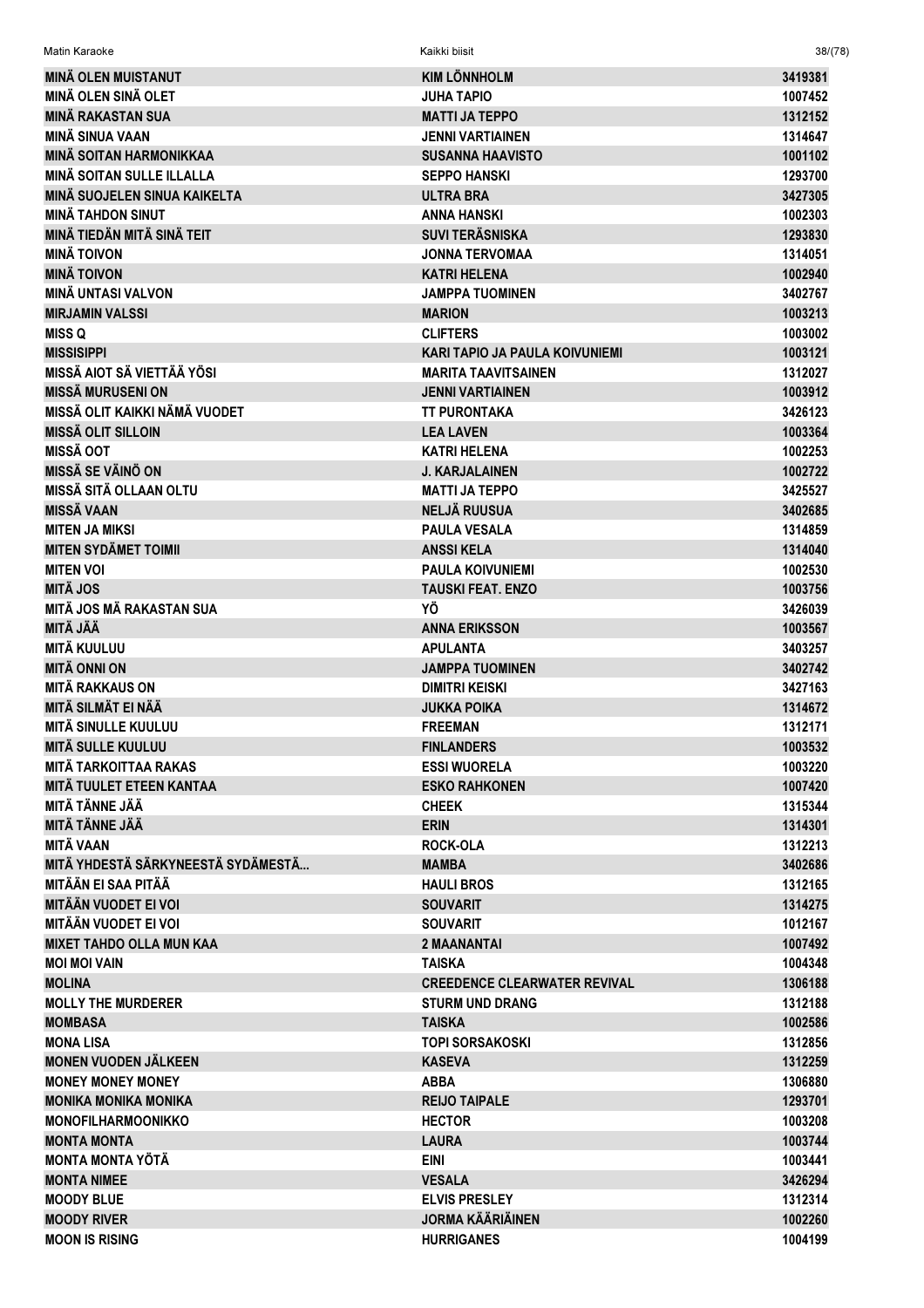| Matin Karaoke |  |
|---------------|--|
|               |  |

Kaikki biisit

| <b>MOONLIGHT SERENADE</b>                                       | <b>FRANK SINATRA</b>           | 1004162            |
|-----------------------------------------------------------------|--------------------------------|--------------------|
| <b>MOONLIGHT SHADOW</b>                                         | <b>MAGGIE REILLY</b>           | 1002148            |
| <b>MOONLIGHT SHADOW</b>                                         | <b>MAGGIE REILLY</b>           | 1002148            |
| <b>MOONLIGHT SWIM</b>                                           | <b>ELVIS PRESLEY</b>           | 1312316            |
| <b>MOOTTORIPYÖRÄ ON MOOTTORIPYÖRÄ</b>                           | <b>MIKA SUNDQVIST</b>          | 1002090            |
| <b>MOOTTORITIE ON KUUMA</b>                                     | <b>PELLE MILJOONA</b>          | 1003321            |
| <b>MORNING HAS BROKEN</b>                                       | <b>CAT STEVENS</b>             | 1000021            |
| <b>MORSIAN</b>                                                  | <b>LAURI TÄHKÄ</b>             | 3403250            |
| <b>MOSKIITTO</b>                                                | <b>MARKKU ARO</b>              | 1002401            |
| <b>MOSKOVA</b>                                                  | <b>PAULA KOIVUNIEMI</b>        | 1003638            |
| <b>MOSKOVAN VALOT</b>                                           | <b>GEORG OTS</b>               | 1002402            |
| <b>MOVIE STAR</b>                                               | <b>HARPO</b>                   | 1000026            |
| <b>MOZART 40</b>                                                | <b>PÄIVI PAUNU</b>             | 1003267            |
| <b>MRS. ROBINSON</b>                                            | <b>KIRKA JA SAMMY</b>          | 1315054            |
| <b>MUA FILMATAAN</b>                                            | <b>CLIFTERS</b>                | 1003019            |
| <b>MUA JÄTTÄÄ ET SAA</b>                                        | <b>SONJA LUMME</b>             | 1002616            |
| MUA LEMMITKÖ VIELÄ OI KUSTAA                                    | <b>BRITA KOIVUNEN</b>          | 1002510            |
| MUA ÄLÄ HYLKÄÄ                                                  | OLAVI VIRTA ERKKI LIIKANEN     | 1002203            |
| <b>MUISTA MINUA</b>                                             | <b>ARJA KORISEVA</b>           | 1293702            |
| <b>MUISTAN</b>                                                  | XL <sub>5</sub>                | 3426293            |
| <b>MUISTAN KIRKKAUDEN</b>                                       | <b>JENNI VARTIAINEN</b>        | 1314875            |
| <b>MUISTAN SUA ELAINE</b>                                       | PIRKKA-PEKKA PETELIUS          | 3427221            |
| <b>MUISTATHAN</b>                                               | KIM FLOOR JA PÄIVI PAUNU       | 1003219            |
| <b>MUISTATKO</b>                                                | <b>SAANA</b>                   | 1002817            |
| <b>MUISTATKO MONREPOSN</b>                                      | <b>ANNIKKI TÄHTI</b>           | 1002852            |
| <b>MUISTO</b>                                                   | <b>REIJO TAIPALE</b>           | 1002504            |
| <b>MUISTO VAIN JÄÄ</b>                                          | <b>JOUKO JA KOSTI</b>          | 1002861            |
| <b>MUISTOISSAIN</b>                                             | <b>KARI TAPIO</b>              | 3425928            |
| <b>MUISTOJA KARPAATEILTA</b>                                    | <b>ESKO RAHKONEN</b>           | 1312153            |
| <b>MUISTOJA KARPAATEILTA</b>                                    | <b>ESKO RAHKONEN</b>           | 3402807            |
|                                                                 |                                |                    |
| <b>MUISTOJA KULTALASTA</b><br><b>MUISTOJA MYNÄMÄEN LEMMILTÄ</b> | <b>SOUVARIT</b>                | 1312037<br>3402800 |
|                                                                 | <b>ESKO RAHKONEN</b>           |                    |
| <b>MUISTOJA VAIN</b>                                            | <b>REIJO KALLIO</b>            | 3427164            |
| <b>MUISTOJEN BULEVARDI</b>                                      | <b>LAILA KINNUNEN</b>          | 3403243            |
| <b>MUISTOJEN HEHKU</b>                                          | <b>LEA LAVEN JA KARI TAPIO</b> | 1002462            |
| <b>MUISTOJEN ILTA</b>                                           | <b>OLAVI VIRTA</b>             | 1003150            |
| <b>MUISTOJEN TEILLÄ</b>                                         | <b>OLAVI VIRTA</b>             | 1003151            |
| <b>MUISTOJENI RUUSUT</b>                                        | <b>ANNELI SARI</b>             | 3426741            |
| <b>MUISTOJENI TANGO</b>                                         | <b>OLAVI VIRTA</b>             | 3426754            |
| <b>MUITA ENEMMÄN</b>                                            | <b>JOHANNA KURKELA</b>         | 1315269            |
| <b>MUITAKI IHMISII</b>                                          | <b>VESALA</b>                  | 3426084            |
| <b>MULKUT</b>                                                   | <b>PYHIMYS</b>                 | 3426452            |
| <b>MULL ON IKÄVÄ SUA</b>                                        | <b>JUHA TAPIO</b>              | 1293819            |
| <b>MULLA EI OO RAHAA</b>                                        | <b>HECTOR</b>                  | 1004378            |
| <b>MULLA VOI MENNÄ MYÖHÄÄN</b>                                  | <b>VIRVE ROSTI</b>             | 1002698            |
| <b>MULLONIKÄVÄSUA</b>                                           | <b>AKI SIRKESALO</b>           | 1314389            |
| <b>MUN</b>                                                      | <b>PETE PARKKONEN</b>          | 1314860            |
| <b>MUN AIKA MENNÄ ON</b>                                        | <b>SAULI LEHTONEN</b>          | 1003325            |
| <b>MUN KOTI EI OO TÄÄLLÄ</b>                                    | <b>CHISU</b>                   | 1003687            |
| <b>MUN SORMUKSEIN</b>                                           | <b>RAULI BADDING SOMERJOKI</b> | 1312214            |
| MUN SYDÄMELLÄ ON KYPÄRÄ                                         | <b>SAMULI EDELMANN</b>         | 1002960            |
| MUN SYDÄMENI TÄNNE JÄÄ                                          | <b>KARI TAPIO</b>              | 1002743            |
| <b>MUN SYDÄMENI TÄNNE JÄÄ</b>                                   | <b>KATRI HELENA</b>            | 1312057            |
| <b>MUN SYDÄN</b>                                                | <b>KAIJA KOO</b>               | 3426321            |
| <b>MUN SYDÄN VILLI VALLATON</b>                                 | <b>TARJA LUNNAS</b>            | 1003252            |
| <b>MUN TÄHTENI</b>                                              | <b>TEHOSEKOITIN</b>            | 3427137            |
| <b>MUOTITIETOINEN</b>                                           | <b>LEEVI AND THE LEAVINGS</b>  | 1002618            |
| <b>MURHA</b>                                                    | <b>MARISKA</b>                 | 1007469            |
| <b>MURHEELLISTEN LAULUJEN MAA</b>                               | <b>EPPU NORMAALI</b>           | 1003414            |
| <b>MURHEISNA MIESNÄ</b>                                         | TRAD.                          | 3403355            |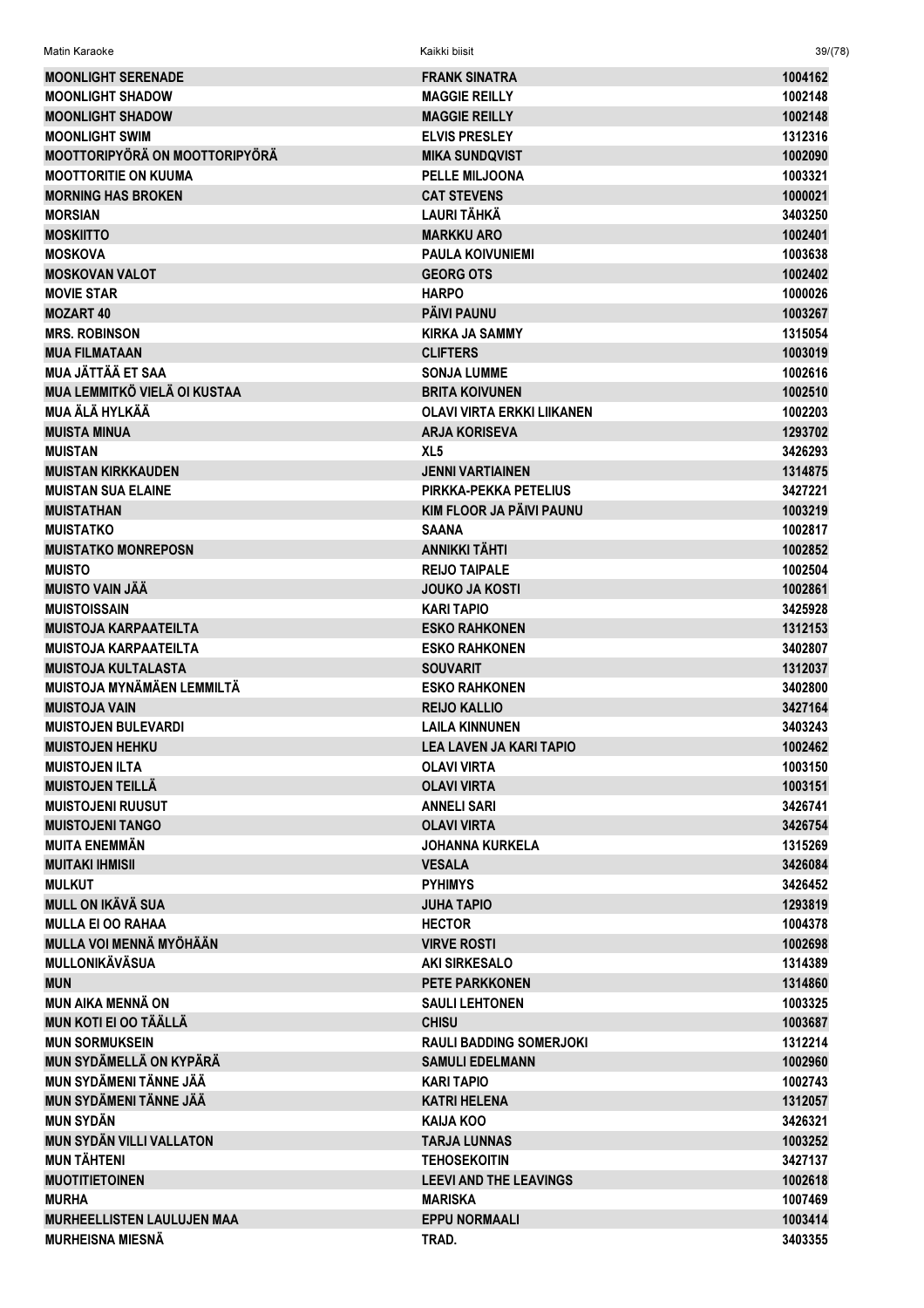| <b>MURTUNEEN SYDÄMEN HOTELLI</b>                    | <b>JUSSI &amp; THE BOYS</b>               | 1312215            |
|-----------------------------------------------------|-------------------------------------------|--------------------|
| <b>MUSIC TO WATCH GIRLS BY</b>                      | <b>EDDY</b>                               | 1002371            |
| <b>MUSTA AURINKO NOUSEE</b>                         | <b>JUICE LESKINEN</b>                     | 1002814            |
| <b>MUSTA JOULU</b>                                  | TRAD.                                     | 3403379            |
| <b>MUSTA LESKI</b>                                  | <b>DINGO</b>                              | 1003284            |
| <b>MUSTA RUUSU</b>                                  | <b>VEIKKO TUOMI</b>                       | 1293703            |
| <b>MUSTA SULHANEN</b>                               | <b>JANI JA JETSETTERS</b>                 | 1003544            |
| <b>MUSTAA</b>                                       | <b>POPEDA</b>                             | 1002650            |
| MUSTAHERUKAN TUOKSUINEN TYTTÖ                       | <b>LAURI TÄHKÄ</b>                        | 3427124            |
| <b>MUSTALAISNAINEN</b>                              | <b>PAULA KOIVUNIEMI</b>                   | 1003737            |
| <b>MUSTALAISRUHTINATAR</b>                          | <b>OLAVI VIRTA</b>                        | 1002897            |
| <b>MUSTALAISVIULU</b>                               | ANNIKKI TÄHTI                             | 1002220            |
| <b>MUSTAN KIPPEE</b>                                | <b>TARJA YLITALO</b>                      | 1312091            |
| <b>MUSTAN KISSAN TANGO</b>                          | <b>JAANA JA TIINA</b>                     | 1001069            |
| <b>MUSTANKIPPEE</b>                                 | <b>TARJA YLITALO</b>                      | 1002612            |
| <b>MUSTANMEREN VALSSI</b>                           | <b>GEORG OTS</b>                          | 1003107            |
| <b>MUSTASUKKAISUUTTA</b>                            | <b>OLAVI VIRTA</b>                        | 1002911            |
| <b>MUSTAT ENKELIT</b>                               | <b>ARJA HAVAKKA</b>                       | 1002556            |
| <b>MUSTAT SYDAMET</b>                               | <b>51 KOODIA</b>                          | 1003836            |
| <b>MUSTELMAT</b>                                    | <b>SIRU</b>                               | 1315260            |
| <b>MUSTIA RUUSUJA</b>                               | <b>NELJÄ RUUSUA</b>                       | 3426073            |
| <b>MUT MURHAA</b>                                   | <b>CLIFTERS</b>                           | 1003018            |
| <b>MUTKAINEN TIE</b>                                | <b>CHANNEL FOUR</b>                       | 1312088            |
| <b>MUTSI JA FAIJA</b>                               | <b>ANTTI HUOVILA</b>                      | 1003352            |
| <b>MUTTA MÄ RAKASTAN SUA</b>                        | <b>TIKTAK</b>                             | 1007457            |
| <b>MUUKALAINEN</b>                                  | <b>FREDI</b>                              | 1002152            |
| <b>MUUKALAINEN</b>                                  | <b>TOPI SORSAKOSKI</b>                    | 1003094            |
| <b>MUUMI MUUMI</b>                                  | <b>KONTRA</b>                             | 1312216            |
| <b>MUURARI</b>                                      | TRAD.                                     | 3403356            |
| <b>MUUTKIN MOKAA</b>                                | <b>PAULI HANHINIEMI</b>                   | 1314659            |
| <b>MUUTTANUT OOT MAAILMAIN</b>                      | <b>LAURA VOUTILAINEN</b>                  | 1003694            |
| <b>MUUTTOHAUKKA</b>                                 | <b>RIKI SORSA</b>                         | 1294889            |
| <b>MUUTTOLINNUN TIE</b>                             | <b>JAMPPA TUOMINEN</b>                    | 1003877            |
| <b>MUUTTOLINNUT</b>                                 | <b>ANTTI HUOVILA</b>                      | 1002231            |
| <b>MUUTTUNUT MIES MUUTTUNUT NAINEN</b>              | <b>KAIJA KOO</b>                          | 1315305            |
| <b>MUUTTUVAT LAULUT</b>                             | <b>SAKARI KUOSMANEN</b>                   | 3403241            |
| <b>MY BABY LEFT ME</b>                              | <b>CREEDENCE CLEARWATER REVIVAL</b>       | 1306197            |
| <b>MY BABY LEFT ME</b>                              | <b>ELVIS PRESLEY</b>                      | 1315186            |
| <b>MY COO CA CHOO</b>                               | <b>ALWIN STARDUST</b>                     | 1000015            |
| <b>MY HEART WILL GO ON</b>                          | <b>CELINE DION</b>                        | 1004107            |
| <b>MY HEART WILL GO ON</b>                          | <b>CELINE DION</b>                        | 1004107            |
| <b>MY LOVE</b>                                      | <b>WESTLIFE</b>                           | 1004130            |
| <b>MY ONLY ONE</b>                                  | <b>HURRIGANES</b>                         | 1002085            |
| <b>MY SHARONA</b>                                   | <b>THE KNACK</b>                          | 1001058            |
| <b>MY WAY</b>                                       | <b>FRANK SINATRA</b>                      | 1004190            |
| <b>MY WAY</b>                                       | <b>TAPANI KANSA</b>                       | 1002838            |
| <b>MYLLÄRIN IRENE</b>                               | <b>OLAVI VIRTA</b>                        | 1004364            |
| <b>MYRSKYLUODON MAIJA</b>                           | <b>KRISTIAN MEURMAN</b>                   | 1003763            |
| <b>MYRSKYLYHTY</b>                                  | <b>MIKKO MÄKELÄINEN</b>                   | 3426124            |
| <b>MYRSKYN JÄLKEEN</b>                              | <b>KARI TAPIO</b>                         | 1002745            |
| <b>MYRSKYPÄÄSKY</b>                                 | <b>J. KARJALAINEN</b>                     | 1003528            |
| <b>MYSTEERI</b>                                     | AKI SIRKESALO JA LISA NILSSON             | 1003848            |
| <b>MYSTEERI</b>                                     | ΥÖ                                        | 1002641            |
| <b>MYSTERY TRAIN</b>                                | <b>ELVIS PRESLEY</b>                      | 1315187            |
| <b>MYSTINEN METSÄTYÖMIES</b>                        | <b>FREUD MARX ENGELS &amp; JUNG</b>       | 1312068            |
| <b>MYÖHEMMIN</b>                                    |                                           | 1003071            |
|                                                     |                                           |                    |
|                                                     | <b>JONNA TERVOMAA</b>                     |                    |
| <b>MÄ ANNAN SUT POIS</b>                            | <b>LAURA NÄRHI</b><br><b>ÄIJÄENERGIAA</b> | 1007482            |
| MÄ ELÄN VIELÄKIN<br><b>MÄ EN HALUU ENÄÄ MUISTAA</b> | <b>TOMMI LÄNTINEN</b>                     | 1002362<br>3426350 |

Matin Karaoke Kaikki biisit 40/(78)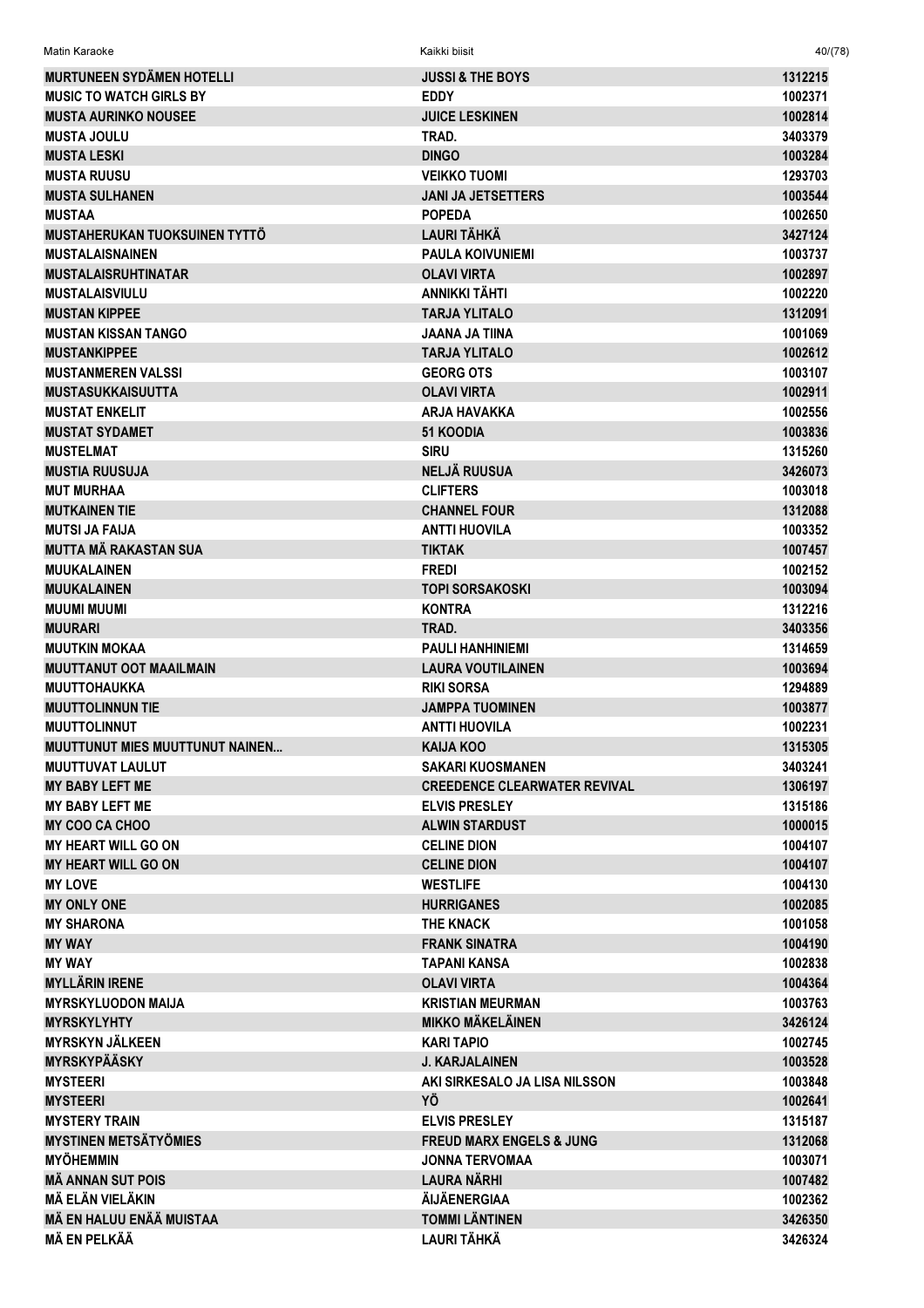| <b>MÄ EN PERIKSI ANNA</b>        | <b>MATTI JA TEPPO</b>            | 3425524 |
|----------------------------------|----------------------------------|---------|
| <b>MÄ HALUUN</b>                 | <b>LEMMENKIPEET</b>              | 1003061 |
| <b>MÄ HALUUN VIIHDYTTÄÄ</b>      | <b>KIKKA</b>                     | 1002095 |
| <b>MÄ JOKA PÄIVÄ TÖITÄ TEEN</b>  | <b>MATTI JA TEPPO</b>            | 3425525 |
| <b>MÄ JÄIN KII</b>               | <b>RAULI BADDING SOMERJOKI</b>   | 1002276 |
| MÄ JÄÄN                          | <b>EINI</b>                      | 1293850 |
| <b>MÄ KÄÄNNYN HILJAA POIS</b>    | <b>J. KARJALAINEN</b>            | 1314499 |
| <b>MÄ LUULEN VAIN</b>            | <b>KARI TAPIO</b>                | 1003598 |
| <b>MÄ LÄHDEN HIMAAN</b>          | <b>KLAMYDIA</b>                  | 1007500 |
| <b>MÄ LÄHDEN STADIIN</b>         | PATE MUSTAJÄRVI JA SAARA SOISALO | 1003313 |
| MÄ MEIDÄN MAALLE TAHDON TAKAISIN | <b>EIJA MERILÄ</b>               | 1002169 |
| <b>MÄ OON ROCK-KUNINGAS</b>      | <b>JUSSI &amp; THE BOYS</b>      | 1312211 |
| MÄ PANIN MUN SYDÄMEN JÄIHIN      | <b>MAMBA</b>                     | 1293832 |
| <b>MÄ POLVISTUN</b>              | <b>CLIFTERS</b>                  | 1003008 |
| <b>MÄ PUTOAN</b>                 | <b>YÖLINTU</b>                   | 1003228 |
| <b>MÄ TAHDON SUN ELÄMÄÄN</b>     | <b>PEKKA RUUSKA</b>              | 1312163 |
| MÄ TAHDON TIETÄÄ MITÄ RAKKAUS ON | <b>STINA GIRS</b>                | 1314069 |
| MÄ USKON HUOMISPÄIVÄÄN           | JUHA VAINIO                      | 1002118 |
| <b>MÄ VIELÄ LUOKSES TUUN</b>     | <b>ISTO HILTUNEN</b>             | 1002322 |
| <b>MÄLARÖKYRKAN</b>              | <b>EERO RAITTINEN</b>            | 1002399 |
| <b>MÄNTYPISTIÄINEN</b>           | <b>JAAKKO TEPPO</b>              | 1012256 |
| <b>MÄRKÄÄ</b>                    | PETRI NYGÅRD                     | 1312832 |
| <b>MÄRKÄÄ ASFALTTIA</b>          | <b>TAMARA LUND</b>               | 1002874 |
| MÄYRÄ                            | <b>LEEVI AND THE LEAVINGS</b>    | 1002451 |
| <b>MÄÄ JA TAPPARAN MIES</b>      | <b>POPEDA</b>                    | 1003031 |
| <b>MÖKKITIE</b>                  | <b>ARTTU WISKARI</b>             | 1004078 |
| <b>MÖRKÖ SE LÄHTI PIIRIIN</b>    | <b>MÖRKÖ JA LAPSET</b>           | 1001095 |
| <b>MÖRRIMÖYKKY</b>               | <b>LIISA JA EVELIINA</b>         | 1001077 |
| <b>NADJA</b>                     | <b>PASI KAUNISTO</b>             | 1003290 |
| <b>NAHKAROTSI</b>                | A AALLON RYTMIORKESTERI          | 1312218 |
| NAHKATAKKINEN TYTTÖ              | <b>DINGO</b>                     | 1002204 |
| NAHKATAKKINEN TYTTÖ              | <b>ERIN</b>                      | 1314290 |
| <b>NAIMISIIN</b>                 | <b>ESSI WUORELA</b>              | 1003312 |
| <b>NAINEN</b>                    | <b>KARI TAPIO</b>                | 1314368 |
| <b>NAINEN</b>                    | <b>PAULA KOIVUNIEMI</b>          | 1003771 |
| <b>NAINEN</b>                    | <b>SAMMY BABITZIN</b>            | 1002827 |
| NAINEN POLIISI JA TAKSI          | <b>LEO JOKELA</b>                | 1003444 |
| <b>NAISELLENI</b>                | <b>NEUMANN</b>                   | 1002349 |
| <b>NAISET</b>                    | <b>KAI HYTTINEN</b>              | 1003366 |
| <b>NAISPAHOLAINEN</b>            | <b>AKI SIRKESALO</b>             | 1007462 |
| <b>NAISTEN TANGO</b>             | <b>TAISTO TAMMI</b>              | 3425540 |
| <b>NAKURANTAAN</b>               | <b>FREDERIK</b>                  | 1003125 |
| <b>NAPOLEONIN MOPO</b>           | <b>JUICE LESKINEN</b>            | 1315075 |
| <b>NARTUT</b>                    | <b>ELLINOORA</b>                 | 3426030 |
| <b>NASTA PIMU</b>                | <b>KAKE RANDELIN</b>             | 1003873 |
| <b>NATALIA</b>                   | TARJA JYKYLÄ                     | 1004349 |
| <b>NATALIE</b>                   | <b>REIJO TAIPALE</b>             | 1002499 |
| <b>NATHALIE</b>                  | <b>TAPANI PERTTU</b>             | 1002080 |
| <b>NAULAAN JA NAPUTAN</b>        | <b>VOLDE WALDEMAR PUNNALA</b>    | 1312219 |
| <b>NAURAEN TANSSIEN</b>          | <b>TARJA LUNNAS</b>              | 1002448 |
| <b>NAURAN JA RAKASTAN</b>        | <b>ARJA KORISEVA</b>             | 1002951 |
| <b>NAURAVA KULKURI</b>           | <b>ELASTINEN</b>                 | 1314826 |
| <b>NAURAVA KULKURI</b>           | <b>JEAN PIERRE KUSELA</b>        | 1002609 |
| NAUTIN ELÄMÄSTÄ                  | <b>MARILI</b>                    | 1293834 |
| NAUTIN ELÄMÄSTÄ                  | <b>REIJO TAIPALE</b>             | 1002806 |
| <b>NE NA NA NA</b>               | <b>ANNELI MATTILA</b>            | 1003700 |
| NE VIEVÄT SUT MULTA              | <b>TOPI SORSAKOSKI</b>           | 1312882 |
| <b>NEED YOU TONIGHT</b>          | <b>INXS</b>                      | 1000106 |
| <b>NEEDLES AND PINS</b>          | <b>SMOKIE</b>                    | 1004141 |
| <b>NEIDONRYÖSTÖ</b>              | <b>JANNE HURME</b>               | 1002345 |

Matin Karaoke Kaikki biisit 41/(78)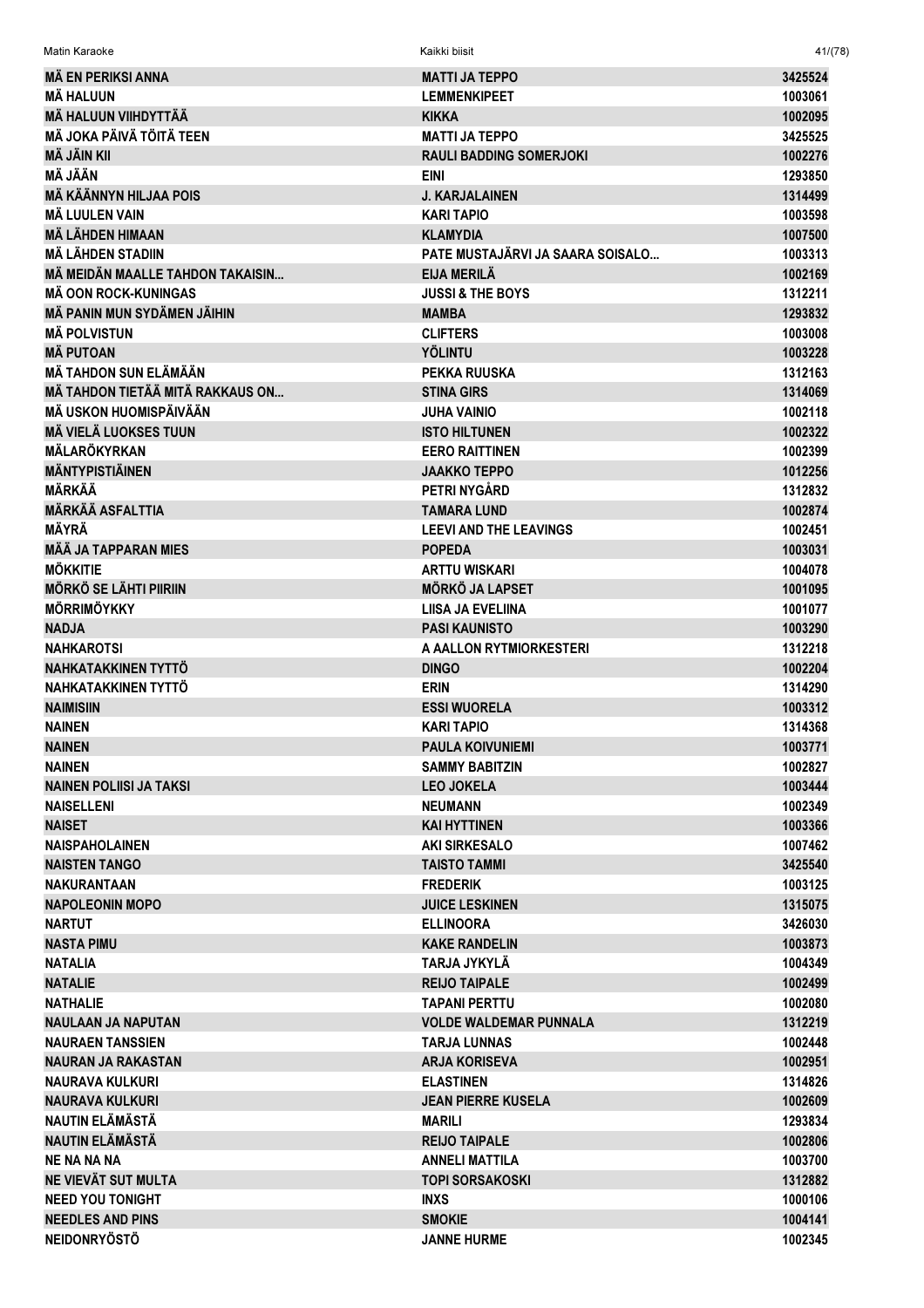| Matin Karaoke                       | Kaikki biisit                       | 42/(78) |
|-------------------------------------|-------------------------------------|---------|
| <b>NEITI KESÄHEINÄ</b>              | <b>INTIAANIKESÄ</b>                 | 3426202 |
| NEITI KEVÄT                         | SIR ELWOODIN HILJAISET VÄRIT        | 3403857 |
| NEITI SIEVÄNEN JA MINÄ              | <b>BRITA KOIVUNEN</b>               | 1002602 |
| <b>NEITO JA YLIOPPILAS</b>          | <b>ILKKA ALANKO</b>                 | 1314667 |
| <b>NELIAPILA</b>                    | <b>JOHANNA SIEKKINEN</b>            | 1002285 |
| NELJÄ KISSANPOIKAA                  | <b>RAGNI MALMSTEN</b>               | 1001085 |
| NELJÄ VAHVAA TUULTA                 | TARJA YLITALO                       | 1002480 |
| NELJÄN RUUHKA                       | <b>ARTO TAMMINEN</b>                | 1002995 |
| NELJÄN TUULEN TIE                   | <b>SOUVARIT</b>                     | 1312083 |
| NELJÄN TUULEN TIE                   | <b>SOUVARIT</b>                     | 1313027 |
| <b>NELLYN PALMIKKO</b>              | <b>BOSSE &amp; ROBERT</b>           | 1002188 |
| <b>NETTIIN</b>                      | JENNI VARTIAINEN                    | 1314071 |
| <b>NEW YORK NEW YORK</b>            | <b>FRANK SINATRA</b>                | 1004192 |
| <b>NIAGARA</b>                      | JANNIKA B                           | 3403272 |
| <b>NICE N EASY</b>                  | <b>FRANK SINATRA</b>                | 1004178 |
| <b>NIGHT AND DAY</b>                | <b>FRANK SINATRA</b>                | 1004193 |
| <b>NIGHT TIME IS THE RIGHT TIME</b> | <b>CREEDENCE CLEARWATER REVIVAL</b> | 1306196 |
| <b>NIGHTS IN WHITE SATIN</b>        | <b>MOODY BLUES</b>                  | 1000056 |
| <b>NIGHTSHIFT</b>                   | <b>THE COMMONDORES</b>              | 1000109 |
| <b>NIIN</b>                         | <b>ARJA KORISEVA</b>                | 1003569 |
| <b>NIIN JOKI VIRTAA</b>             | <b>TOMI MARKKOLA</b>                | 1002950 |
| NIIN JOKI VIRTAA                    | <b>TOMI MARKKOLA</b>                | 1007458 |
| NIIN KAUAN KUN ON AIKAA             | <b>MARKUS</b>                       | 1002608 |
| <b>NIIN KAUNIS</b>                  | <b>ANTTI KETONEN</b>                | 3426393 |
| <b>NIIN KAUNIS ON MAA</b>           | SAMULI EDELMANN JA IRINA BJÖRKLUND  | 1004246 |
| <b>NIIN KIIRE RAKKAUTEEN</b>        | <b>JOHANNA PAKONEN</b>              | 1003077 |
| <b>NIIN KUIN MEREN HIEKKAA</b>      | <b>LAURA VOUTILAINEN</b>            | 3426183 |
| <b>NIIN KUIN MEREN HIEKKAA</b>      | <b>LAURA VOUTILAINEN</b>            | 3426735 |
| <b>NIIN KUIN MUUTKIN</b>            | <b>MAIJA VILKKUMAA</b>              | 1004385 |
| NIIN KUIN MÄ                        | <b>NOPSAJALKA</b>                   | 1315133 |
| NIIN MINÄ SINULLE KUULUN            | <b>TAUSKI</b>                       | 1002216 |
| NIIN PALJON KUULUU RAKKAUTEEN       | <b>FREDI</b>                        | 1314100 |
| NIIN PALJON ME TEIHIN LUOTETTIIN    | YÖ                                  | 1314377 |
| <b>NIIN RAKASTUNUT SINUUN</b>       | <b>OLAVI VIRTA</b>                  | 1003190 |
| <b>NIIN SATEINEN ON TIE</b>         | <b>OLAVI VIRTA</b>                  | 1003174 |
| NIIN SINULLE LAULAN                 | TRAD.                               | 3403357 |
| NIINKUIN SINÄKIN                    | <b>JUHA TAPIO</b>                   | 1293833 |
| <b>NIITTYKUKKASET</b>               | <b>REIJO KALLIO</b>                 | 1312154 |
| <b>NIKKELIMARKKA</b>                | <b>GEORG MALMSTEN</b>               | 1002122 |
| <b>NIKS JA NAKS</b>                 | <b>STIG</b>                         | 1314436 |
| <b>NIMENI ON DINGO</b>              | <b>DINGO</b>                        | 1003047 |
| <b>NIN KAUNIS ON HILJAISUUS</b>     | <b>KAIJA KOO</b>                    | 1002871 |
| <b>NISSE POLKKA</b>                 | <b>SING SONG SISTERS</b>            | 1004269 |
| <b>NISSE-POLKKA</b>                 | TRAD.                               | 3403380 |
| <b>NJET NJET</b>                    | <b>EPPU NORMAALI</b>                | 1315037 |
| <b>NO JUSTIINSA JUU</b>             | <b>EINO VALTANEN</b>                | 1315084 |
| <b>NO MILK TODAY</b>                | <b>HERMANS HERMITS</b>              | 1000022 |
| <b>NO MORE</b>                      | <b>ELVIS PRESLEY</b>                | 1315188 |
| <b>NO NIIN MARY LOU</b>             | <b>JUSSI &amp; THE BOYS</b>         | 1312220 |
| NO ONKOS TULLUT KESÄ                | TRAD.                               | 1004301 |
| <b>NOCTURNE</b>                     | <b>VESA-MATTI LOIRI</b>             | 3425863 |
| <b>NOKIAN TAKANA</b>                | <b>ISMO ALANKO</b>                  | 1002992 |
| NOPEAT SYÖVÄT HITAAT                | <b>YÖLINTU</b>                      | 1003351 |
| <b>NOPEIMMAT JUNAT</b>              | <b>EGOTRIPPI</b>                    | 1314651 |
| <b>NORJALAINEN VILLAPAITA</b>       | <b>JUICE LESKINEN</b>               | 1002157 |
| <b>NORMCOREPROTOHIPSTERI</b>        | <b>NELJÄ RUUSUA</b>                 | 3425676 |
| <b>NORMIPÄIVÄ</b>                   | <b>ASTE</b>                         | 1007463 |
| <b>NORWEGIAN WOOD</b>               | THE BEATLES                         | 1306392 |
| <b>NOSTA LIPPU SALKOON</b>          | <b>KAI HYTTINEN</b>                 | 1003108 |
|                                     |                                     |         |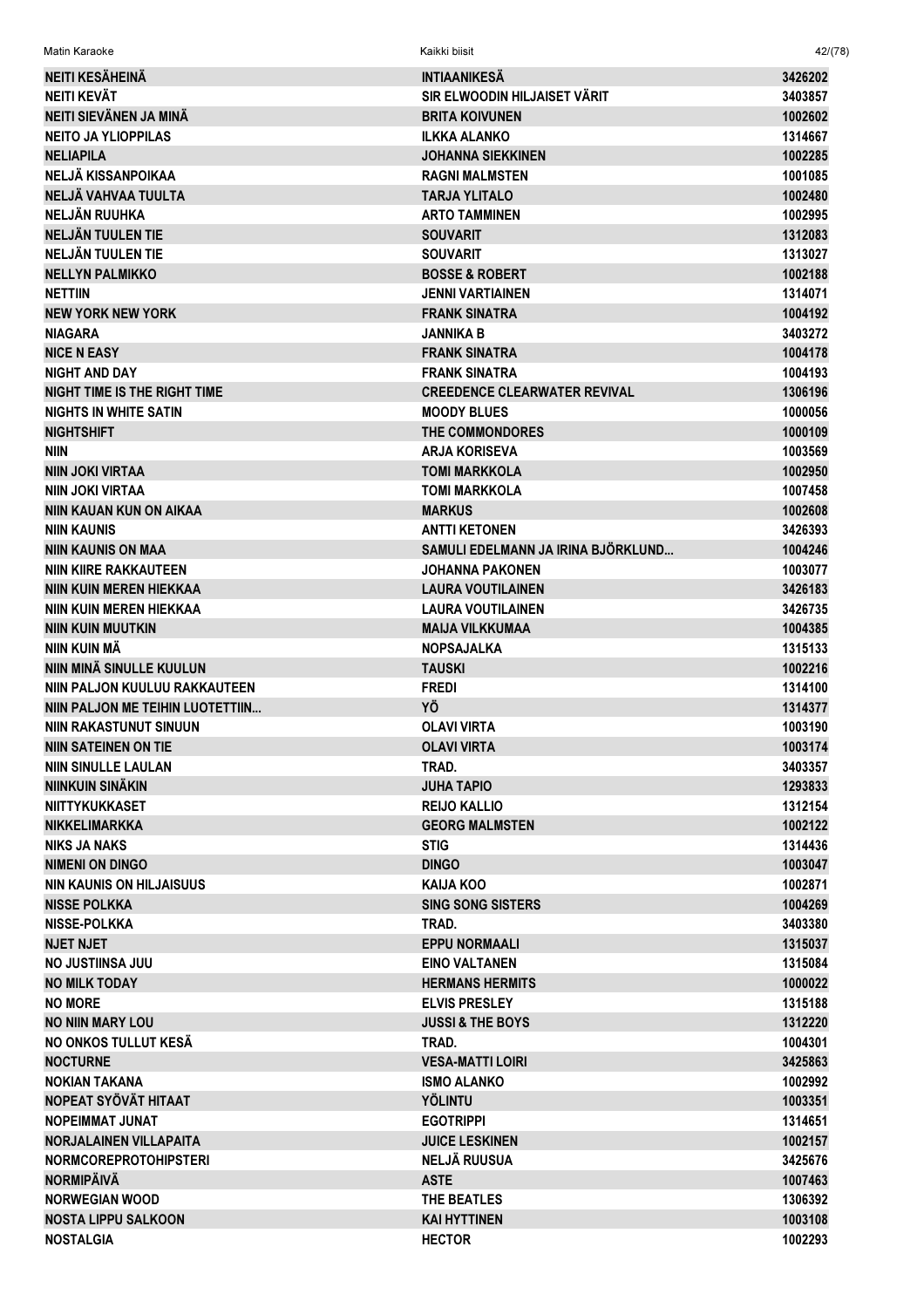| Matin Karaoke                                  | Kaikki biisit                           | 43/(78)            |
|------------------------------------------------|-----------------------------------------|--------------------|
| <b>NOSTALGIAA</b>                              | <b>ANSSIKELA</b>                        | 1315129            |
| NOSTAN KATSEEN ITSESTÄNI                       | PETRI LAAKSONEN                         | 1004239            |
| <b>NOTHING COMPARES 2U</b>                     | <b>SINEAD O CONNOR</b>                  | 1000049            |
| <b>NOTHING ELSE MATTERS</b>                    | <b>METALLICA</b>                        | 1001059            |
| <b>NOTHING IS OVER</b>                         | <b>SUNRISE AVENUE</b>                   | 1314861            |
| <b>NOUSE POHJOISEN JUNAAN</b>                  | <b>WITIKAISEN RULETTI</b>               | 1312094            |
| NOUSEE PÄIVÄ, LASKEE PÄIVÄ                     | <b>MATTI JA TEPPO</b>                   | 3425529            |
| <b>NOUSEVAN AURINGON TALO</b>                  | <b>LASSE MÅRTENSON</b>                  | 1002844            |
| <b>NOVGORODIN RUUSU</b>                        | <b>ARJA HAVAKKA</b>                     | 1002241            |
| <b>NOWHERE MAN</b>                             | THE BEATLES                             | 1306400            |
| NUAREN LIKAN ELÄMÄ                             | LAURI TÄHKÄ JA ELONKERJUU               | 1003455            |
| <b>NUKKUJA KAUNEIN</b>                         | TAPANI KANSA                            | 1003376            |
| <b>NUMMELA</b>                                 | <b>ANSSIKELA</b>                        | 1002458            |
| <b>NUO TUMMAT SILMÄT</b>                       | <b>SOUVARIT</b>                         | 1012108            |
| <b>NUORI JA KAUNIS</b>                         | ANNA JÄRVINEN & OLAVI UUSIVIRTA         | 1293726            |
| <b>NUORI LOIRI</b>                             | <b>ANNA PUU</b>                         | 1314055            |
| <b>NUORI RYTMI</b>                             | <b>VESA ENNE</b>                        | 1312221            |
| <b>NUORUUDEN MUISTOT</b>                       | <b>JAMPPA TUOMINEN</b>                  | 3402743            |
| <b>NUORUUDEN TIE</b>                           | <b>SOUVARIT</b>                         | 1312041            |
| <b>NUORUUS ON SEIKKAILU</b>                    | JARI SII I ANPÄÄ                        | 1314306            |
| <b>NUORUUS ON SEIKKAILU</b>                    | <b>KATRI HELENA</b>                     | 1003605            |
| <b>NUORUUSMUISTOJA</b>                         | <b>VILHO VARTIAINEN</b>                 | 1312155            |
| <b>NUORUUSTANGO</b>                            | <b>KITI NEUVONEN</b>                    | 1003402            |
| NUORUUTENI OHI ON                              | <b>AMI ASPELUND</b>                     | 1003817            |
| <b>NUOTIOTUNNELMA</b>                          | TRAD.                                   | 1314884            |
| <b>NUTBUSH CITY LIMITS</b>                     | <b>TINA TURNER</b>                      | 1000104            |
| <b>NYT JA AINA</b>                             | <b>OLLI HELENIUS</b>                    | 1314120            |
| NYT JA TÄSSÄ                                   | <b>SUVI TERÄSNISKA</b>                  | 3426610            |
| <b>NYT KUN OOT MENNYT</b>                      | <b>LEA LAVEN</b>                        | 1002498            |
| <b>NYT LOPPUU TODELLISUUS</b>                  | <b>PUOLIKUU</b>                         | 1004093            |
| <b>NYT MENI HERMOT</b><br>NYT MÄ MEEN          | THE FIRST                               | 1002182            |
| <b>NYT ON LÄHTÖ</b>                            | <b>KRISTIINA BRASK</b><br><b>VESALA</b> | 1003806<br>3426327 |
| NYT ONNESTA OTTEEN SAIN                        | <b>JAMPPA TUOMINEN</b>                  | 3402744            |
| NYT OON MÄ ONNELLINEN                          | <b>SOUVARIT</b>                         | 1313024            |
| NYT PIDETÄÄN HAUSKAA                           | <b>MATTI JA TEPPO</b>                   | 3425530            |
| <b>NYT VARMA OON</b>                           | <b>KARI TAPIO</b>                       | 1004218            |
| <b>NYT VOIMME JATKAA</b>                       | <b>ANNE MATTILA</b>                     | 1003666            |
| NÄEN MUSTAA VAIN                               | <b>TOPMOST</b>                          | 1312217            |
| NÄIDEN TÄHTIEN ALLA                            | <b>KAIJA LUSTILA</b>                    | 1003902            |
| NÄILLÄ KADUILLA                                | <b>CHARLES PLOGMAN</b>                  | 1293835            |
| NÄIN KULUTAN AIKAA                             | <b>EPPU NORMAALI</b>                    | 1314698            |
| NÄIN KÄY                                       | <b>KARI TAPIO</b>                       | 1003519            |
| NÄIN SE KESÄLOMA TOIMII                        | <b>MATTI JA TEPPO</b>                   | 1003597            |
| NÄIN SE KESÄLOMA TOIMII                        | <b>MATTI JA TEPPO</b>                   | 1312022            |
| NÄIN SUOMI PYSYY PYÖRILLÄÄN                    | <b>MATTI ESKO</b>                       | 1002611            |
| NÄIN VAIN TYHJÄN TAIVAAN                       | <b>SAIJA TUUPANEN</b>                   | 1002987            |
| NÄITÄ POLKUJA TALLAAN                          | <b>MATTI JA TEPPO</b>                   | 3425528            |
| <b>NÄKEMIIN</b>                                | <b>SEIJA SIMOLA</b>                     | 1003113            |
| NÄKEMIIN MOSKOVA                               | <b>KAI HYTTINEN</b>                     | 1002599            |
| <b>NÄKYMÄTÖN TYTTÖ</b>                         | <b>SARE</b>                             | 1314660            |
| NÄLKÄLINNA                                     | <b>VEIKKO LAVI</b>                      | 1002214            |
| NÄYTÄN SULLE RANNAN                            | <b>JESSE KAIKURANTA</b>                 | 1314025            |
| NÄÄ BOOTSIT ON MUN OMAT                        | <b>SATU PENTIKÄINEN</b>                 | 1002270            |
| NÄÄ YÖT EI ANNA ARMOO                          | <b>KAIJA KOO FEAT. CHEEK</b>            | 3426057            |
| <b>NÖSSÖ</b>                                   | PETRI NYGÅRD FEAT. VESKU JOKINEN        | 3426263            |
| <b>ODESSA</b>                                  | <b>BERIT</b>                            | 1003506            |
| <b>ODOTA MUA</b>                               | <b>ANNA ERIKSSON</b>                    | 1002421            |
| <b>ODOTA MUA</b><br><b>ODOTAN SINUA KOTIIN</b> | <b>JANNE RAAPPANA</b><br><b>KIRKA</b>   | 1003668<br>3403223 |
|                                                |                                         |                    |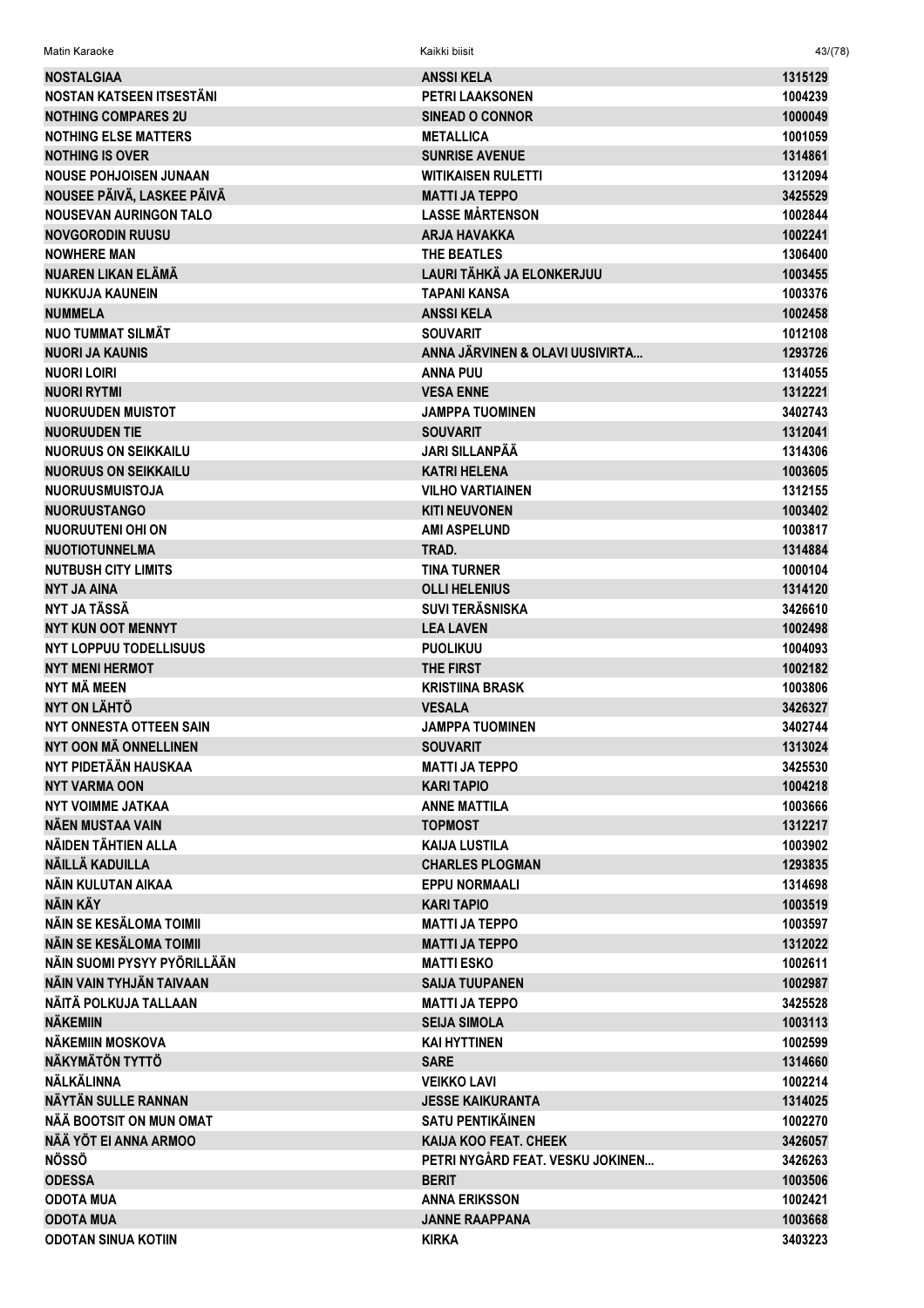| Matin Karaoke                            | Kaikki biisit                           | 44/(78) |
|------------------------------------------|-----------------------------------------|---------|
| <b>ODOTAN SINUA NINA</b>                 | <b>OLAVI VIRTA</b>                      | 1003205 |
| <b>ODOTUS</b>                            | <b>PARIISIN KEVÄT</b>                   | 1314056 |
| <b>ODOTUSTA PARIISISSA</b>               | <b>SUSANNA HAAVISTO</b>                 | 1003230 |
| <b>OH PRETTY WOMAN</b>                   | <b>ROY ORBISON</b>                      | 1305966 |
| <b>OHI ON</b>                            | TRAD.                                   | 1003269 |
| <b>OHIKIITÄVÄÄ</b>                       | JUHA TAPIO                              | 1003265 |
| <b>OI ARMO SUUR</b>                      | <b>KAARTAMO KETTUNEN KUUSTONEN</b>      | 1004222 |
| OI BEIBI                                 | <b>RAPTORI</b>                          | 1007475 |
| OI BEIBI JÄÄ                             | <b>TARJA LUNNAS</b>                     | 1002546 |
| OI BETLEHEM SÄ PIENOINEN                 | <b>PENTTI HIETANEN</b>                  | 1004273 |
| OI HERRA LUOKSENI JÄÄ                    | <b>CLUB FOR FIVE</b>                    | 1004232 |
| OI IKIAIKAIN JUMALA                      | <b>M NUORVA</b>                         | 1004233 |
| <b>OI JOSEF JOSEF</b>                    | <b>REIJO VIITA</b>                      | 1003484 |
| OI JOULUYO                               | <b>PENTTI HIETANEN</b>                  | 1004279 |
| OI KUU OI KUU                            | <b>RAINER FRIMAN</b>                    | 1312003 |
| OI LOLA                                  | <b>CLIFTERS</b>                         | 1003010 |
| OI MIKÂ IHANA ILTA                       | <b>J. KARJALAINEN</b>                   | 3426247 |
| OI MUISTATKO VIELÄ SEN VIRREN            | <b>EERO SINIKANNEL</b>                  | 1004225 |
| OI NIITÄ AIKOJA                          | PÄIVI PAUNU                             | 1004350 |
| <b>OI SUOMEN NUORIA</b>                  | <b>KOLMAS NAINEN</b>                    | 1003869 |
| <b>OI TUNTEMATON</b>                     | <b>TANELI MÄKELÄ</b>                    | 1312156 |
| OI VILLIRUUSU                            | <b>OLAVI VIRTA</b>                      | 1004362 |
| <b>OIKEE ENKELI</b>                      | ΥÖ                                      | 1003235 |
| <b>OIKEESTI</b>                          | <b>FINLANDERS</b>                       | 1003365 |
| OIKEIN SURULLISTA JOULUA                 | TRAD.                                   | 3403381 |
| <b>OIKEUS ON VOITTANUT TAAS</b>          | <b>HASSISEN KONE</b>                    | 1003778 |
| <b>OLE AINA SELLAINEN</b>                | <b>JAMPPA TUOMINEN</b>                  | 3402745 |
| <b>OLE ARMOLLINEN</b>                    | <b>OLAVI VIRTA</b>                      | 1002441 |
| OLE MULLE KUISKETTA SYDÄMEN              | <b>JAMPPA TUOMINEN</b>                  | 3402746 |
| <b>OLE PAISTEENA AURINGON</b>            | NIINA PÄIVÄNURMI                        | 1312056 |
| <b>OLE SE JOTA HAIN</b>                  | <b>EIJA KANTOLA</b>                     | 1002734 |
| <b>OLE TOTTA</b>                         | <b>PASI VAINIONPERÄ</b>                 | 1003891 |
| <b>OLEN ELOSSA TAAS</b>                  | <b>KATRI HELENA</b>                     | 1314384 |
| <b>OLEN HAUTAUSMAA</b>                   | <b>HECTOR</b>                           | 1002115 |
| <b>OLEN KAUNIS</b>                       | <b>ANNA ERIKSSON</b>                    | 1003360 |
| OLEN KIITOLLINEN TÄNÄÄN                  | <b>MATTI JA TEPPO</b>                   | 3425531 |
| OLEN KUULLUT ON KAUPUNKI TUOLLA          | <b>KARI TAPIO</b>                       | 1004245 |
| <b>OLEN LUONASI AINA</b>                 | <b>JARI SILLANPÄÄ</b>                   | 1002366 |
| <b>OLEN LUONASI SUN</b>                  | SAMULI EDELMANN JA SANI                 | 1002121 |
| OLEN LÄHELLÄSI                           | JUHA METSÄPERÄ                          | 1003800 |
| <b>OLEN NEITSYT</b>                      | <b>EINI</b>                             | 1003434 |
| <b>OLEN SAANUT ELÄÄ</b>                  | <b>REIJO TAIPALE</b>                    | 1002423 |
| <b>OLEN SUOMALAINEN</b>                  | <b>KARI TAPIO</b>                       | 1002386 |
| <b>OLEN YKSIN</b>                        | <b>EERO RAITTINEN</b>                   | 1002365 |
| <b>OLET KAIKKI</b>                       | <b>TOPI SORSAKOSKI</b>                  | 1312846 |
| <b>OLET MULLE MAAILMAIN</b>              | <b>PEPE WILLBERG</b>                    | 3426318 |
| <b>OLET MULLE SE</b>                     | <b>LAURA NÄRHI</b>                      | 3419384 |
| OLET MULLE TÄRKEIN                       | <b>TARJA YLITALO</b>                    | 1312092 |
| <b>OLET MUN KAIKULUOTAIN</b>             | <b>VILLE VALO</b>                       | 3403227 |
| <b>OLET MUN LUONANI SILLOIN</b>          | <b>PAULA KOIVUNIEMI</b>                 | 1002605 |
| <b>OLET PAHA</b>                         | <b>JUSSI RAITTINEN</b>                  | 1312222 |
| <b>OLET PUOLISONI NYT</b>                | <b>SAMULI PUTRO</b>                     | 1314122 |
| <b>OLET RAKKAIN</b>                      | <b>TOPI SORSAKOSKI</b>                  | 1312873 |
| <b>OLET UNENI KAUNEIN</b>                | <b>JOHANNA KURKELA</b>                  | 1314352 |
| OLI KUU, OLI ILTA                        | <b>DICK DYNAMITE &amp; HIS HOT LIPS</b> | 1312223 |
| OLI SIMMARIT, SAMMARIT, KUMMARIT JA PIPO | <b>IRWIN GOODMAN</b>                    | 1315081 |
| OLIPA KERRAN ELÄMÄ                       | <b>HANNA PAKARINEN</b>                  | 1314683 |
| <b>OLISITPA SYLISSÄNI</b>                | <b>ANTTI KETONEN</b>                    | 3425701 |
| <b>OLISITPA TÄÄLLÄ</b>                   | <b>CHARLES PLOGMAN</b>                  | 1003903 |
| OLIT TÄYSIKUU                            | <b>REIJO TAIPALE</b>                    | 3426570 |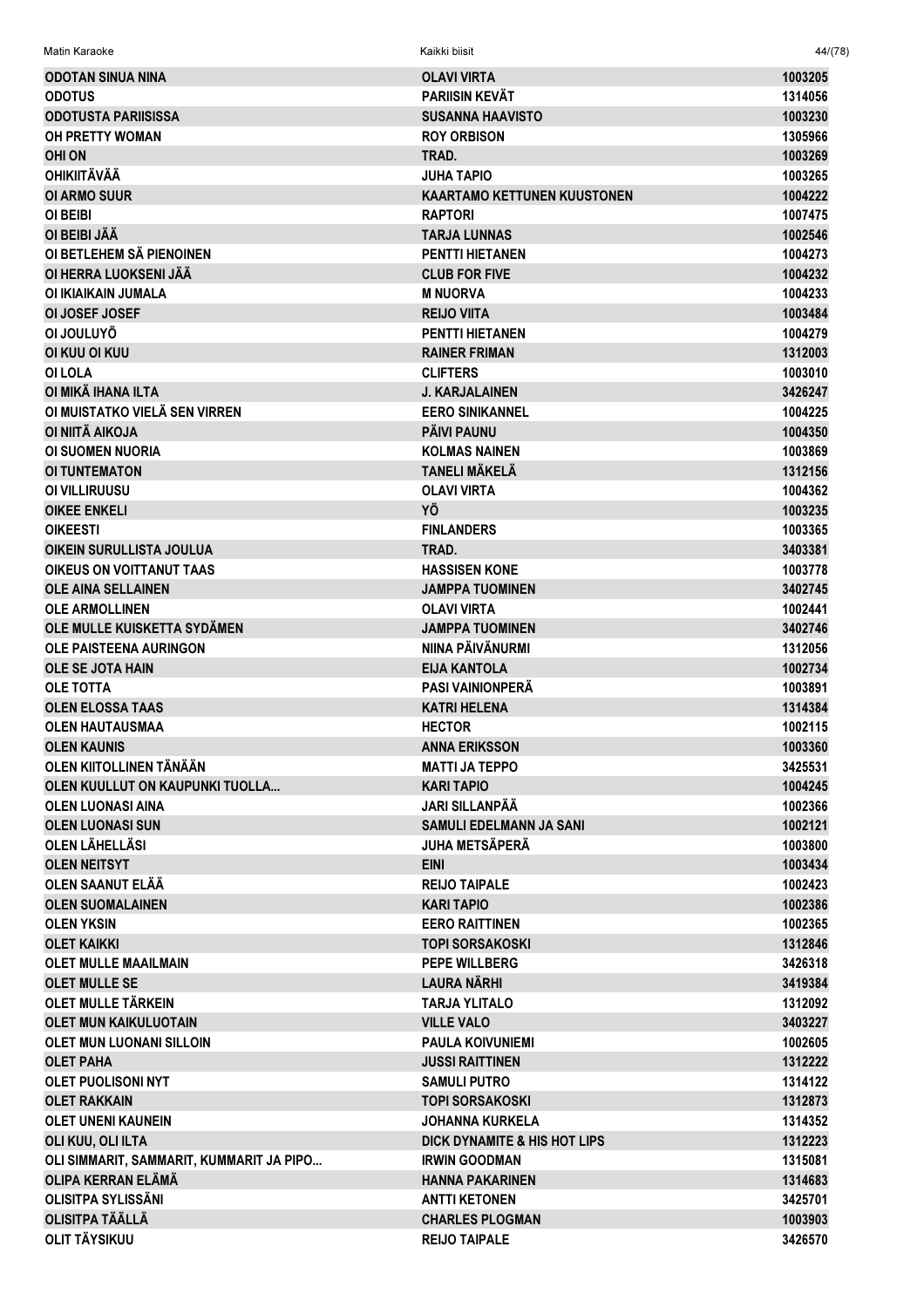| Matin Karaoke                              | Kaikki biisit                             | 45/(78)            |
|--------------------------------------------|-------------------------------------------|--------------------|
| <b>OLKINAINEN</b>                          | <b>MILJOONASADE</b>                       | 3426547            |
| <b>OLLAAN LÄHEKKÄIN</b>                    | <b>MARKKU ARO</b>                         | 3426125            |
| OLLAANKO TÄMÄ KESÄ NÄIN                    | <b>OLAVI UUSIVIRTA</b>                    | 1314818            |
| OM DU LÄMNADE MIG NU                       | <b>LARS WINNERBÄCK</b>                    | 1314145            |
| <b>OMA MAAILMA</b>                         | <b>MEIJU SUVAS</b>                        | 1003709            |
| <b>OMAN ELÄMÄNI COWBOY</b>                 | <b>MATTI ESKO JA ESA ELORANTA</b>         | 1004066            |
| <b>OMAN KULLAN SILMÄT</b>                  | TRAD.                                     | 3403358            |
| <b>OMASI OLLA TAHTOISIN</b>                | <b>JAMPPA TUOMINEN</b>                    | 3402747            |
| <b>OMASSA KOTONA</b>                       | <b>HECTOR</b>                             | 1003256            |
| <b>OMENAPUU</b>                            | <b>JOHANNA PAKONEN</b>                    | 1314496            |
| <b>ON AINA TOUKOKUU</b>                    | EILA PIENIMÄKI                            | 3426736            |
| ON AIVAN SAMA MITEN KAUAS MEET             | <b>ANNIKA EKLUND</b>                      | 1002949            |
| ON ARMAS MULLE AALLON TIE                  | <b>HENRY THEEL</b>                        | 1314462            |
| ON ELÄMÄ LAINA                             | <b>ERIN</b>                               | 1312280            |
| <b>ON ERON HETKI</b>                       | <b>SINITAIVAS</b>                         | 1003577            |
| ON HANGET KORKEAT NIETOKSET                | TRAD.                                     | 1004286            |
| ON HÄN NIIN YKSINÄINEN                     | <b>PAULA KOIVUNIEMI</b>                   | 1002508            |
| ON IHMEEN HYVÄ TULLA KOTIIN                | <b>LASSE MÅRTENSON</b>                    | 1003401            |
| ON KAIKKI NIIN KUIN ENNENKIN               | <b>J. KARJALAINEN</b>                     | 3402687            |
| ON NIIN HELPPOO OLLA ONNELLINEN            | <b>OLAVI UUSIVIRTA</b>                    | 1003886            |
| <b>ON NIIN YKSIN</b>                       | <b>KARI TAPIO</b>                         | 1002594            |
| ON NUORI ILTA TÄÄ                          | <b>KIKKA</b>                              | 1314485            |
| ON OSANAMME OLLA YKSINÄÄN                  | <b>JUHA HAUTALUOMA</b>                    | 3426771            |
| ON SE HIENOO                               | <b>GG CARAVAN</b>                         | 1312834            |
| <b>ON THE BEACH</b>                        | <b>CHRIS REA</b>                          | 1004116            |
| <b>ON THE BEACH</b>                        | <b>CHRIS REA</b>                          | 1004116            |
| ON THE SUNNY SIDE OF THE STREET            | <b>FRANK SINATRA</b>                      | 1004185            |
| ON TULLUT MONI ON MENNYT MONI              | <b>MIKKO MÄKELÄINEN</b>                   | 1003095            |
| <b>ON YKSI RUUSU</b>                       | <b>KARI TAPIO</b>                         | 1002440            |
| <b>ONE</b><br><b>ONE NIGHT</b>             | <b>METALLICA</b><br><b>ELVIS PRESLEY</b>  | 1001040<br>1315189 |
| ONE OF US                                  | <b>ABBA</b>                               | 1306884            |
| ONHAN PÄIVÄ VIELÄ HUOMENNAKIN              | <b>POPEDA</b>                             | 1003790            |
| <b>ONKIMIEHEN BLUES</b>                    | VANHA ISÄNTÄ                              | 1315044            |
| <b>ONKO MARSISSA LUNTA</b>                 | <b>DIANDRA FLORES</b>                     | 1312278            |
| <b>ONKO RIKOS RAKASTUA</b>                 | <b>SUVI TERÄSNISKA</b>                    | 3403208            |
| ONKO SIELLÄKIN YÖ                          | <b>ANTTI HUOVILA</b>                      | 1003541            |
| ONKO VIELÄ AIKAA                           | <b>KATRI YLANDER</b>                      | 1003568            |
| <b>ONLY THE LONELY</b>                     | <b>ROY ORBISON</b>                        | 1305967            |
| <b>ONLY YESTERDAY</b>                      | THE CARPENTERS                            | 1000111            |
| <b>ONLY YOU</b>                            | YAZOO                                     | 1004127            |
| <b>ONNELLINEN</b>                          | <b>ROBIN</b>                              | 3403859            |
| <b>ONNELLINEN ELÄMÄ</b>                    | <b>CLIFTERS</b>                           | 1003009            |
| <b>ONNELLINEN LOPPU</b>                    | <b>KAIJA KOO</b>                          | 3427229            |
| <b>ONNELLINEN MIES</b>                     | <b>VESTERINEN YHTYEINEEN</b>              | 1315268            |
| <b>ONNELLINEN PERHE</b>                    | <b>NE LUUMÄET</b>                         | 1312167            |
| <b>ONNELLISEKSI</b>                        | JU                                        | 1314648            |
| <b>ONNELLISEN OLOINEN MIES</b>             | <b>SEPPO TAMMILEHTO</b>                   | 1002826            |
| <b>ONNELLISET</b>                          | <b>LEEVI AND THE LEAVINGS</b>             | 1002675            |
| <b>ONNEN ETSIJÄ</b>                        | <b>JARI SILLANPÄÄ</b>                     | 1002563            |
| <b>ONNEN HETKET</b>                        | <b>JAMPPA TUOMINEN</b>                    | 3402748            |
| <b>ONNEN KERJÄLÄINEN</b>                   | <b>JAAKKO TEPPO</b>                       | 1012254            |
| <b>ONNEN KYYNELEET</b>                     | <b>SAMI SAARI</b>                         | 1314503            |
| <b>ONNEN MAA</b>                           | <b>ESKO RAHKONEN</b>                      | 3402795            |
| <b>ONNEN MAA</b>                           | <b>SAKARI KUOSMANEN</b>                   | 3403247            |
| <b>ONNEN ONKIJA</b><br><b>ONNEN PÄIVÄT</b> | <b>KATRI HELENA</b><br><b>KIRSI RANTO</b> | 1003746            |
| <b>ONNEN RUUSUT</b>                        | <b>PAULA KOIVUNIEMI</b>                   | 1002865<br>1002221 |
| <b>ONNEN SÄVEL</b>                         | <b>ESKO RAHKONEN</b>                      | 1007440            |
| <b>ONNENPOIKA</b>                          | <b>JAMPPA TUOMINEN</b>                    | 3402749            |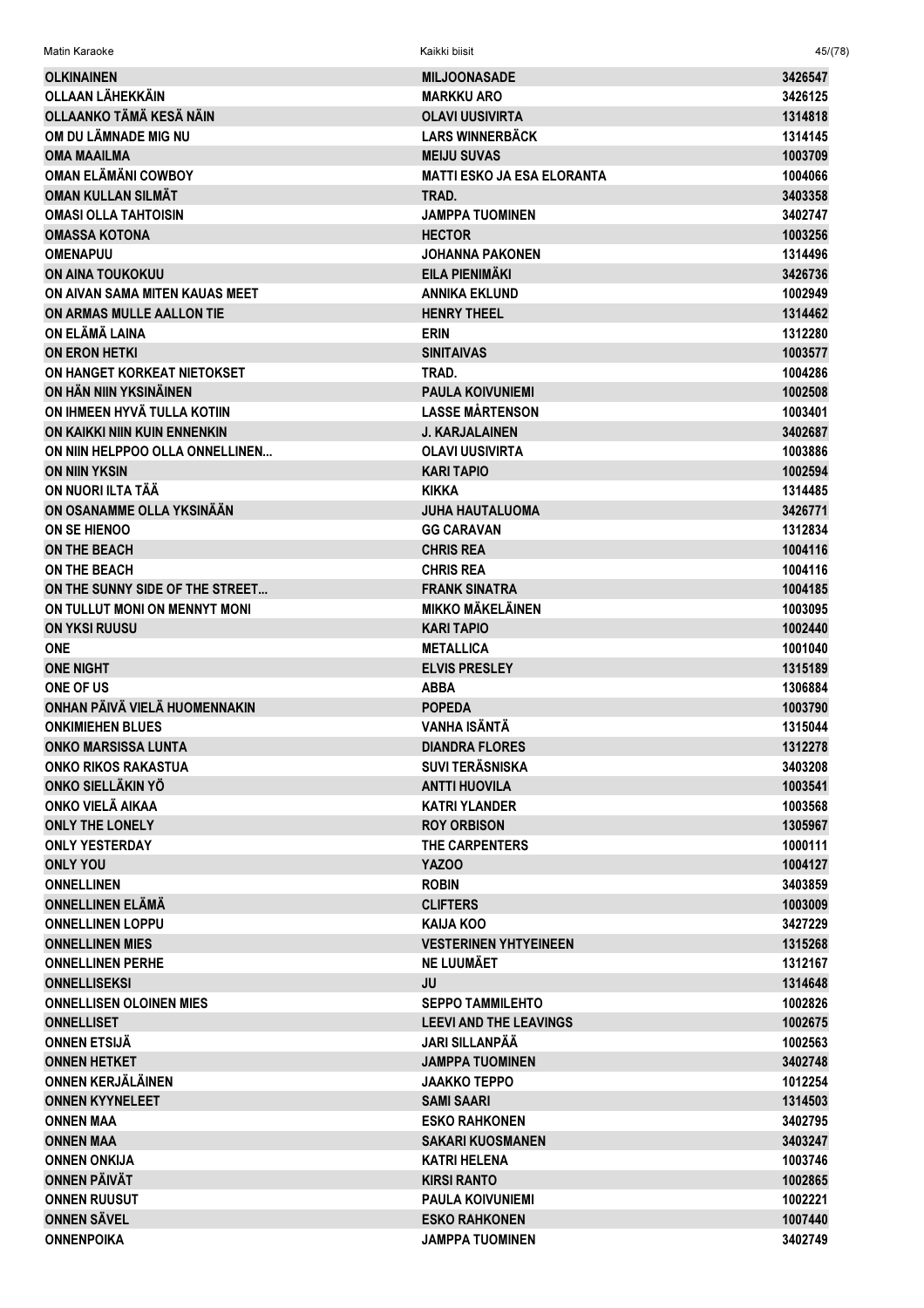| <b>ONNENTYTTÖ</b>                | <b>TARJA LUNNAS</b>                 | 1003517 |
|----------------------------------|-------------------------------------|---------|
| <b>ONNESTAIN ON PUOLET SINUN</b> | <b>KISU</b>                         | 1315064 |
| <b>ONNI</b>                      | <b>MARJATTA LEPPÄNEN</b>            | 1002246 |
| <b>ONNI</b>                      | <b>MARJATTA LEPPÄNEN</b>            | 3426756 |
| ONNI LÖYTYY SUVISUOMESTA         | <b>WITIKAISEN RULETTI</b>           | 1312095 |
| <b>ONNI ON</b>                   | <b>DIANDRA</b>                      | 1314862 |
| <b>ONTUVA ERIKSSON</b>           | <b>TAPIO RAUTAVAARA</b>             | 1314363 |
| <b>OOBY DOOBY</b>                | <b>CREEDENCE CLEARWATER REVIVAL</b> | 1306194 |
| <b>OODI</b>                      | JU                                  | 1314680 |
| <b>OODI ILOLLE</b>               | <b>OLAVI UUSIVIRTA</b>              | 1312837 |
| <b>OON JUURILLAIN</b>            | <b>ANNELI MATTILA</b>               | 1003704 |
| <b>OON KUKA OON</b>              | JARI SILLANPÄÄ                      | 1003745 |
| <b>OON RAKASTUNUT</b>            | <b>TARJA LUNNAS</b>                 | 1002632 |
| <b>OON SUN AUTOS</b>             | <b>CLIFTERS</b>                     | 1003001 |
| <b>OON VOIMISSAIN</b>            | <b>VICKY ROSTI</b>                  | 1003738 |
| <b>OOT ERILAINEN</b>             | <b>TOMMI SOIDINMÄKI</b>             | 1004069 |
| <b>OOT NIIN KAUNIS</b>           | <b>VEETI KALLIO</b>                 | 3427080 |
| OOT TÄYDELLINEN                  | JARI SILLANPÄÄ                      | 1003315 |
| <b>OOT VOIMANI MUN</b>           | <b>ANNA ERIKSSON</b>                | 1002305 |
| OOTHAN TÄSSÄ VIELÄ HUOMENNA      | <b>JOHANNA KURKELA</b>              | 1314123 |
| <b>OOTIN NIIN</b>                | <b>SOUVARIT</b>                     | 1012091 |
| <b>OPERAATIO JALOKIVIMERI</b>    | <b>KAIJA KOO</b>                    | 3426548 |
| <b>OPETA MUA</b>                 | <b>SAKARI KUOSMANEN</b>             | 1002828 |
| <b>OPITKO RAKASTAMAAN</b>        | <b>JUHA METSÄPERÄ</b>               | 1003558 |
| ORAVAN PESA                      | <b>MAIJA ANNIKA JA IRMA</b>         | 1001063 |
| <b>ORJANRUUSU</b>                | <b>LAURI TÄHKÄ</b>                  | 1314694 |
| <b>ORJANTAPPURAN RUUSUT</b>      | <b>ANNA ERIKSSON</b>                | 1314370 |
| <b>ORPOLAPSI KIURUN</b>          | <b>VILLE VALO &amp; AGENTS</b>      | 3426329 |
| <b>ORPOPOJAN VALSSI</b>          | <b>TAPIO RAUTAVAARA</b>             | 1314463 |
| ORVOKKEJA ÄIDILLE                | <b>METRO-TYTÖT</b>                  | 1002144 |
| <b>OSANANI OVAT KYYNELEET</b>    | <b>ANNELI SARI</b>                  | 1002550 |
| <b>OSTOSKESKUS JA KROUVI</b>     | <b>IRWIN GOODMAN</b>                | 1312019 |
| <b>OSUIT OIKEAAN</b>             | <b>KARI TAPIO</b>                   | 1002465 |
| <b>OSUUSKAUPAN JANE</b>          | <b>FREEMAN</b>                      | 1002359 |
| <b>OTA JA OMISTA</b>             | <b>FREDI</b>                        | 1314101 |
| <b>OTA KII</b>                   | <b>MEIJU SUVAS</b>                  | 3426611 |
| <b>OTA KIINNI</b>                | <b>MIKAEL KONTTINEN</b>             | 1003916 |
| <b>OTA LÄHELLESI</b>             | <b>KIRKA</b>                        | 1294895 |
| OTA LÖYSIN RANTEIN               | <b>VEIKKO LAVI</b>                  | 3426572 |
| <b>OTA MINUT NYT</b>             | <b>PUOLIKUU</b>                     | 1002274 |
| <b>OTA MINUT TAKAISIN</b>        | <b>KAKE RANDELIN</b>                | 1312007 |
| OTA MINUT TÄLLAISENA KUIN OON    | <b>ANNA PUU</b>                     | 1315146 |
| <b>OTA MUT</b>                   | <b>JONNE AARON</b>                  | 1314863 |
| <b>OTA MUT</b>                   | <b>RIPSIPIIRAKKA</b>                | 1003039 |
| OTA SYVÄLLE SYLIIN               | <b>SAIJA TUUPANEN</b>               | 3426058 |
| OTA SYVÄLLE SYLIIN               | <b>SAIJA TUUPANEN</b>               | 3426747 |
| <b>OTA VAROVASTI</b>             | <b>VESTA</b>                        | 3426470 |
| <b>OU LENITA</b>                 | <b>CLIFTERS</b>                     | 1003022 |
| <b>OUTTA MY HEAD</b>             | <b>DIANDRA</b>                      | 1312185 |
| <b>OVEN AUKAISIN</b>             | <b>MARION</b>                       | 1002469 |
| <b>OVET PAUKKUU</b>              | <b>ELASTINEN</b>                    | 1315343 |
| PAALUPAIKKA                      | KARI TAPIO                          | 1003406 |
| <b>PAHA IHMINEN</b>              | <b>APULANTA</b>                     | 1004067 |
| <b>PAHA POIKA</b>                | <b>DIANDRA</b>                      | 1314815 |
| <b>PAHA SANA</b>                 | <b>TIKTAK</b>                       | 1003447 |
| PAHA TYTTÖ                       | <b>ANKI</b>                         | 1312224 |
| PAHA TYTTÖ                       | <b>MUSKA</b>                        | 1312225 |
| <b>PAHA VAANII</b>               | <b>MARKO HAAVISTO</b>               | 1002661 |
| <b>PAHALTA PIILOSSA</b>          | <b>SUVI TERÄSNISKA</b>              | 1293816 |
| <b>PAHEMPI TOISTAAN</b>          | <b>APULANTA</b>                     | 3403262 |

 $46/(78)$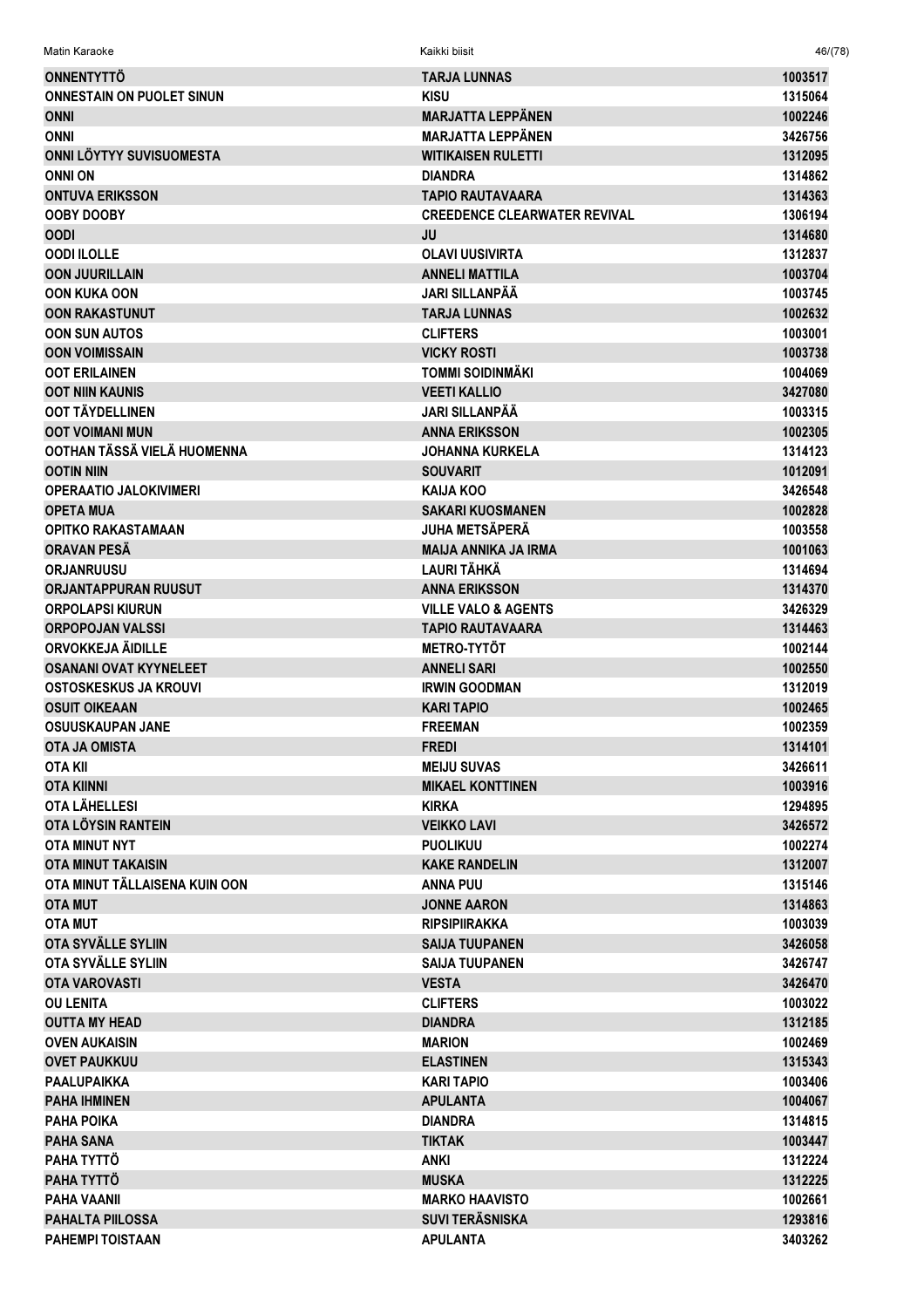| Matin Karaoke                                              | Kaikki biisit                                      | 47/(78)            |
|------------------------------------------------------------|----------------------------------------------------|--------------------|
| <b>PAIKKA AJATON</b>                                       | <b>SOUVARIT</b>                                    | 1312040            |
| PAIKKANI TIEDÄN                                            | <b>MIKKO POHJOLA</b>                               | 1007491            |
| PAINAN VAIN PÄÄNI                                          | <b>KAI HYTTINEN</b>                                | 1004068            |
| PAINAN VAIN PÄÄNI                                          | TRAD.                                              | 1314892            |
| <b>PAINU HELVETTIIN</b>                                    | <b>MARISKA</b>                                     | 3402688            |
| <b>PAJUNKÖYTTÄ</b>                                         | <b>MARKETTA JOUTSI</b>                             | 1003292            |
| <b>PAKKO SAADA BMW</b>                                     | <b>POPEDA</b>                                      | 1003793            |
| <b>PAKOLLINEN JOULU</b>                                    | <b>JOPE RUONANSUU</b>                              | 1004303            |
| <b>PAKOON PAKOON</b>                                       | <b>EILA PELLINEN</b>                               | 1314872            |
| <b>PALA TAIVASTA</b>                                       | <b>ESSI WUORELA</b>                                | 1003091            |
| <b>PALA TAIVASTA</b>                                       | <b>KATARIINA HÄNNINEN</b>                          | 1003425            |
| <b>PALAA</b>                                               | <b>LAURA VOUTILAINEN</b>                           | 1003672            |
| <b>PALAA LUOKSENI</b>                                      | <b>OLAVI VIRTA</b>                                 | 1003187            |
| <b>PALAJA SORRENTOON</b>                                   | <b>MAUNO KUUSISTO</b>                              | 1002250            |
| <b>PALASET KOHDALLAAN</b>                                  | <b>SUVI TERÄSNISKA</b>                             | 3403234            |
| <b>PALASINA</b>                                            | <b>VILMA ALINA</b>                                 | 3426454            |
| <b>PALAVA RAKKAUS</b>                                      | <b>LEEVI AND THE LEAVINGS</b>                      | 1003821            |
| PALAVAA VETTÄ                                              | I AURI TÄHKÄ                                       | 3426396            |
| PALAVAT SYDÄMET                                            | <b>TAIKAKUU</b>                                    | 1003294            |
| <b>PALJON ONNEA VAAN</b>                                   | TRAD.                                              | 1002620            |
| PALJON SANOMATTA JÄÄ                                       | <b>JUKKA KUOPPAMÄKI</b>                            | 1002756            |
| <b>PALKKASOTURI</b>                                        | <b>HECTOR</b>                                      | 1315038            |
| <b>PALMAN MAININGIT</b>                                    | <b>KATRI HELENA</b>                                | 1002271            |
| <b>PALSILLE PALAAN</b>                                     | <b>SOUVARIT</b>                                    | 1313026            |
| <b>PALSIOJA</b>                                            | <b>SOUVARIT</b>                                    | 1313020            |
| <b>PAMELA</b>                                              | <b>JAAKKO TEPPO</b>                                | 1002707            |
| <b>PAMELA</b>                                              | <b>JAAKKO TEPPO</b>                                | 1012259            |
| <b>PAPERBACK WRITER</b>                                    | THE BEATLES                                        | 1306388            |
| <b>PAPERILENNOKKI</b>                                      | <b>ROBIN</b>                                       | 1315127            |
| PAPERIMIEHEN TYTÄR                                         | <b>HANNA PAKARINEN</b>                             | 1004048            |
| <b>PAPERITÄHDET</b>                                        | <b>JUICE LESKINEN</b>                              | 1002171            |
| PAPPA JOE                                                  | <b>EDDY</b><br><b>FREUD MARX ENGELS &amp; JUNG</b> | 1002433            |
| PAPPI, TALONPOIKA, PIRU JA MUSTALAINEN<br><b>PAPUKAIJA</b> | LAURI TÄHKÄ JA ELONKERJUU                          | 1312067<br>1003089 |
| <b>PARANE PARANE</b>                                       | <b>IRINA</b>                                       | 3403273            |
| <b>PARANOID</b>                                            | <b>BLACK SABBATH</b>                               | 1001033            |
| <b>PARAS YSTÄVÄ</b>                                        | <b>KARI TAPIO</b>                                  | 1004220            |
| <b>PARATIISI</b>                                           | <b>NELJÄNSUORA</b>                                 | 3426456            |
| <b>PARATIISI</b>                                           | <b>RAULI BADDING SOMERJOKI</b>                     | 1002585            |
| <b>PARATIISISAARI</b>                                      | <b>TARJA LUNNAS</b>                                | 1002358            |
| <b>PARDONNE-MOI CE CAPRICE D'ENFANT</b>                    | <b>KATRI HELENA</b>                                | 1002470            |
| PAREMMAT PÄIVÄT                                            | <b>JUHA TAPIO</b>                                  | 1314441            |
| <b>PAREMPAA</b>                                            | <b>JOHANNA DEBRECZENI</b>                          | 1003100            |
| PAREMPAA AIKAA                                             | <b>AKI SIRKESALO</b>                               | 1003752            |
| PAREMPAA ANNETTAVAA                                        | KAIJA KÄRKINEN JA ILE KALLIO                       | 1003285            |
| <b>PAREMPI MIES</b>                                        | <b>CHEEK FEAT. SAMULI EDELMAN</b>                  | 1314686            |
| <b>PARHAAT PUOLENI</b>                                     | <b>KIKKA</b>                                       | 3426181            |
| <b>PARIISEJA</b>                                           | <b>SOUVARIT</b>                                    | 1012096            |
| <b>PARIISI-HELSINKI</b>                                    | <b>JARI SILLANPÄÄ</b>                              | 1002079            |
| <b>PARIISIN KUU</b>                                        | <b>TARJA LUNNAS</b>                                | 1002858            |
| <b>PARIISIN NEITONEN</b>                                   | <b>OLAVI VIRTA</b>                                 | 1003149            |
| <b>PARIISIN TAIVAAN ALLA</b>                               | PIRKKO JAAKKOLA                                    | 1002408            |
| PARISÄNGYN LAKANAT                                         | <b>HERRA YLPPO</b>                                 | 3427227            |
| <b>PARONI</b>                                              | <b>CLIFTERS</b>                                    | 1003007            |
| <b>PARRASVALOT</b>                                         | ΥÖ                                                 | 1003894            |
| <b>PARTY</b>                                               | <b>ELVIS PRESLEY</b>                               | 1315190            |
| PASKA KESÄ<br><b>PASSENGER</b>                             | <b>NOST3 &amp; PROTRO</b><br><b>IGGY POP</b>       | 1312182<br>1001024 |
| PATAROUVA JA ÄSSÄHAI                                       | <b>PATE MUSTAJÄRVI</b>                             | 1314411            |
| <b>PATIENCE</b>                                            | <b>GUNS N ROSES</b>                                | 1001010            |
|                                                            |                                                    |                    |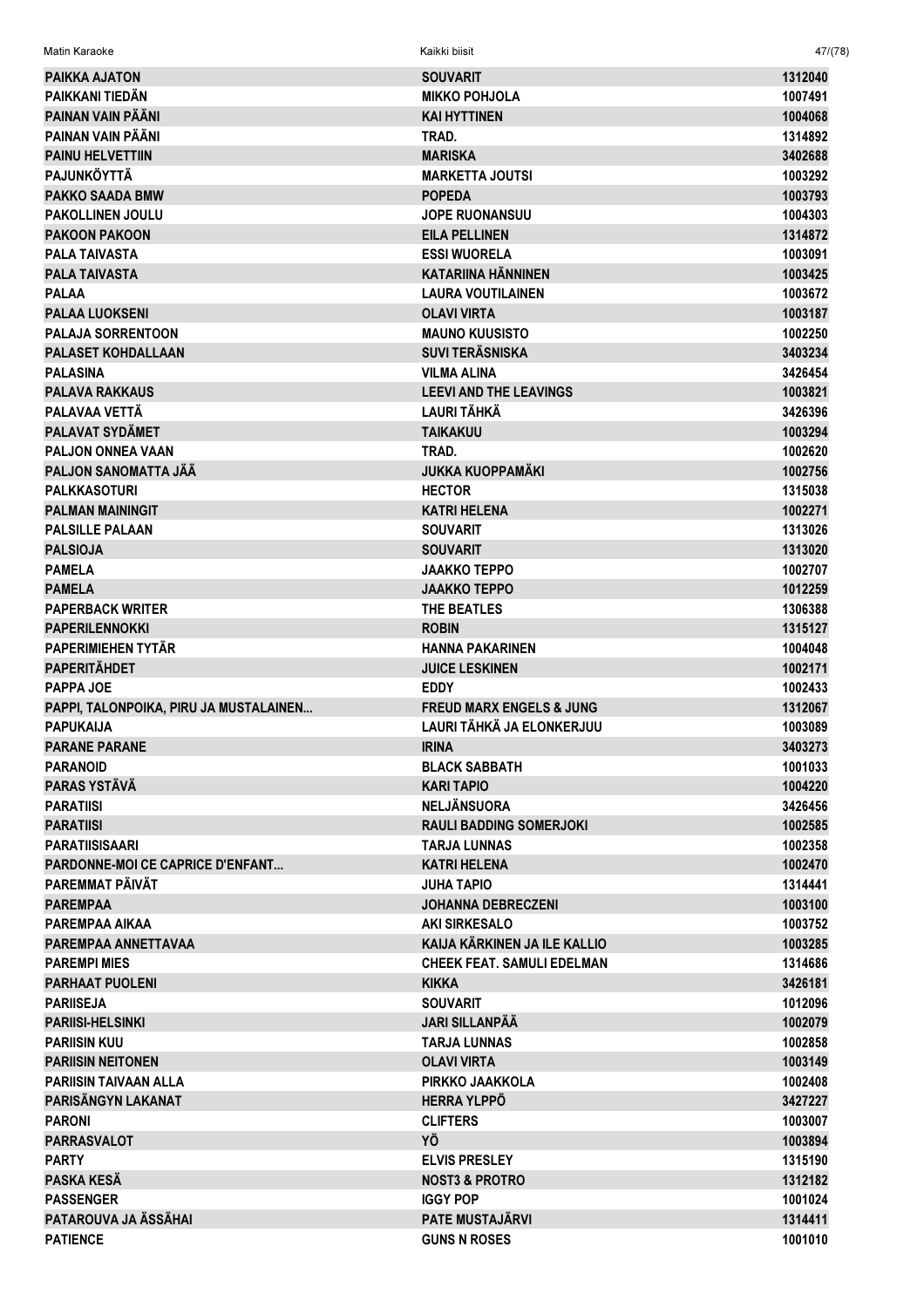| PAUHAAVA SYDÄN                | LAURI TÄHKÄ JA ELONKERJUU               | 1003575 |
|-------------------------------|-----------------------------------------|---------|
| <b>PEACE LOVE</b>             | <b>CLIFTERS</b>                         | 1003024 |
| <b>PEGGY</b>                  | <b>SAMULI EDELMANN</b>                  | 1002208 |
| <b>PEILI</b>                  | <b>NIMETÖN</b>                          | 1312838 |
| <b>PELASTAJA</b>              | <b>HAPPORADIO</b>                       | 1315271 |
| <b>PELIMIES</b>               | <b>JUKKA POIKA</b>                      | 1314434 |
| <b>PELIMIES</b>               | <b>MARTTI VAINAA JA SALLITUT AINEET</b> | 1003254 |
| <b>PELIPÖYTÄ</b>              | <b>NO MAN'S BAND</b>                    | 1003801 |
| PELKKÄÄ HYVÄÄ                 | <b>ARMI JA DANNY</b>                    | 3403213 |
| PELKKÄÄ VOITTOO               | <b>KAIJA KOO</b>                        | 3426549 |
| <b>PELTIRUMPU</b>             | <b>SIELUN VELJET</b>                    | 1003320 |
| <b>PELURI</b>                 | <b>KARI TAPIO</b>                       | 1002288 |
| <b>PENA</b>                   | <b>KASEVA</b>                           | 1002238 |
| <b>PENNY ARCADE</b>           | <b>ROY ORBISON</b>                      | 1305968 |
| <b>PENNY LANE</b>             | <b>THE BEATLES</b>                      | 1306383 |
| <b>PENNY-LANE</b>             | <b>PEPE WILLBERG</b>                    | 1002133 |
| <b>PEPITA</b>                 | <b>MARKUS</b>                           | 1002653 |
| PEPPI PITKÄTOSSU              | <b>MARI LAURILA</b>                     | 1001066 |
| <b>PERFIDIA</b>               | <b>OLAVI VIRTA</b>                      | 1003157 |
| <b>PERHONEN</b>               | <b>PAULA KOIVUNIEMI</b>                 | 1002578 |
| <b>PERJANTAI</b>              | <b>DINGO</b>                            | 1002226 |
| <b>PERJANTAI 13.</b>          | <b>NIKKE ANKARA</b>                     | 3425688 |
| <b>PERUNAMAA</b>              | SIR ELWOODIN HILJAISET VÄRIT            | 3425699 |
| <b>PERUSKALLIO</b>            | <b>MATTI JA TEPPO</b>                   | 3425532 |
| PERUTAAN HÄÄT                 | <b>ANNE MATTILA</b>                     | 1003257 |
| PERUTAAN HÄÄT                 | <b>TEFLON BROTHERS</b>                  | 3426453 |
| PETO ON IRTI                  | <b>ANTTI TUISKU</b>                     | 3402786 |
| <b>PETRI RUUSUNEN</b>         | <b>ANSSIKELA</b>                        | 3402787 |
| PETTERI PUNAKUONO             | TRAD.                                   | 1004280 |
| PETTERI PUNAKUONO             | TRAD.                                   | 3403382 |
| PETTÄJÄN TIE                  |                                         |         |
| PETTÄVÄLLÄ JÄÄLLÄ             | <b>TAISTO AHLGREN</b><br>ΥÖ             | 1002570 |
|                               |                                         | 1004393 |
| PEUKALOISEN RETKET            | <b>LIISA</b>                            | 1001082 |
| <b>PIANOMIES</b>              | <b>HECTOR</b>                           | 3426180 |
| PIDÄ KII                      | <b>MUSKA</b>                            | 1003051 |
| PIDÄ KII SUN UNELMISTAS       | SIG                                     | 1003855 |
| PIDÂ MINUSTA KII              | <b>JARI SILLANPÄÄ</b>                   | 1002202 |
| PIDÄ MUA KAUAN                | <b>EINI</b>                             | 1003458 |
| PIDÄ MUSTA KII                | <b>NELLI</b>                            | 1314502 |
| <b>PIENEN HETKEN</b>          | <b>ANNE MATTILA</b>                     | 1002682 |
| <b>PIENEN HETKEN</b>          | <b>JUHA METSÄPERÄ</b>                   | 1003346 |
| <b>PIENEN PIENI ENKELI</b>    | <b>ESKO RAHKONEN</b>                    | 1007423 |
| <b>PIENEN PIENI ONNI</b>      | <b>TAISTO TAMMI</b>                     | 3425549 |
| PIENEN POJAN ELÄMÄÄ           | <b>KLAMYDIA</b>                         | 1003767 |
| PIENEN POJAN HAAVEET          | <b>JUKKA RAITANEN</b>                   | 1312053 |
| PIENEN POJAN HAAVEET          | <b>YÖLINTU</b>                          | 1002236 |
| <b>PIENEN POJAN NUKKESHOW</b> | <b>SAMMY BABITZIN</b>                   | 1002153 |
| PIENENÄ TYTTÖNÄ               | <b>STIDIT</b>                           | 1002209 |
| PIENESTÄ KII                  | <b>SAMULI EDELMANN</b>                  | 1003065 |
| <b>PIENET SAMMAKOT</b>        | <b>HARRI SAKSALA</b>                    | 1001061 |
| <b>PIENI HETKI</b>            | <b>ERKKI JUNKKARINEN</b>                | 1003489 |
| PIENI JA HENTO OTE            | <b>DAVE LINDHOLM</b>                    | 1003659 |
| PIENI JA LÄMPÖINEN            | <b>JUHAMATTI</b>                        | 3427279 |
| <b>PIENI LAULU</b>            | <b>LEO</b>                              | 3426455 |
| <b>PIENI LEMMENLEIKKI</b>     | <b>MAMBA</b>                            | 3425691 |
| <b>PIENI LINTU</b>            | <b>TOPI SORSAKOSKI</b>                  | 1003084 |
| <b>PIENI LINTUNEN</b>         | <b>YÖLINTU</b>                          | 1002670 |
| <b>PIENI LINTUNEN</b>         | YÖLINTU                                 | 1312045 |
| <b>PIENI MIES</b>             | <b>JUKKA KUOPPAMÄKI</b>                 | 1002108 |
| <b>PIENI MURU ONNEA</b>       | <b>EINO VALTANEN</b>                    | 3425555 |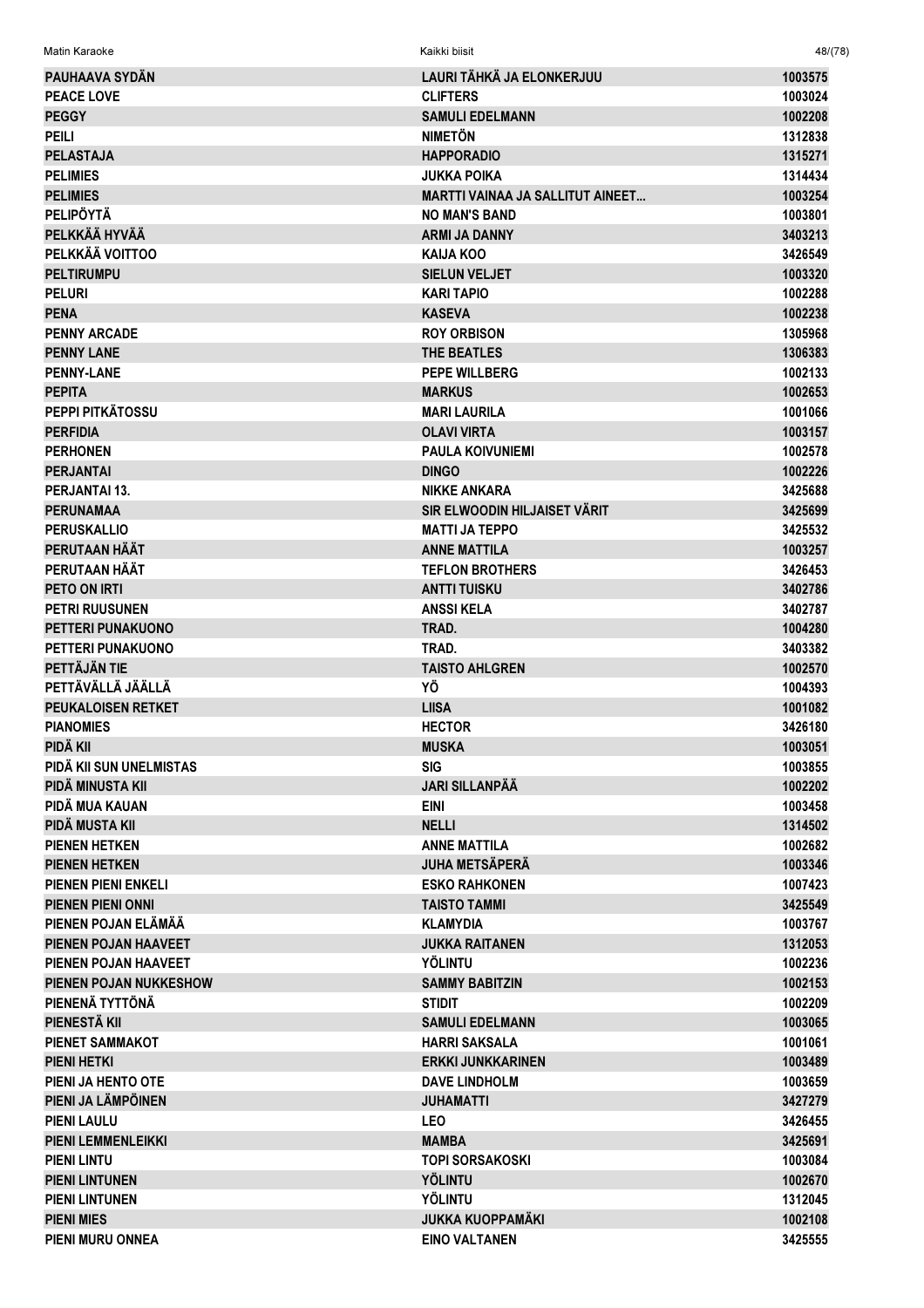| <b>PIENI NUKKE</b>          | <b>FREDI</b>                          | 1314102 |
|-----------------------------|---------------------------------------|---------|
| <b>PIENI POLKU</b>          | <b>HUMPPAVEIKOT</b>                   | 1003488 |
| PIENI SYDÄN                 | <b>LAILA KINNUNEN</b>                 | 1003416 |
| PIENI SYDÄN                 | <b>SAKARI KUOSMANEN</b>               | 1002705 |
| PIENTÄ UNELMAA              | <b>CHARLES PLOGMAN</b>                | 1003691 |
| <b>PIGALLE</b>              | <b>HUMPPAVEIKOT</b>                   | 1003473 |
| PIHA ILMAN SADETTAJAA       | <b>ZEN CAFE</b>                       | 1003437 |
| <b>PIHAPIHLAJA</b>          | <b>HUMPPAVEIKOT</b>                   | 1003502 |
| <b>PIIKKILANKAA</b>         | <b>TAIKAKUU</b>                       | 1003815 |
| PIIRI PIENI PYÖRII          | <b>TAPIOLAN YHTEISKOULUN OPPILAAT</b> | 1001089 |
| <b>PIIRIMYYJÄ</b>           | <b>VILPERIN PERIKUNTA</b>             | 1294885 |
| PIIRRÄ MINUUN TIE           | <b>ANSSIKELA</b>                      | 3402788 |
| <b>PIKKU BELINDA</b>        | <b>JOHNNY</b>                         | 1002156 |
| <b>PIKKU ENKELI</b>         | <b>KAUKO RÖYHKÄ</b>                   | 1007450 |
| PIKKU MIDINETTI             | <b>HELENA SILTALA</b>                 | 1002087 |
| <b>PIKKU NINA</b>           | <b>KARI KUUVA</b>                     | 1002764 |
| <b>PIKKU PRINSESSA</b>      | <b>LEEVI AND THE LEAVINGS</b>         | 1003250 |
| PIKKU SYNTINEN              | <b>ESKO RAHKONEN</b>                  | 1314464 |
| <b>PIKKU SYNTINEN</b>       | <b>ESKO RAHKONEN</b>                  | 1007419 |
| PIKKU-KALLEN PÄIVÄN HUULI   |                                       |         |
|                             | <b>SAMMY BABITZIN</b>                 | 1003419 |
| <b>PIKKU-MERJA</b>          | <b>JAMPPA TUOMINEN</b>                | 3402750 |
| PIKKUORAVIEN KUURAKETTI     | SAUKKI JA ORAVAT                      | 1001087 |
| <b>PIKKUSISKO</b>           | <b>NO MAN'S BAND</b>                  | 1003772 |
| <b>PIKKUVELI</b>            | <b>NOITALINNA HURAA</b>               | 1002775 |
| <b>PILKILLÄ</b>             | <b>JAAKKO TEPPO</b>                   | 1012270 |
| PILKUN JÄLKEEN              | <b>ROOPE SALMINEN &amp; KOIRAT</b>    | 3402789 |
| <b>PILVEN REUNALLA</b>      | <b>ROD OF MOSES</b>                   | 1004252 |
| PILVI TAIVAAN PEITTÄÄ       | <b>KARI TAPIO</b>                     | 1314844 |
| PIMEYDEN KESKELLÄ           | <b>RÄNDE</b>                          | 1004259 |
| PIMEÄ ONNI                  | <b>JIPPU &amp; SAMULI EDELMANN</b>    | 1004088 |
| PIMEÄ TIE-MUKAVAA MATKAA    | <b>LEEVI AND THE LEAVINGS</b>         | 1002432 |
| PIMEÄSTÄ VALOON             | <b>YÖLINTU</b>                        | 1003849 |
| <b>PINNAN ALLA</b>          | <b>MIRA LUOTI</b>                     | 3403261 |
| PIRU MINUT PERIKÖÖN         | <b>TIMO RAUTIAINEN</b>                | 3425677 |
| <b>PIRUN KAUNIS NAINEN</b>  | <b>CLIFTERS</b>                       | 1003029 |
| <b>PISTE</b>                | <b>STELLA</b>                         | 1003408 |
| <b>PISTOOLISANKARI</b>      | <b>DINGO</b>                          | 3425678 |
| PITKÄT PELLOT               | LAURI TÄHKÄ JA ELONKERJUU             | 1003518 |
| PLANEETAT ENKELIT JA KUU    | <b>JUHA TAPIO JA ANNA PUU</b>         | 1314876 |
| PLEASE DON'T STOP LOVING ME | <b>ELVIS PRESLEY</b>                  | 1312317 |
| <b>PLEASE PLEASE ME</b>     | THE BEATLES                           | 1306398 |
| <b>PLEDGING MY LOVE</b>     | <b>ELVIS PRESLEY</b>                  | 1312318 |
| <b>PLIIS VIIS KALJAA</b>    | <b>CLIFTERS</b>                       | 1003026 |
| PODMASKOVNYJE VETSERA       | <b>GEORG OTS</b>                      | 1002396 |
| <b>POHJAN POIKA</b>         | <b>MATTI JA TEPPO</b>                 | 1003799 |
| <b>POHJANMAALLA</b>         | <b>KLAMYDIA</b>                       | 1003798 |
| <b>POHJANTUULI</b>          | <b>SUVI TERÄSNISKA</b>                | 1314864 |
| POHJANTÄHDEN ALLA           | <b>POPEDA</b>                         | 1312081 |
| <b>POHJANTÄHTI</b>          | <b>TARJA LUNNAS</b>                   | 1002847 |
| POHJOIS-KARJALA             | <b>LEEVI AND THE LEAVINGS</b>         | 1002233 |
| <b>POHJOISEN LAULU</b>      | <b>MIKKO ALATALO</b>                  | 1002659 |
| <b>POHJOISEN LILJA</b>      | <b>ANNA ERIKSSON</b>                  | 1003655 |
| <b>POHJOISEN POIKA</b>      | <b>MARITA TAAVITSAINEN</b>            | 1003807 |
| POHJOISEN TAIVAAN ALLA      | <b>LEEVI AND THE LEAVINGS</b>         | 3426266 |
| POHJOISEN TÄHDET            |                                       |         |
| POHJOISET TÄHDET            | <b>SOUVARIT</b>                       | 1312036 |
|                             | <b>ESKO RAHKONEN</b>                  | 1007437 |
| <b>POHJOISTA VILJAA</b>     | <b>VIIKATE</b>                        | 1004380 |
| POHJOISTEN TUULIEN MAA      | <b>FBI BEAT</b>                       | 1003246 |
| <b>POHJOLA</b>              | <b>HUMPPAVEIKOT</b>                   | 1003462 |
| POHJOLAN TUULET             | <b>KUNINGASIDEA</b>                   | 1314840 |

Matin Karaoke Kaikki biisit 49/(78)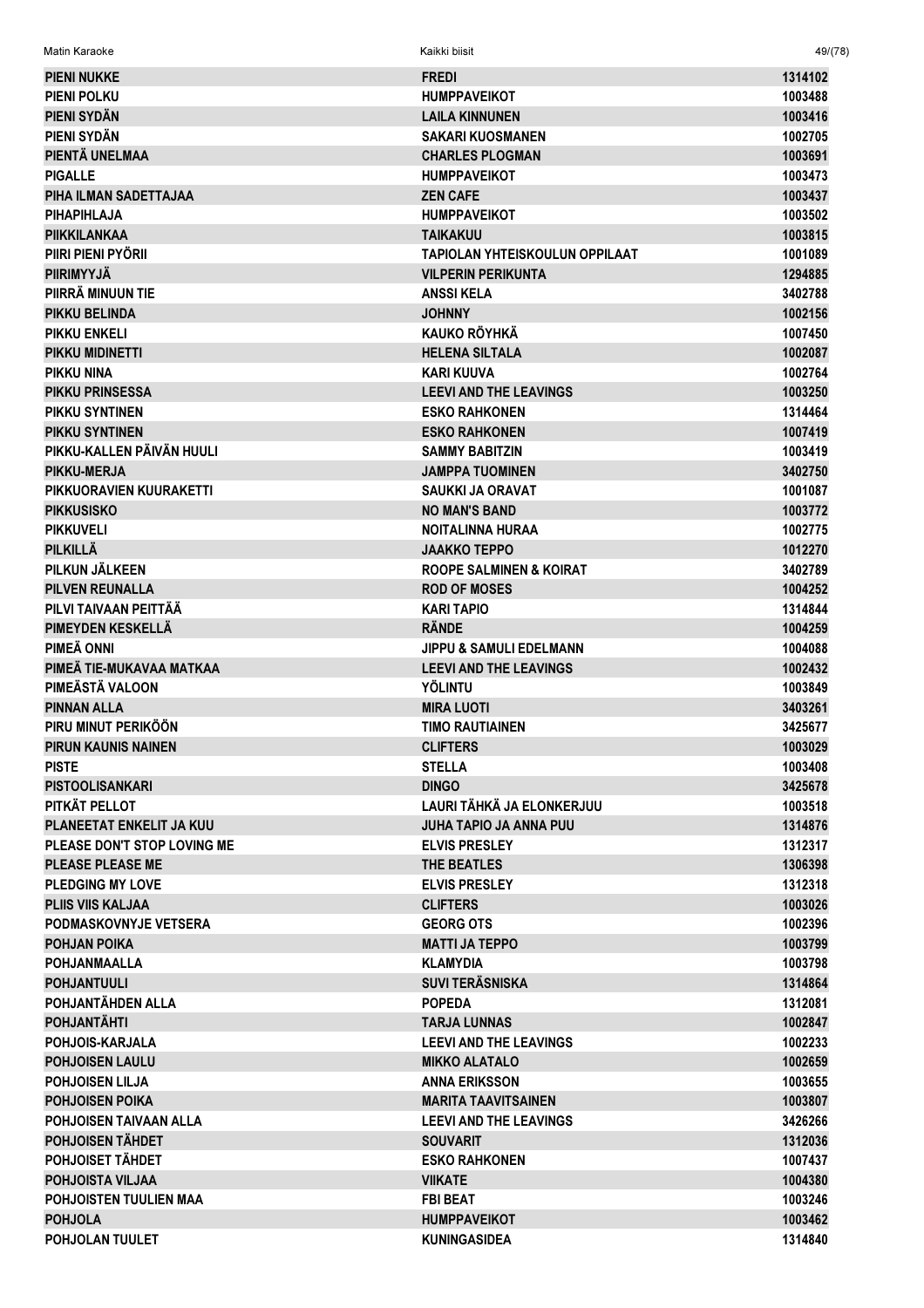| Matin Karaoke                   | Kaikki biisit                              | 50/(78) |
|---------------------------------|--------------------------------------------|---------|
| <b>POHJOLAN YO</b>              | <b>SOUVARIT</b>                            | 1313019 |
| <b>POHJOSEN POIKA</b>           | <b>MIKAEL GABRIEL</b>                      | 1293842 |
| POIKA (SAUNOO)                  | <b>POJU</b>                                | 1293741 |
| POIKA JULMAN MAAN               | <b>GARBO</b>                               | 1002773 |
| POIKA NIMELTÄ PÄIVI             | <b>LEEVI AND THE LEAVINGS</b>              | 1002671 |
| POIKA VARJOISELTA KUJALTA       | <b>OLAVI VIRTA</b>                         | 1002916 |
| POIKKEUS SÄÄNTÖÖN               | <b>ASTE</b>                                | 3427145 |
| POING POING POING               | <b>IRWIN GOODMAN</b>                       | 1315058 |
| POIS LÄHTEE MAAILMAIN           | <b>KARI TAPIO</b>                          | 1002872 |
| <b>POISON</b>                   | <b>ALICE COOPER</b>                        | 1001020 |
| <b>POJAT</b>                    | <b>LAILA JA RITVA KINNUNEN</b>             | 1002749 |
| <b>POJAT EI TANSSI</b>          | HERRA YLPPÖ JA IHMISET                     | 1007466 |
| <b>POJAT ON POIKII</b>          | <b>UNIKKI FEAT. ELASTINEN &amp; SPEKTI</b> | 1293805 |
| <b>POJAT TANSSIMAAN</b>         | <b>LEEVI AND THE LEAVINGS</b>              | 1003243 |
| <b>POKKA</b>                    | <b>IRINA</b>                               | 1003520 |
| <b>POLIISI PAMPUTTAA TAAS</b>   | <b>EPPU NORMAALI</b>                       | 1002624 |
| <b>POLKU</b>                    | <b>NEON 2</b>                              | 1294874 |
| <b>POLTE</b>                    | <b>CHISU</b>                               | 3403274 |
| <b>POLTE</b>                    | LAURI TÄHKÄ                                | 1293810 |
| POLTETTU KARMA                  | <b>APULANTA</b>                            | 1314429 |
| <b>POPEDA</b>                   | <b>ERIN</b>                                | 1293731 |
| <b>POPKORNI</b>                 | <b>JVG</b>                                 | 3426295 |
| POPLAULAJAN VAPAAPÄIVÄ          | <b>NELJÄ RUUSUA</b>                        | 1003044 |
| <b>POPMUSEO</b>                 | <b>NELJÄ RUUSUA</b>                        | 1002988 |
| POPPA JOE                       | <b>EDDY</b>                                | 1002433 |
| POPPIKONEET SOIMAAN             | <b>MARKO RITOLA</b>                        | 1314348 |
| <b>POPSTARS</b>                 | <b>NELJÄ RUUSUA</b>                        | 1003086 |
| <b>PORNOLAULU</b>               | <b>SIMO SALMINEN</b>                       | 1002559 |
| <b>POROMIES</b>                 | <b>EERO MAGGA</b>                          | 1312096 |
| PORSAITA ÄIDIN OOMME KAIKKI     | TRAD.                                      | 1004283 |
| <b>PORTOFINO</b>                | <b>KARI TAPIO</b>                          | 1003809 |
| PORTSARIN ELÄMÄÄ                | <b>TURO'S HEAVY GEE</b>                    | 1312073 |
| <b>PORTTI POHJOISEEN</b>        | <b>JAMPPA TUOMINEN</b>                     | 3402751 |
| PORTUGALIN HUHTIKUU             | <b>OLAVI VIRTA</b>                         | 1003147 |
| <b>POSKI POSKEA VASTEN</b>      | <b>REIJO TAIPALE</b>                       | 1002557 |
| <b>POSTIKORTTI</b>              | <b>JANNE HURME</b>                         | 1002304 |
| <b>POSTIMIES PATE</b>           | <b>JUSSI HAKULINEN</b>                     | 1001067 |
| POTKI POTKI SÄ VAIN             | <b>KARI TAPIO</b>                          | 1003658 |
| <b>POWER OF LOVE</b>            | <b>HUEY LEWIS AND THE NEWS</b>             | 1000102 |
| <b>PREERIAN KELTAINEN RUUSU</b> | <b>BERIT</b>                               | 1002336 |
| <b>PREERIAN KELTAINEN RUUSU</b> | <b>KARI TAPIO</b>                          | 3426765 |
| <b>PREUSSINPUNAISTA</b>         | <b>YÖLINTU</b>                             | 1003515 |
| <b>PRINSESSA</b>                | <b>LAURA VOUTILAINEN</b>                   | 3426126 |
| <b>PRINSESSA</b>                | <b>RESSU REDFORD JA JUSSI RAINIO</b>       | 1003862 |
| <b>PRINSESSA</b>                | <b>ROBIN</b>                               | 1003758 |
| <b>PRINSESSA 65</b>             | <b>SEPPO NÄRHI</b>                         | 1002251 |
| <b>PRINSESSA JÄÄ</b>            | <b>MAIJA VILKKUMAA</b>                     | 1003754 |
| <b>PRINSESSALLE</b>             | <b>DIANDRA</b>                             | 1314124 |
| <b>PROUD MARY</b>               | <b>CREEDENCE CLEARWATER REVIVAL</b>        | 1306172 |
| <b>PSYKEDELIAA</b>              | <b>NYLON BEAT</b>                          | 1002938 |
| PUHTAIN PURJEIN VALLIJÄRVELLE   | <b>ESKO RAHKONEN</b>                       | 3402799 |
| PUHU HILJAA RAKKAUDESTA         | <b>FREDI</b>                               | 1314103 |
| PUHU MINULLE RAKKAUDESTA        | <b>AMADEUS LUNDBERG</b>                    | 3426569 |
| PUHU ÄÄNELLÄ JONKA KUULEN       | <b>HAPPORADIO</b>                          | 1293807 |
| <b>PUISTOSSA</b>                | <b>ANSSIKELA</b>                           | 1002519 |
| <b>PUITA KAMINAAN</b>           | <b>MANIFEST</b>                            | 1312226 |
| PUKKI OVELLA KOLKUTTAA          | TRAD.                                      | 3403383 |
| <b>PULP FICTION</b>             | <b>HALOO HELSINKI!</b>                     | 1315267 |
| <b>PULU</b>                     | <b>ISMO ALANKO</b>                         | 1003035 |
| <b>PUMMILLA TALLINNAAN</b>      | TUOMAS KAUHANEN FEAT. MIKKO                | 1314072 |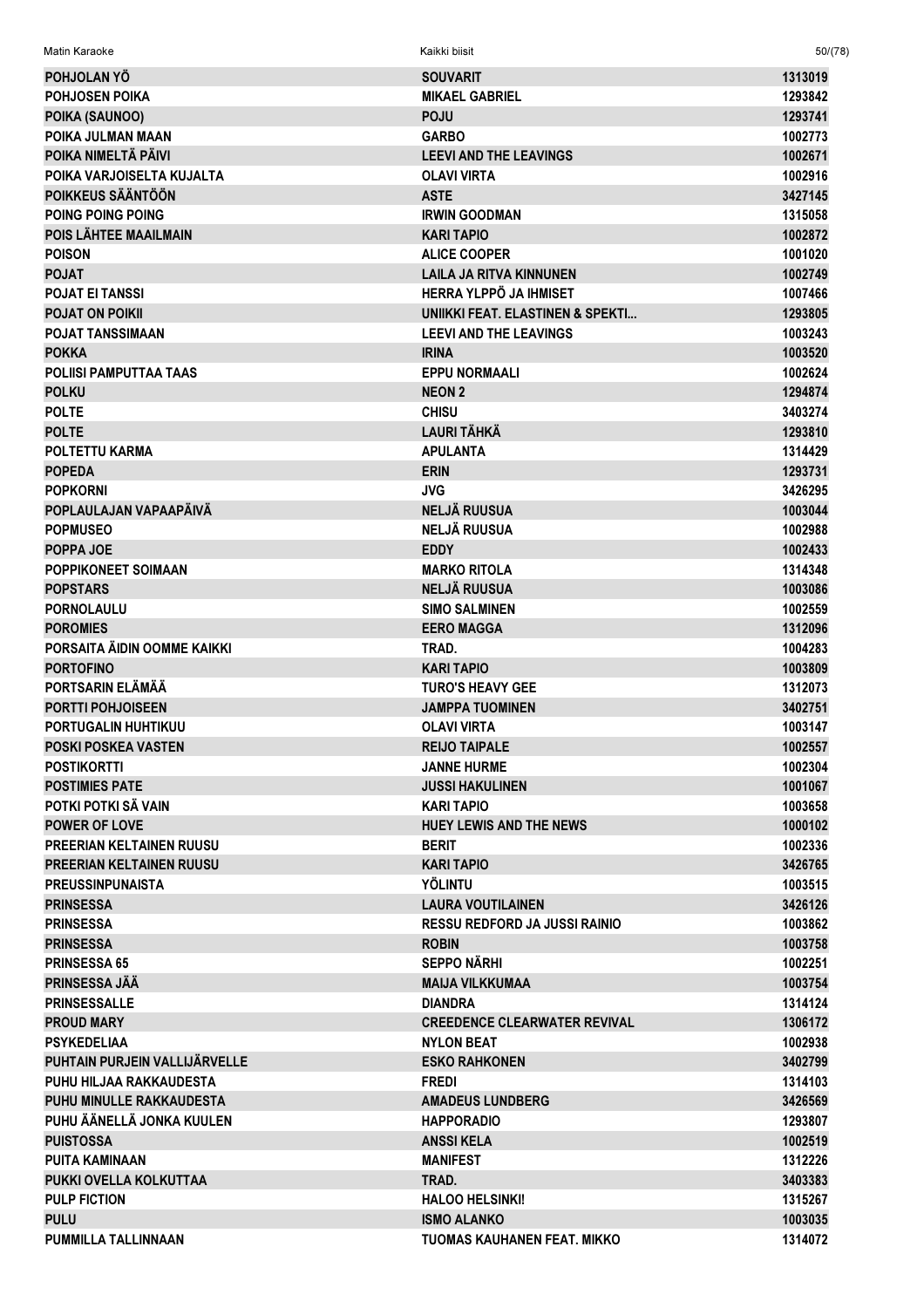| <b>PUMP PUMP</b>                        | <b>FREDI</b>                            | 1314104            |
|-----------------------------------------|-----------------------------------------|--------------------|
| <b>PUNAISET LEHDET</b>                  | <b>OLAVI VIRTA</b>                      | 1002900            |
| <b>PUNAISET ON SILMÄT</b>               | <b>TURO'S HEAVY GEE</b>                 | 1312074            |
| PUNAISTA JA MAKEAA                      | <b>POPEDA</b>                           | 1003034            |
| <b>PUNATUKKAINEN</b>                    | <b>AKI SIRKESALO</b>                    | 1314412            |
| PUNATUKKAISELLE TYTÖLLENI               | <b>OLAVI VIRTA</b>                      | 1002931            |
| <b>PUOLET MINUA</b>                     | <b>EIJA KANTOLA</b>                     | 1002962            |
| <b>PUOLIKAS</b>                         | <b>LAURI TÄHKÄ</b>                      | 1314445            |
| <b>PURE MUA</b>                         | <b>MEIJU SUVAS</b>                      | 1002316            |
| <b>PURISTA MUA HILJAA</b>               | <b>REIJO TAIPALE</b>                    | 1002597            |
| <b>PURJEHDUS</b>                        | <b>LASSE MÅRTENSON</b>                  | 1002503            |
| <b>PURJEHTIJAN VALSSI</b>               | <b>OLAVI VIRTA</b>                      | 1003201            |
| <b>PURKKAA</b>                          | <b>CLIFTERS</b>                         | 1003006            |
| PUT A LITTLE LOVE IN YOUR HEART         | <b>ANNIE LENNOX</b>                     | 1000032            |
| <b>PUT YOUR LOVE IN ME</b>              | <b>HOT CHOCOLATE</b>                    | 1004101            |
| PUT YOUR LOVE IN ME                     | HOT CHOCOLATE                           | 1004101            |
| PUTTEPOSSUN NIMIPÄIVÄT                  | <b>HOW MANY SISTERS</b>                 | 1001084            |
| <b>PUTTI PUTTI</b>                      | <b>KAI LIND</b>                         | 1003667            |
| <b>PUU</b>                              | <b>51 KOODIA</b>                        | 1003363            |
| PUUMAA MÄ METSÄSTÄN                     | <b>STIG</b>                             | 1312187            |
| <b>PUUSEPPÄ</b>                         | <b>HUMPPAVEIKOT</b>                     | 1003477            |
| <b>PUUTERILUNTA</b>                     | <b>MARITA TAAVITSAINEN</b>              | 1002240            |
| <b>PUUTTUVA PALANEN</b>                 | <b>ROBIN FEAT. BRÄDI</b>                | 1314414            |
| <b>PUUVILLAPELLOT</b>                   | <b>ANKI JA CUMULUS</b>                  | 1003731            |
| <b>PYHÄ TOIMITUS</b>                    | <b>JUICE LESKINEN</b>                   | 1002876            |
| PYRKINY VÄHENTÄÄ                        | <b>CHEEK FEAT, SPEKTI</b>               | 1315342            |
| PYSTYTKÖ LUPAAMAAN                      | <b>PETRI MUNCK</b>                      | 1002975            |
| <b>PYSÄKKI</b>                          | <b>GARBO</b>                            | 1002831            |
| PYYDÄ MULTA ANTEEKS KUNNOLLA            | <b>ANTTI TUISKU</b>                     | 3403255            |
| PYYDÄ VAIN                              | <b>KIRKA</b>                            | 1003676            |
| PYYHI KYYNELEET                         | <b>MAMBA</b>                            | 1002890            |
| <b>PYYNIKKI-VALSSI</b>                  | <b>ERKKI JUNKKARINEN</b>                | 1314465            |
| <b>PYYNTÖ</b><br><b>PÄIVIEN SÄVEL</b>   | <b>KLAMYDIA</b>                         | 3425679            |
| <b>PÄIVIN ÖIN</b>                       | PEKKA RUUSKA<br><b>JORMA KÄÄRIÄINEN</b> | 1002351<br>1003722 |
| PÄIVÄ KERRALLAAN                        | <b>KAIJA KOO</b>                        | 1314125            |
| PÄIVÄ VAIN                              | <b>NEKUT</b>                            | 1004244            |
| <b>PÄIVÄKOTI</b>                        | <b>PMMP</b>                             | 1003229            |
| PÄIVÄN VAIN                             | <b>ANKI LINDQVIST</b>                   | 1004351            |
| PÄIVÄNI ILMAN SINUA                     | <b>JUHA TAPIO</b>                       | 3426596            |
| PÄIVÄNSÄDE JA MENNINKÄINEN              | <b>TAPIO RAUTAVAARA</b>                 | 1002755            |
| <b>PÄIVÄNVALOON</b>                     | <b>HEIDI KYRÖ</b>                       | 1002180            |
| PÄIVÄT ILMAN SINUA                      | <b>TOPI SORSAKOSKI</b>                  | 1312855            |
| PÄIVÄT KUIN UNTA                        | <b>ARTO SOTAVALTA</b>                   | 1003301            |
| PÄIVÄT ON TÄÄLLÄ HITAITA                | <b>JENNI VARTIAINEN</b>                 | 1314415            |
| PÄMPPÄÄ                                 | TEFLON BROTHERS FEAT. ILARI SAHAMIES    | 1315128            |
| PÄÄSI RINNALLEIN PAINUU                 | <b>KIRKA</b>                            | 1315049            |
| PÄÄSTÄ MUT POIS                         | MIKAEL GABRIEL FEAT. DIANDRA            | 1314371            |
| PÄÄSTÄNKÖ IRTI                          | <b>ISMO ALANKO</b>                      | 1003854            |
| PÄÄTTÖMÄLLÄ POLLELLA                    | <b>PETRI &amp; PETTERSSON BRASS</b>     | 1315060            |
| <b>PÄÄTÄ JO</b>                         | <b>MARKO LÄMSÄ</b>                      | 1003782            |
| <b>PÖLLÖROCK</b>                        | <b>RIIKA PAAKKUNAINEN</b>               | 1001093            |
| PÖLYÄ HIUKSIA RISUJA                    | <b>PAULI HANHINIEMI</b>                 | 3403275            |
| PÖRSÄNMÄEN TANGO                        | <b>JAAKKO TEPPO</b>                     | 1012267            |
| PÖYTÄ TÄYTEEN                           | <b>MATTI JA TEPPO</b>                   | 1004064            |
| <b>QUEEN</b>                            | <b>PAULA KOIVUNIEMI</b>                 | 1314126            |
| <b>QUIT PLAYING GAMES WITH MY HEART</b> | <b>BACKSTREET BOYS</b>                  | 1000074            |
| <b>QUIT PLAYING GAMES WITH MY HEART</b> | <b>BACKSTREET BOYS</b>                  | 1000074            |
| <b>RAKAS</b>                            | <b>TAPANI KANSA</b>                     | 1003145            |
| <b>RAATTEEN TIE</b>                     | TRAD.                                   | 1314886            |

Matin Karaoke Kaikki biisit 51/(78)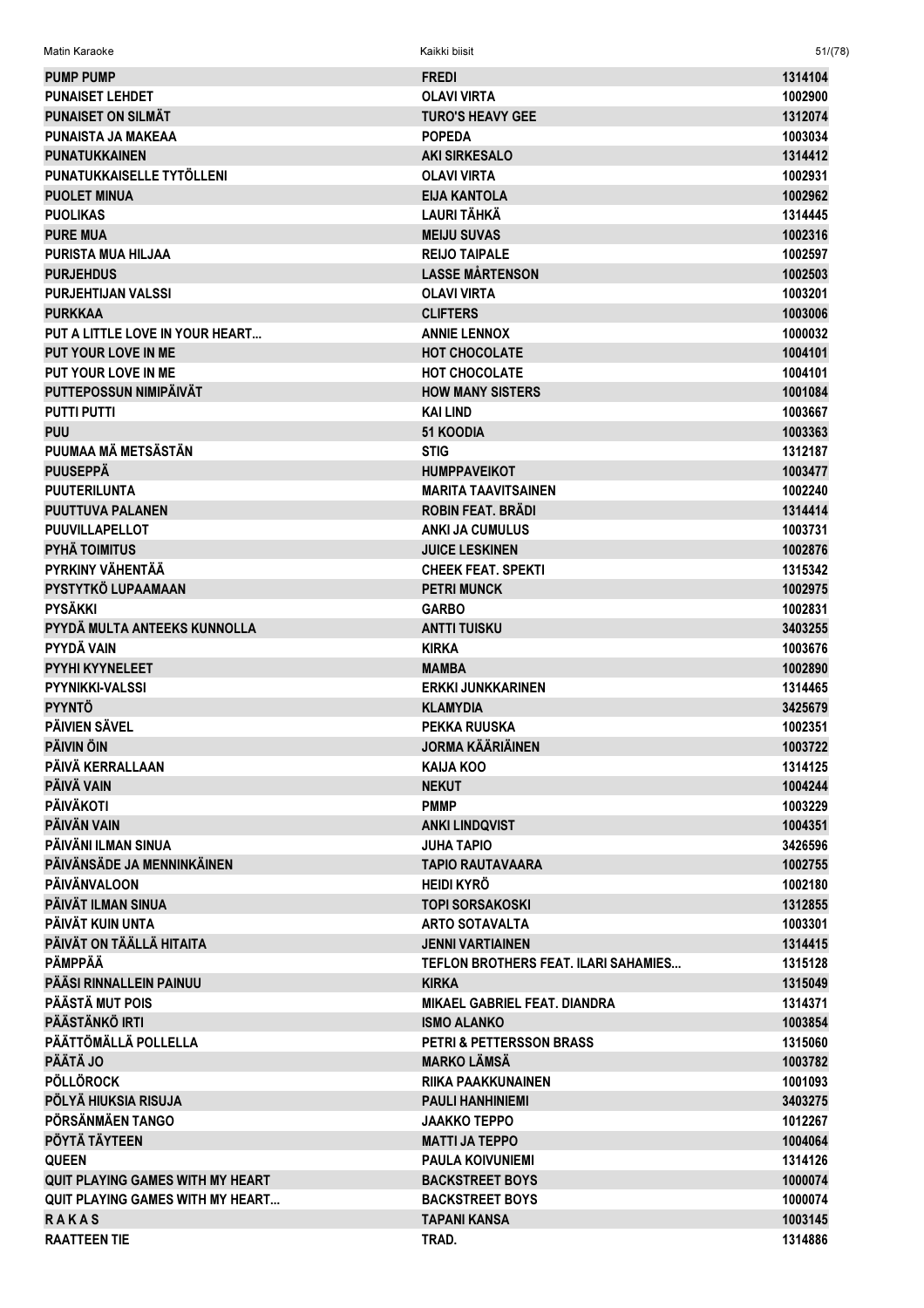| <b>RAFAELIN ENKELI</b>                         | <b>PEKKA RUUSKA</b>           | 1003382            |
|------------------------------------------------|-------------------------------|--------------------|
| <b>RAHA RATKAISEE</b>                          | <b>IRWIN GOODMAN</b>          | 1002452            |
| <b>RAHAMIES</b>                                | <b>TUOMARI NURMIO</b>         | 3403209            |
| <b>RAHAN TAKII</b>                             | <b>ANTTI TUISKU</b>           | 3419377            |
| RAHAT ON LOPPU MUTTA MYYDÄÄN VOLVO             | <b>SUURLÄHETTILÄÄT</b>        | 1002663            |
| <b>RAIKAS TUULI</b>                            | <b>JUHA TAPIO</b>             | 1003816            |
| <b>RAISIN' MY FAMILY</b>                       | <b>ANITA HIRVONEN</b>         | 1002652            |
| <b>RAJAMAA</b>                                 | <b>KARI TAPIO</b>             | 3426337            |
| <b>RAJATON KAIPAUS</b>                         | <b>TOPI SORSAKOSKI</b>        | 1312874            |
| <b>RAJATON RAKKAUS</b>                         | <b>KAKE RANDELIN</b>          | 1003075            |
| <b>RAJU RAKASTAJA</b>                          | <b>JENNA DREY</b>             | 1003730            |
| <b>RAKAS</b>                                   | <b>HALOO HELSINKI!</b>        | 3403285            |
| RAKASTA MUA JUURI NÄIN                         | <b>JUHAMATTI</b>              | 1003802            |
| <b>RAKASTAMME VAIN TOISIAMME</b>               | <b>MARKKU ARO</b>             | 3426127            |
| RAKASTAN ENEMMÄN SUA KUIN KETÄÄN ENNEN         | <b>KAI HYTTINEN</b>           | 1002642            |
| RAKASTAN JOKAISTA PÄIVÄÄ                       | <b>ANNELI PASANEN</b>         | 1002244            |
| RAKASTAN RAKASTAN RAKASTAN                     | <b>MARITA TAAVITSAINEN</b>    | 1002184            |
| <b>RAKASTAN SAAVUTHAN</b>                      | <b>CAROLA</b>                 | 1002337            |
| <b>RAKASTAN SUA</b>                            | <b>TAUSKI</b>                 | 1312276            |
| <b>RAKASTAN SUA LIIKAA</b>                     | <b>TAIKAKUU</b>               | 1314390            |
| <b>RAKASTAN SUA NIIN</b>                       | <b>JAMPPA TUOMINEN</b>        | 3402752            |
| RAKASTATKO VIELÄ KUN ON ILTA                   | <b>TABULA RASA</b>            | 1314372            |
| <b>RAKASTETTU</b>                              | <b>JUHA TAPIO</b>             | 3425929            |
| RAKASTUIN MÄ LOOSERIIN                         | <b>NYLON BEAT</b>             | 3427231            |
| <b>RAKASTUNUT NAINEN</b>                       | <b>OLAVI VIRTA</b>            | 1003184            |
| <b>RAKKAALLENI</b>                             | <b>PMMP</b>                   | 1312176            |
| RAKKAUDELLA ON NÄLKÄ                           | <b>TUURE KILPELÄINEN</b>      | 3426059            |
| <b>RAKKAUDELLA SINUN</b>                       | <b>PAULA KOIVUNIEMI</b>       | 1003137            |
| RAKKAUDELTA NÄYTTÄÄ HITTO VIE                  | <b>KULTAKURKUT</b>            | 1002656            |
| <b>RAKKAUDEN AAMU</b>                          | <b>JUHANI MARKOLA</b>         | 1002839            |
| <b>RAKKAUDEN AMMATTILAINEN</b>                 | <b>JUICE LESKINEN</b>         | 1003318            |
| <b>RAKKAUDEN ARVOITUS</b>                      | EILA PIENIMÄKI                | 3426768            |
| <b>RAKKAUDEN HAUDALLA</b>                      | <b>SAKARI KUOSMANEN</b>       | 1002875            |
| RAKKAUDEN JÄLKEEN                              | <b>CAROLA</b>                 | 1002490            |
| RAKKAUDEN JÄLKEEN                              | <b>CAROLA</b>                 | 1312060            |
| RAKKAUDEN KULTAHIPUT                           | <b>SOUVARIT</b>               | 1003463            |
| <b>RAKKAUDEN LAULU</b>                         | <b>OLAVI VIRTA</b>            | 1004360            |
| <b>RAKKAUDEN MUISTOMERKKI</b>                  | <b>ANNELI MATTILA</b>         | 1003339            |
| <b>RAKKAUDEN PALAT</b>                         | <b>KRISTIINA MÄKI</b>         | 1003921            |
| <b>RAKKAUDEN RIKKAUS</b>                       | <b>TAISTO TAMMI</b>           | 1293704            |
| <b>RAKKAUDEN RIKOLLINEN</b>                    | <b>PASI VAINIONPERÄ</b>       | 3425687            |
| <b>RAKKAUDEN RULETTI</b>                       | <b>ESKO RAHKONEN</b>          | 3402812            |
| <b>RAKKAUDEN SAARI</b>                         | <b>ANNA ERIKSSON</b>          | 1002531            |
| <b>RAKKAUDEN SOTILAAT</b>                      | <b>VESA-MATTI LOIRI</b>       | 1314676            |
| <b>RAKKAUDEN TALO</b>                          | <b>KIKKA</b>                  | 3425949            |
| <b>RAKKAUDEN TULI</b>                          | <b>TAUNO PALO</b>             | 1002738            |
| RAKKAUDEN TYÖKALU                              | <b>LEEVI AND THE LEAVINGS</b> | 1002730            |
| <b>RAKKAUDEN VAHVISTAMA</b>                    | ΥÖ                            | 1004388            |
| <b>RAKKAUDESSA SUURIA</b>                      | <b>PASI VAINIONPERA</b>       | 1003833            |
|                                                | <b>SIELUN VELJET</b>          |                    |
| <b>RAKKAUDESTA</b><br><b>RAKKAUDESTA LAULU</b> | <b>MAISA</b>                  | 3425680<br>1312831 |
| <b>RAKKAUS</b>                                 | <b>HALOO HELSINKI!</b>        | 1314442            |
| <b>RAKKAUS AITO ON VAIN KERRAN</b>             | <b>ANNELI SARI</b>            | 3426739            |
| RAKKAUS EI OO PYSYVÄÄ                          | LAURI TÄHKÄ JA ELONKERJUU     |                    |
|                                                |                               | 1003440            |
| RAKKAUS JA METSÄRAHAT                          | <b>JAAKKO TEPPO</b>           | 1012269            |
| RAKKAUS KASVOISTA KASVOIHIN                    | <b>SEIJA SIMOLA</b>           | 1002413            |
| <b>RAKKAUS KAUNISTAA</b>                       | <b>LEA LAVEN</b>              | 1002536            |
| <b>RAKKAUS KUULETHAN MUA</b>                   | <b>JORE MARJARANTA</b>        | 1315311            |
| <b>RAKKAUS LAPPIIN</b>                         | <b>SOUVARIT</b>               | 1012097            |
| RAKKAUS LIEKKIIN SYTYTTÄÄ                      | <b>SAANA</b>                  | 1002815            |

 $52/(78)$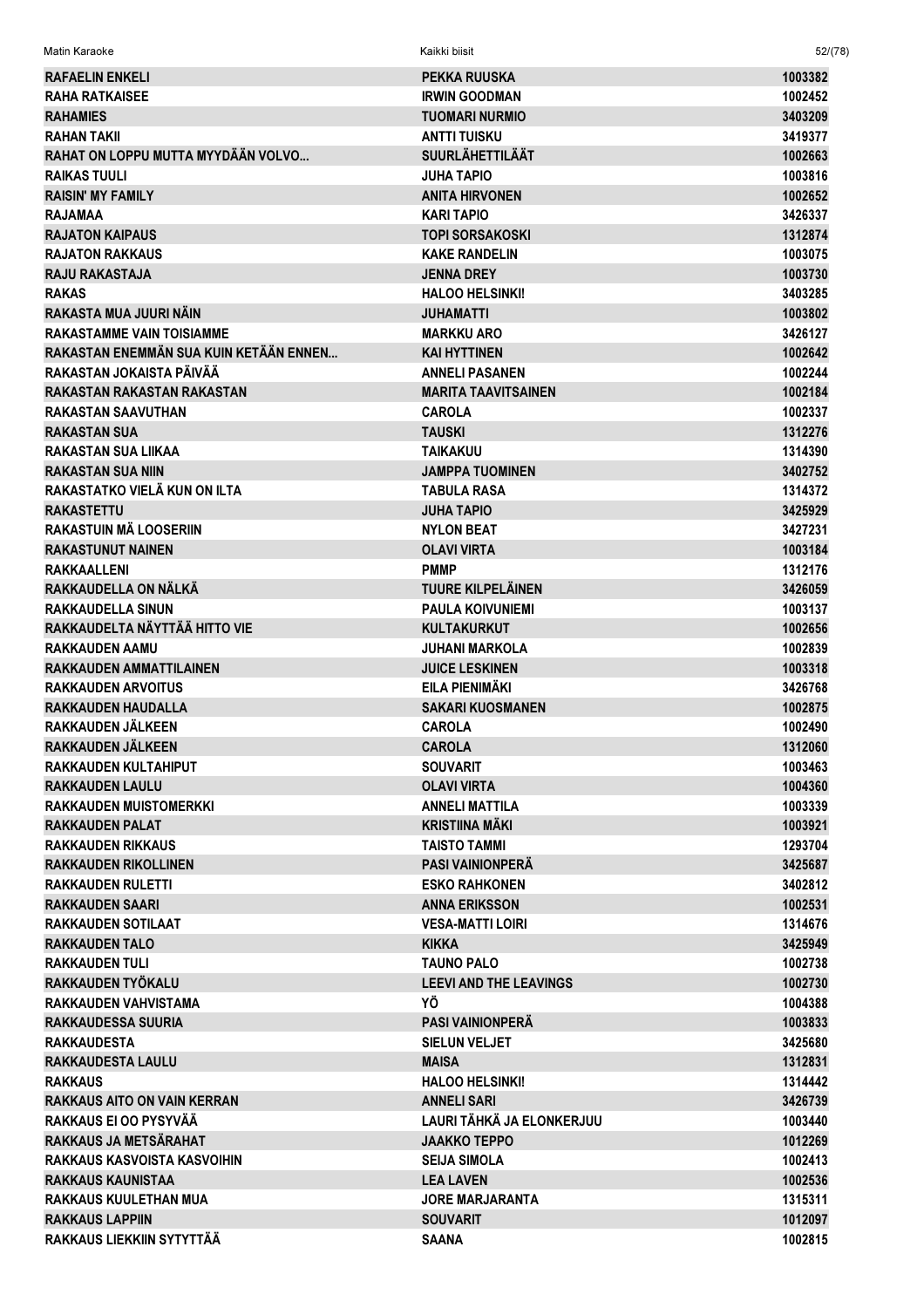| <b>RAKKAUS ON</b>               | <b>ANTTI TUISKU</b>                | 1314380 |
|---------------------------------|------------------------------------|---------|
| <b>RAKKAUS ON LUMIVALKOINEN</b> | ΥÖ                                 | 1002805 |
| <b>RAKKAUS ON MURHAA</b>        | <b>ANSSIKELA</b>                   | 1003349 |
| <b>RAKKAUS ON RUMA SANA</b>     | <b>ISMO ALANKO</b>                 | 1003066 |
| <b>RAKKAUS ON SININEN</b>       | <b>YÖLINTU</b>                     | 1002551 |
| <b>RAKKAUS ON VOIMAA</b>        | <b>KAIJA KOO</b>                   | 1004054 |
| <b>RAKKAUS VAIN</b>             | <b>PAULA KOIVUNIEMI</b>            | 1003446 |
| <b>RAKKAUSLAULU</b>             | <b>FREDI</b>                       | 1314105 |
| <b>RAKKAUSLAULU</b>             | <b>JOHANNA KURKELA</b>             | 1003875 |
| <b>RAKKAUSLAULU</b>             | <b>JULIET JONESIN SYDÄN</b>        | 1003251 |
| <b>RAKKAUSTARINA</b>            | <b>FREDI</b>                       | 1314106 |
| <b>RAKKAUSTARINA</b>            | <b>PAULA KOIVUNIEMI</b>            | 1315303 |
| <b>RAKKAUTES SUN</b>            | <b>TARJA LUNNAS</b>                | 3427224 |
| <b>RAKKAUTTA EI PIILOON SAA</b> | <b>LAURA VOUTILAINEN</b>           | 1003654 |
|                                 | <b>OLAVI VIRTA</b>                 | 1003160 |
| RAKKAUTTA EI SE OLLUTKAAN       |                                    |         |
| RAKKAUTTA JA PIIKKILANKAA       | <b>UNIKLUBI</b>                    | 1003049 |
| RAKKAUTTA RUTTOPUISTOSSA        | <b>TUURE KILPELÄINEN</b>           | 1003588 |
| RAKKAUTTA TÄÄ ON VAIN           | <b>ANNA ERIKSSON</b>               | 1002331 |
| <b>RAKKAUTTA VAIN</b>           | YÖ                                 | 1003633 |
| <b>RAKOVALKEALLA</b>            | <b>TAPIO RAUTAVAARA</b>            | 1003600 |
| <b>RALLI</b>                    | <b>TAPIO RAUTAVAARA</b>            | 1002791 |
| <b>RALLI</b>                    | TRAD.                              | 3403359 |
| <b>RAMONA</b>                   | <b>TUOMARI NURMIO</b>              | 1003415 |
| <b>RANNALLA</b>                 | <b>TAISKA</b>                      | 1002558 |
| <b>RANNALLA TANGO</b>           | <b>ARJA KORISEVA</b>               | 1002757 |
| <b>RANNALLA TUULEE</b>          | <b>TIINA RÄSÄNEN</b>               | 1002086 |
| <b>RANNALLA VIRRAN</b>          | <b>PENTTI HIETANEN</b>             | 1004251 |
| <b>RANNALLE</b>                 | <b>TCT FEAT. JONTTE VALOSAARI</b>  | 1314819 |
| <b>RANNAN TAVERNASSA KERRAN</b> | <b>KARI TAPIO</b>                  | 1002224 |
| RANSKALAINEN YÖ                 | <b>HEINÄSIRKKA</b>                 | 1002721 |
| <b>RANSKALAISET KOROT</b>       | <b>HELENA SILTALA</b>              | 1002763 |
| <b>RANTAKOIVUN ALLA</b>         | <b>TOPI SORSAKOSKI</b>             | 1312858 |
| <b>RANTALEIJONA</b>             | <b>JAAKKO TEPPO</b>                | 1012257 |
| <b>RAPARPERITAIVAS</b>          | <b>LEEVI AND THE LEAVINGS</b>      | 1312065 |
| <b>RAPPIOLLA</b>                | <b>HASSISEN KONE</b>               | 1002191 |
| <b>RASPUTIN</b>                 | <b>MONA CARITA</b>                 | 1003607 |
| <b>RASVIS MÃ OON</b>            | <b>PEPE WILLBERG</b>               | 1003210 |
| <b>RAVIMATKA</b>                | <b>JAAKKO TEPPO</b>                | 1012253 |
| <b>RAVIRETKI</b>                | <b>FAGERHOLM FEAT, KEIJO</b>       | 3426041 |
| <b>REBECCA</b>                  | <b>KARI TAPIO</b>                  | 1003592 |
| <b>REGGAEREKKA</b>              | LORD EST FEAT. PETRI NYGÅRD        | 1293739 |
| <b>REHELLISYYS</b>              | <b>ELF</b>                         | 3426128 |
| <b>REHTORIN LUISEVA SALLI</b>   | <b>JUSSI &amp; THE BOYS</b>        | 1312227 |
| REIPPAHASTI KÄYPI ASKELEET      | TRAD.                              | 3403384 |
| <b>REISSUMIEHEN EREHDYS</b>     | <b>ESKO RAHKONEN</b>               | 3402802 |
| <b>REISSUMIES</b>               | <b>MATTI ESKO</b>                  | 3403276 |
|                                 |                                    |         |
| <b>REISSUMIES</b>               | <b>ROOPE SALMINEN &amp; KOIRAT</b> | 1315147 |
| <b>REKIRETKI</b>                | TRAD.                              | 1004302 |
| <b>REKKAMIES</b>                | <b>MATTI ESKO</b>                  | 1003132 |
| <b>REMPALLAAN</b>               | KAUKO KÄYHKÖ                       | 1002990 |
| <b>RENTUN RUUSU</b>             | <b>IRWIN GOODMAN</b>               | 1002771 |
| <b>REPE JA LISSU</b>            | <b>POPEDA</b>                      | 1003820 |
| <b>REPE JA LISSU</b>            | <b>POPEDA</b>                      | 1312078 |
| <b>REPE JA LISSU</b>            | <b>POPEDA</b>                      | 3425681 |
| <b>REPPANA</b>                  | <b>VESTERINEN YHTYEINEEN</b>       | 1312842 |
| <b>RETEESTI VAAN</b>            | <b>IRWIN GOODMAN</b>               | 1002373 |
| <b>RETURN TO SENDER</b>         | <b>ELVIS PRESLEY</b>               | 1315191 |
| <b>REUNALLA</b>                 | <b>SAMULI EDELMANN</b>             | 3425976 |
| <b>REVI SIITÄ</b>               | <b>M NUORVA</b>                    | 1004236 |
| <b>REVONTULIHÄÄT</b>            | <b>ANTTI HUOVILA</b>               | 1003545 |

 $53/(78)$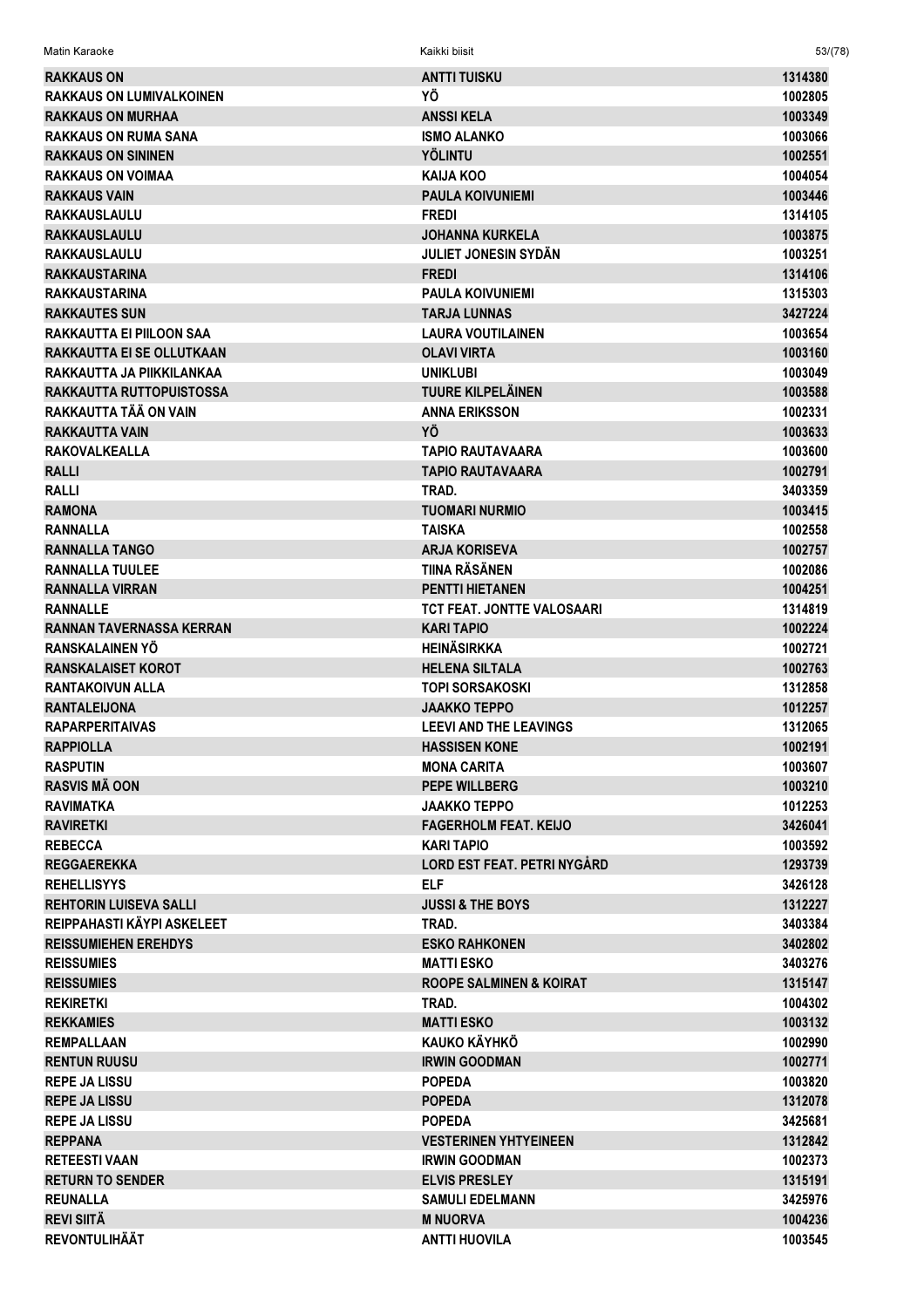| Matin Karaoke                  | Kaikki biisit                                | 54/(78) |
|--------------------------------|----------------------------------------------|---------|
| <b>RIDIN RIDIN</b>             | <b>HURRIGANES</b>                            | 1004204 |
| <b>RIEMU JA RATTO</b>          | <b>IRWIN GOODMAN</b>                         | 1314880 |
| <b>RIEPUMATTO</b>              | <b>RAGNI MALMSTEN</b>                        | 1002239 |
| <b>RIISINJYVÄ</b>              | <b>J. KARJALAINEN</b>                        | 1314649 |
| <b>RIISU KOKONAAN</b>          | JANNIKA B                                    | 3426009 |
| <b>RIKO MINUT</b>              | <b>ANNA PUU</b>                              | 1003915 |
| <b>RIKOLLINEN</b>              | <b>VILMA ALINA</b>                           | 3427385 |
| RILLUTTELE YÖ                  | <b>YÖLINTU</b>                               | 1002630 |
| <b>RIN TIN TIN</b>             | <b>LEEVI AND THE LEAVINGS</b>                | 1002634 |
| <b>RING RING</b>               | <b>ABBA</b>                                  | 1306872 |
| <b>RINTA ROTTINGILLA</b>       | <b>ISTO HILTUNEN</b>                         | 3426377 |
| <b>RIO</b>                     | <b>FREDERIK</b>                              | 1003865 |
| <b>RIO DE JANEIRO</b>          | <b>POPEDA</b>                                | 1003753 |
| RIO OHOI!                      | <b>JONNE AARON</b>                           | 1314302 |
| RIPOTA MUN TUHKANI KYRÖNJOKEEN | <b>KLAMYDIA</b>                              | 3425682 |
| <b>RISAINEN ELÄMÄ</b>          | <b>JUICE LESKINEN</b>                        | 1003907 |
| <b>RITVA</b>                   | <b>ESKO RAHKONEN</b>                         | 1293705 |
| <b>RIVER OF BABYLONIAN</b>     | <b>KISU</b>                                  | 1002333 |
| <b>RIVITANSSI</b>              | <b>TERHI JOKILA</b>                          | 1002194 |
| <b>ROADRUNNER</b>              | <b>HURRIGANES</b>                            | 1004202 |
| <b>ROCK ME</b>                 | <b>ABBA</b>                                  | 1306879 |
| <b>ROCK ME BABY</b>            | <b>DAVID CASSIDY</b>                         | 1000080 |
| <b>ROCK ME BABY</b>            | <b>DAVID CASSIDY</b>                         | 1000080 |
| <b>ROCK N ROLL</b>             | <b>LED ZEPPELIN</b>                          | 1001017 |
| <b>ROCK OF AGES</b>            | <b>DEF LEPPARD</b>                           | 1001034 |
| <b>ROCK ROLL ALL NITE LONG</b> | <b>KISS</b>                                  | 1001015 |
| <b>ROCK-KUKKO</b>              | <b>ISOKYNÄ LINDHOLM</b>                      | 1315069 |
| <b>ROCK'N ROLL</b>             | <b>KARI PEITSAMO</b>                         | 1312228 |
| <b>ROCK'N ROLL HOOCHIE KOO</b> | <b>KIRKA &amp; ISLANDERS</b>                 | 1312229 |
| <b>ROCK'N ROLL KEIJUKAINEN</b> | <b>BADDING ROCKERS</b>                       | 1312230 |
| <b>ROCK'N ROLL TAAS SOI</b>    | <b>KARMA</b>                                 | 1312231 |
| ROCKABILLY PAUKKUU             | TAPANI KANSA                                 | 3426326 |
| ROCKIN ALL OVER THE WORLD      | <b>STATUS QUO</b>                            | 1001048 |
| ROKATAAN VAAN                  | <b>ALWARI TUOHITORVI</b>                     | 1312232 |
| ROKATEN YMPÄRI MAAILMAN        | <b>KARI PEITSAMO</b>                         | 1003652 |
| <b>ROKKI ON POIKAA</b>         | <b>ESA PAKARINEN</b>                         | 1312233 |
| ROKKIBÄNDI WOUNDED KNEE        | <b>MILJOONASADE</b>                          | 1312274 |
| <b>ROKKILAULAJA</b>            | <b>MIKKO ALATALO</b>                         | 1315072 |
| <b>ROKKIMAKKARA</b>            | <b>PATE MUSTAJÄRVI</b>                       | 1003278 |
| ROKKIVAARI HOTANEN             | <b>TAPANI KANSA</b>                          | 1312234 |
| <b>ROLL OVEL BEETHOVEN</b>     | <b>ELO</b>                                   | 1004105 |
| <b>ROLL OVEL BEETHOVEN</b>     | <b>ELO</b>                                   | 1004105 |
| <b>ROMANELLA</b>               | <b>KARI TAPIO</b>                            | 1003226 |
| <b>ROMANESCA</b>               | <b>OLAVI VIRTA</b>                           | 1002901 |
| <b>ROMANIALAINEN KITARA</b>    | <b>OLAVI VIRTA</b>                           | 1002899 |
| <b>ROMANSSI</b>                | <b>LEIF WAGER</b>                            | 1293851 |
| ROMANTIIKKAA RUUSUTARHASSA     | <b>ERKKI JUNKKARINEN</b>                     | 3426760 |
| ROMANTIIKKAA RUUSUTARHASSA     | <b>HUMPPAVEIKOT</b>                          | 1003460 |
| <b>ROMEO JA JULIA</b>          | <b>MOVETRON</b>                              | 1007496 |
| <b>ROOMA</b>                   | <b>EDU KETTUNEN</b>                          | 1003698 |
| ROOMAAN TAI PARIISIIN          | <b>LAURA VOUTILAINEN</b>                     | 1003779 |
| ROOSA JA KAHDEKSAN MUUTA       | <b>MIESKONE</b>                              | 1002173 |
| <b>ROSANNA</b>                 | ΤO                                           | 1004125 |
| <b>ROSVOLAULU</b>              | <b>EERO KAARNA</b>                           | 1001060 |
| <b>ROSVOROOPE</b>              | <b>TAUNO PALO</b>                            | 1002575 |
| <b>ROTESTILAULU</b>            | <b>SIMO SALMINEN</b>                         | 1002717 |
| <b>ROTKO</b>                   | <b>FINTELLIGENS FEAT. SPEKTI &amp; TASIS</b> | 1315341 |
| <b>ROTUNAINEN</b>              | <b>LEA LAVEN</b>                             | 1003612 |
| <b>ROUTE 66</b>                | <b>JUSSI &amp; THE BOYS</b>                  | 1002377 |
| <b>ROVIOLLA</b>                | <b>GIMMEL</b>                                | 1002821 |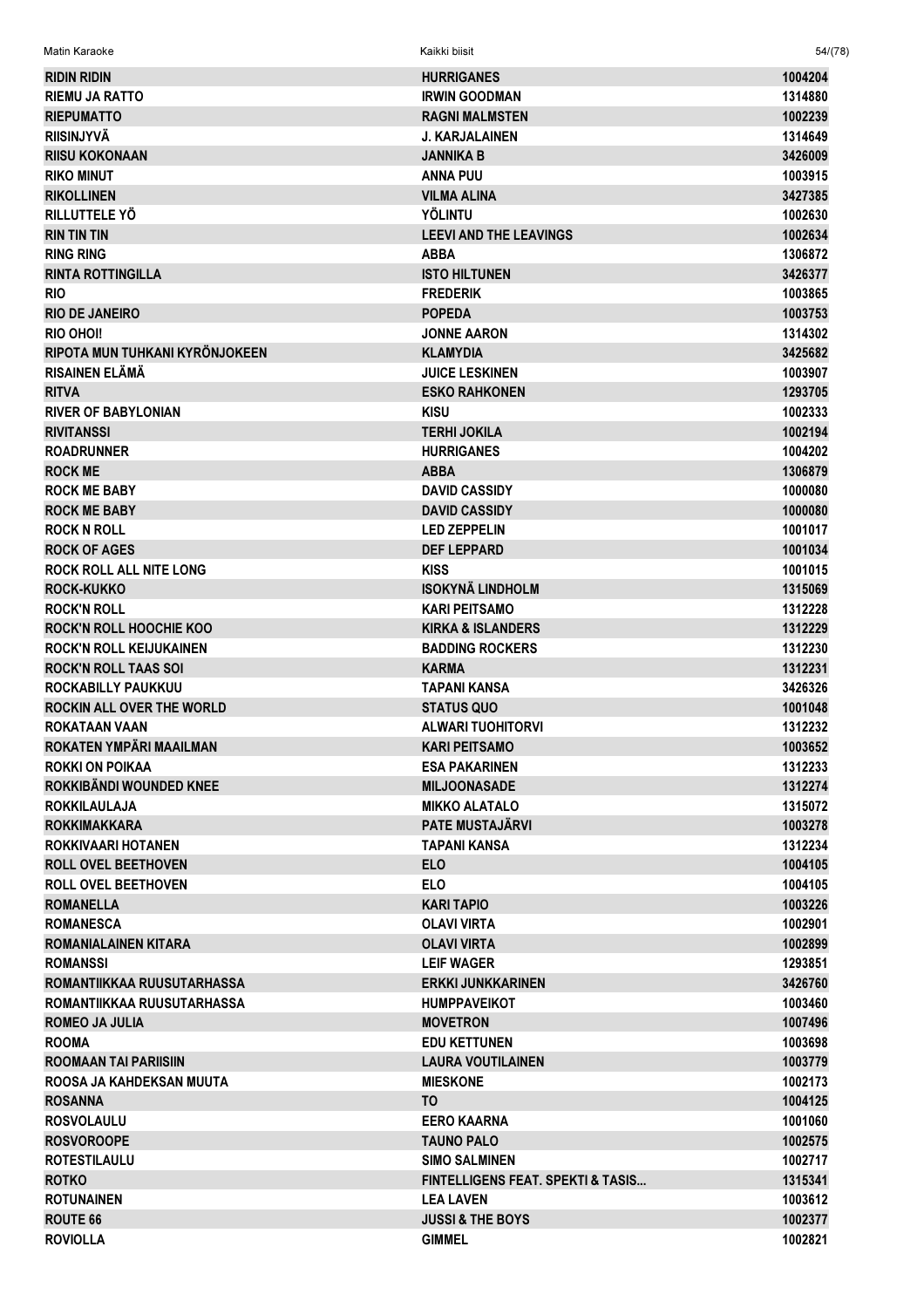| <b>Matin Karaoke</b><br><br>Kaikki biisit | 55/(78) |
|-------------------------------------------|---------|
|                                           |         |

| <b>ROY ORBISON</b>                   | <b>STIG</b>                         | 1314865 |
|--------------------------------------|-------------------------------------|---------|
| <b>RUBY BABE</b>                     | <b>HURRIGANES</b>                   | 1004205 |
| <b>RUHTINAAN VIULU</b>               | <b>TAISTO TAMMI</b>                 | 1293706 |
| <b>RUIKOPERÄN ROCKTÄHTI</b>          | <b>JAAKKO TEPPO</b>                 | 1012258 |
| <b>RUKOILEN</b>                      | <b>MARIJA SERIFOCIC</b>             | 1003537 |
| <b>RUKOUS</b>                        | <b>ANTTI TUISKU</b>                 | 1312830 |
| <b>RUMAT LAPSET</b>                  | <b>KALLE AHOLA</b>                  | 1003288 |
| <b>RUN THROUGH THE JUNGLE</b>        | <b>CREEDENCE CLEARWATER REVIVAL</b> | 1306192 |
| <b>RUNAWAY</b>                       | <b>KISU</b>                         | 1002262 |
|                                      |                                     |         |
| <b>RUNOILIJA</b>                     | <b>MILJOONASADE</b>                 | 1003041 |
| <b>RUNOTAR</b>                       | <b>KARI K JURVA</b>                 | 1002807 |
| <b>RUOSKI MINUA</b>                  | <b>DON HUONOT</b>                   | 3427138 |
| <b>RUOSTUNUT ANKKURI</b>             | <b>ANTTI RAILIO</b>                 | 1314416 |
| <b>RUSGIE NEITSYT VALGIE NEITSYT</b> | <b>HELI KEINONEN</b>                | 1002434 |
| <b>RUSKEAT SILMÄT</b>                | <b>CHARLIES</b>                     | 1002327 |
| <b>RUSKETUSRAIDAT</b>                | <b>PMMP</b>                         | 1002957 |
| <b>RUUSU JOKA VUODESTA</b>           | <b>REIJO TAIPALE</b>                | 1312157 |
| <b>RUUSU ON PUNAINEN</b>             | <b>TAUNO PALO</b>                   | 1002249 |
| <b>RUUSUJA HOPEAMALJASSA</b>         | <b>ERKKI JUNKKARINEN</b>            | 1003611 |
| <b>RUUSULAULU</b>                    | <b>ANTTI VIRMAVIRTA</b>             | 3426129 |
| RUUSUNOKSA JA KYYHKYNEN              | <b>JARI SILLANPÄÄ</b>               | 1314128 |
| <b>RUUSUTARHA</b>                    | <b>PSYYKE</b>                       | 3427139 |
| <b>RYYNÄSEN VARTTI</b>               | <b>JAAKKO TEPPO</b>                 | 1012265 |
| <b>RYYPPY</b>                        | <b>STIG</b>                         | 1312268 |
| <b>RYYSYRANTA</b>                    | <b>IRWIN GOODMAN</b>                | 1294875 |
| <b>RÖÖPERIIN</b>                     | <b>PEPE WILLBERG</b>                | 1002133 |
| <b>SAA KOSKETTAA</b>                 | <b>MAMBA</b>                        | 1002724 |
| <b>SAALIIT</b>                       | <b>CHISU</b>                        | 1315312 |
| <b>SAANHAN MENNÄ LUOTAS POIS</b>     | <b>KARI TAPIO</b>                   | 3426182 |
| <b>SAANHAN VIIMEISEN TANSSIN</b>     | <b>RAULI BADDING SOMERJOKI</b>      | 1003410 |
| <b>SAANKO LUVAN</b>                  | <b>TAIKAKUU</b>                     | 1312025 |
| <b>SAARA JA RON</b>                  | <b>ISTO HILTUNEN</b>                | 1003526 |
| <b>SAARENMAAN VALSSI</b>             | <b>GEORG OTS</b>                    | 1003413 |
| <b>SAARI</b>                         | <b>PARIISIN KEVÄT</b>               | 1312841 |
| <b>SAARI RAKKAUDEN</b>               | <b>ARTO NUOTIO</b>                  | 3426762 |
| <b>SAARISTON SIRKKA</b>              | <b>GEORG MALMSTEN</b>               | 1312158 |
| <b>SAAT POSTIKORTIN</b>              | <b>JAMPPA TUOMINEN</b>              | 3402753 |
| <b>SAAT SYTTYMÄÄN</b>                | <b>LAURI TÄHKÄ</b>                  | 1314060 |
| <b>SAATILLA</b>                      | <b>ELOKUU</b>                       | 1312835 |
| <b>SAAVATKO HE JOSKUS TOISENSA</b>   | <b>ISTO HILTUNEN</b>                | 1002548 |
| <b>SAAVU KESÄTUULI</b>               | <b>PUOLIKUU</b>                     |         |
|                                      |                                     | 3425683 |
| SAAVUTHAN JÄLLEEN ROOMAAN            | <b>OLAVI VIRTA</b>                  | 1002928 |
| <b>SABINA</b>                        | <b>EINO GRÖN</b>                    | 1293707 |
| <b>SABOTAGE</b>                      | <b>CHISU</b>                        | 1293798 |
| <b>SADAN VUODEN YKSINÄISYYS</b>      | <b>SIG</b>                          | 1002544 |
| <b>SADE</b>                          | KAIJA KÄRKINEN JA ILE KALLIO        | 1002687 |
| <b>SADE</b>                          | <b>MARKKU SUOMINEN</b>              | 1003387 |
| <b>SADE</b>                          | <b>MIKA SUNDQVIST</b>               | 1003852 |
| <b>SADEMIES</b>                      | <b>ARI KLEM</b>                     | 1312010 |
| <b>SADETANSSI</b>                    | <b>FINLANDERS</b>                   | 1002281 |
| <b>SADNESS IN YOUR EYES</b>          | <b>KIRKA</b>                        | 1002404 |
| <b>SAIKOS PLUVAN</b>                 | <b>VESA-MATTI LOIRI</b>             | 1002651 |
| <b>SAILING</b>                       | <b>ROD STEWART</b>                  | 1000041 |
| <b>SAIN YÖN</b>                      | <b>MENNEISYYDEN VANGIT</b>          | 1003805 |
| <b>SAIRAS KARHUNPOIKA</b>            | <b>GEORG MALMSTEN</b>               | 1001080 |
| SAIT MULTA KUKKASET TOUKOKUUN        | <b>EILA PELLINEN</b>                | 1003559 |
| <b>SAKU SAMMAKKO</b>                 | <b>BRITA KOIVUNEN</b>               | 1002338 |
| <b>SALAINEN RAKKAUS</b>              | <b>RAULI BADDING SOMERJOKI</b>      | 3403235 |
| <b>SALAISUUDESSAIN</b>               | <b>TAPANI KANSA</b>                 | 1003237 |
| <b>SALAISUUDET</b>                   | <b>TUULI</b>                        | 1314129 |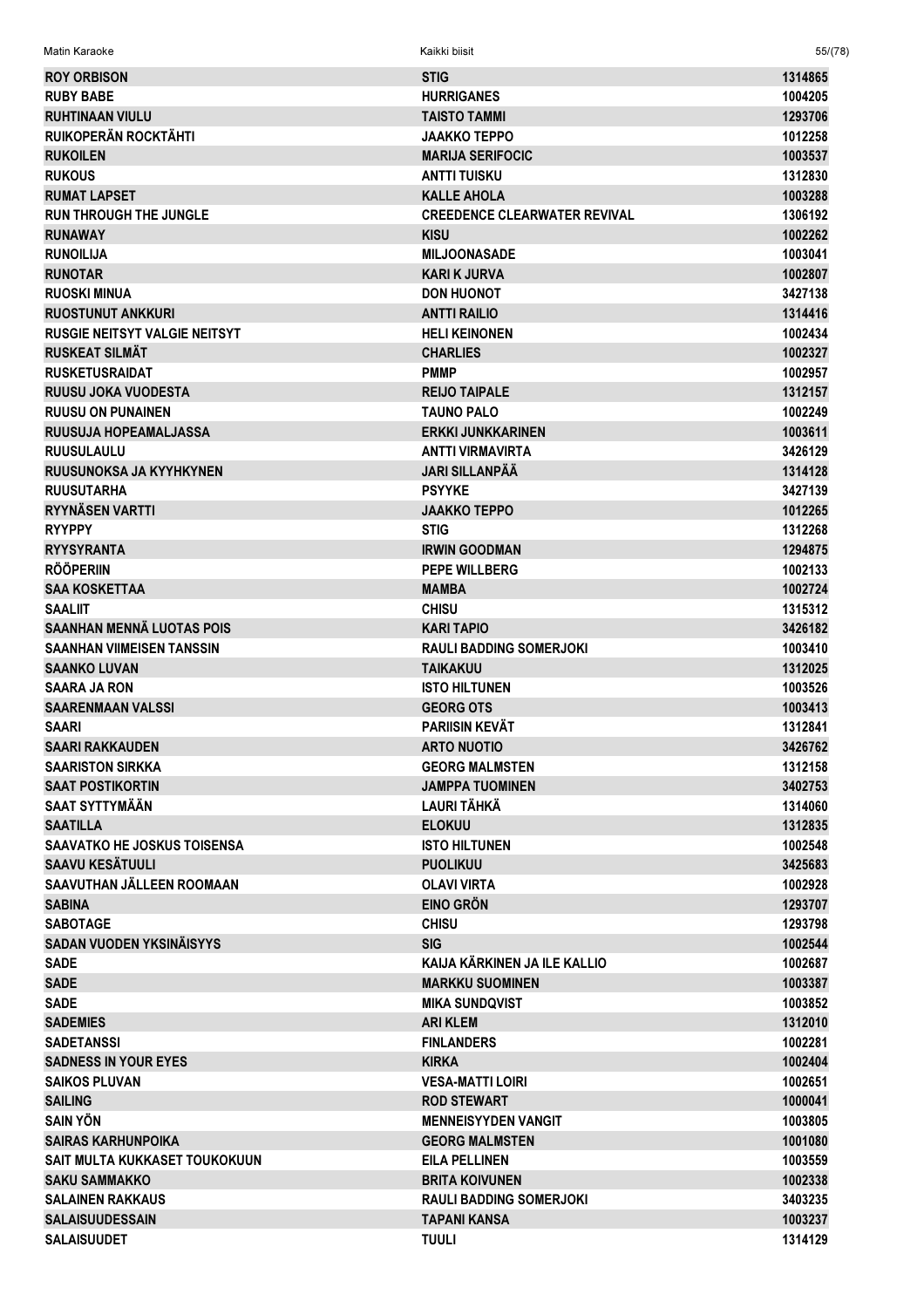| <b>SALAISUUS</b>                  | <b>MIKKO LEPPILAMPI</b>         | 1003369 |
|-----------------------------------|---------------------------------|---------|
| <b>SALAMA TAIVAS</b>              | LAURA VOUTILAINEN               | 1003797 |
| <b>SALAMOI</b>                    | <b>TARJA LUNNAS</b>             | 3426336 |
| <b>SALATTU SURU</b>               | <b>DANNY AND THE RENEGADES</b>  | 1002848 |
| <b>SALATTU SURU</b>               | <b>TOPI SORSAKOSKI</b>          | 1312876 |
| SALIL EKA, SALIL VIKA             | <b>MUSTA BARBAARI</b>           | 1314432 |
| <b>SAMA NAINEN</b>                | <b>CHISU</b>                    | 1003864 |
| <b>SAMAAN MARMORIIN</b>           | <b>ANTTI RAILIO</b>             | 3426184 |
| SAMAAN PAIKKAAN SAMAAN AIKAAN     | <b>SOUVARIT</b>                 | 1314276 |
| SAMAAN PAIKKAAN SAMAAN AIKAAN     | <b>SOUVARIT</b>                 | 1012158 |
| <b>SAMANTEKEVÄÄ</b>               | <b>TIKTAK</b>                   | 1003757 |
| <b>SAMBALELE</b>                  | <b>PIA KATRI JA IRA SAXHOLM</b> | 1001100 |
| <b>SAMMAKKOPRINSSI</b>            | <b>JAAKKO TEPPO</b>             | 1012261 |
| <b>SAMMUNUT NUOTIO</b>            | <b>JORMA KÄÄRIÄINEN</b>         | 1315308 |
| <b>SAMPPANJAA</b>                 | <b>LEA LAVEN</b>                | 1004352 |
| <b>SAMPPANJAA</b>                 | <b>LEA LAVEN</b>                | 1312013 |
| <b>SAN ANTONION RUUSU</b>         | <b>OLAVI VIRTA</b>              | 1004366 |
| <b>SAN BERNADINO</b>              | A AALLON RYTMIORKESTERI         | 1002162 |
| <b>SANA VAIN</b>                  | <b>OLAVI VIRTA</b>              | 1003188 |
| SANAT LEIKKIVÄT HUULILLAS         | <b>KARI HIRVONEN</b>            | 1002993 |
| <b>SANAT MURENEVAT</b>            | <b>LEA LAVEN</b>                | 1002606 |
| <b>SANATONTA RAKKAUTTA</b>        | <b>JENNA BÅGEBERG</b>           | 1293827 |
| <b>SANKARIT</b>                   | <b>J. KARJALAINEN</b>           | 1003302 |
| <b>SANKARITAR</b>                 | <b>TIKTAK</b>                   | 1003361 |
| <b>SANO MITÄ SANOT</b>            | <b>LEO</b>                      | 3425995 |
| <b>SANO MULLE JOTAIN KAUNISTA</b> | <b>KATRI YLANDER</b>            | 3427082 |
| <b>SANOINKO SULLE KOSKAAN</b>     | <b>MIKKO SILTALA</b>            | 1003637 |
| <b>SANOJA VAAN</b>                | <b>SUVI TERÄSNISKA</b>          | 1003880 |
| SANOMATTA JÄI NIIN PALJON         | <b>JAMPPA TUOMINEN</b>          | 3402774 |
| SARKYNEIDEN SYDÄNTEN TIE          | <b>SUVI TERÄSNISKA</b>          | 1003834 |
| <b>SATA KELLOA</b>                | <b>PASI KAUNISTO</b>            | 1002553 |
| SATA KESÄÄ TUHAT YÖTÄ             | <b>PAULA KOIVUNIEMI</b>         | 1002744 |
| <b>SATA KITARAA</b>               | <b>ANTTI HUOVILA</b>            | 1002521 |
| <b>SATA MIESTÀ</b>                | <b>PAULA KOIVUNIEMI</b>         | 1003456 |
| <b>SATA ROHKEAA LAIVAA</b>        | <b>DINGO</b>                    | 1312264 |
| <b>SATA SALAMAA</b>               | <b>VIRVE ROSTI</b>              | 1003590 |
| <b>SATA SUUDELMAA</b>             | EIJA KANTOLA                    | 1002129 |
| <b>SATASEN LAINA</b>              | <b>NYLON BEAT</b>               | 3427230 |
| <b>SATEEN TANGO</b>               | <b>REIJO TAIPALE</b>            | 1293708 |
| SATEENKAAREN VÄREISTÄ             | <b>RÄNDE</b>                    | 1004227 |
| <b>SATEENVARJO</b>                | SIR LIVO ALONE ORCHESTRA        | 1003705 |
| <b>SATEET</b>                     | JANNA, TUURE KILPELÄINEN        | 3426378 |
| <b>SATEINEN ILTA</b>              | <b>OLAVI VIRTA</b>              | 1002894 |
| <b>SATOI TAI PAISTOI</b>          | <b>MATTI JA TEPPO</b>           | 1003670 |
| <b>SATTUMA KULJETTAA</b>          | <b>BERIT</b>                    | 1002289 |
| SATU MEIDÄN RAKKAUDEN             | <b>TAIKAKUU</b>                 | 1003640 |
| <b>SATU RAKKAUDEN</b>             | <b>TAPANI KANSA</b>             | 1003618 |
| SATU RUSKEISTA SILMISTÄ           | <b>REIJO TAIPALE</b>            | 1293709 |
| <b>SATULINNA</b>                  | <b>JARI SILLANPÄÄ</b>           | 1002833 |
|                                   |                                 |         |
| <b>SATULINNA</b>                  | <b>JONNE AARON</b>              | 1314291 |
| <b>SATUMAA</b>                    | <b>ARJA SAIJONMAA</b>           | 1002382 |
| <b>SATUMAA-TANGO</b>              | <b>MAIJA VILKKUMAA</b>          | 1294876 |
| <b>SATUPRINSESSA</b>              | <b>TIKTAK</b>                   | 1002727 |
| <b>SAUNARALLI</b>                 | <b>TOMMI SOIDINMÄKI</b>         | 3426331 |
| <b>SAVANNI NUKAHTAA</b>           | <b>ULTRA BRA</b>                | 3426813 |
| <b>SAVONMUAN HILIMA</b>           | <b>MATTI JURVA</b>              | 1002526 |
| <b>SAY MAMA</b>                   | <b>HURRIGANES</b>               | 1004206 |
| <b>SCHOOLS OUT</b>                | <b>ALICE COOPER</b>             | 1001029 |
| <b>SE ALKAA TAAS</b>              | <b>MARTTI SAARINEN</b>          | 1293740 |
| <b>SE JOKIN ALKAA</b>             | <b>KARI TAPIO</b>               | 1003513 |

 $56/(78)$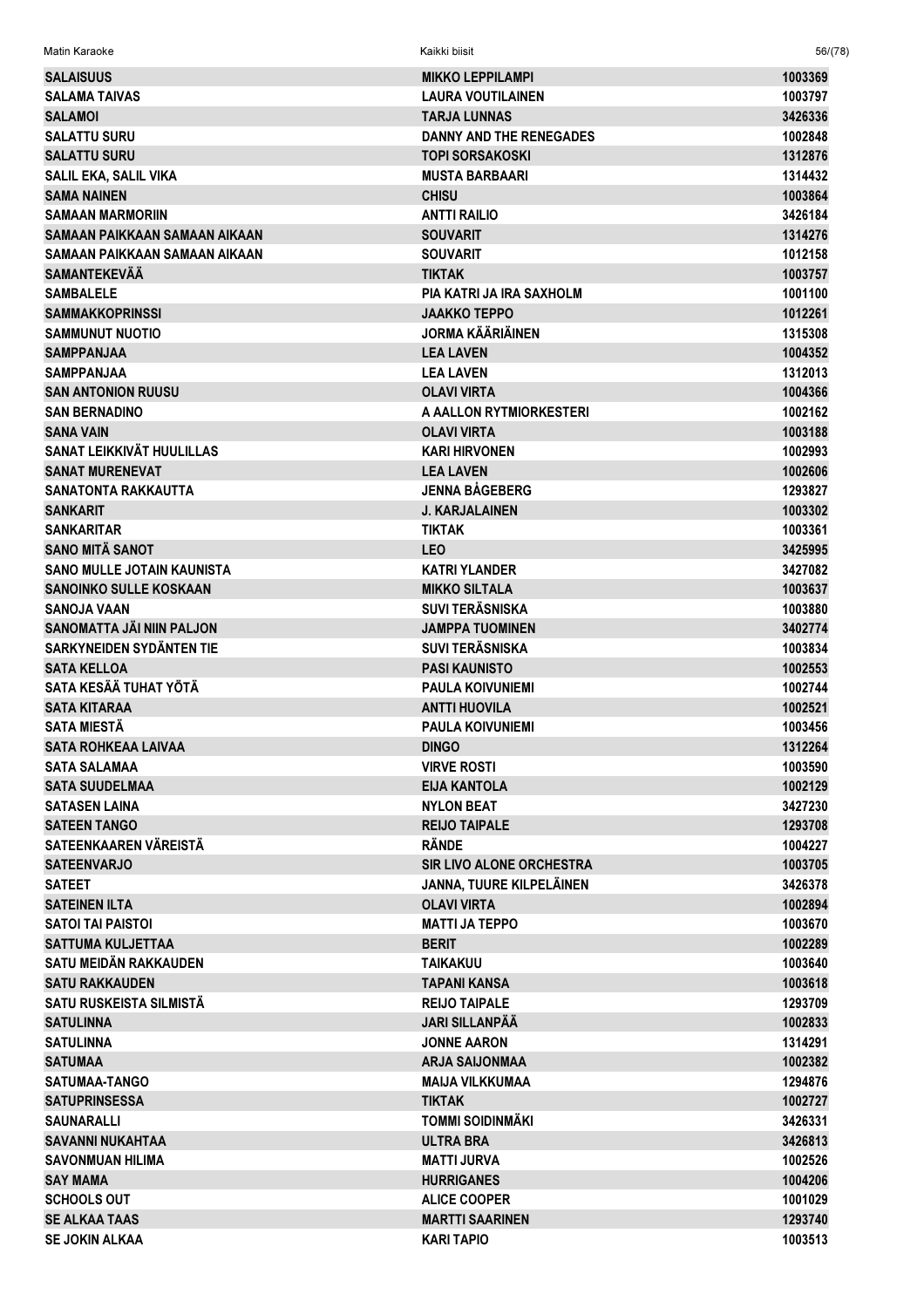| <b>SE JOKIN SINULLA ON</b>                       | <b>RONNY AND THE LOAFERS</b> | 1312262 |
|--------------------------------------------------|------------------------------|---------|
| <b>SE OIKEA</b>                                  | <b>JENNI VARTIAINEN</b>      | 3425665 |
| <b>SE OIS JO LIIKAA</b>                          | <b>HAUSMYLLY</b>             | 1003240 |
| <b>SE OLI JAUTAA</b>                             | <b>JUICE LESKINEN</b>        | 1002263 |
| <b>SE OLI MANNAA</b>                             | <b>URPO</b>                  | 3427140 |
| <b>SE OLI SILLOIN</b>                            | <b>EIJA KANTOLA</b>          | 3426734 |
| <b>SE ON ELÄMÄÄ</b>                              | <b>LEA LAVEN</b>             | 1002590 |
| <b>SE ON ELÄMÄÄ</b>                              | <b>LEA LAVEN</b>             | 3426742 |
| SE ON KIVI-ISKELMÄÄ                              | <b>VIIKATE</b>               | 1314373 |
| SE ON MINÄ JOKA HAJOAA                           | <b>TUURE KILPELÄINEN</b>     | 3427356 |
| <b>SE ONKO OIKEIN</b>                            | <b>SOUVARIT</b>              | 1012110 |
| SE PÄIVÄ TULEE KERRAN                            | <b>FREDI</b>                 | 1314097 |
| <b>SE SOI</b>                                    | <b>AURORA</b>                | 1314821 |
| SE TEKEE HYVÄÄ                                   | JUHA TAPIO FEAT. JUKKA POIKA | 3426774 |
| <b>SE VIIMEINEN</b>                              | <b>SAMULI EDELMANN</b>       | 1293809 |
| <b>SE YKSI AINOA</b>                             | <b>HANNA PAKARINEN</b>       | 1004056 |
| <b>SEALED WITH A KISS</b>                        | <b>BRIAN HYLAND</b>          | 1000029 |
| <b>SECRET LOVE</b>                               | <b>DORIS DAY</b>             | 1000103 |
| <b>SEE SEE RIDER</b>                             | <b>ELVIS PRESLEY</b>         | 1315192 |
| <b>SEIKKAILIJA</b>                               | <b>FINLANDERS</b>            | 1003247 |
| <b>SEINE</b>                                     | <b>TARJA LUNNAS</b>          | 1002766 |
| SEINILLÄ ON KORVAT                               | <b>EINO GRÖN</b>             | 1293710 |
| <b>SEINÄRUUSU</b>                                | <b>KAIJA KOO</b>             | 1314374 |
| <b>SEINÄT</b>                                    | <b>IRINA</b>                 | 1004387 |
| <b>SEIREENI</b>                                  | <b>DON HUONOT</b>            | 3427141 |
| <b>SEISKARIN KAUNIS SIIRI</b>                    | <b>HENRY THEEL</b>           | 1314467 |
| <b>SEISON VIERELLÄSI</b>                         | <b>KAIJA KOO</b>             | 1314488 |
| <b>SEISOVAA ILMAA</b>                            | <b>HECTOR</b>                | 1003236 |
| <b>SEITSEMÄN PÄIVÄÄ</b>                          | ANITA KUUSI JA KARJAPOJAT    | 1003909 |
| <b>SEITSEMÄN PÄIVÄÄ</b>                          | <b>SOUVARIT</b>              | 1312082 |
| SEITSEMÄN PÄIVÄÄ SELVINPÄIN                      | <b>NELJÄ RUUSUA</b>          | 1312181 |
| <b>SEITSEMÄS TAIVAS</b>                          | <b>ANNELI MATTILA</b>        | 3426376 |
| <b>SEKAISIN</b>                                  | <b>J. KARJALAINEN</b>        | 1294877 |
| <b>SEKSIPOMMI</b>                                | <b>FREDERIK</b>              | 1007454 |
| SEKSUAALISTA HÄIRINTÄÄ                           | <b>AKI SIRKESALO</b>         | 1002314 |
| <b>SELLAINEN MIES</b>                            | <b>ELLINOORA</b>             | 1314406 |
| <b>SELLAISTA ON C'EST LA VIE</b>                 | <b>PAULI HANHINIEMI</b>      | 1314830 |
| <b>SELLAISTA ON ELÄMÄ</b>                        | <b>OLAVI VIRTA</b>           | 1004368 |
| <b>SELLAISTA RAKKAUS ON</b>                      | <b>FINLANDERS</b>            | 1003514 |
| <b>SELLANEN OL VIIPURI</b>                       | <b>EUGEN MALMSTEN</b>        | 1003499 |
| SELVÄ PÄIVÄ                                      | PETRI NYGÅRD                 | 1007485 |
| <b>SELVÄSTI PÄIHTYNYT</b>                        | <b>JENNI VARTIAINEN</b>      | 1314387 |
| <b>SEN SIKSI TEIN</b>                            | <b>PAULA KOIVUNIEMI</b>      | 1002516 |
| <b>SEN TUNNUSTAN</b>                             | <b>KARI TAPIO</b>            | 1003623 |
| <b>SEN VAIN NYT SULLE KERTOISIN</b>              | <b>TARJA LUNNAS</b>          | 1003452 |
| <b>SEND ME AN ANGEL</b>                          | <b>SCORPIONS</b>             | 1004126 |
| <b>SENORITA POR FAVOR</b>                        | <b>MARION</b>                | 1312006 |
| <b>SENORITA POR FAVOR</b>                        | <b>MARION</b>                | 1315068 |
| <b>SERENADI</b>                                  | <b>OLAVI VIRTA</b>           | 1003191 |
| <b>SERGEANT PEPPER'S LONELY HEARTS CLUB BAND</b> | THE BEATLES                  | 1306403 |
| SEURAAVAAN ELÄMÄÄN                               | <b>JANNIKA B</b>             | 1314022 |
| SEURAAVASSA ELÄMÄSSÄ                             | KAIJA KOO                    | 1314375 |
| <b>SEURATAAN JOHTAJAA</b>                        | <b>ANNA ERIKSSON</b>         | 1002731 |
| <b>SEX BOMB</b>                                  | TOM JONES AND MOUSSE T       | 1000059 |
| <b>SEXI ON IN</b>                                | <b>CLIFTERS</b>              | 1003028 |
| <b>SHANGHAIN VALOT</b>                           | <b>ANNIKA EKLUND</b>         | 1312279 |
| <b>SHE LOVES YOU</b>                             | <b>THE BEATLES</b>           | 1306397 |
| <b>SHE'S NOT YOU</b>                             | <b>ELVIS PRESLEY</b>         | 1312320 |
| SHE'S A MYSTERY TO ME                            | <b>ROY ORBISON</b>           | 1305972 |
| <b>SHE'S LEAVING HOME</b>                        | THE BEATLES                  | 1306404 |

 $57/(78)$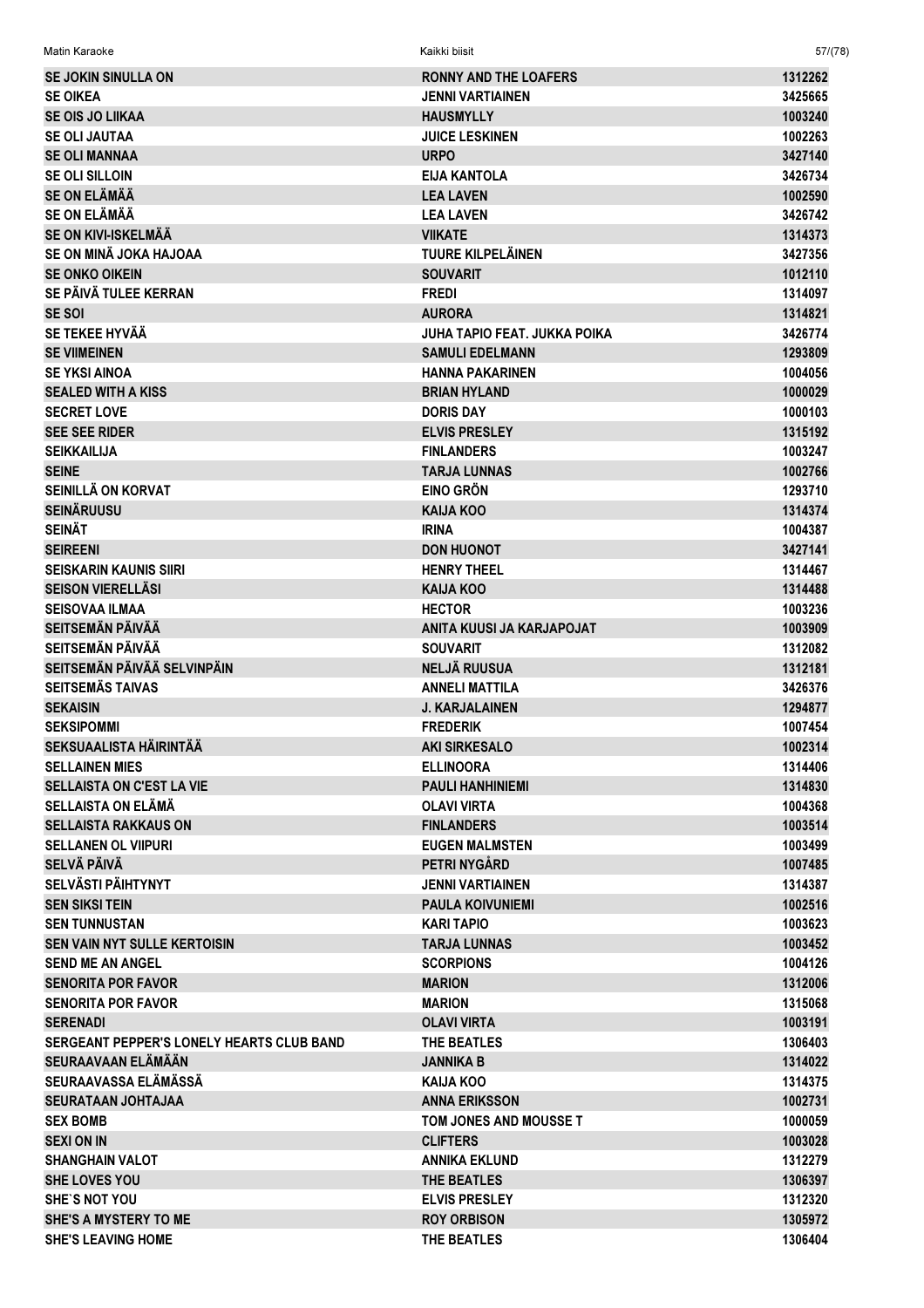| <b>SHEIKKI ALI HASSAN</b>       | <b>FREDERIK</b>                  | 1003131 |
|---------------------------------|----------------------------------|---------|
| <b>SHOW MUST GO ON</b>          | JARI SILLANPÄÄ                   | 1002268 |
| <b>SHY</b>                      | <b>SONATA ARCTICA</b>            | 3426394 |
| SI SI SI                        | <b>IRWIN GOODMAN</b>             | 1002607 |
| SIANKORVAA JA RAANAVETTÄ        | <b>POPEDA</b>                    | 1312079 |
| <b>SIELU SALAMOI</b>            | ANNE MATTILA JA JANNE TULKKI     | 1003255 |
| SIELU SYDÄN JA KYYNELEET        | <b>KARI TAPIO</b>                | 1002725 |
| <b>SIELUNI SIIVET</b>           | <b>KATI FORS</b>                 | 1003555 |
| <b>SIELUNPUOLIKAS</b>           | <b>JOHANNA PAKONEN</b>           | 3427165 |
| <b>SIELUT ISKEE TULTA</b>       | <b>KILPI</b>                     | 3426025 |
| <b>SIETÄMÄTÖN MIES</b>          | <b>KAIJA KOO</b>                 | 1312246 |
| <b>SIIDERIHAI</b>               | <b>TURO'S HEAVY GEE</b>          | 1002296 |
| <b>SIIDERIPISSIS</b>            | <b>JUKKA POIKA</b>               | 1312180 |
| <b>SIIPEEN JOS SAIN</b>         | <b>LAURA NÄRHI</b>               | 1314673 |
| <b>SIIPIRIKKO</b>               | <b>NELJÄNSUORA</b>               | 1003775 |
| <b>SIIVET</b>                   | <b>PAULA KOIVUNIEMI</b>          | 1002444 |
| <b>SIIVET</b>                   | <b>TELEKS</b>                    | 1002732 |
| <b>SIIVOUSSANKARI</b>           | <b>ILKKA VAINIO</b>              | 1004053 |
| <b>SIKA</b>                     | <b>JUICE LESKINEN</b>            | 1002114 |
|                                 |                                  | 1004284 |
| <b>SIKA</b>                     | <b>JUICE LESKINEN</b>            |         |
| <b>SIKS OON MÄ SURUINEN</b>     | <b>TAISTO TAMMI</b>              | 1293711 |
| SILAKKA-APAJALLA                | <b>VEIKKO LAVI</b>               | 1314127 |
| <b>SILIRIMPSIS</b>              | <b>IRWIN GOODMAN</b>             | 1314675 |
| <b>SILKKII</b>                  | <b>JUKKA POIKA</b>               | 1293737 |
| <b>SILLOIN</b>                  | <b>MARION</b>                    | 1003245 |
| <b>SILMITÖN TALVI</b>           | <b>MILJOONASADE</b>              | 1003042 |
| <b>SILMÄRIPSET</b>              | <b>STELLA</b>                    | 1003338 |
| SILMÄSI ODOTTAVAT MINUA         | REIJO TAIPALE JA TOPI SORSAKOSKI | 1003717 |
| SILMÄT KUIN ENKELILLÄ           | <b>JAMPPA TUOMINEN</b>           | 3402775 |
| SILMÄT NIINKUIN MANTELIT        | <b>TULIPUNARUUSUT</b>            | 3426130 |
| <b>SILMÄT SYDÄMEENI</b>         | <b>KRISTIINA BRASK</b>           | 1312252 |
| SILMÄT TUMMAT KUIN YÖ           | <b>HUMPPAVEIKOT</b>              | 1003464 |
| <b>SILTA</b>                    | <b>KATRIINA HONKANEN</b>         | 1002464 |
| <b>SILTA YLI SYNKÄN VIRRAN</b>  | <b>KIRKA</b>                     | 1315048 |
| <b>SINCE YOUVE BEEN GONE</b>    | <b>RAINBOW</b>                   | 1001037 |
| <b>SININEN HETKI</b>            | <b>MUSKA</b>                     | 1003099 |
| <b>SININEN HUIVI</b>            | <b>SOUVARIT</b>                  | 1314277 |
| <b>SININEN HUIVI</b>            | <b>SOUVARIT</b>                  | 1012155 |
| <b>SININEN HUVIMAJA</b>         | <b>OLAVI VIRTA</b>               | 1002905 |
| SININEN JA VALKOINEN            | <b>JUKKA KUOPPAMÄKI</b>          | 1002387 |
| <b>SININEN LINTU</b>            | <b>JONNE AARON</b>               | 1314674 |
| <b>SININEN SOINTU</b>           | <b>SAMULI EDELMANN</b>           | 1314505 |
| <b>SININEN SUNNUNTAI</b>        | <b>NELJÄ RUUSUA</b>              | 1315135 |
| <b>SININEN TANGO</b>            | <b>OLAVI VIRTA</b>               | 1003152 |
| SINISEN TAIVAAN SATEENKAARI     | <b>JANNE TULKKI</b>              | 1002709 |
| SINISENÄ LINTUNA                | <b>SOUVARIT</b>                  | 1312033 |
| SINISENÄ LINTUNA HALUSIN LENTÄÄ | <b>SOUVARIT</b>                  | 1012090 |
| SINISET TIKKAAT                 | <b>KAIJA KOO</b>                 | 3403210 |
| <b>SINITAIVAS</b>               | OLAVI VIRTA                      | 1003159 |
| SINNE MISSÄ AAMU SARASTAA       | <b>MOKOMA</b>                    | 3425684 |
| SINUA SINUA AINOASTAAN          | <b>MATTI JA TEPPO</b>            | 3427166 |
| <b>SINUN</b>                    | <b>MARILI</b>                    | 1002576 |
| <b>SINUN KANSSASI</b>           | <b>YÖLINTU</b>                   | 1312159 |
| SINUN KANSSASI TÄHTISILMÄ       | <b>ERKKI JUNKKARINEN</b>         | 1293712 |
| <b>SINUN LAULUSI</b>            | <b>ALWARI TUOHITORVI</b>         | 1003892 |
| <b>SINUN OMASI</b>              | <b>TAMARA LUND</b>               | 1002562 |
| SINUN SILMIESI TÄHDEN           | <b>OLAVI VIRTA</b>               | 1002929 |
|                                 |                                  |         |
| SINUN VUOROSI LOISTAA           | JUHA TAPIO                       | 1315262 |
| <b>SINUSSA ON JOTAIN</b>        | <b>ANNIKA EKLUND</b>             | 1293853 |
| <b>SINUT HALUAISIN</b>          | <b>JAMPPA TUOMINEN</b>           | 3402754 |

 $58/(78)$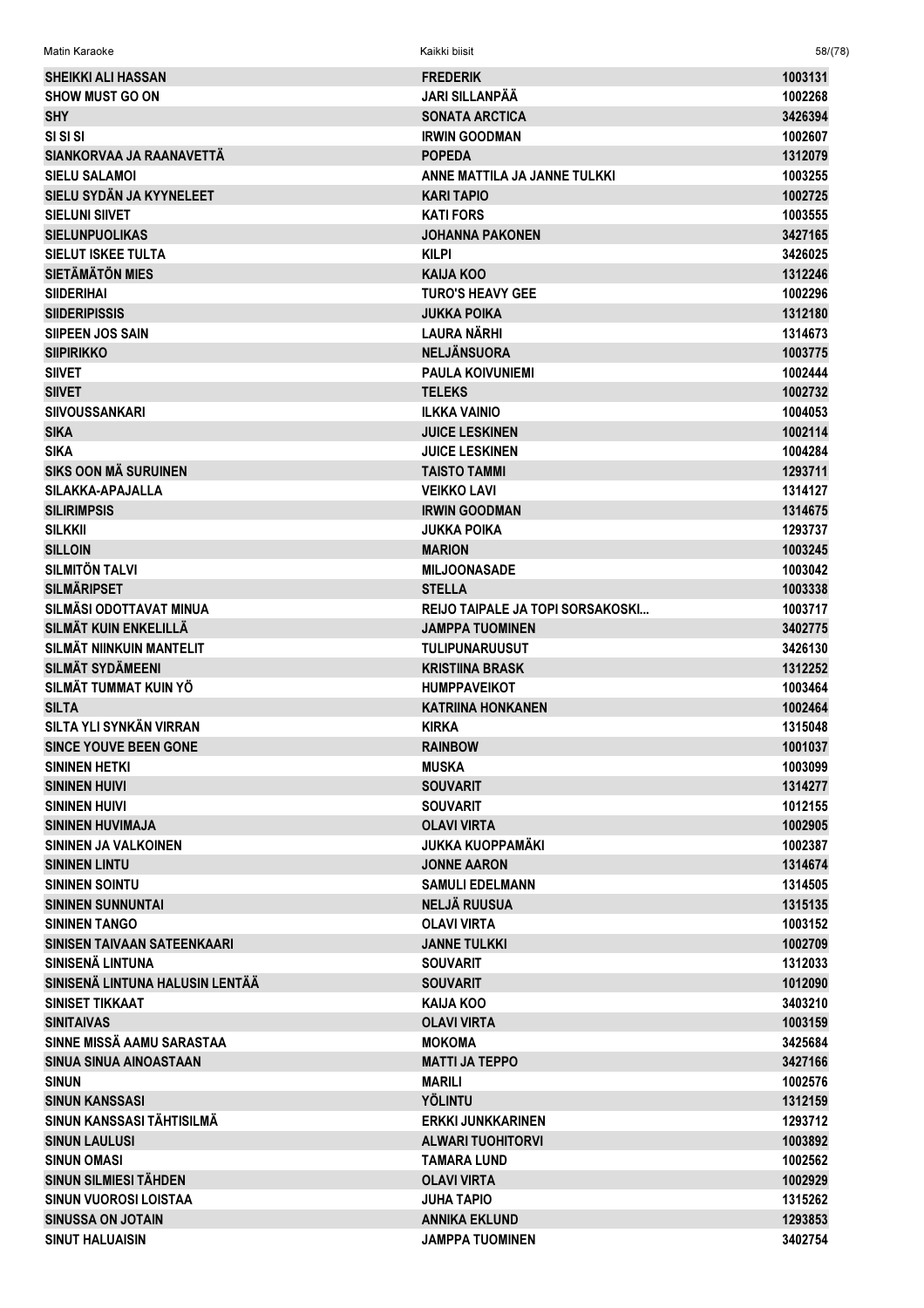| Matin Karaoke                       | Kaikki biisit                       | 59/(78) |
|-------------------------------------|-------------------------------------|---------|
| <b>SINUT HALUAN VAIN</b>            | KIRKA JA ANNA                       | 1315077 |
| SINUT TULEN AINA MUISTAMAAN         | KARI TAPIO                          | 1002141 |
| <b>SINUUN RAKASTUNUT</b>            | <b>ESKO RAHKONEN</b>                | 1007422 |
| SINÄ 4EVER                          | <b>ELLINOORA</b>                    | 3426550 |
| SINÄ ANSAITSET KULTAA               | <b>JARI SILLANPÄÄ</b>               | 1314841 |
| SINÄ JA HÄN                         | <b>HAPPORADIO</b>                   | 1314073 |
| SINÄ JA MINÄ                        | <b>DINGO</b>                        | 1002474 |
| SINÄ JA MINÄ                        | JARI SILLANPÄÄ                      | 1314292 |
| <b>SINÄ LÄHDIT POIS</b>             | <b>ULTRA BRA</b>                    | 3426812 |
| SINÄ MINÄ TAIVAS KUU JA TÄHDET      | <b>EIJA KANTOLA</b>                 | 3426740 |
| SINÄ OLET HÄN                       | <b>BERIT</b>                        | 1002295 |
| SINÄ OLET KAUNIS                    | ANNA HANSKI                         | 1002455 |
| <b>SINÄ OLET MINUN</b>              | LAURI TÄHKÄ                         | 3403277 |
| SINÄ OLET MINÄ                      | <b>ANNA PUU</b>                     | 1007501 |
| SINÄ SUNNUNTAINA SILLOIN            | <b>KARI TAPIO</b>                   | 1002787 |
| <b>SINÄ VAIN</b>                    | <b>TAUSKI</b>                       | 1003304 |
| <b>SIRKKA JA RAMI</b>               | <b>CLIFTERS</b>                     | 1003016 |
| <b>SIRPA</b>                        | ARTTU WISKARI FEAT. ULPU            | 1314827 |
| <b>SIRPALEET</b>                    | <b>EERO AVEN</b>                    | 1312160 |
| <b>SISKO</b>                        | <b>ROBIN</b>                        | 3403278 |
| <b>SISKONI</b>                      | LAURA NÄRHI FEAT. ERIN              | 1314108 |
| SISÄLTÄ KULTAA                      | <b>JANNE TULKKI</b>                 | 1002282 |
| SITKEÄ SYDÄN                        | <b>JUHA TAPIO</b>                   | 1293801 |
| SITÄ KESÄÄ EIVÄT TUULET VIE         | <b>SOUVARIT</b>                     | 1312035 |
| SITÄ SAA MITÄ TILAA                 | <b>YÖLINTU</b>                      | 1002524 |
| <b>SIVA</b>                         | JANNIKA B                           | 1314834 |
| <b>SIVULLINEN</b>                   | <b>JENNI VARTIAINEN</b>             | 1314439 |
| <b>SIX RIBBONS</b>                  | <b>DANNY</b>                        | 1002370 |
| SJÖMANNEN OCH STJÄRNAN              | <b>KARI TAPIO</b>                   | 1002400 |
| <b>SJÖSALAVALS</b>                  | TAPIO RAUTAVAARA                    | 1002149 |
| <b>SMELLS LIKE TEEN SPIRIT</b>      | <b>NIRVANA</b>                      | 1001050 |
| <b>SMOKE ON THE WATER</b>           | <b>DEEP PURPLE</b>                  | 1000089 |
| <b>SO LONG</b>                      | <b>ABBA</b>                         | 1306248 |
| <b>SO WHAT</b>                      | <b>JENNA BÅGEBERG</b>               | 1004073 |
| <b>SO YOU WIN AGAIN</b>             | <b>KARI TAPIO</b>                   | 1002465 |
| <b>SOI KITARA MURHEISSAAN</b>       | TOPI SORSAKOSKI                     | 1312853 |
| <b>SOI MAININKI HILJAINEN</b>       | <b>EINO GRÖN</b>                    | 1293713 |
| SOI VIULU SOI                       | OLAVI VIRTA                         | 1003163 |
| <b>SOITA HILJAA KITARAANI</b>       | <b>ESKO RAHKONEN</b>                | 1007430 |
| <b>SOITA KUN TUNNET NIIN</b>        | TARJA LUNNAS                        | 1002500 |
| <b>SOITA MULLE</b>                  | <b>NYLON BEAT</b>                   | 1002666 |
| <b>SOITELLAAN</b>                   | <b>KIRSI RANTO</b>                  | 1294878 |
| SOITIN VAIN KUN TAAS SUA KAIPAAN    | <b>KIRKA</b>                        | 1002143 |
| <b>SOITTAJAN SALAISUUS</b>          | <b>SOUVARIT</b>                     | 1314278 |
| <b>SOITTAJAN SALAISUUS</b>          | <b>SOUVARIT</b>                     | 1012163 |
| <b>SOITTAJAN VAIMO</b>              | <b>KARI TAPIO</b>                   | 1002307 |
| <b>SOITTAJAPAIMEN</b>               | TRAD.                               | 3403360 |
| <b>SOITTAJAPOIKA</b>                | LAILA KINNUNEN                      | 1003379 |
| <b>SOITTAJAPOIKA</b>                | LAILA KINNUNEN                      | 1003459 |
| SOITTAKAA LUJEMPAA                  | <b>MIKKO KILKKINEN</b>              | 1002699 |
| <b>SOKERIPALA</b>                   | <b>OLAVI VIRTA</b>                  | 1002910 |
| <b>SOKKA IRTI</b>                   | <b>CHEEK</b>                        | 1312829 |
| <b>SOLENZARA</b>                    | KARI TAPIO                          | 1314130 |
| <b>SOLENZARA</b>                    | TRAD.                               | 1314901 |
| <b>SOLITAIRE</b>                    | <b>ELVIS PRESLEY</b>                | 1312321 |
| <b>SOLO L'ITALIANO</b>              | KARI TAPIO                          | 1002386 |
| <b>SOMEDAY NEVER COMES</b>          | <b>CREEDENCE CLEARWATER REVIVAL</b> | 1306177 |
| SOMETHING'S GOTTEN HOLD OF MY HEART | <b>POPEDA</b>                       | 1002793 |
| <b>SOMETIMES WHEN WE TOUCH</b>      | ARJA KORISEVA JA ARI KLEM           | 1002364 |
| SOMEWHERE OVER THE RAINBOW          | <b>FRANK SINATRA</b>                | 1004155 |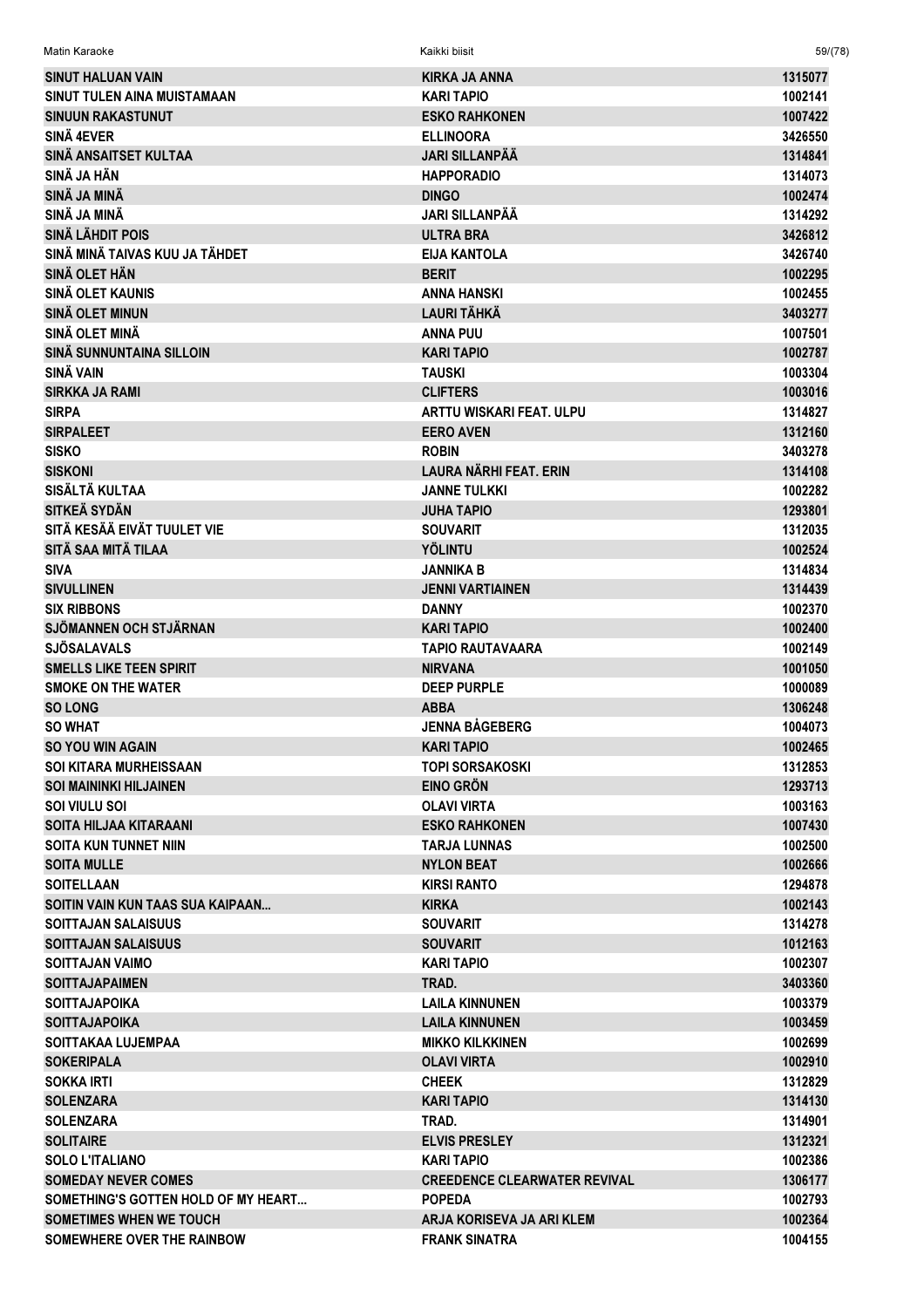| Matin Karaoke                       | Kaikki biisit                 | 60/(78) |
|-------------------------------------|-------------------------------|---------|
| <b>SOMMAREN ÄR KORT</b>             | <b>TOMAS LEDIN</b>            | 1002308 |
| <b>SOMMARTIDER</b>                  | <b>GYLLENE TIDER</b>          | 1314149 |
| <b>SONNY BOY</b>                    | <b>OLAVI VIRTA</b>            | 1004376 |
| <b>SOPIVASTI LIHAVA</b>             | <b>LEEVI AND THE LEAVINGS</b> | 1294879 |
| <b>SORATEIDEN SANKARIT</b>          | <b>ARTTU WISKARI</b>          | 1312843 |
| <b>SORIA MORIA</b>                  | <b>OLAVI VIRTA</b>            | 1003203 |
| <b>SORRY</b>                        | <b>NEON 2</b>                 | 1002823 |
| <b>SORSANMETSÄSTYS</b>              | <b>HELISMAA</b>               | 1314419 |
| <b>SOS</b>                          | <b>ABBA</b>                   | 1306877 |
| SOTAPOJAN TYTTÖ                     | <b>TAISTO TAMMI</b>           | 3425554 |
| <b>SOTUREILLE</b>                   | <b>TERÄSBETONI</b>            | 1003353 |
| <b>SOUS LE CIEL DE PARIS</b>        | PIRKKO JAAKKOLA               | 1002408 |
| <b>SOUTAA HUOPAA</b>                | <b>ELOKUU</b>                 | 1312827 |
| <b>SOUTH OF THE BORDER</b>          | <b>FRANK SINATRA</b>          | 1004169 |
| <b>SPANISH EYES</b>                 | <b>ELVIS PRESLEY</b>          | 1315193 |
| <b>SPEEDY GONZALES</b>              | KARI KUUVA                    | 1003448 |
| <b>SPOON RIVER</b>                  | <b>SAMAE KOSKINEN</b>         | 1314036 |
| <b>ST PAULIN LYHTYJEN ALLA</b>      | <b>TAISTO TAMMI</b>           | 1002339 |
| <b>ST. PAULI JA REEPERBAHN</b>      | <b>IRWIN GOODMAN</b>          | 1315057 |
| <b>STAIRWAY TO HEAVEN</b>           | <b>LED ZEPPELIN</b>           | 1000028 |
| <b>STARMAN</b>                      | <b>FREDI</b>                  | 1002152 |
| <b>STARS</b>                        | <b>SIMPLY RED</b>             | 1004128 |
| <b>STENKA RASIN</b>                 | <b>FREDERIK</b>               | 1002375 |
| <b>STILL ALIVE</b>                  | <b>NEGATIVE</b>               | 1312166 |
| <b>STINDEBINDE</b>                  | <b>J. KARJALAINEN</b>         | 3403854 |
| <b>STOCKHOLM I NAT</b>              | PETER JÖBÄCK                  | 1314144 |
| <b>STORMY WEATHER</b>               | <b>FRANK SINATRA</b>          | 1004182 |
| <b>STRANGERS IN THE NIGHT</b>       | <b>FRANK SINATRA</b>          | 1004196 |
| <b>STREET OF LONDON</b>             | <b>HECTOR</b>                 | 1002242 |
| <b>STRESSMAN</b>                    | <b>JOPE RUONANSUU</b>         | 1002892 |
| <b>STRIPTEASE TANSSIJA</b>          | <b>KASEVA</b>                 | 1312261 |
| <b>STRONG ENOUGH</b>                | <b>CHER</b>                   | 1000079 |
| <b>STRONG ENOUGH</b>                | <b>CHER</b>                   | 1000079 |
| <b>STUCK ON YOU</b>                 | <b>ELVIS PRESLEY</b>          | 1312323 |
| <b>SUA ILMAN</b>                    | <b>REIJO TAIPALE</b>          | 1003570 |
| <b>SUA KAIPAAN</b>                  | <b>MARISKA</b>                | 1312168 |
| <b>SUA KAIPAAN NIIN</b>             | <b>MENNEISYYDEN VANGIT</b>    | 1003684 |
| <b>SUA KAIVANNUT OON</b>            | <b>TOMI MARKKOLA</b>          | 1002658 |
| <b>SUA KOHTI HERRANI</b>            | <b>MIKKO KUUSTONEN</b>        | 1004221 |
| SUA LEMMIN KUIN JÄRJETÖN MÄ OISIN   | <b>OLAVI VIRTA</b>            | 1002501 |
| <b>SUA LIIKAA RAKASTAN</b>          | <b>EINI</b>                   | 1002334 |
| <b>SUA MINÄ ODOTAN</b>              | <b>JAMPPA TUOMINEN</b>        | 3402755 |
| <b>SUA MÄ KAIPAAN</b>               | <b>KIRKA</b>                  | 3426131 |
| <b>SUA PYYDÄN</b>                   | <b>M NUORVA</b>               | 1004234 |
| <b>SUA RAKASTAN</b>                 | <b>KATRI HELENA</b>           | 1002461 |
| <b>SUA RAKASTAN</b>                 | <b>MARKKU ARO</b>             | 1003904 |
| <b>SUA VARTEN</b>                   | <b>ROBIN</b>                  | 1315145 |
| <b>SUA VASTEN AINA PAINAUTUISIN</b> | <b>PAULA KOIVUNIEMI</b>       | 1003139 |
| <b>SUCU SUCU</b>                    | <b>BRITA KOIVUNEN</b>         | 1002311 |
| <b>SUDENKORENTO</b>                 | <b>HECTOR</b>                 | 1002994 |
| <b>SUHMURAN SANTRA</b>              | <b>ESA PAKARINEN</b>          | 1002361 |
| <b>SUKELTAA SAAT</b>                | SANNA-MARI TITOV              | 1003280 |
| <b>SUKIYAKI</b>                     | <b>BRITA KOIVUNEN</b>         | 1003074 |
| <b>SUKKULA VENUKSEEN</b>            | <b>KIKKA</b>                  | 1003317 |
| <b>SUKLAASYDÄN</b>                  | <b>BRITA KOIVUNEN</b>         | 1002860 |
| SUKUVIKA SUKSI EI LUISTA            | <b>VEIKKO LAVI</b>            | 1003491 |
| <b>SULAMITH</b>                     | <b>HUMPPAVEIKOT</b>           | 1003482 |
| SULAVA JÄÄ                          | <b>ANTTI RAILIO</b>           | 1314037 |
| <b>SULLE AATOKSEIN SUON</b>         | <b>TOPI SORSAKOSKI</b>        | 1312893 |
| <b>SULLE AINIAAN</b>                | <b>TAISKA</b>                 | 1002517 |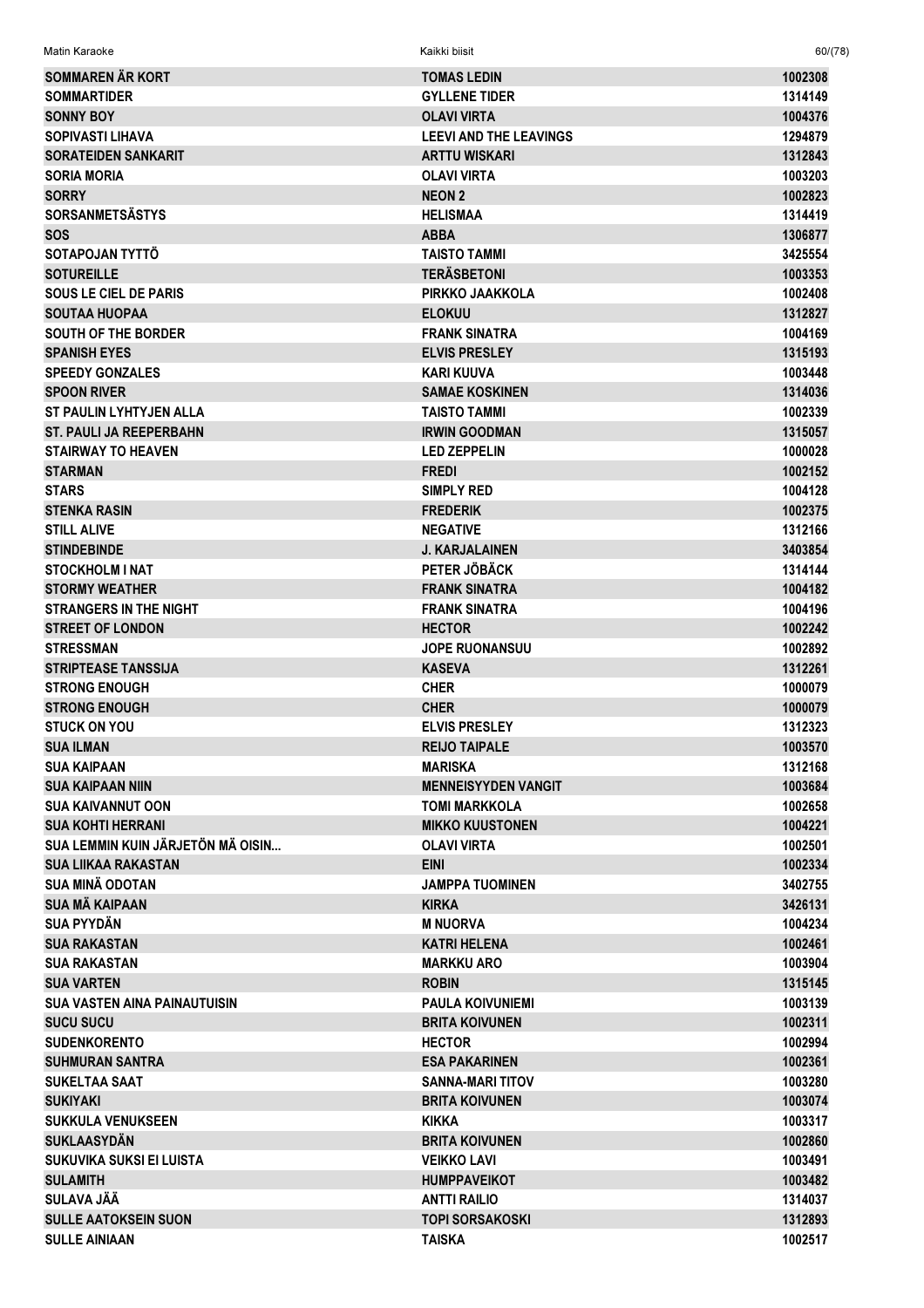| Matin Karaoke                            | Kaikki biisit                         | 61/(78)            |
|------------------------------------------|---------------------------------------|--------------------|
| SULLE LAULAN MÀ HILJAA                   | <b>OLAVI VIRTA</b>                    | 1004361            |
| SULOINEN MYRKYN KEITTÄJÄ                 | <b>MARISKA</b>                        | 1007470            |
| <b>SUMMER IN THE CITY</b>                | <b>JOE COCKER</b>                     | 1000095            |
| <b>SUMMER NIGHT CITY</b>                 | <b>ABBA</b>                           | 1306876            |
| <b>SUMMER WIND</b>                       | <b>FRANK SINATRA</b>                  | 1004161            |
| <b>SUMMERWINE</b>                        | <b>ANNA HANSKI</b>                    | 1002388            |
| <b>SUMUJEN SILTA</b>                     | <b>ANNA ERIKSSON</b>                  | 1002640            |
| <b>SUN JA MUN</b>                        | <b>KISU</b>                           | 1002262            |
| <b>SUN KOHDALLA</b>                      | <b>APULANTA</b>                       | 1315134            |
| <b>SUN KOHDALLA</b>                      | <b>JARI SILLANPÄÄ</b>                 | 3427120            |
| SUN LAIVAS RANTAAN JÄÄDÄ TÄYTYI          | <b>ARJA HAVAKKA</b>                   | 1002881            |
| SUN LUOKSES IKÄVÄ ON                     | <b>ANNA ERIKSSON</b>                  | 1002786            |
| SUN SILMISSÄS MÄ NÄÄN                    | <b>JIZZO</b>                          | 1002128            |
| SUN SÄRKYÄ ANNA MÄ EN                    | <b>JOHANNA KURKELA</b>                | 1003538            |
| <b>SUN TÄYTYY MENNÄ</b>                  | <b>NELJÄ RUUSUA</b>                   | 3426469            |
| <b>SUN VIERES ON LÄMMIN</b>              | <b>LORD EST</b>                       | 1003835            |
| <b>SUN VIKA</b>                          | <b>EVELINA</b>                        | 3426187            |
| <b>SUOJAAN</b>                           | <b>ANNELI MATTILA</b>                 | 1003262            |
| <b>SUOJAAN KAIKELTA</b>                  | LAURI TÄHKÄ JA ELONKERJUU             | 1003841            |
| <b>SUOLAISTA SADETTA</b>                 | <b>EPPU NORMAALI</b>                  | 1003104            |
| <b>SUOMALAINEN UNELMA</b>                | <b>GARBO</b>                          | 1002736            |
| <b>SUOMEN MUOTOISEN PILVEN ALLA</b>      | <b>ARTTU WISKARI</b>                  | 3426354            |
| <b>SUOMEN NEITO</b>                      | <b>JANI WICKHOLM</b>                  | 1003277            |
| <b>SUOMI POIKA</b>                       | <b>EILA TORVELA</b>                   | 1312029            |
| SUOMI-ILMIÕ                              | <b>EPPU NORMAALI</b>                  | 1314684            |
| <b>SUOMI-NEITO</b><br><b>SUOMIROKKIA</b> | <b>HECTOR</b><br><b>AKNESTIK</b>      | 1315040<br>1294880 |
| <b>SUORAAN SUN LUO</b>                   | <b>MATTI JA TEPPO</b>                 | 3425533            |
| <b>SUORAAN SUONEEN</b>                   | PÄIVI KAUTTO-NIEMI                    | 1003375            |
| <b>SUPER</b>                             | <b>ELASTINEN</b>                      | 1315136            |
| <b>SUPER TROUPER</b>                     | <b>ABBA</b>                           | 1306247            |
| <b>SUPERNAISET</b>                       | KAIJA KOO                             | 1314663            |
| <b>SUPERNOVA</b>                         | <b>SANNI</b>                          | 1315264            |
| <b>SUPERSANKARI</b>                      | LAURA NÄRHI                           | 3425866            |
| <b>SUPERVOIMII</b>                       | <b>ELASTINEN</b>                      | 3426246            |
| <b>SURRENDER</b>                         | <b>ELVIS PRESLEY</b>                  | 1315194            |
| <b>SURU ON KUNNIAVIERAS</b>              | <b>JENNI VARTIAINEN</b>               | 1314074            |
| <b>SURU SYRÄMMES</b>                     | LAURI TÄHKÄ JA ELONKERJUU             | 1003539            |
| SURU TEKI LÄHTÖÄÄN                       | <b>PAULI HANHINIEMI</b>               | 3403280            |
| <b>SURUJEN KITARA</b>                    | <b>LAILA HALME</b>                    | 1312051            |
| <b>SURUJEN KITARA</b>                    | <b>TOPI SORSAKOSKI</b>                | 1312847            |
| <b>SURULAPSI</b>                         | KAIJA KOO                             | 1314832            |
| <b>SURUN AIKA</b>                        | <b>OLLI LINDHOLM</b>                  | 1004083            |
| <b>SURUN JA ILON KAUPUNKI</b>            | <b>ELONKERJUU</b>                     | 1314131            |
| SURUN PYYHIT SILMISTÄNI POIS             | <b>KIRKA</b>                          | 1002404            |
| <b>SURUNHARMAUS</b>                      | <b>LEA LAVEN</b>                      | 1002589            |
| <b>SURUPUKU</b>                          | TIMO RAUTIAINEN JA TRIO NISKALAUKAUS  | 1004065            |
| <b>SURUSILMÄINEN KAUNEUS</b>             | TUURE KILPELÄINEN JA KAIHON KARAVAANI | 3419387            |
| <b>SURUTULITUS</b>                       | <b>NELJÄ RUUSUA</b>                   | 3427142            |
| <b>SUSANNA</b>                           | <b>KIRKA</b>                          | 3426617            |
| <b>SUSANNE</b>                           | <b>HECTOR</b>                         | 1002468            |
| <b>SUSIE Q</b>                           | <b>CREEDENCE CLEARWATER REVIVAL</b>   | 1306171            |
| <b>SUSPICION</b>                         | <b>ELVIS PRESLEY</b>                  | 1315195            |
| <b>SUSPICIOUS MINDS</b>                  | <b>ELVIS PRESLEY</b>                  | 1312324            |
| SUSTA ENKELIT PITÄVÄT HUOLTA 2.0         | <b>JENNI VARTIAINEN</b>               | 3402791            |
| <b>SUTSI SATSI</b>                       | FRÖBELIN PALIKAT                      | 1001075            |
| <b>SUUDELLAAN</b>                        | LAURI TÄHKÄ                           | 1003811            |
| <b>SUUDELMATANGO</b>                     | <b>OLAVI VIRTA</b>                    | 1003185            |
| <b>SUUDELMIN SULJETUT KIRJEET</b>        | <b>EINO GRÖN</b>                      | 1294881            |
| <b>SUUKKO VAIN</b>                       | <b>RAULI BADDING SOMERJOKI</b>        | 1002294            |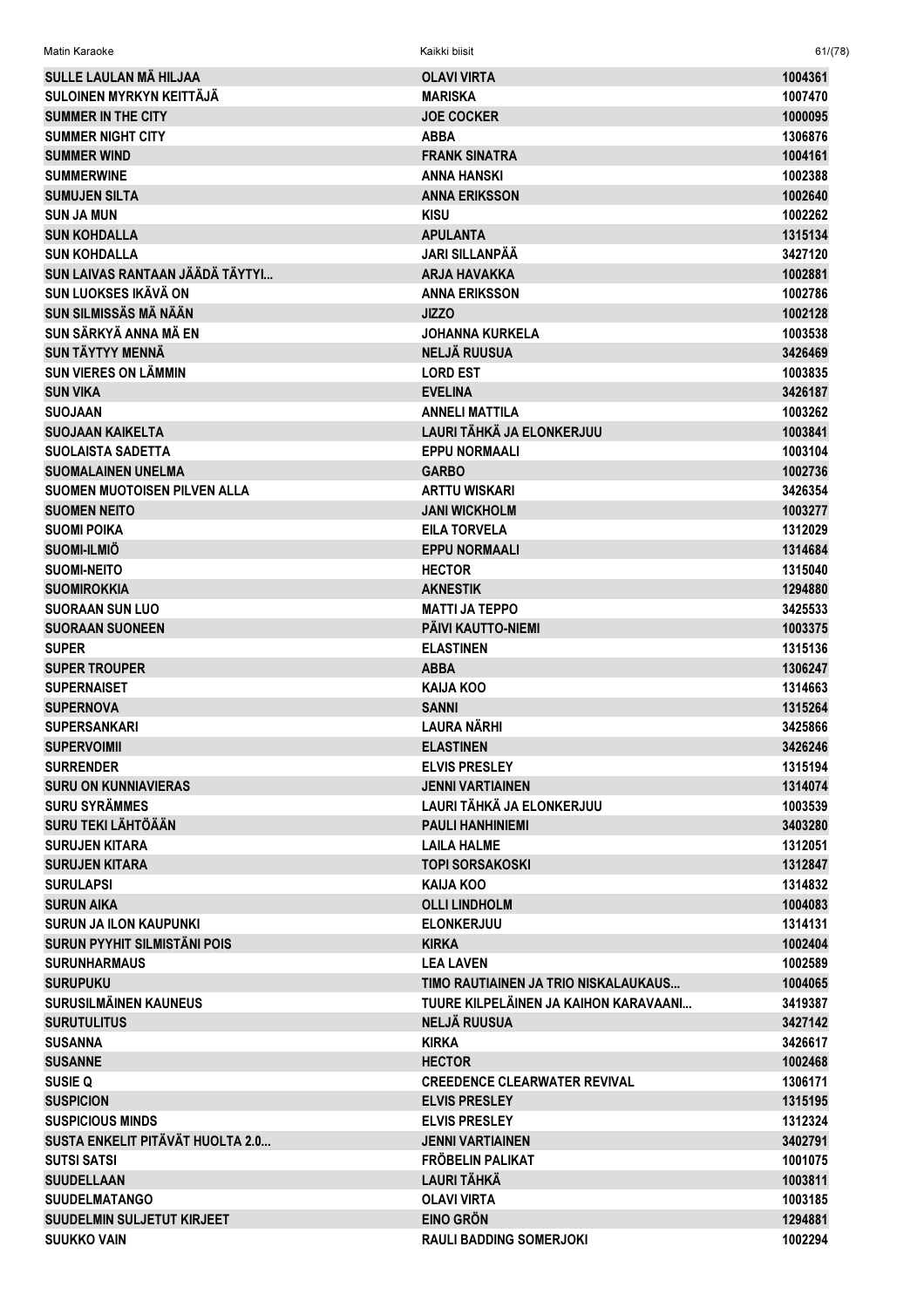| Matin Karaoke                   | Kaikki biisit                       | 62/(78) |
|---------------------------------|-------------------------------------|---------|
| <b>SUURET PALLIT TULESSA</b>    | <b>KONTRA</b>                       | 1312235 |
| <b>SUURET SETELIT</b>           | <b>FOUR CATS</b>                    | 1002751 |
| <b>SUURI YKSINÄINEN</b>         | <b>JORMA KÄÄRIÄINEN</b>             | 1315302 |
| <b>SUURIN</b>                   | <b>ROD OF MOSES</b>                 | 1004237 |
| <b>SUUTTUMAAN</b>               | <b>JANNE HURME</b>                  | 1003845 |
| <b>SUVIVALSSI</b>               | <b>REIJO KALLIO</b>                 | 1003106 |
| SUVIYÖN VALSSI                  | <b>ESKO RAHKONEN</b>                | 3402801 |
| <b>SVENGI-MARY</b>              | <b>TAPANI KANSA</b>                 | 1312236 |
| <b>SWEET CHILD OF MINE</b>      | <b>GUNS N ROSES</b>                 | 1001018 |
| <b>SWEET HITCH-HIKER</b>        | <b>CREEDENCE CLEARWATER REVIVAL</b> | 1306191 |
| <b>SWEET HOME ALABAMA</b>       | <b>LYNYRD SKYNYRD</b>               | 1001056 |
| <b>SWEET SIXTEEN</b>            | <b>BILLY IDOL</b>                   | 1000020 |
| <b>SWINGING ON A STAR</b>       | <b>FRANK SINATRA</b>                | 1004180 |
| <b>SYDÄMEEN</b>                 | <b>ROD OF MOSES</b>                 | 1004242 |
| <b>SYDÄMEENI JOULUN TEEN</b>    | <b>VESA-MATTI LOIRI</b>             | 1004307 |
| <b>SYDÄMEN KANTAJA</b>          | <b>JANNA</b>                        | 3426334 |
| SYDÄMENI LYÖ                    | <b>KARI TAPIO</b>                   | 3403214 |
| SYDÄMENI OSUMAN SAI             | <b>SIIRI NORDIN</b>                 | 1294882 |
| <b>SYDÄMESI TYHJÄ HUONE</b>     | <b>TOPI SORSAKOSKI</b>              | 1312888 |
| SYDÄMET LYÖVÄT SAMAAN TAHTIIN   | <b>REIJO TAIPALE</b>                | 1002513 |
| SYDÄN ITKEE IKÄVÄÄ              | <b>PAULA KOIVUNIEMI</b>             | 1002935 |
| SYDÄN JOTA RAKASTAN             | <b>JUHA TAPIO</b>                   | 3426060 |
| <b>SYDÄN KULTAINEN</b>          | <b>SOUVARIT</b>                     | 1313021 |
| SYDÄN PLIIS SÄRKEKÄÄ            | <b>GIMMEL</b>                       | 1002953 |
| <b>SYDÄN RAKASTAA</b>           | <b>ANITA HIRVONEN</b>               | 1002758 |
| SYDÄN SYRJÄLLÄÄN                | <b>POPEDA</b>                       | 1002793 |
| <b>SYDÄNLUPAUS</b>              | <b>J. KARJALAINEN</b>               | 1314679 |
| <b>SYDÄNMYRSKY</b>              | <b>TELMA</b>                        | 1003675 |
| SYDÄNPUOLI SÄÄTÄ VASTEN         | <b>KARI TAPIO</b>                   | 1004079 |
| <b>SYDÄNSURUJA</b>              | <b>OLAVI VIRTA</b>                  | 1002927 |
| <b>SYDÄNSÄRKYÄ</b>              | <b>SIMO SILMU</b>                   | 1003409 |
| <b>SYDÄNTEN SILTA</b>           | <b>ARJA SAIJONMAA</b>               | 1002355 |
| <b>SYDÄNTEN YÖ</b>              | ELINA VETTENRANTA                   | 1003521 |
| <b>SYDÄNTUHKA</b>               | <b>LAURA VOUTILAINEN</b>            | 1003871 |
| <b>SYDÄNTÄ SÄRKEE</b>           | <b>ERIN</b>                         | 3403249 |
| <b>SYKSY</b>                    | <b>SOUVARIT</b>                     | 3427167 |
| <b>SYKSYINEN KAIPAUS</b>        | <b>ESKO RAHKONEN</b>                | 3402804 |
| <b>SYKSYN MUISTOJA</b>          | TRAD.                               | 1314896 |
| <b>SYKSYN SÄVEL</b>             | <b>JUICE LESKINEN</b>               | 1003614 |
| <b>SYKSYN SÄVEL</b>             | <b>REIJO VIITA</b>                  | 3425556 |
| SYLI TÄYNNÄ RENTUKOITA          | <b>MARKKU KETOLA</b>                | 1002178 |
| <b>SYLIIS SAAT MUN PURISTAA</b> | <b>TOPI SORSAKOSKI</b>              | 1312887 |
| <b>SYLVIA'S MOTHER</b>          | <b>PETRI PETTERSSON</b>             | 1002222 |
| <b>SYLVIAN JOULULAULU</b>       | TRAD.                               | 1004272 |
| <b>SYLVIAN ÄITI</b>             | <b>PETRI PETTERSSON</b>             | 1002222 |
| <b>SYNTISTEN PÖYTÄ</b>          | <b>ERIKA VIKMAN</b>                 | 3427388 |
| SYTTYMÄÄN SAAT LIEKIN           | <b>MEIJU SUVAS</b>                  | 1003524 |
| <b>SYTYTÄT MUT</b>              | <b>OLLI HELENIUS</b>                | 1314426 |
| SYVÄ KUIN MERI                  | <b>ESKO RAHKONEN</b>                | 1003739 |
| <b>SYVÄLLE SILMIIN</b>          | <b>ARJA HAVAKKA</b>                 | 3426763 |
| <b>SYVÄLLE SILMIIN</b>          | <b>HALOO HELSINKI!</b>              | 1314664 |
| SYVÄLLE SYDÄMEEN SATTUU         | <b>TOMMI LÄNTINEN</b>               | 3403239 |
| SYYPÄÄ SUN HYMYYN               | <b>CHEEK FEAT. YASMINE YAMAJAKO</b> | 1312177 |
| <b>SYYS SURUMIELINEN</b>        | <b>KARI TAPIO</b>                   | 1002783 |
| <b>SYYS TULLA VOI VARHAIN</b>   | <b>KARI TAPIO</b>                   | 1003719 |
| <b>SYYSKUUN KYY</b>             | LAURI TÄHKÄ                         | 1293738 |
| <b>SYYSLAULU</b>                | <b>ANKI JA CUMULUS</b>              | 1002383 |
| <b>SYYSSIIDERI</b>              | <b>JONNA KANTOLA</b>                | 1002579 |
| <b>SYYSUNELMA</b>               | <b>KATRI HELENA</b>                 | 1002857 |
| <b>SYYSUNELMIA</b>              | <b>OLAVI VIRTA</b>                  | 1003202 |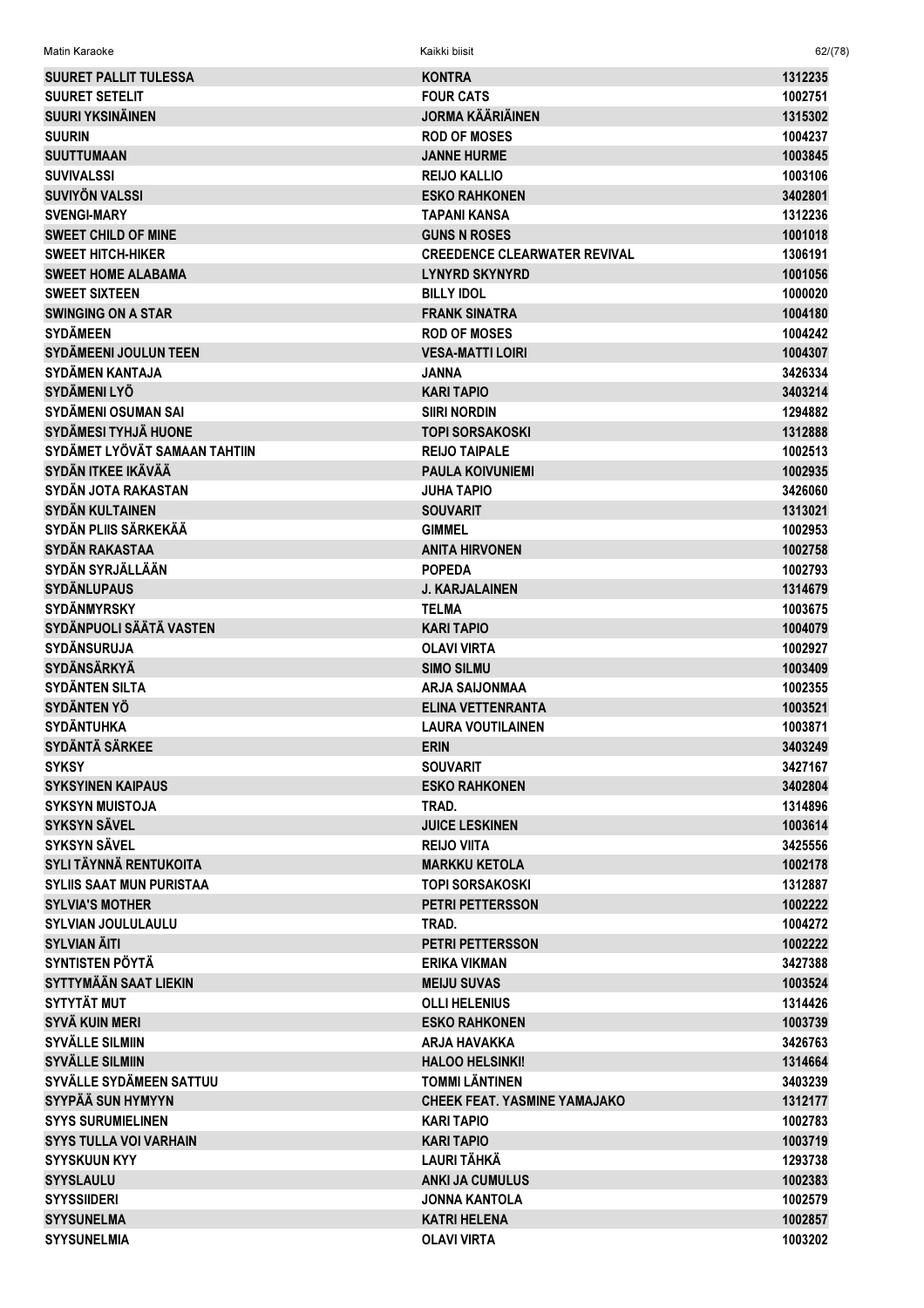| <b>SYYT SYNTYJEN</b>                  | YÖ                                    | 1314132            |
|---------------------------------------|---------------------------------------|--------------------|
| <b>SYYTÖN</b>                         | <b>JONNE AARON</b>                    | 1314298            |
| <b>SYÖPÄ</b>                          | <b>APULANTA</b>                       | 1004389            |
| <b>SÅNG TILL FRIHETEN</b>             | <b>BJÖRN AFZELIUS</b>                 | 1314160            |
| <b>SÅNT ÄR LIVET</b>                  | <b>EIJA SINIKKA</b>                   | 1002407            |
| <b>SÄ ET KULU POIS</b>                | <b>SIRU</b>                           | 1314824            |
| SÄ ET OLE HULLU                       | <b>JANNA</b>                          | 1314063            |
| SÄ ETHÄN KOSKAAN UNOHDA               | <b>SOUVARIT</b>                       | 1012089            |
| <b>SÄ HIFFAAT</b>                     | <b>AURORA FEAT. KEKO SALATA</b>       | 3402790            |
| SÄ JÄIT MUN UNIIN                     | <b>YÖLINTU</b>                        | 1003238            |
| SÄ KAUNEHIN OOT                       | <b>RITVA JA LAILA KINNUNEN</b>        | 1002395            |
| SÄ KUULUT PÄIVÄÄN JOKAISEEN           | <b>EINO GRÖN</b>                      | 1293714            |
|                                       |                                       |                    |
| <b>SÄ OLIT OIKEES</b>                 | <b>MIKAEL GABRIEL</b>                 | 1007497            |
| <b>SÄ ONNENI OOT</b>                  | <b>MAMBA</b>                          | 1002422            |
| SÄ OSAAT SILLÄLAILLA PEPPUA VEMPUTTAA | <b>HELENA KURKI</b>                   | 1293846            |
| SÄ TARVIIT PAREMMAN KUIN MÄ           | <b>MAIJA VILKKUMAA</b>                | 3427384            |
| <b>SÄ TEET</b>                        | <b>LORD EST</b>                       | 1003755            |
| <b>SÄ TÄRKEIN OOT</b>                 | <b>SOUVARIT</b>                       | 1314279            |
| <b>SÄ TÄRKEIN OOT</b>                 | <b>SOUVARIT</b>                       | 1012170            |
| SÄ VAIN                               | <b>KIRKA</b>                          | 1003548            |
| SÄHKÖKITARA HYVÄÄ TAHTOA JA KAVEREITA | <b>KOLMAS NAINEN</b>                  | 1004386            |
| SÄKKIJÄRVEN POLKKA                    | <b>ANKI JA CUMULUS</b>                | 1002174            |
| SÄRKYNYT ENKELI                       | YÖ                                    | 3426551            |
| <b>SÄRKYNYT ONNI</b>                  | <b>KALEVI KORPI</b>                   | 3427168            |
| <b>SÄRKYNYTSYDÄMISET</b>              | <b>FREUD MARX ENGELS &amp; JUNG</b>   | 1294883            |
| SÄRKYNYTSYDÄN JA PALAVARAKKAUS        | <b>ANNE MATTILA</b>                   | 1003279            |
| <b>SÄRKYVÄÄ</b>                       | YÖ                                    | 1002646            |
| SÄVEL RAKKAUDEN                       | <b>REIJO TAIPALE</b>                  | 3426552            |
| <b>SÄÄNNÖT RAKKAUDELLE</b>            | <b>ANNA PUU</b>                       | 1314033            |
| <b>TAAS ESPANJAAN</b>                 | <b>MARITA TAAVITSAINEN</b>            | 1003648            |
| <b>TAAS NOUSEN JUNAAN</b>             | <b>KIRKA &amp; ISLANDERS</b>          | 1315053            |
| <b>TAAS NUORI OON</b>                 | <b>TAUSKI</b>                         | 1314376            |
| <b>TAAS ON AIKA AURINGON</b>          | <b>REIJO SALMINEN</b>                 | 1002381            |
| TAAS TÄSSÄ KÄVI NÄIN                  | <b>FINLANDERS</b>                     | 1003660            |
| <b>TAHDON</b>                         | <b>JANNA</b>                          | 3426061            |
| <b>TAHDON</b>                         |                                       |                    |
| <b>TAHDON ELÄÄ</b>                    | SAIJA VARJUS<br><b>LAURI TÄHKÄ</b>    | 1002135<br>3426613 |
|                                       |                                       | 1293823            |
| <b>TAHDON MIEHEN</b>                  | <b>MARJA KOSKI</b>                    |                    |
| TAHDON OLLA SULLE HYVIN HELLÄ         | <b>ARMI JA DANNY</b>                  | 1002754            |
| <b>TAHDON POIS</b>                    | <b>ANNA ERIKSSON</b>                  | 1002878            |
| <b>TAHDON RAKASTELLA SINUA</b>        | <b>PELLE MILJOONA</b>                 | 1003411            |
| <b>TAHDON SAAREN</b>                  | <b>EERO JA JUSSI &amp; THE BOYS</b>   | 1312238            |
| <b>TAHDON SINUT</b>                   | <b>MEIJU SUVAS</b>                    | 1003604            |
| <b>TAHDON SUT</b>                     | <b>EPPU NORMAALI</b>                  | 1007494            |
| TAHDON VIELÄ YRITTÄÄ                  | <b>HANNA TALIKAINEN</b>               | 1007442            |
| <b>TAHDOTKO MUT TOSIAAN</b>           | <b>POPEDA</b>                         | 1003644            |
| <b>TAHITI</b>                         | PIRKKA-PEKKA PETELIUS                 | 1003496            |
| <b>TAHROJA PAPERILLA</b>              | <b>EPPU NORMAALI</b>                  | 1294888            |
| <b>TAHTOISIN, TAHTOISIN</b>           | TUURE KILPELÄINEN JA YONA             | 1314422            |
| <b>TAIKA TANGO</b>                    | <b>OLAVI VIRTA</b>                    | 1003189            |
| <b>TAIKAYÖ</b>                        | <b>METRO-TYTÖT</b>                    | 1314468            |
| <b>TAIKAYÖ</b>                        | <b>SANNA PIETIÄINEN</b>               | 1002254            |
| <b>TAIKURI</b>                        | <b>MIKKO KUUSTONEN</b>                | 1002804            |
| <b>TAIPALEEN TIE</b>                  | <b>REIJO TAIPALE</b>                  | 3426132            |
| <b>TAISTELIJA</b>                     | <b>KARI TAPIO</b>                     | 1003551            |
| <b>TAITEILIJAELÄMÄÄ</b>               | <b>ISMO ALANKO</b>                    | 1003058            |
| <b>TAIVAALLISTA RALLIA</b>            | KUMMELI ( MOISIO, LAMPINEN, BLOMBERG) | 3427225            |
| <b>TAIVAAN KARTTA</b>                 | <b>ANNE MATTILA</b>                   | 1003295            |
| <b>TAIVAAN KIERTOLAISET</b>           | <b>REIJO TAIPALE</b>                  | 1314682            |
| <b>TAIVAAN KYYNELEET</b>              | <b>MATTI JA TEPPO</b>                 | 3425534            |

 $63/(78)$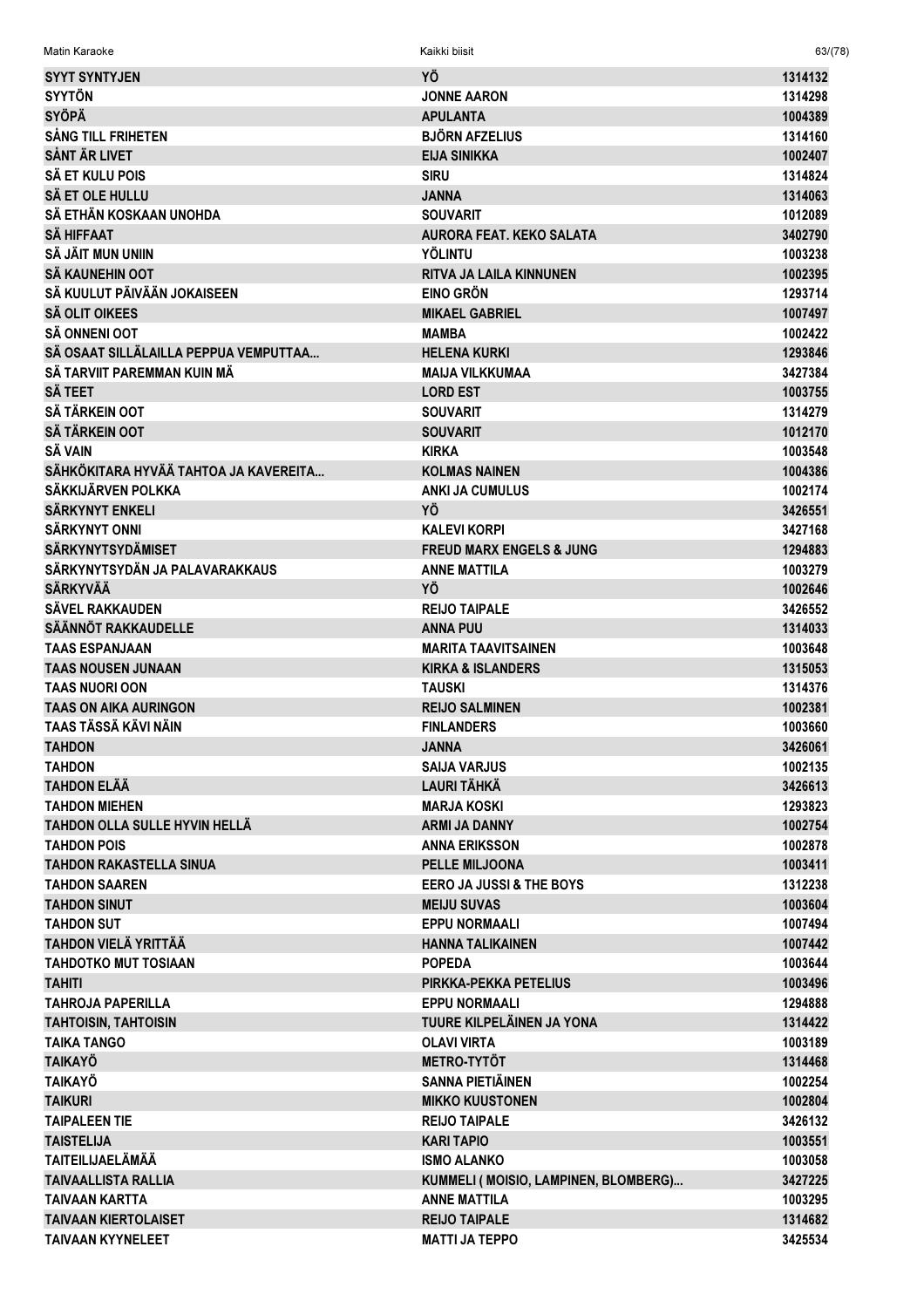| <b>TAIVAAN LAHJA</b>              | <b>LEA LAVEN</b>                     | 1314489            |
|-----------------------------------|--------------------------------------|--------------------|
| <b>TAIVAAN LAHJA</b>              | <b>LEA LAVEN</b>                     | 3426737            |
| <b>TAIVAASSA TAVANNEET</b>        | <b>TAUSKI</b>                        | 1002412            |
| <b>TAIVAS AUKEAA</b>              | <b>MATTI JA TEPPO</b>                | 1003565            |
| <b>TAIVAS ITKEE HILJAA</b>        | <b>JONNE AARON</b>                   | 1314386            |
| <b>TAIVAS LYÖ TULTA</b>           | <b>TERÄSBETONI</b>                   | 1003264            |
| TAIVAS ON SININEN JA VALKOINEN    | TRAD.                                | 3403361            |
| <b>TAIVAS SINIVALKOINEN</b>       | <b>BABLO</b>                         | 1002415            |
| <b>TAIVAS SISÄLLÄNI</b>           | <b>KAIJA KOO</b>                     | 1314490            |
| <b>TAIVAS SYLISSÄNI</b>           | <b>SUVI TERÄSNISKA</b>               | 3426323            |
| <b>TAIVAS VARJELE</b>             |                                      |                    |
|                                   | <b>MIKKO KUUSTONEN</b>               | 1312162            |
| <b>TAIVASKALLIOLLA</b>            | <b>TOMI MARKKOLA</b>                 | 1003141            |
| TAKA-TAKATA                       | <b>FREDERIK</b>                      | 1002097            |
| TAKAA AJATUSTEN VIRRAN            | JUSSI & THE BOYS JA JORMA KÄÄRIÄINEN | 1003422            |
| <b>TAKAISINPALUU</b>              | <b>TOPI JA TOIVOTTOMAT</b>           | 1003490            |
| <b>TAKAMETSIEN KAIPUU</b>         | <b>MUTKATTOMAT</b>                   | 1003483            |
| <b>TAKATAAN ROOS</b>              | <b>HECTOR</b>                        | 1312239            |
| <b>TAKATALVI</b>                  | <b>TARJA LUNNAS</b>                  | 1002803            |
| <b>TAKE A CHANCE ON ME</b>        | <b>ABBA</b>                          | 1306244            |
| <b>TAKE ME HOME COUNTRY ROAD</b>  | <b>TAPIO HEINONEN</b>                | 1002256            |
| <b>TAKE ON ME</b>                 | <b>AHA</b>                           | 1000070            |
| <b>TAKE ON ME</b>                 | <b>AHA</b>                           | 1000070            |
| <b>TALIKKALAN MARKKINOILLA</b>    | TRAD.                                | 3403362            |
| <b>TALK TO ME</b>                 | <b>FRANK SINATRA</b>                 | 1004176            |
| <b>TALLAHASSEE LASSIE</b>         | <b>HURRIGANES</b>                    | 1004208            |
| <b>TALLINNAN ILLAT</b>            | <b>RITVA OKSANEN</b>                 | 3426732            |
| <b>TALLINNAN LAULU</b>            | <b>ESKO RAHKONEN</b>                 | 3425561            |
| <b>TALLULAH</b>                   | <b>SONATA ARCTICA</b>                | 3419383            |
| <b>TALVEN IHMEMAA</b>             | TRAD.                                | 1004287            |
| <b>TALVEN KYLMÄT KYYNELEET</b>    | <b>AGENTS</b>                        | 1002891            |
| <b>TALVEN RUUSU</b>               | <b>REIJO TAIPALE</b>                 | 1293715            |
| <b>TALVEN YLI</b>                 | <b>KARI TAPIO</b>                    | 3426571            |
| <b>TALVIPARATIISI</b>             | <b>MIKKO SILTALA</b>                 | 1004055            |
| TAMMENOKSAT                       | <b>ISTO HILTUNEN</b>                 | 3403240            |
| <b>TAMMERKOSKI</b>                | <b>EINO GRÖN</b>                     | 1003395            |
| <b>TAMMERKOSKI</b>                | <b>EINO GRÖN</b>                     | 1003501            |
| <b>TANGO BOLERO</b>               | <b>OLAVI VIRTA</b>                   | 1003166            |
| <b>TANGO D AMORE</b>              | <b>EINO GRÖN</b>                     | 1293716            |
| <b>TANGO DESIREE</b>              | <b>OLAVI VIRTA</b>                   |                    |
|                                   | <b>REIJO TAIPALE</b>                 | 1002895<br>1293717 |
| <b>TANGO HUMIKO</b>               |                                      |                    |
| <b>TANGO ILLUSION</b>             | <b>OLAVI VIRTA</b>                   | 1002926            |
| <b>TANGO MANDOLINO</b>            | <b>TAISTO TAMMI</b>                  | 3425553            |
| <b>TANGO MEILLE KAHDELLE</b>      | <b>TAISTO TAMMI</b>                  | 3425543            |
| <b>TANGO MERELLÄ</b>              | <b>TAISTO TAMMI</b>                  | 1293718            |
| <b>TANGO NOTTURNO</b>             | <b>SEIJA KARPIOMAA</b>               | 1002298            |
| <b>TANGO PELARGONIA</b>           | <b>KARI KUUVA</b>                    | 1293719            |
| <b>TANGO POESIE</b>               | TOPI SORSAKOSKI                      | 1002147            |
| <b>TANGO RUOHIKOLLA</b>           | <b>RAGNI MALMSTEN</b>                | 1002937            |
| <b>TANGO SINIKALLE</b>            | <b>TAISTO TAMMI</b>                  | 1293720            |
| <b>TANGO SINIKALLE</b>            | <b>TAISTO TAMMI</b>                  | 3425550            |
| <b>TANGOTYTTÖ</b>                 | <b>TAISTO TAMMI</b>                  | 1293721            |
| <b>TANSSI</b>                     | <b>REIJO TAIPALE</b>                 | 1002726            |
| <b>TANSSI</b>                     | <b>VIIKATE</b>                       | 3425685            |
| <b>TANSSI KANSSAIN</b>            | <b>SOUVARIT</b>                      | 1314280            |
| <b>TANSSI KANSSAIN</b>            | <b>SOUVARIT</b>                      | 1012171            |
| <b>TANSSI LOPPUUN RAKKAUDEN</b>   | <b>KARI TAPIO</b>                    | 1002232            |
| <b>TANSSI POIS PAHA</b>           | <b>ELONKERJUU</b>                    | 1314816            |
| <b>TANSSII KUIN JOHN TRAVOLTA</b> | <b>JARI SILLANPÄÄ</b>                | 1314842            |
| <b>TANSSII SUSIEN KAA</b>         | <b>VILMA ALINA</b>                   | 3427148            |
| <b>TANSSIJAN TIE</b>              | <b>ESKO RAHKONEN</b>                 | 1007435            |
|                                   |                                      |                    |

Matin Karaoke Kaikki biisit 64/(78)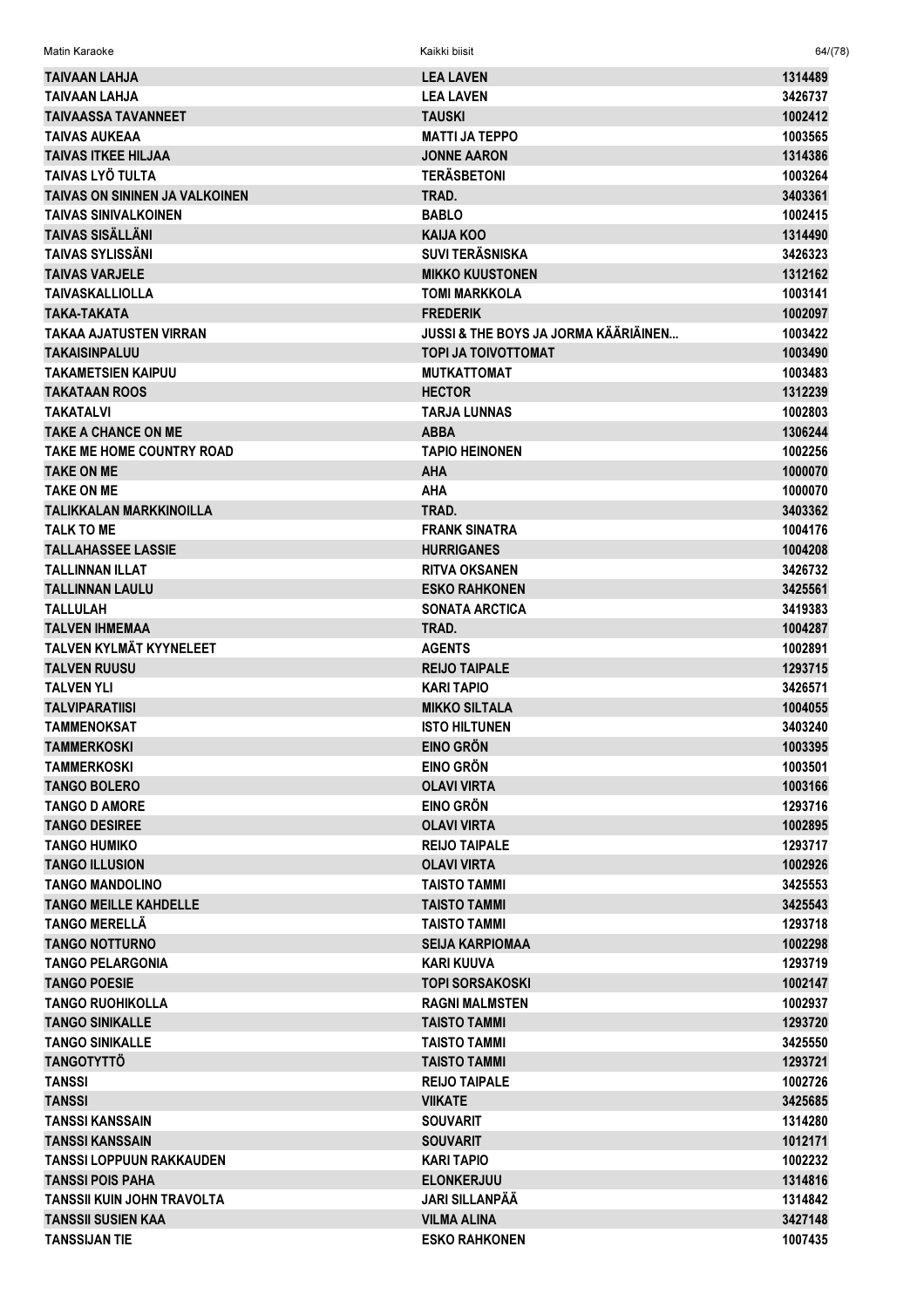| Matin Karaoke                                     | Kaikki biisit                                  | 65/(78)            |
|---------------------------------------------------|------------------------------------------------|--------------------|
| <b>TANSSIMALLA</b>                                | <b>OLLI HELENIUS</b>                           | 1314866            |
| <b>TANSSIN KANSSASI IKUISUUTEEN</b>               | <b>JAMPPA TUOMINEN</b>                         | 3402756            |
| TANSSIN PÄIVÄT TANSSIN YÖT                        | <b>ANNELI MATTILA</b>                          | 1003242            |
| <b>TANSSIN VAAN</b>                               | <b>ANNA ERIKSSON</b>                           | 1002886            |
| <b>TANSSIT MUN SYDÄMEENI</b>                      | <b>SOUVARIT</b>                                | 3426062            |
| <b>TANSSIT VAIKKA ET OSAA</b>                     | <b>OLAVI UUSIVIRTA</b>                         | 3403256            |
| TAO TAO                                           | <b>HEIDI KORPINEN</b>                          | 1001076            |
| <b>TAPASIN NAISEN</b>                             | <b>LAPINLAHDEN LINNUT</b>                      | 1003223            |
| <b>TAPPARA ON TERÄSTÄ</b>                         | <b>JUHA VAINIO</b>                             | 3427081            |
| <b>TARJA SINÄ RAKAS</b>                           | <b>KAKE RANDELIN</b>                           | 1003751            |
| <b>TARTU HETKEEN</b>                              | <b>SAIJA TUUPANEN</b>                          | 3425692            |
| TARTU TIUKASTI HANURIIN                           | <b>KIKKA</b>                                   | 1003378            |
| <b>TATUOITU KYYNEL</b>                            | <b>JENNA BÅGEBERG</b>                          | 1004092            |
| <b>TAUNO JA ANSA</b>                              | <b>TAINA KOKKONEN</b>                          | 1002483            |
| <b>TAVALLISET HAUTAJAISET</b>                     | <b>SAMULI PUTRO</b>                            | 1314023            |
| <b>TAVIKSET</b>                                   | <b>HAPPORADIO</b>                              | 1003372            |
| <b>TAXI</b>                                       | <b>ZEN CAFE</b>                                | 1003664            |
| <b>TEDDY BEAR</b>                                 | <b>ELVIS PRESLEY</b>                           | 1312326            |
| <b>TEFLONLOVE</b>                                 | <b>NYLON BEAT</b>                              | 1003564            |
| <b>TEHDÄÄN JOTAIN KAUNISTA</b>                    | <b>HAPPORADIO</b>                              | 3427121            |
| <b>TEHTAANKATU</b>                                | LAURI TÄHKÄ JA ELONKERJUU                      | 1003645            |
| TEIN KAI LOTTORIVINI VÄÄRIN                       | <b>MAUSTETYTÖT</b>                             | 3426553            |
| <b>TEIN SUSTA LAULUN</b>                          | <b>SIMO SILMU</b>                              | 1003629            |
| <b>TEINI</b>                                      | <b>MAIJA VILKKUMAA</b>                         | 3426554            |
| <b>TEINIENKELI</b>                                | <b>RAULI BADDING SOMERJOKI</b>                 | 1007445            |
| <b>TEIT MINUSTA AUTIOMAAN</b>                     | <b>TOPI SORSAKOSKI</b>                         | 1312891            |
| <b>TEKOKUKKIA</b>                                 | <b>KATRI HELENA</b>                            | 3427169            |
| <b>TELEHVOONI AFRIKASSA</b>                       | TURUN KANSANKONSERVATORION NUORISOKUORO        | 1001106            |
| <b>TELEPATIAA</b>                                 | <b>J. KARJALAINEN</b>                          | 3402689            |
| <b>TELEPHONE LINE</b>                             | <b>ELO</b>                                     | 1004102            |
| <b>TELEPHONE LINE</b>                             | <b>ELO</b>                                     | 1004102            |
| <b>TENKKA TENKKA POO</b>                          | <b>SIMO SALMINEN</b>                           | 1002324            |
| <b>TEOT IHMISEN</b>                               | <b>DANNY</b>                                   | 1003840            |
| <b>TEQUILA</b>                                    | <b>VESALA</b>                                  | 3402792            |
| <b>TEQUILA SUNRISE</b>                            | THE EAGLES                                     | 1000096            |
| <b>TERVASKANTO</b>                                | <b>VIIKATE</b>                                 | 1314681            |
| <b>TERVEISET EEDENISTÄ</b>                        | <b>M NUORVA</b>                                | 1004264            |
| <b>TERVEISET SINNE TAIVAASEEN</b>                 | <b>ILPO KAIKKONEN</b>                          | 1314378            |
| <b>TERVEISIÄ PERSEESTÄ</b>                        | <b>IRWIN GOODMAN</b>                           | 1003893            |
| <b>TERYLEENIÄ</b>                                 | <b>URPO</b>                                    | 1002098            |
| <b>TEUVO MAANTEIDEN KUNINGAS</b>                  | <b>LEEVI AND THE LEAVINGS</b>                  | 1002845            |
| THANK YOU FOR THE MUSIC                           | <b>ABBA</b>                                    | 1306258            |
| THAT DON'T IMPRESS ME MUCH                        | <b>KIRSI RANTO</b>                             | 1002986            |
| <b>THAT OLD BLACK MAGIC</b>                       | <b>FRANK SINATRA</b>                           | 1004166            |
| THAT'S ALRIGHT MAMA                               | <b>ELVIS PRESLEY</b>                           | 1312292            |
| <b>THAT'S LIFE</b>                                | <b>FRANK SINATRA</b>                           | 1004183            |
| <b>THE BEST</b>                                   | <b>TINA TURNER</b>                             | 1004122            |
| THE DAY BEFORE YOU CAME                           | <b>ABBA</b>                                    | 1306883            |
| THE FINAL COUNTDOWN                               | <b>EUROPE</b>                                  | 1000108            |
| THE GIRL FROM IPANEMA                             | <b>FRANK SINATRA</b>                           | 1004186            |
| THE GIRL OF MY BEST FRIEND<br>THE GREAT PRETENDER | <b>ELVIS PRESLEY</b><br><b>FREDDIE MERCURY</b> | 1312325<br>1000037 |
| THE HOUSE I LIVE IN                               | <b>FRANK SINATRA</b>                           | 1004170            |
| THE HOUSE OF THE RISING SUN                       | <b>LASSE MÅRTENSON</b>                         | 1002844            |
| THE LADY IS A TRAMP                               | <b>FRANK SINATRA</b>                           |                    |
| THE LAST WALTZ                                    | <b>ENGELBERT HUMPERDINCK</b>                   | 1004167<br>1000035 |
| THE LION SLEEPS TONIGHT                           | THE TOKENS                                     | 1004123            |
| THE MIDNIGHT SPECIAL                              | <b>CREEDENCE CLEARWATER REVIVAL</b>            | 1306195            |
| THE MIRACLE OF LOVE                               | <b>EURYTHMICS</b>                              | 1004118            |
| THE MIRACLE OF LOVE                               | <b>EURYTHMICS</b>                              | 1004118            |
|                                                   |                                                |                    |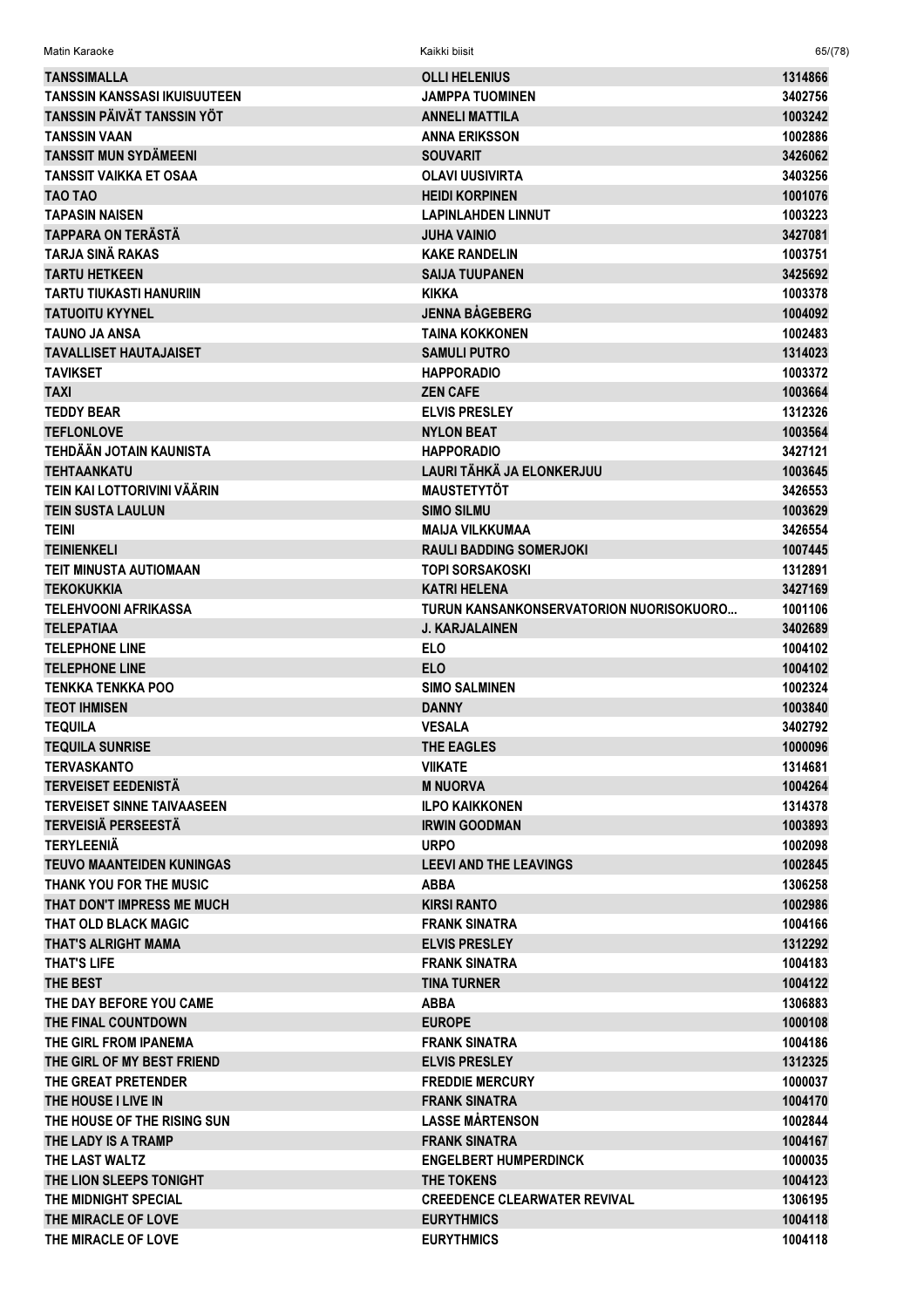| THE MOMENT OF OUR LOVE           | <b>NEUMANN</b>                    | 1314296            |
|----------------------------------|-----------------------------------|--------------------|
| THE NAME OF THE GAME             | <b>ABBA</b>                       | 1306873            |
| THE NIGHT CHICAGO DIED           | <b>VICKY ROSTI</b>                | 1002856            |
| THE WALLS HAVE EARS              | <b>ELVIS PRESLEY</b>              | 1315196            |
| <b>THE WANDERER</b>              | <b>DION</b>                       | 1004103            |
| THE WANDERER                     | <b>DION</b>                       | 1004103            |
| THE WINNER TAKES IT ALL          | <b>ABBA</b>                       | 1306254            |
| THE WONDER OF YOU                | <b>ELVIS PRESLEY</b>              | 1312330            |
| THE WORLD WE KNEW                | <b>FRANK SINATRA</b>              | 1004181            |
| THE YELLOW ROSE OF TEXAS         | <b>BERIT</b>                      | 1002336            |
| THE YOUNG ONES                   | <b>DANNY</b>                      | 1002181            |
| THERE MUST BE AN ANGEL           | <b>EURYTHMICS</b>                 | 1000101            |
| <b>THERE'S A SMALL HOTEL</b>     | <b>FRANK SINATRA</b>              | 1004175            |
| THESE BOOTS ARE MADE FOR WALKING | <b>SATU PENTIKÄINEN</b>           | 1002270            |
| <b>THORN IN MY SIDE</b>          | <b>EURYTHMICS</b>                 | 1004104            |
| THORN IN MY SIDE                 | <b>EURYTHMICS</b>                 | 1004104            |
| THOSE WERE THE DAYS              | <b>MARY HOPKINS</b>               | 1004109            |
| THOSE WERE THE DAYS              | <b>MARY HOPKINS</b>               | 1004109            |
| <b>TIA-MARIA</b>                 | ΥÖ                                | 3427389            |
| TIC TIC TAC                      | <b>CARRAPICHO</b>                 | 1004111            |
| <b>TIC TIC TAC</b>               | <b>CARRAPICHO</b>                 | 1004111            |
| <b>TIE</b>                       | <b>CHISU</b>                      | 1312828            |
| <b>TIE AJATUKSIIN</b>            | <b>NELJÄ RUUSUA</b>               | 1003054            |
| <b>TIE HUOMISEEN</b>             | <b>KIRKA</b>                      | 1002082            |
| TIE JATKUU ÄÄRETTÖMIIN           | <b>TOPI SORSAKOSKI</b>            | 1003682            |
| <b>TIE KULJETTAA</b>             | <b>JANI FORSMAN</b>               | 3426555            |
| <b>TIE SYDÄMEENI</b>             | YÖ                                | 1003300            |
| TIEDÄ EN KAUNIIMPAA              | TRAD.                             | 1314894            |
| TIEDÄN SEN TUNNEN SEN            | <b>RESSU REDFORD</b>              | 1002704            |
| <b>TIEDÄTHÄN SEN</b>             | <b>MATTI JA TEPPO</b>             | 3425930            |
| TIEN SELVEMMIN NÄÄN              | <b>ANNA ERIKSSON</b>              | 1002778            |
| <b>TIET</b>                      | <b>LAILA KINNUNEN</b>             | 1314133            |
| TIET ETÄISYYKSIIN                | <b>OLAVI UUSIVIRTA</b>            |                    |
| TIETÄÄ SAAT VIIMEINKIN           | <b>MATTI ESKO</b>                 | 1314034<br>1004091 |
| TIETÄÄ SAAT VIIMEINKIN           | <b>MATTI ESKO</b>                 |                    |
|                                  |                                   | 3427497            |
| <b>TIGER</b>                     | <b>HURRIGANES</b>                 | 1004211            |
| TIHEÄSSÄ PIMEÄSSÄ                | <b>VEERA RAILIO URPO JA TURPO</b> | 1001086            |
| <b>TIIKERIHAI</b>                | EIJA MERILÄ                       | 1314491            |
| <b>TIKAPUUT</b>                  | <b>JONNA TERVOMAA</b>             | 1314431            |
| <b>TIKAPUUT TAIVAASEEN</b>       | <b>LEEVI AND THE LEAVINGS</b>     | 1002621            |
| TILIPÄIVÄ KOITTAA                | <b>KAKE RANDELIN</b>              | 1314379            |
| <b>TILKKUTÄKKI</b>               | <b>JAAKKO LÖYTTY</b>              | 1004260            |
| <b>TIMANTIT ON IKUISIA</b>       | <b>CHEEK</b>                      | 1314043            |
| <b>TIMANTTI</b>                  | <b>MIKKO HARJU</b>                | 3426595            |
| <b>TIMANTTI</b>                  | <b>PAULA KOIVUNIEMI</b>           | 1314492            |
| TIMANTTINEN TÄHTI                | <b>LAURA</b>                      | 1003750            |
| <b>TIME AFTER TIME</b>           | <b>CINDY LAUPER</b>               | 1000075            |
| <b>TIME AFTER TIME</b>           | <b>CINDY LAUPER</b>               | 1000075            |
| <b>TIME AFTER TIME</b>           | <b>FRANK SINATRA</b>              | 1004194            |
| <b>TINAKENKÄTYTTÖ</b>            | <b>CHEEK</b>                      | 1314303            |
| <b>TINAKENKÄTYTTÖ</b>            | <b>KAIJA KOO</b>                  | 1002374            |
| <b>TINASORMUS</b>                | <b>JANNE HURME</b>                | 1004049            |
| <b>TIOTUSEN RÖDA ROSEN</b>       | <b>VIKINGARNA</b>                 | 1314157            |
| <b>TISKARIN POLKKA</b>           | <b>HISKI SALOMAA</b>              | 1314381            |
| <b>TITANIC</b>                   | <b>FREDERIK</b>                   | 1003331            |
| <b>TO LOVE SOMEBODY</b>          | <b>BEE GEES</b>                   | 1000073            |
| <b>TO LOVE SOMEBODY</b>          | <b>BEE GEES</b>                   | 1000073            |
| <b>TODELLA KAUNIS</b>            | <b>ZEN CAFE</b>                   | 1003368            |
| <b>TOINEN</b>                    | <b>JENNI VARTIAINEN</b>           | 1314382            |
| <b>TOINEN ELÄMÄ</b>              | ΥÖ                                | 3426392            |

Matin Karaoke Kaikki biisit 66/(78)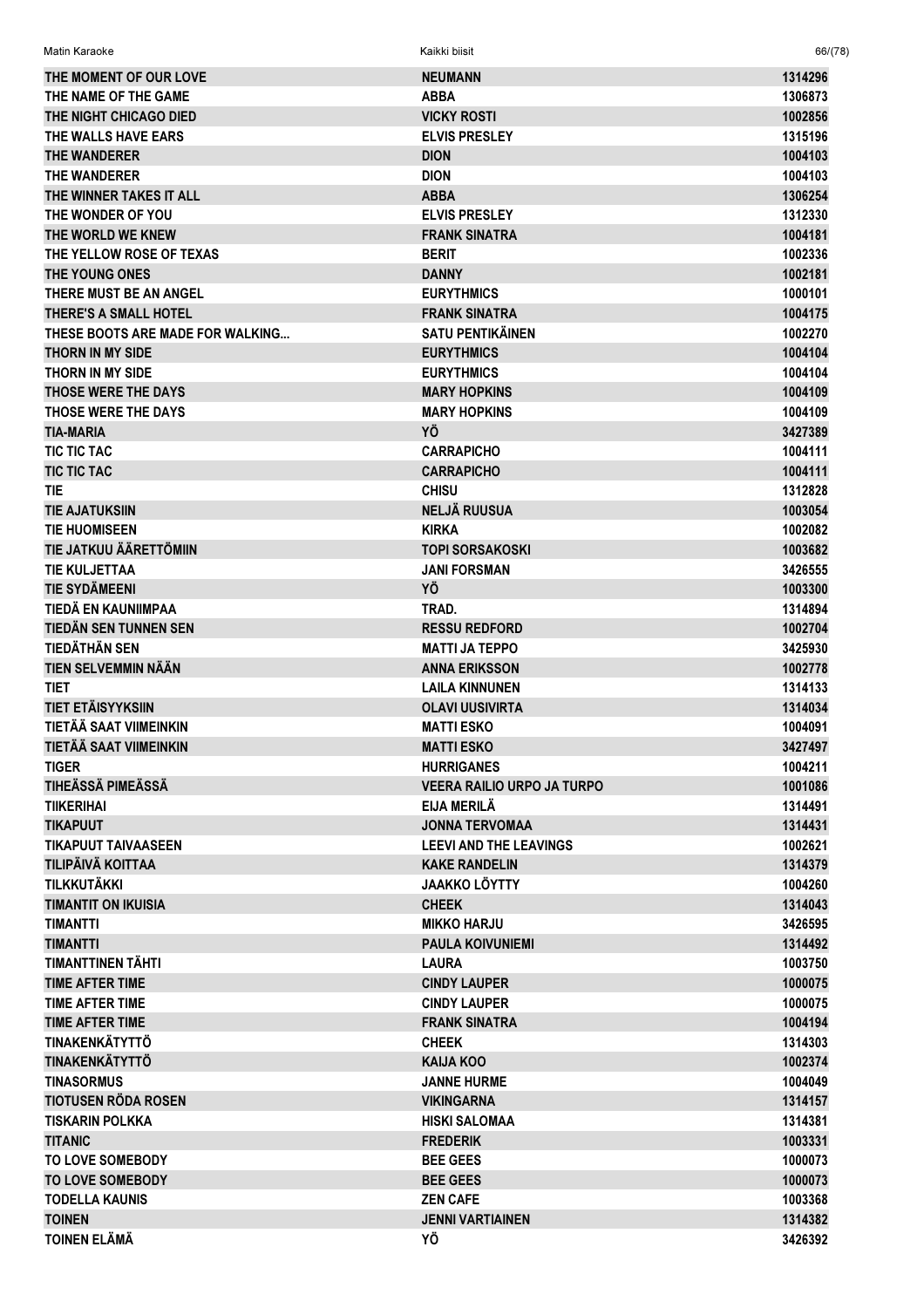Matin Karaoke Kaikki biisit 67/(78)

| <b>TOINEN LUKU</b>                 | <b>RENDEZ VOUS</b>                  | 1003423            |
|------------------------------------|-------------------------------------|--------------------|
| <b>TOINEN SENSSI</b>               | <b>KARI TAPIO</b>                   | 3426063            |
| <b>TOINEN TIE</b>                  | KAIJA KÄRKINEN JA ILE KALLIO        | 1003636            |
| <b>TOISEEN SUUNTAAN</b>            | <b>DISCO</b>                        | 1002969            |
| <b>TOISEEN SUUNTAAN</b>            | <b>DISCO</b>                        | 3425686            |
| TOISELLA TÄHDELLÄ                  | MIKKO MÄKELÄINEN JA MYRSKYLYHTY     | 1003553            |
| <b>TOISENLAISET VEET</b>           | <b>KARI TAPIO</b>                   | 1002595            |
| TOISET KAATUU ME EI MILLOINKAAN    | <b>JUHA TAPIO</b>                   | 1003784            |
| <b>TOISET MEISTÄ</b>               | <b>PEPE WILLBERG</b>                | 1003110            |
| <b>TOISET MIMMIT</b>               | <b>ERIN</b>                         | 1314440            |
| <b>TOISET ON LUOTUJA KULKEMAAN</b> | <b>SIELUN VELJET</b>                | 1002800            |
| <b>TOISILLEEN LUODUT</b>           | <b>JANNE TULKKI</b>                 | 1002210            |
| <b>TOIVEUNTA</b>                   | <b>LEEVI AND THE LEAVINGS</b>       | 3426163            |
| <b>TOIVON KYNTTILÄT</b>            | <b>M NUORVA</b>                     | 1004265            |
| <b>TOM DOOLEY</b>                  | <b>OLAVI VIRTA</b>                  | 1002933            |
| <b>TOMBSTONE SHADOW</b>            | <b>CREEDENCE CLEARWATER REVIVAL</b> | 1306198            |
| <b>TOMMY TABERMANN</b>             | <b>TELEKS</b>                       | 3403215            |
| <b>TONAVAN AALLOT</b>              | <b>REIJO TAIPALE</b>                | 1314469            |
| <b>TONNIN STIFLAT</b>              | <b>TUOMARI NURMIO</b>               | 1003742            |
| <b>TONTTU</b>                      | <b>FINNTRIO</b>                     | 1004292            |
| <b>TONTTUJEN JOULUYÖ</b>           | TRAD.                               | 1004291            |
| <b>TONTTUPARAATI</b>               | VIENO LAURA JA BRITA                | 1004268            |
| <b>TOO MANY HOURS</b>              | <b>HURRIGANES</b>                   | 1004212            |
| <b>TOO MUCH</b>                    | <b>ELVIS PRESLEY</b>                | 1315197            |
| <b>TOPPAROIKKA TULEE</b>           | <b>SOUVARIT</b>                     | 1003481            |
| <b>TORNADO</b>                     | <b>EVELINA</b>                      | 3425975            |
| <b>TOSI TARTTUVA TÄYTEBIISI</b>    | <b>RAPTORI</b>                      | 1007476            |
| <b>TOSITARKOITUKSELLA</b>          | <b>YÖLINTU</b>                      | 1002840            |
| <b>TOTUUDEN HENKI</b>              | <b>KAARTAMO KETTUNEN KUUSTONEN</b>  | 1004229            |
| <b>TOUCH ME</b>                    | THE DOORS                           | 1004131            |
| <b>TOUKOKUU</b>                    | <b>KIRKA</b>                        | 1002094            |
| <b>TOVERUKSET</b>                  | <b>KOLMAS NAINEN</b>                | 1004392            |
| <b>TRA LA LA</b>                   | PIRKKA-PEKKA PETELIUS               | 1003233            |
| <b>TRAMPOLIINI</b>                 | <b>SANNI</b>                        | 3426026            |
| <b>TRASSELIJUSSIN SALSA</b>        | <b>MATTI ESKO</b>                   | 3403211            |
| TRAVELING MAN                      | <b>NELOSET</b>                      | 1002290            |
| <b>TRAVELLIN' BAND</b>             | <b>CREEDENCE CLEARWATER REVIVAL</b> | 1306184            |
| <b>TREAT ME NICE</b>               | <b>ELVIS PRESLEY</b>                | 1315198            |
| <b>TREENAA</b>                     | <b>ANTTI TUISKU</b>                 | 3427492            |
| <b>TRO</b>                         | <b>MARIE FREDRISSON</b>             | 1314159            |
| <b>TROIKKA</b>                     | <b>ANETTE TUOMINEN</b>              | 1314494            |
| <b>TROUBLE</b>                     | <b>ELVIS PRESLEY</b>                | 1312332            |
| <b>TRUE FINE MAMA</b>              | <b>HURRIGANES</b>                   | 1004215            |
| <b>TSINGIS KHAN</b>                | <b>FREDERIK</b>                     | 1003135            |
| <b>TUHANNEN TÄHDEN HOTELLI</b>     | <b>SOUVARIT</b>                     | 1012099            |
| TUHAT YÖTÄ                         | <b>SAMULI EDELMANN</b>              | 1294892            |
| <b>TUHKAA</b>                      | <b>POPEDA</b>                       | 1002790            |
| TUHKAA JA HIEKKAA                  | <b>LASSI VALTONEN</b>               | 1312253            |
| <b>TUHKAAN HAUTAUTUI POMPEIA</b>   | <b>ISTO HILTUNEN</b>                | 1003529            |
| <b>TUHLAAJAPOIKA</b>               | <b>CHEEK</b>                        | 1003762            |
| TUHLAAJATYTTÖ PALAA                |                                     |                    |
| <b>TUHLARI</b>                     | <b>ANNE MATTILA</b><br>LAURA NÄRHI  | 1312021<br>1314134 |
| <b>TUIJA TAVALLINEN</b>            | <b>CLIFTERS</b>                     | 1003004            |
| TUIKKIKAA OI JOULUN TÄHTÖSET       |                                     |                    |
|                                    | TRAD.                               | 1004277            |
| <b>TUIKKU MURHEISIIN</b>           | <b>KAI HYTTINEN</b>                 | 1003333            |
| <b>TULE JO TÄNÄÄN</b>              | <b>MATTI JA TEPPO</b>               | 3425536            |
| <b>TULE JOULU KULTAINEN</b>        | <b>SUSANNA HEIKKI</b>               | 1004271            |
| <b>TULE KANSSANI KYLPYYN</b>       | <b>BAMBOLEROS</b>                   | 1002372            |
| <b>TULE LÄHEMMÄKSI</b>             | <b>FINLANDERS</b>                   | 1312005            |
| TULE LÄHEMMÄKSI RAKKAHIN           | <b>ESKO RAHKONEN</b>                | 3402809            |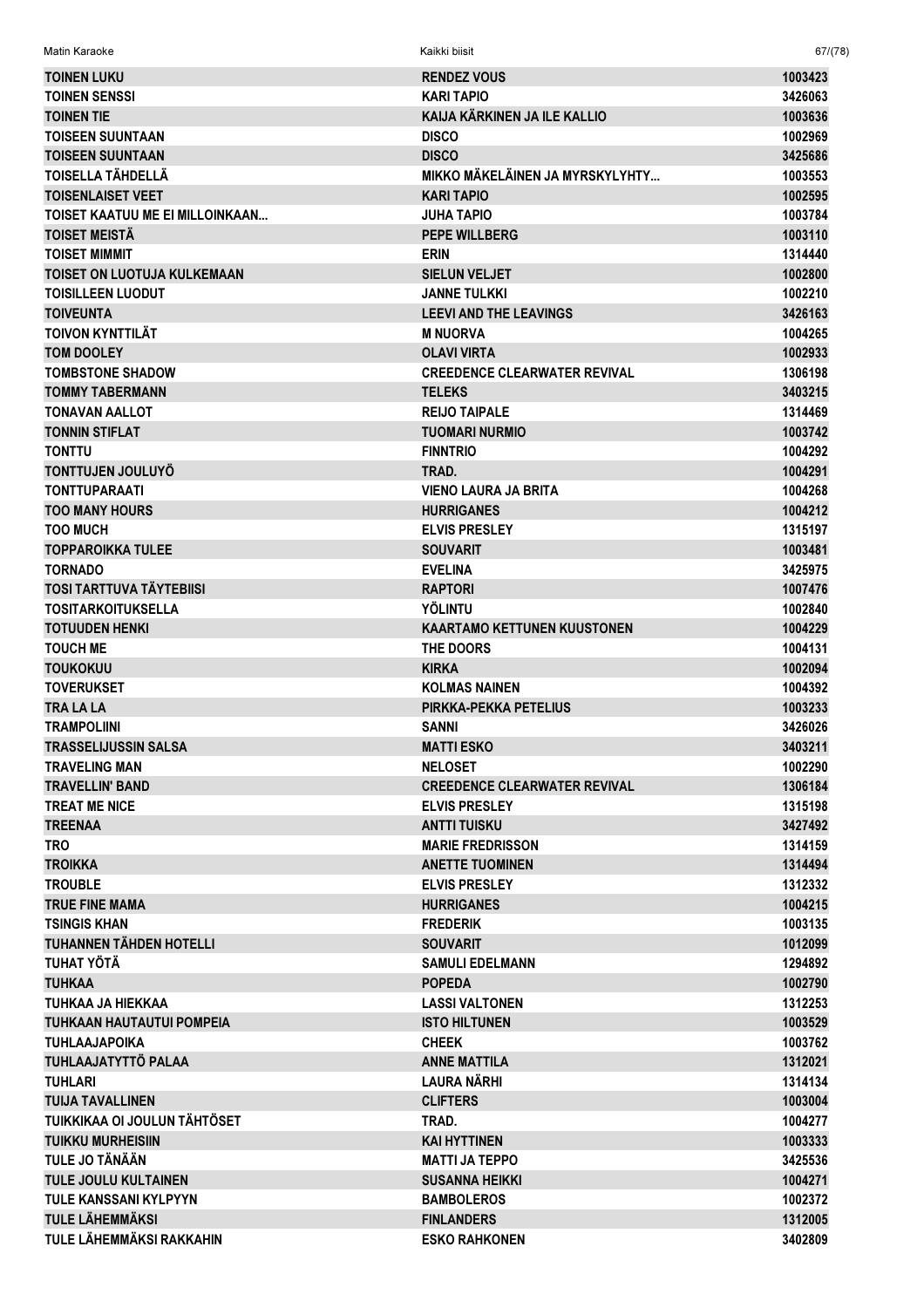| TULE LÄHEMMÄS BEIBI                | KAIJA KOO                                  | 1002601 |
|------------------------------------|--------------------------------------------|---------|
| <b>TULE MUN LUO</b>                | <b>AKI SIRKESALO</b>                       | 3427233 |
| <b>TULE SYYSKUU</b>                | <b>REIJO TAIPALE</b>                       | 1003729 |
| TULE TULE TYTTÖ                    | <b>OLAVI VIRTA</b>                         | 1003171 |
| <b>TULE TYTTÖ KYYTIIN</b>          | <b>FREDERIK</b>                            | 1312014 |
| <b>TULEN LUOKSESI</b>              | <b>ESKO RAHKONEN</b>                       | 1007441 |
| <b>TULENLIEKKI</b>                 | EILA PIENIMÄKI                             | 1293722 |
| <b>TULETHAN</b>                    | <b>OLAVI VIRTA</b>                         | 1003164 |
| <b>TULI MIES</b>                   | <b>RITVA OKSANEN</b>                       | 1002426 |
| <b>TULI POLTTAA</b>                | <b>PATE MUSTAJÄRVI</b>                     | 1004075 |
| <b>TULIPUNARUUSUT</b>              | <b>HUMPPAVEIKOT</b>                        | 1003497 |
| <b>TULISIELU</b>                   | <b>PAULA KOIVUNIEMI</b>                    | 1312058 |
| <b>TULISUUDELMA</b>                | <b>OLAVI VIRTA</b>                         | 1002914 |
| <b>TULIT LUOKSENI</b>              | <b>SAIJA TUUPANEN</b>                      | 3426390 |
| <b>TULITIKKU</b>                   | <b>MILJOONASADE</b>                        | 1002275 |
| <b>TULIVUORI</b>                   | <b>ANITA PAJUNEN</b>                       | 1004080 |
| <b>TULIVUORI</b>                   | <b>JORMA LYYTINEN</b>                      | 1002713 |
| TULIVUORI SISÄLLÄIN                | <b>ANNELI MATTILA</b>                      | 1003225 |
| TULKAA TYTÖT TAKAISIN              | <b>TAPANI KANSA</b>                        | 1294887 |
| TULKAA TYTÖT TAKAISIN              | <b>TAPANI KANSA</b>                        | 1312043 |
| <b>TULKOON MITÄ VAAN</b>           | <b>LAURI TÄHKÄ</b>                         | 1314410 |
| <b>TULKOON RAKKAUS</b>             | <b>MILJOONASADE</b>                        | 1003057 |
| TULLA JA MENNÄ                     | <b>KASMIR</b>                              | 3426249 |
| <b>TULTA PÄIN</b>                  | <b>JUHA VAINIO</b>                         | 1002140 |
| <b>TULVII JOKI</b>                 | <b>JANI JA JETSETTERS</b>                  | 1003424 |
| <b>TULVII POHJANMAA</b>            | <b>JANNE TULKKI</b>                        | 1002163 |
| <b>TUMMA MIES</b>                  | <b>JAAKKO TEPPO</b>                        | 1012266 |
| <b>TUMMA NAINEN</b>                | <b>LEA LAVEN</b>                           | 1002760 |
| <b>TUMMANPUNAINEN</b>              | <b>EERO JA JUSSI &amp; THE BOYS</b>        | 3427276 |
| <b>TUMMANSININEN SÄVEL</b>         | <b>OLAVI VIRTA</b>                         | 1003192 |
| <b>TUMMAT SILMÄT</b>               | <b>PAULA KOIVUNIEMI</b>                    | 1002837 |
| TUMMILLA TEILLÄ                    | <b>VESTERINEN YHTYEINEEN</b>               | 3426556 |
| <b>TUMMIN KYYNELIN</b>             | <b>JOHANNA PAKONEN</b>                     | 3403281 |
| <b>TUNNE</b>                       | <b>TAIKAKUU</b>                            | 1314420 |
| <b>TUNNETKO</b>                    | <b>KIRKA</b>                               | 1003404 |
| <b>TUNNETTA PALJON</b>             | <b>ELONKERJUU</b>                          | 1314867 |
| <b>TUNNIT</b>                      | YÖ                                         | 1314385 |
| <b>TUNTEMATON</b>                  | <b>ANTTI HUOVILA</b>                       | 1002482 |
| <b>TUNTEMATON</b>                  | <b>HALOO HELSINKI!</b>                     | 3426064 |
| <b>TUNTEMATON</b>                  | <b>JARI SILLANPÄÄ</b>                      | 1003695 |
| <b>TUNTEMATON POTILAS</b>          | <b>ARTTU WISKARI</b>                       | 1312282 |
| <b>TUNTURISATU</b>                 | <b>EIJA SINIKKA</b>                        | 1003128 |
| <b>TUNTURITUULI</b>                | <b>SOUVARIT</b>                            | 1314281 |
| <b>TUNTURITUULI</b>                | <b>SOUVARIT</b>                            | 1012157 |
| <b>TUO AIKA TOUKOKUUN</b>          | <b>TAPIO RAUTAVAARA</b>                    | 1002286 |
| <b>TUO MUUKALAINEN</b>             | <b>JAMPPA TUOMINEN</b>                     | 3402776 |
| <b>TUO TIE MUA VIE</b>             | <b>ESKO RAHKONEN</b>                       | 1007429 |
| <b>TUOHINEN SORMUS</b>             | <b>TAUNO PALO</b>                          | 1004061 |
| <b>TUOKIOKSI LÄMPÖSI JÄÄ</b>       | <b>ESKO RAHKONEN</b>                       | 1007433 |
| <b>TUOLL ON MUN KULTANI</b>        | TRAD.                                      | 3403363 |
| <b>TUOLLAINEN TYTTÖ</b>            | <b>MAMBA</b>                               | 1294886 |
| <b>TUOLTA SAAPUU CHARLIE BROWN</b> | <b>VICKY ROSTI</b>                         | 1003140 |
| <b>TUOMARI</b>                     | <b>NE LUUMÄET</b>                          | 1004396 |
| TUOMITTUNA KULKEMAAN               | <b>VESA-MATTI LOIRI JA SAMULI EDELMANN</b> | 1312283 |
| <b>TUONELAN KOIVUT</b>             | <b>JIPPU</b>                               | 1003781 |
| <b>TUONELAN SUUDELMA</b>           | <b>KATRA</b>                               | 1003677 |
| <b>TUONEN VIEMÄÄ</b>               | <b>RUOSKA</b>                              | 3403848 |
| <b>TUOPIN JÄLJET</b>               | <b>TAPIO RAUTAVAARA</b>                    | 1002747 |
| <b>TUOTA KULTA-AIKAA</b>           | <b>SOUVARIT</b>                            | 1314282 |
| TUOTA KULTA-AIKAA                  | <b>SOUVARIT</b>                            | 1012162 |
|                                    |                                            |         |

Matin Karaoke Kaikki biisit 68/(78)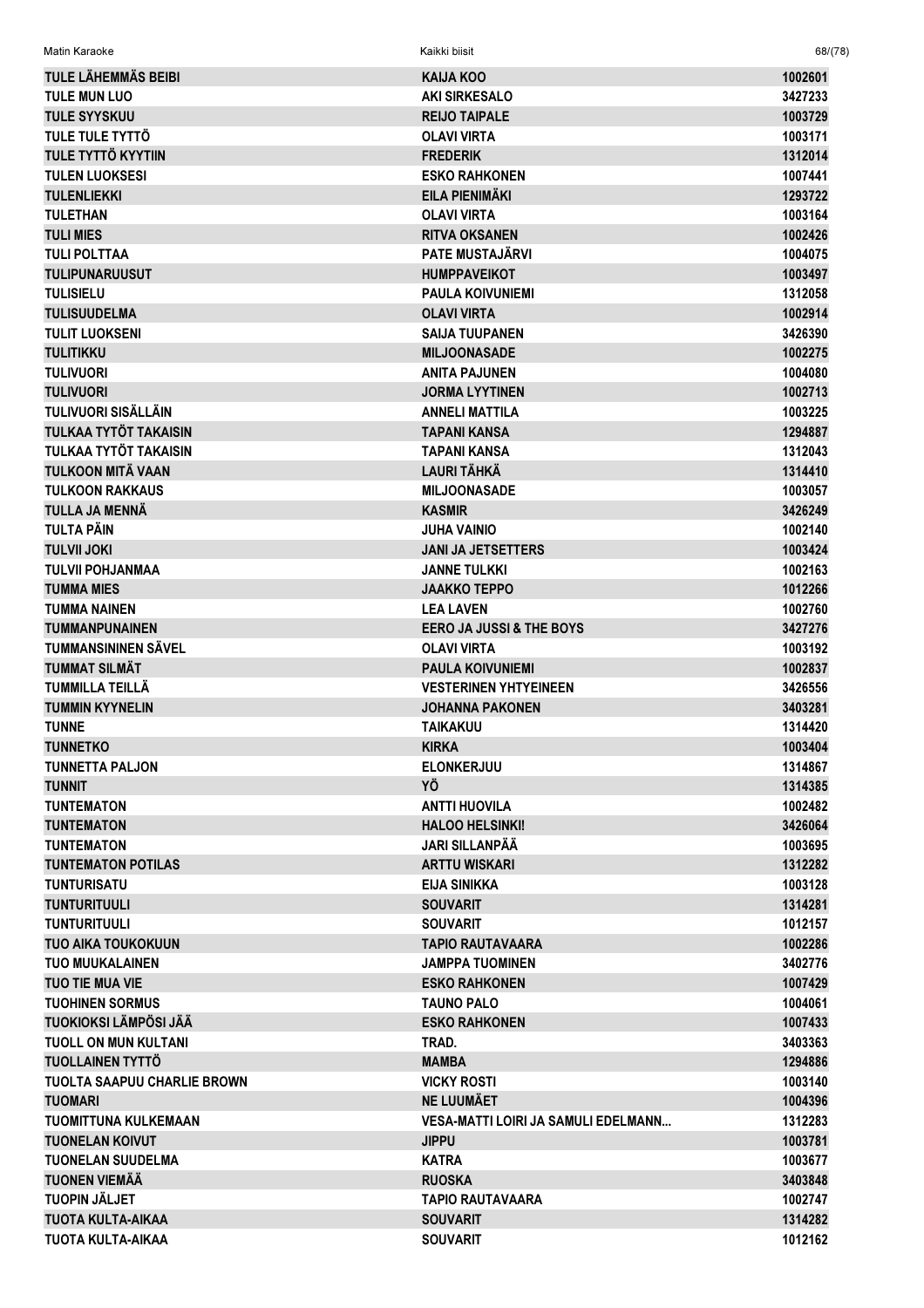| Matin Karaoke                   | Kaikki biisit                 | 69/(78) |
|---------------------------------|-------------------------------|---------|
| TUPAKKA VIINA JA VILLIT NAISET  | <b>DAVE LINDHOLM</b>          | 1003231 |
| <b>TURHAT KYYNELEET</b>         | <b>TARJA LUNNAS</b>           | 1002217 |
| <b>TURHIIN HAAVEISIIN</b>       | <b>TOPI SORSAKOSKI</b>        | 1314874 |
| TURKMENIALAINEN TYTTÖYSTÄVÄ     | <b>LEEVI AND THE LEAVINGS</b> | 1312062 |
| <b>TURVASANA</b>                | <b>JENNI VARTIAINEN</b>       | 3419382 |
| <b>TUSIND STYKKER</b>           | <b>ANNE LINNET</b>            | 1314162 |
| <b>TUTTI FRUTTI</b>             | <b>JOHNNY</b>                 | 1312240 |
| TUU MUA VASTAAN                 | <b>CHISU</b>                  | 3402793 |
| <b>TUU MUN VAIMOKSEIN</b>       | NUORVA JA MÄKILUOMA           | 1004238 |
| <b>TUULEKSI TAIVAANRANTAAN</b>  | <b>TIKTAK</b>                 | 1002970 |
| TUULELLA EI OLE YSTÄVÄÄ         | <b>ARJA HAVAKKA</b>           | 3403237 |
| <b>TUULEN SUOJAAN</b>           | <b>DANNY</b>                  | 1003606 |
| TUULEN TYTTÖ                    | <b>ESKO RAHKONEN</b>          | 3426761 |
| <b>TUULEN VIEMÄÄ</b>            | <b>EERO RAITTINEN</b>         | 3425946 |
| <b>TUULEN VIEMÄÄ</b>            | <b>TOPI SORSAKOSKI</b>        | 1312859 |
| <b>TUULENSUOJAAN</b>            | <b>DANNY</b>                  | 1315082 |
| <b>TUULET PUHALTAA</b>          | <b>IDOLS</b>                  | 1002941 |
| <b>TUULI KÄÄNTYKÖÖN</b>         | <b>KARI TAPIO</b>             | 3425950 |
| <b>TUULI SILLOINKIN</b>         | <b>SOUVARIT</b>               |         |
| <b>TUULI TUO TUULI VIE</b>      |                               | 1313023 |
|                                 | <b>TOPI SORSAKOSKI</b>        | 1312852 |
| <b>TUULI TUO TUULI VIE</b>      | TRAD.                         | 1314889 |
| <b>TUULI TÄHKÄPÄITÄ</b>         | <b>ESKO RAHKONEN</b>          | 1007425 |
| <b>TUULI VAPAUTTA SOI</b>       | <b>FREDI</b>                  | 1003774 |
| TUULI VIEDÄ SAA                 | <b>LAILA HALME</b>            | 1314493 |
| TUULI VIEDÄ SAA                 | TRAD.                         | 1314897 |
| <b>TUULIKELLO</b>               | KAIJA KOO                     | 1002430 |
| <b>TUULIKELLO</b>               | <b>NEUMANN</b>                | 1314297 |
| <b>TUULILASIN NURKKAAN</b>      | <b>TELEKS</b>                 | 1003579 |
| <b>TUULIVIIRI</b>               | <b>DANNY</b>                  | 1294884 |
| <b>TUULTEN VIEMÄÄ</b>           | KAIJA KOO                     | 1002459 |
| <b>TUUPOVAARAN YÖSSÄ</b>        | <b>JAAKKO TEPPO</b>           | 1012264 |
| <b>TV:N KOKOINEN HAITARI</b>    | <b>YÖLINTU</b>                | 1003115 |
| <b>TWIST &amp; SHOUT</b>        | THE BEATLES                   | 1306393 |
| <b>TYHJÄ HUONE</b>              | <b>ANTTI TUISKU</b>           | 1003259 |
| <b>TYHJÄSSÄ HUONEESSA</b>       | <b>SUVI TERÄSNISKA</b>        | 1312256 |
| <b>TYHJÄÄ</b>                   | <b>KASEVA</b>                 | 1002185 |
| <b>TYHJÄÄ</b>                   | <b>TOPI SORSAKOSKI</b>        | 1312865 |
| <b>TYHJÄÄ PUOLILLAAN</b>        | <b>LAURA VOUTILAINEN</b>      | 1003249 |
| <b>TYKKÄÄN SUSTA</b>            | <b>LEENA VANAMO</b>           | 1004353 |
| TYKKÄÄN SUSTA NIIN ETTÄ HALKEEN | <b>JUHA TAPIO</b>             | 1314042 |
| <b>TYPERÄ MIES</b>              | <b>MIKKO MÄKELÄINEN</b>       | 1003646 |
| <b>TYTTO PIENI</b>              | <b>JUKKA KUOPPAMÄKI</b>       | 1002967 |
| TYTTÖ JOKA KATSOO MERELLE       | <b>TELEKS</b>                 | 1004047 |
| TYTTÖ KAMPAA MÄRKÄÄ TUKKAA      | <b>TUULA AMBERLA</b>          | 1002259 |
| <b>TYTTÖ KUIN TAIVAASTA</b>     | <b>KARI TAPIO</b>             | 1002528 |
| <b>TYTTÖ KUIN TIIKERI</b>       | <b>FREDERIK</b>               | 1002354 |
| TYTTÖ LILLA NAKKIKIOSKILLA      | <b>HULLUJUSSI</b>             | 1315080 |
| <b>TYTTÖ METSÄSSÄ</b>           | <b>OLAVI VIRTA</b>            | 1002898 |
| <b>TYTTÖ METSÄSSÄ</b>           | <b>OLAVI VIRTA</b>            | 1312059 |
| <b>TYTTÖ NIIN PIENI</b>         | <b>KATRI HELENA</b>           | 1314495 |
| TYTTÖ SINÄ OLET MERITÄHTI       | YÖN POLTE                     | 1312184 |
| <b>TYTTÖ TULI</b>               | <b>IRWIN GOODMAN</b>          | 1312054 |
| <b>TYTTÖ TULI</b>               | <b>IRWIN GOODMAN</b>          | 1314868 |
| <b>TYTTÖNI MUN</b>              | <b>LEMMENKIPEET</b>           | 1314383 |
| <b>TYTTÖNÄ OON</b>              | <b>MARI RANTASILA</b>         | 1002669 |
| <b>TYTÖLLENI</b>                | <b>MIKAEL GABRIEL</b>         | 1314135 |
| <b>TYTÖT</b>                    | <b>PMMP</b>                   | 1314035 |
| <b>TYTÖT EI SOITA KITARAA</b>   | <b>VESALA</b>                 | 3403251 |
| TYTÖT LÄHTEE TANSSIMAAN         | <b>JANNA</b>                  | 1314825 |
| TYTÖT TAHTOO PITÄÄ HAUSKAA      | <b>MIKKO ALATALO</b>          | 1315301 |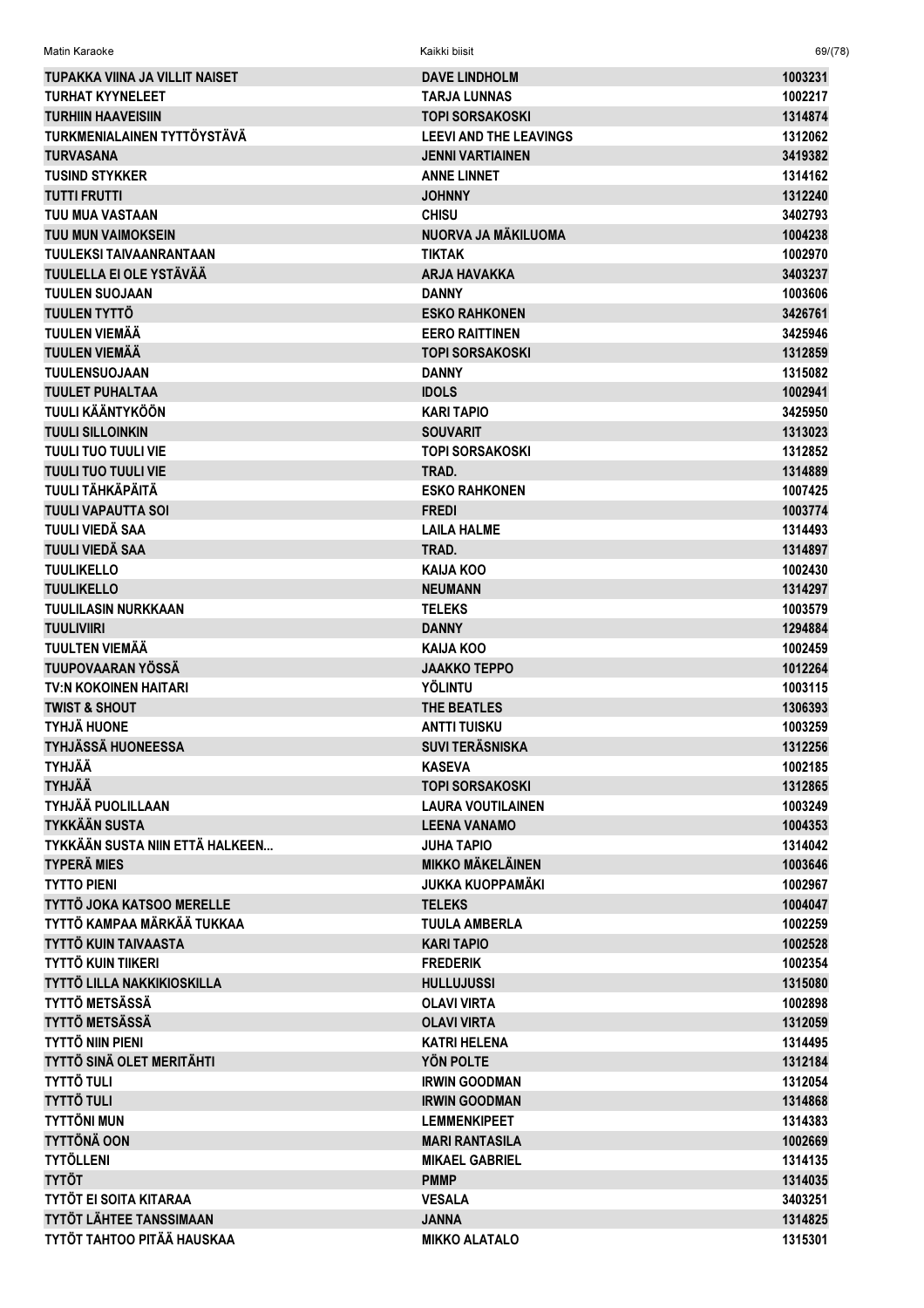| Matin Karaoke                        | Kaikki biisit                                             | 70/(78)            |
|--------------------------------------|-----------------------------------------------------------|--------------------|
| <b>TYTÖT TYKKÄÄ</b>                  | <b>TEA</b>                                                | 1003701            |
| <b>TYYLILLÄ</b>                      | <b>PATE MUSTAJÄRVI</b>                                    | 3403282            |
| TYYNYYN JÄLJET JÄÄ                   | <b>ANNE MATTILA</b>                                       | 1003625            |
| <b>TYYTYVÄINEN</b>                   | <b>JONNA</b>                                              | 1007456            |
| <b>TYÖLKI ELLÄÄ</b>                  | <b>KUUNKUISKAAJAT</b>                                     | 1003897            |
| <b>TYÖTTÖMÄN LAULU</b>               | <b>JAAKKO TEPPO</b>                                       | 1012263            |
| <b>TÄHDENLENTO</b>                   | <b>ELINA VETTENRANTA</b>                                  | 1003572            |
| <b>TÄHDENLENTO</b>                   | <b>JAMPPA TUOMINEN</b>                                    | 3402757            |
| <b>TÄHDET</b>                        | <b>CHISU</b>                                              | 3403252            |
| TÄHDET MEREN YLLÄ                    | A AALLON RYTMIORKESTERI                                   | 3403212            |
| <b>TÄHDET MEREN YLLÄ</b>             | <b>REIJO TAIPALE</b>                                      | 1293723            |
| TÄHDET NÄYTTÄÄ TIEN                  | <b>MENNEISYYDEN VANGIT</b>                                | 1003679            |
| <b>TÄHDET SILMISSÄSI</b>             | <b>REIJO TAIPALE</b>                                      | 3426764            |
| <b>TÄHDET TÄHDET</b>                 | <b>RAULI BADDING SOMERJOKI</b>                            | 1003117            |
| TÄHTI JA MERIPOIKA                   | <b>KARI TAPIO</b>                                         | 1002400            |
| <b>TÄHTIPÖLYÄ</b>                    | <b>SAMULI EDELMANN</b>                                    | 1312245            |
| <b>TÄHTISILMÄ</b>                    | <b>HEIKKI HELA</b>                                        | 1003843            |
| <b>TÄHTITYTTÖ</b>                    | <b>VILLE LEINONEN &amp; VALUMO</b>                        | 1293745            |
| TÄHTIYÖ JA KUUTAMO                   | <b>SOUVARIT</b>                                           | 1012095            |
| TÄHÄNKÖ ON TULTU                     | <b>M NUORVA</b>                                           | 1004257            |
| TÄLLÄ KADULLA                        | <b>ELLINOORA</b>                                          | 3426457            |
| TÄMÄ ON TOTTA                        | LAURA NÄRHI                                               | 1007486            |
| TÄMÄ PÄIVÄ TÄMÄ YÖ                   | <b>RAIMO LAAMANEN</b>                                     | 3426772            |
| TÄMÄ TAIVAS TÄMÄ MAA                 | <b>DANNY JA AIKAMIEHET</b>                                | 1003397            |
| TÄMÄ TIE                             | <b>TUURE KILPELÄINEN</b>                                  | 3426557            |
| <b>TÄMÄ YÖ</b>                       | <b>ANNELI SAARISTO</b>                                    | 1002313            |
| TÄMÄN KYLÄN POIKII                   | <b>PARIISIN KEVÄT</b>                                     | 1007473            |
| <b>TÄNNE JÄÄN</b>                    | <b>MARJA KOSKI</b>                                        | 1315313            |
| TÄNÄ ILTANA TAHTOISIN UNOHTAA        | <b>TAISTO TAMMI</b>                                       | 1293724            |
| TÄNÄ ILTANA TAHTOISIN UNOHTAA        | <b>TAISTO TAMMI</b>                                       | 3425541            |
| TÄNÄ YÖNÄ SÄ KUULUT MULLE            | <b>TEHOSEKOTIN</b>                                        | 3427143            |
| TÄNÄÄN EN VOI LUOKSES TULLA          | <b>ARJA SAIJONMAA</b>                                     | 1003126            |
| TÄNÄÄN HUIPULLA                      | <b>TARJA YLITALO</b>                                      | 1002159            |
| <b>TÄNÄÄN LÄHTEE</b>                 | <b>ELOKUU</b>                                             | 1314049            |
| TÄNÄÄN RUUSUT NÄÄ KUKKII VAIN SULLE  | <b>KARI TAPIO</b>                                         | 3403244            |
| TÄNÄÄN SÄ MUSTA HULLAANNUT           | <b>TIISU</b>                                              | 1315154            |
| TÄSSÄ MENEE VIELÄ HETKI              | <b>TUURE KILPELÄINEN</b>                                  | 3426186            |
| TÄSSÄ NÄÄ NYT ON                     | <b>ERIN</b>                                               | 3427304            |
| <b>TÄSSÄ TALOSSA</b>                 | <b>NEON 2</b>                                             | 1314869            |
| TÄSSÄ TULEE RÖLLI                    | RÖLLI (ALLU TUPPURAINEN)                                  | 3426814            |
| <b>TÄSSÄKÖ TÄÄ OLI</b>               | ARTTU WISKARI FEAT. LEAVINGS-ORKESTER                     | 3427353            |
| <b>TÄTI MONIKA</b>                   | <b>ELINA SALO</b>                                         | 1001081            |
| <b>TÄYDELLINEN ELÄMÄ</b>             | <b>SUVI TERÄSNISKA</b>                                    | 1314392            |
| <b>TÄYDELLISET</b>                   | <b>AURORA</b>                                             | 3426065            |
| <b>TÄYSIKUU</b>                      | KAIJA KÄRKINEN JA ILE KALLIO                              | 1002142            |
| <b>TÄYSIKUU</b>                      | <b>OLAVI VIRTA</b>                                        | 1002390            |
| <b>TÄYTTÄ ELÄMÄÄ</b>                 | <b>MARJORIE</b>                                           | 1004354            |
| TÄYTTÄ KULTAA                        | <b>MATTI JA TEPPO</b>                                     | 3425535            |
| TÄÄ KÄSI PITÄÄ                       | <b>KARI TAPIO</b>                                         | 1002537            |
| TÄÄ ON RANKKAA                       | <b>YÖLINTU</b>                                            | 1002711            |
| TÄÄ PÄIVÄ HÄÄPÄIVÄ                   | <b>SOUVARIT</b>                                           | 1314283            |
| TÄÄ PÄIVÄ HÄÄPÄIVÄ                   | <b>SOUVARIT</b>                                           | 1012164            |
| TÄÄ SE PÄIVÄ ON                      | <b>MUSKA</b>                                              | 1003059            |
| TÄÄ SE PÄIVÄ ON                      | <b>MUSKA</b>                                              | 1312237            |
| TÄÄ VALSSI EI MILLOINKAAN LOPPUA SAA | <b>ESKO RAHKONEN</b>                                      | 3402817            |
| TÄÄ YSTÄVYYS                         |                                                           |                    |
| TÄÄLLÄ POHJANTÄHDEN ALLA             | <b>ARJA KORISEVA</b><br><b>PETRI LAAKSONEN</b>            | 3426743<br>1002750 |
| TÄÄLTÄ IKUISUUTEEN                   | <b>ISTO HILTUNEN</b>                                      | 1003241            |
| TÄÄLTÄ TULLAAN VENÄJÄ                |                                                           |                    |
| <b>TÄÄVALSSI</b>                     | <b>HASSISEN KONE</b><br>NELJÄNSUORA FEAT. SUVI TERÄSNISKA | 3427144            |
|                                      |                                                           | 1314111            |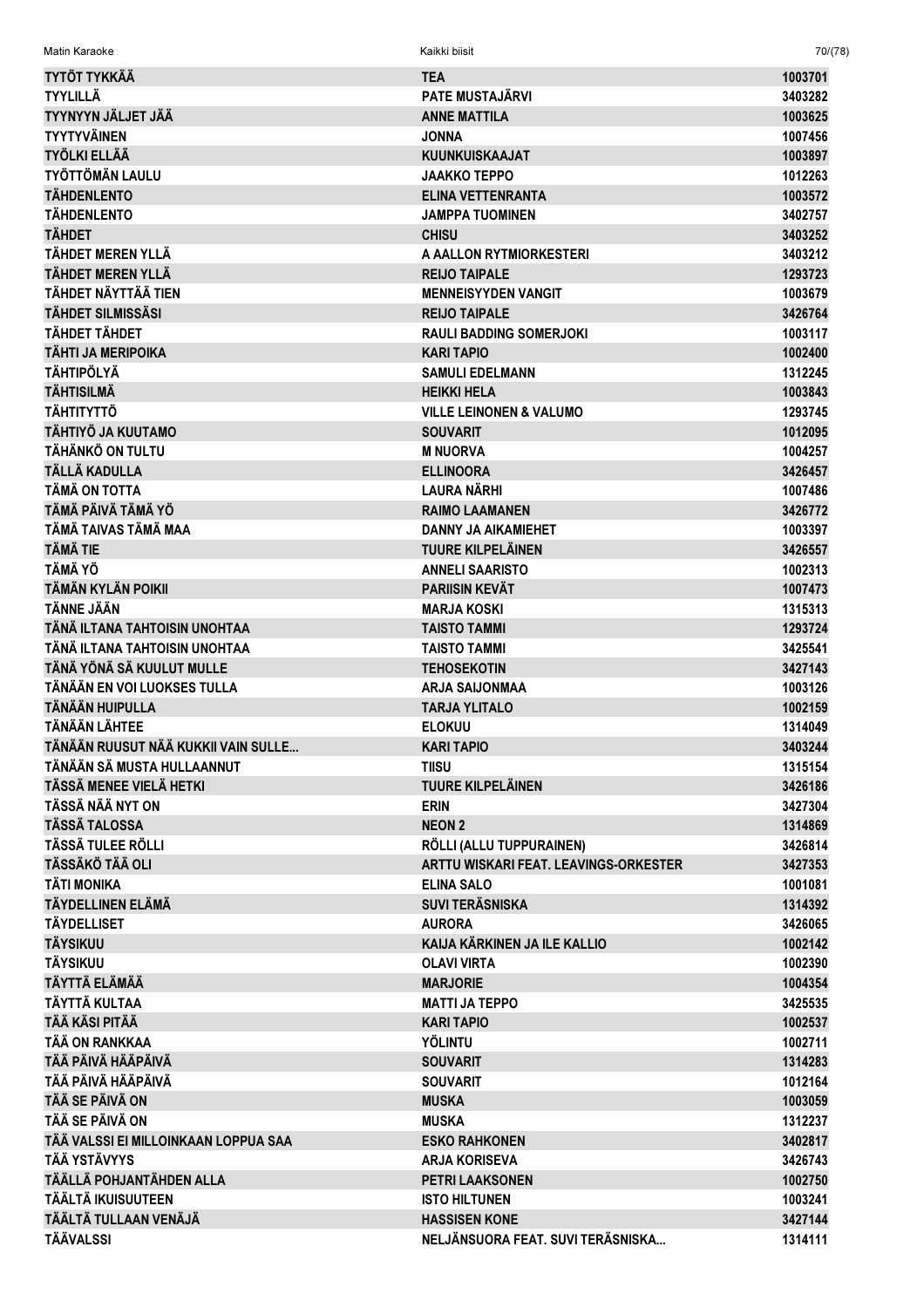| <b>UHKAPELURI</b>                                    | AGENTS JA J KÄÄRIÄINEN                             | 1003435            |
|------------------------------------------------------|----------------------------------------------------|--------------------|
| <b>UINU UNEEN PIKKUINEN</b>                          | <b>M NUORVA</b>                                    | 1004241            |
| <b>UJO MIES</b>                                      | TRAD.                                              | 1314891            |
| <b>UKKOMETSO</b>                                     | <b>POPEDA</b>                                      | 1002801            |
| <b>UNCHAINED MELODY</b>                              | <b>RIGHTEOUS BROTHERS</b>                          | 1000055            |
| <b>UNEEN AIKA VAIPUU</b>                             | <b>KISU</b>                                        | 1003328            |
| <b>UNELMA</b>                                        | <b>JOHANNA SIEKKINEN</b>                           | 1003480            |
| <b>UNELMATANGO</b>                                   | <b>OLAVI VIRTA</b>                                 | 1002922            |
| <b>UNELMAVALSSI</b>                                  | <b>EERO AVEN</b>                                   | 1002343            |
| <b>UNELMOIN</b>                                      | <b>CHARLES PLOGMAN</b>                             | 1003449            |
| UNEN TYTTÖ                                           | <b>SOUVARIT</b>                                    | 1313025            |
| UNETON YÖ                                            | <b>HEIKKI HELA</b>                                 | 3427277            |
| <b>UNFORGIVEN II</b>                                 | <b>METALLICA</b>                                   | 1001038            |
| <b>UNHOLANURUT</b>                                   | <b>VIIKATE</b>                                     | 1004394            |
| <b>UNIHIEKKAA</b>                                    | <b>ANNE MATTILA</b>                                | 1003215            |
| <b>UNIHIEKKAA</b>                                    | <b>EGOTRIPPI</b>                                   | 1293729            |
| <b>UNIHIEKKAMYRSKY</b>                               | <b>KAIJA KOO</b>                                   | 1002509            |
| <b>UNIKUVA</b>                                       | <b>ANNIKKI TÄHTI</b>                               | 3425548            |
| <b>UNISATU</b>                                       | <b>SALOMON</b>                                     | 1002966            |
| <b>UNOHDA EN</b>                                     | <b>ILKKA JÄÄSKELÄINEN</b>                          | 1003296            |
| <b>UNOHDETTU SYDÄN</b>                               | <b>SAIJA VARJUS</b>                                | 1002101            |
| <b>UNOHTUMATON ELMERI</b>                            | <b>RAGNI MALMSTEN</b>                              | 1002414            |
| <b>UNOHTUMATON ILTA</b>                              | <b>GEORG OTS</b>                                   | 1002396            |
| UNTA EN SAA                                          | <b>EERO RAITTINEN</b>                              | 1002437            |
| <b>UNTEN ERÄMAA</b>                                  | <b>JANNE TULKKI</b>                                | 1002718            |
| UNTIL I SETTLE DOWN                                  | <b>HURRIGANES</b>                                  | 1004207            |
| <b>UP AROUND THE BEND</b>                            | <b>CREEDENCE CLEARWATER REVIVAL</b>                | 1306185            |
| <b>URALIIN</b>                                       | <b>HUMPPAVEIKOT</b>                                | 1003485            |
| <b>URALIN PIHLAJA</b>                                | <b>ARJA SAIJONMAA</b>                              | 1002397            |
| <b>URHEILU ON IHANAA</b>                             | <b>DONNY OLKKOLA</b>                               | 1312844            |
| <b>URHEILUHULLU</b>                                  | <b>EPPU NORMAALI</b>                               | 3403245            |
| USKO PUOLET MITÄ NÄET                                | <b>ARJA HAVAKKA</b>                                | 1002633            |
| USKO PUOLET MITÄ NÄET                                | <b>ARJA HAVAKKA</b>                                | 1312085            |
| USVAISEEN HARSOONSA VERHOUTUU MAA                    | <b>PETRI LAAKSONEN</b>                             | 1004231            |
| <b>UTOPIAA</b>                                       | <b>ARTO TAMMINEN</b>                               | 1002134            |
| <b>UUDEN EDESSÄ</b>                                  | <b>TOIVON KÄRKI</b>                                | 3427302            |
| <b>UUDET TUULET</b>                                  | <b>AIKAKONE</b>                                    | 1002870            |
| <b>UUSI</b>                                          | <b>SUVI ISOTALO</b>                                | 1314685            |
| <b>UUSI AAMUNKOI</b>                                 | <b>SUVI TERÄSNISKA</b>                             | 1315298            |
| <b>UUSIA UNELMIA</b>                                 | <b>VESALA</b>                                      | 3426815            |
| UUTEEN ELÄMÄÄN<br>UUTEEN KESÄÄN NIIN PALJON ON AIKAA | <b>TAIKAKUU</b><br>AGENTS JA J KÄÄRIÄINEN          | 1003656            |
|                                                      |                                                    | 1003421            |
| <b>VAAHTERANLEHTI</b><br>VAAKSA VAARAA VAIN          | <b>ISTO HILTUNEN</b><br><b>DANNY</b>               | 1003503<br>1312241 |
| <b>VAALEANPUNAINEN MAJATALO</b>                      |                                                    |                    |
| <b>VAARALLINEN YLLÄTYS</b>                           | <b>JUSSI HAKULINEN</b><br><b>LAURA VOUTILAINEN</b> | 1003038<br>1003683 |
| <b>VAARALLISET HUULET</b>                            | <b>REIJO TAIPALE</b>                               | 1293725            |
| <b>VAARALLISTA ONNEA</b>                             | <b>EINO GRÖN</b>                                   | 1003715            |
| <b>VAARILLA ON SAARI</b>                             | <b>TAPIOLAN YHTEISKOULUN OPPILAAT</b>              | 1001101            |
| <b>VAATTEET</b>                                      | <b>MAUKKA PERUSJÄTKÄ</b>                           | 1002252            |
| <b>VADELMAVENE</b>                                   | <b>KASMIR</b>                                      | 1314823            |
| <b>VAELTAVA AAVE</b>                                 | TUURE KILPELÄINEN                                  | 1004077            |
| <b>VAHANUKKE LAULAVA NUKKE</b>                       | RITVA PALUKKA                                      | 1002797            |
| <b>VAHVA</b>                                         | <b>IRINA</b>                                       | 1003036            |
| <b>VAIETTU RAKKAUS</b>                               | <b>SUVI TERÄSNISKA</b>                             | 1314661            |
| <b>VAIKENE SYDÄN</b>                                 | <b>TAMARA LUND</b>                                 | 3426733            |
| <b>VAIKENEE SYDÄN</b>                                | <b>TOPI SORSAKOSKI</b>                             | 1312881            |
| VAIN AIKA JATKAA KULKUAAN                            | <b>SOUVARIT</b>                                    | 1313034            |
| <b>VAIN AJAN HIEKKAA</b>                             | <b>MAARIT PELTONIEMI</b>                           | 1002471            |
| <b>VAIN ELÄMÄÄ</b>                                   | <b>IRWIN GOODMAN</b>                               | 1294890            |
|                                                      |                                                    |                    |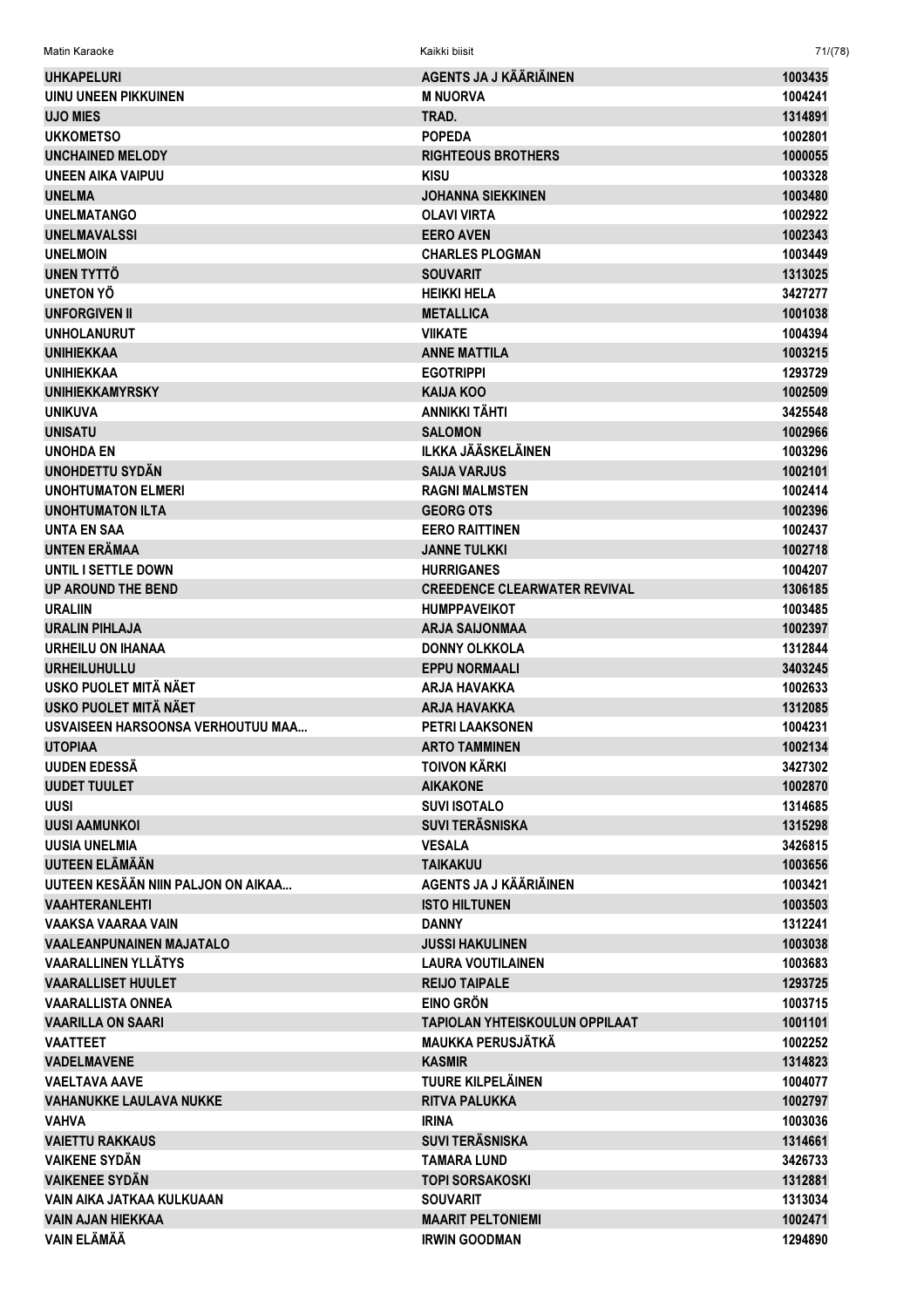| Matin Karaoke                        | Kaikki biisit                             | 72/(78)            |
|--------------------------------------|-------------------------------------------|--------------------|
| VAIN HÄN                             | JUHAMATTI                                 | 1315296            |
| <b>VAIN KAKSI NAUHAA</b>             | <b>DANNY</b>                              | 1002370            |
| VAIN KOTKA LENTÄÄ AURINKOON          | <b>MARKUS</b>                             | 1315055            |
| <b>VAIN LUNTA KAIKKIALLA</b>         | TOPI SORSAKOSKI                           | 1002168            |
| <b>VAIN MERIMIES VOI TIETÄÄ</b>      | TAPIO RAUTAVAARA                          | 1002789            |
| <b>VAIN RAKKAUS</b>                  | <b>MARI RANTASILA</b>                     | 1002492            |
| VAIN SIKSI ETTÄ RAKASTAN SINUA       | JAMPPA TUOMINEN                           | 3402758            |
| VAIN TAIVAS YKSIN TIETÄÄ             | <b>SEPPO TAMMILEHTO</b>                   | 1002776            |
| <b>VAIN TUULI VALVOO</b>             | <b>TOPI SORSAKOSKI</b>                    | 1312864            |
| <b>VAIN TYPERYKSET RAKASTUU</b>      | JANI JA JETSETTERS                        | 1003531            |
| <b>VAIN YKSIN ME KAKSI</b>           | <b>TOPI SORSAKOSKI</b>                    | 1002945            |
| <b>VAKAVA NAINEN</b>                 | <b>HAPPORADIO</b>                         | 1314822            |
| <b>VAKOSAMETTIHOUSUINEN MIES</b>     | <b>LEEVI AND THE LEAVINGS</b>             | 1294891            |
| <b>VALAISE YO</b>                    | KARI TAPIO                                | 1003662            |
| <b>VALEHDELLAAN</b>                  | <b>KATRI YLANDER</b>                      | 1004060            |
| <b>VALEHTELISIN JOS VÄITTÄISIN</b>   |                                           |                    |
| <b>VALENTINA</b>                     | <b>KOLMAS NAINEN</b><br><b>KARI TAPIO</b> | 1294893<br>1003563 |
| <b>VALERIA</b>                       |                                           |                    |
|                                      | KAIJA KOO                                 | 1312258            |
| <b>VALHEITA VAAN</b>                 | <b>KATRI HELENA</b>                       | 1003457            |
| <b>VALKEA JOULU</b>                  | <b>BING CROSBY</b>                        | 1004294            |
| <b>VALKEA MAA</b>                    | <b>JANNE TULKKI</b>                       | 1002257            |
| <b>VALKEAA UNELMAA</b>               | <b>JARI SILLANPÄÄ</b>                     | 1002081            |
| <b>VALKEAT HIUTALEET</b>             | <b>OILI VAINIO</b>                        | 3426746            |
| <b>VALKEAT PURJEET</b>               | JAMPPA TUOMINEN                           | 3402759            |
| <b>VALKEAT VAUNUT</b>                | <b>RAINER FRIMAN</b>                      | 1004071            |
| <b>VALKOAKAASIAT</b>                 | <b>ANNELI SARI</b>                        | 1314470            |
| <b>VALKOINEN RUUSU</b>               | <b>SAIJA TUUPANEN</b>                     | 3426351            |
| <b>VALKOISET VALHEET</b>             | KAIJA KÄRKINEN JA ILE KALLIO              | 1002190            |
| <b>VALKOKYYHKYNEN</b>                | <b>KARI TAPIO</b>                         | 3427452            |
| <b>VALKOVUOKOT</b>                   | <b>OLAVI VIRTA</b>                        | 1002918            |
| <b>VALLOITTAMATON</b>                | <b>PMMP</b>                               | 1314437            |
| VALO YÖSSÄ TWIST                     | TUOMARI NURMIO                            | 1315046            |
| <b>VALOKUVA</b>                      | <b>ANNE MATTILA</b>                       | 1002729            |
| <b>VALOKUVIA</b>                     | <b>MAMBA</b>                              | 1002762            |
| <b>VALON PISAROITA</b>               | <b>TUURE KILPELÄINEN</b>                  | 1003905            |
| <b>VALOON PÄIN</b>                   | KARI TAPIO                                | 1004223            |
| <b>VALOPALLO</b>                     | <b>HAPPORADIO</b>                         | 3403286            |
| <b>VALOT</b>                         | KARI TAPIO                                | 1003596            |
| <b>VALOT PIMEYKSIEN REUNOILLA</b>    | <b>APULANTA</b>                           | 1315300            |
| VALSSI MENNEILTÄ AJOILTA             | <b>OLAVI VIRTA</b>                        | 1003161            |
| <b>VALTATIE</b>                      | <b>JUKKA KUOPPAMÄKI</b>                   | 1002107            |
| <b>VALTATIE 66</b>                   | <b>JUSSI &amp; THE BOYS</b>               | 1002377            |
| <b>VANDRAREN</b>                     | <b>NORDMAN</b>                            | 1314156            |
| <b>VANGIN LAULU</b>                  | TAPIO RAUTAVAARA                          | 1003429            |
| <b>VANGIN TOIVE</b>                  | <b>JUKKA RAITANEN</b>                     | 1002765            |
| <b>VANHA FILLARI</b>                 | <b>LIISA TUHKANEN</b>                     | 1002972            |
| <b>VANHA HOLVIKIRKKO</b>             | <b>EERO RAITTINEN</b>                     | 1002399            |
| <b>VANHA JO NUORENA</b>              | <b>CHISU</b>                              | 1314870            |
| VANHA KARTANON KEHRÄÄVÄ RUKKI        | <b>OLAVI VIRTA</b>                        | 1003146            |
| <b>VANHA NAINEN HUNNINGOLLA</b>      | <b>ERIN</b>                               | 1293818            |
| <b>VANHA RIIMU</b>                   | <b>CHARLIES</b>                           | 1002237            |
| <b>VANHA SALAKULJETTAJA LAITINEN</b> | JUHA VAINIO                               | 1002186            |
| <b>VANHA SWINGI</b>                  | EIJA KANTOLA                              | 1312275            |
| VANHA SYDÄN                          | <b>ERIN</b>                               | 1293813            |
| <b>VANHA TIE</b>                     | <b>TAPIO HEINONEN</b>                     | 1002256            |
| <b>VANHA VALOKUVA</b>                | SIR ELWOODIN HILJAISET VÄRIT              | 3426013            |
| <b>VANHAA SUOLAA</b>                 | <b>KAIJA KOO</b>                          | 1004063            |
| VANHAA VIINIÄ                        | <b>RITVA OKSANEN</b>                      | 3426738            |
| <b>VANHAAN AIKAAN</b>                | <b>SOUVARIT</b>                           | 1312032            |
| VANHAAN AIKAAN                       | <b>SOUVARIT</b>                           | 1313032            |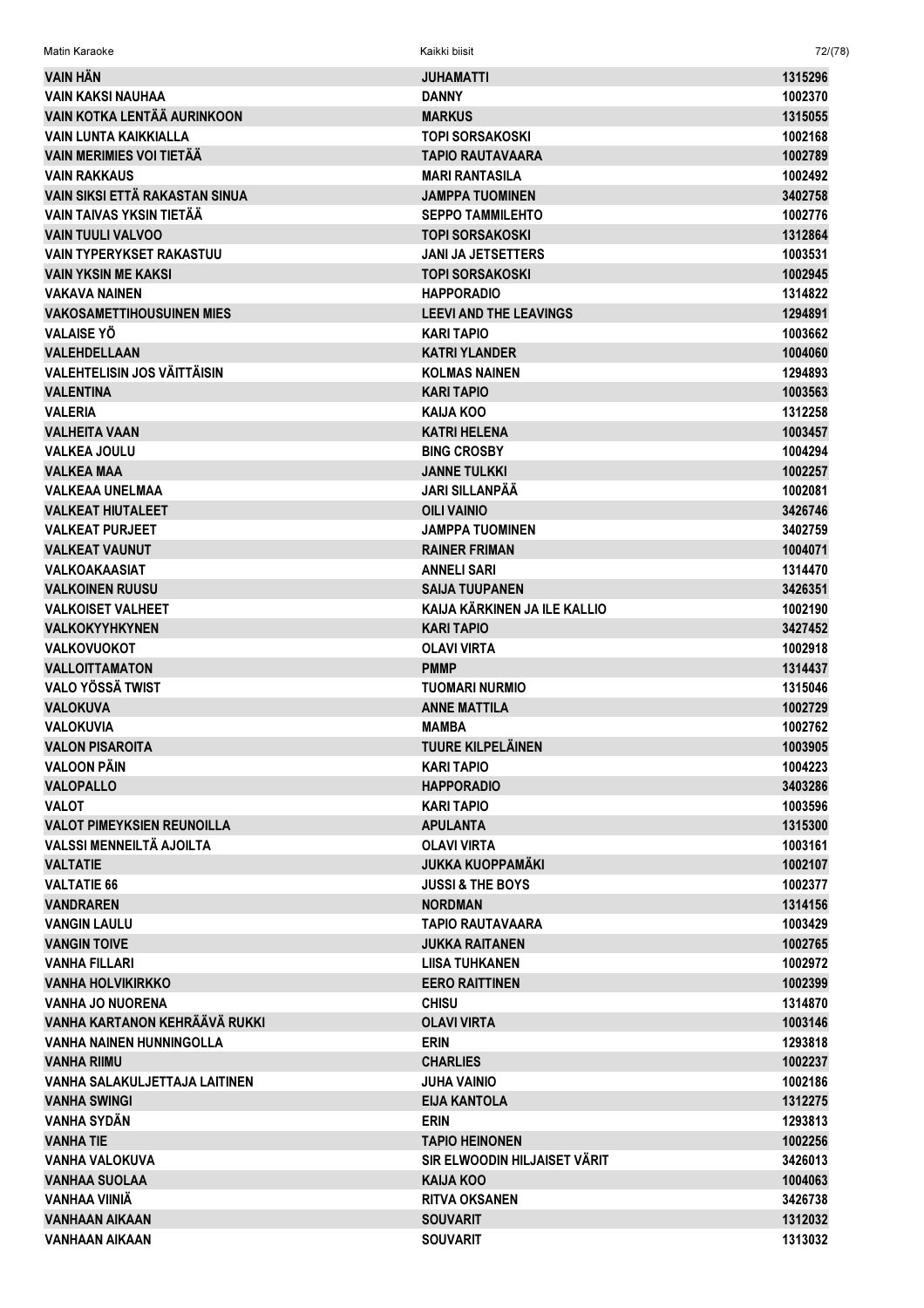| Matin Karaoke                      | Kaikki biisit                    | 73/(78) |
|------------------------------------|----------------------------------|---------|
| <b>VANHAAN MALLIIN</b>             | <b>ARJA KORISEVA</b>             | 3426755 |
| <b>VANHAN MERIROSVON KAPAKASSA</b> | <b>FOUR CATS</b>                 | 1312016 |
| <b><i>VANHANAIKAINEN</i></b>       | <b>LASSI VALTONEN</b>            | 1293838 |
| <b>VANHAT LAULUT NUO</b>           | <b>MATTI ESKO</b>                | 1003512 |
| <b>VANHOJAPOIKIA VIIKSEKKÄITÄ</b>  | <b>JUHA VAINIO</b>               | 1002836 |
| <b>VANKI</b>                       | <b>JENNI VARTIAINEN</b>          | 1314871 |
| <b>VANKILAROCK</b>                 | <b>JUSSI RAITTINEN</b>           | 1002454 |
| <b>VANNO MULLE</b>                 | TINA                             | 1003358 |
| <b>VAPAA</b>                       | <b>ERIN</b>                      | 1314293 |
| <b>VAPAA</b>                       | <b>KAIJA KOO</b>                 | 1007467 |
| <b>VAPAA JA YKSIN</b>              | <b>CHISU</b>                     | 1293837 |
| <b>VAPAA OON</b>                   | JUKKA RAITANEN                   | 1002690 |
| VAPAUS KÄTEEN JÄÄ                  | <b>HALOO HELSINKI!</b>           | 1314021 |
| <b>VARIKSEN SAAPPAAT</b>           | TRAD.                            | 1314895 |
| VARJOJEN YÖ                        | <b>TOPI SORSAKOSKI</b>           | 1312872 |
| <b>VARJOT</b>                      | <b>UNIKLUBI</b>                  | 1003583 |
| <b>VARKAAT KULKURIT</b>            | <b>MIMMI MUSTAKALLIO</b>         | 1002292 |
| <b>VARPUNEN</b>                    | <b>KAI HYTTINEN</b>              | 1003628 |
| <b>VARPUNEN JOULUAAMUNA</b>        | TRAD.                            | 1004297 |
| <b>VARRELLA VIRRAN</b>             | <b>KIRKA</b>                     | 1003326 |
| <b>VASKIKELLOT</b>                 | <b>ANTTI HUOVILA</b>             | 1002347 |
| <b>VASTATUULEEN</b>                | <b>SAIJA VARJUS</b>              | 1002515 |
| <b>VASTATUULEEN</b>                | TOPI SORSAKOSKI JA REIJO TAIPALE | 1003297 |
| <b>VASTEN AURINGON SILTAA</b>      | <b>ERIN</b>                      | 1314294 |
| <b>VASTEN MUN KASVOJANI</b>        | <b>APULANTA</b>                  | 3403287 |
| VASTUSTAMATONTA ON ELÄMÄ           | <b>MATTI JA TEPPO</b>            | 3425537 |
| <b>VASTUU</b>                      | <b>JORMA KÄÄRIÄINEN</b>          | 3425947 |
| <b>VAUHTI KIIHTYY</b>              | <b>MATTI JA TEPPO</b>            | 3425538 |
| <b>NLOVUAV</b>                     | <b>KASMIR FEAT. SAARA</b>        | 1315142 |
| <b>VEDEN ALLA</b>                  | <b>EMMA SALOKOSKI</b>            | 1293730 |
| <b>VEDET VIRTAILEE</b>             | KAIJA KOO                        | 3426614 |
| <b>VEGAS</b>                       | <b>CLIFTERS</b>                  | 1003013 |
| <b>VEHREÄ VEHMAA</b>               | <b>ESKO RAHKONEN</b>             | 3402798 |
| <b>VEIKKO NIEMINEN</b>             | TAPANI KANSA                     | 1004084 |
| <b>VEIT MEIDÄT RAKKAUTEEN</b>      | <b>LEA LAVEN</b>                 | 1004356 |
| <b>VEIT SYDÄMEN</b>                | <b>MERJA RANTAMÄKI</b>           | 1004355 |
| <b>VEITSET</b>                     | <b>ELLINOORA</b>                 | 3427222 |
| <b>VENEZUELA</b>                   | <b>GEORG OTS</b>                 | 1002146 |
| <b>VENUS</b>                       | <b>KIRKA</b>                     | 1315052 |
| <b>VERHOTKIN VEIT</b>              | <b>PATE MUSTAJÄRVI</b>           | 1003430 |
| <b>VERSOAVA JUURI</b>              | <b>SANI</b>                      | 1314678 |
| <b>VESIPISAROIDEN LAULU</b>        | <b>JAMPPA TUOMINEN</b>           | 3402760 |
| <b>VETERAANIN ILTAHUUTO</b>        | TRAD.                            | 1003895 |
| <b>VIA DOLOROSA</b>                | <b>TOMMI LÄNTINEN</b>            | 3403236 |
| <b>VICKY LEE</b>                   | <b>MIKKO ALATALO</b>             | 1315071 |
| <b>VIE MUT KOTIIN</b>              | <b>JESSE KAIKURANTA</b>          | 1312277 |
| <b>VIE MUT MINNE VAAN</b>          | ΥÖ                               | 1002533 |
| <b>VIE SE POIS</b>                 | <b>ANNA ERIKSSON</b>             | 1002974 |
| <b>VIE TÄÄLTÄ POIS</b>             | JARI SILLANPÄÄ                   | 1002867 |
| <b>VIE VAIN</b>                    | <b>KAI HYTTINEN</b>              | 1002958 |
| <b>VIE VIE VIE</b>                 | <b>EINI</b>                      | 1002684 |
| VIELÄ JOSSAIN                      | TRAD.                            | 1314888 |
| VIELÄ ON KESÄÄ JÄLJELLÄ            | <b>MAMBA</b>                     | 1002683 |
| VIELÄ TÄÄLLÄ                       | <b>JESSE KAIKURANTA</b>          | 1314407 |
| VIELÄ YKSI ELÄMÄ                   | <b>ANNE MATTILA</b>              | 3403283 |
| VIELÄKÖ RAKKAUS KANTAA             | <b>TOMMI KALENIUS</b>            | 1312263 |
| VIELÄKÖ SOITAN BANJOA              | <b>SCANDINAVIAN MUSIC GROUP</b>  | 1003824 |
| <b>VIERAAT HUONEET</b>             | <b>ANNA ERIKSSON</b>             | 1002529 |
| <b>VIERAS SISAR</b>                | <b>KATRI HELENA</b>              | 1312254 |
| <b>VIERELLESI KAIPAAN</b>          | <b>KATRI JA JARI</b>             | 1003649 |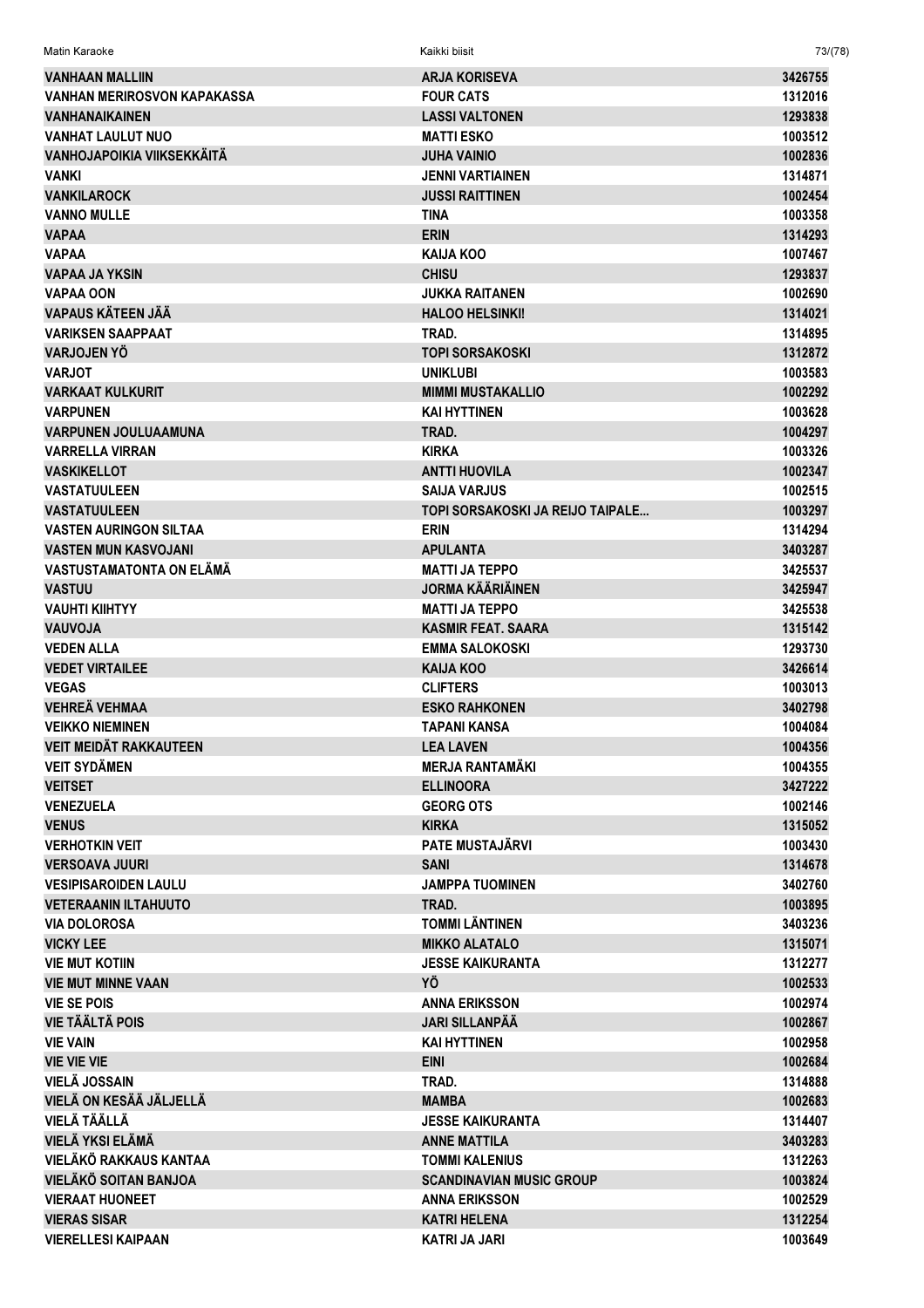**HALOO HELSINKI! VIERI VESI VIERI** 1314421 **VIERIVÄT KIVET SEPPO TAMMILEHTO** 1003293 **VIET ITSEKONTROLLIN MEIJU SUVAS** 1002535 **VIHA JA RAKKAUS NYLON BEAT** 1002368 **VIHAAJAT VIHAA CHEEK FEAT. KALLE KINOS** 1314652 **VIHAAN KYLLÄSTYNYT HALOO HELSINKI!** 1314847 **VIHELTELEN STIG** 1314045 VIHREÄN JOEN RANNALLA KAUAN SITTEN... **EPPU NORMAALI** 1004397 **VIHREÄT NIITYT OLAVI VIRTA** 1002904 **VIIDESTOISTA YÖ JUICE LESKINEN** 1002393 **VIIKON VERRAN SANKAREINA KIRKA** 3426133 **VIII FNFF ANNE MATTILA** 1003796 **VIILENNEEN JARI SILLANPÄÄ** 1003291 **VIILEÄÄ VIINIÄ FREUD MARX ENGELS & JUNG** 1312069 **VIIME YÖNÄ ENNEN KAHTA JUICE LESKINEN** 1314849 **VIIMFINFN** NYI ON REAT 1002166 **VIIMEINEN AAMU LAURA NÄRHI** 1314039 **VIIMEINEN HEINÄKUU JAMPPA TUOMINEN** 3402761 **VIIMEINEN KEVÄT** 1003732 **MARKUS VIIMEINEN KUKKA FSKO RAHKONEN** 1007436 **VIIMEINEN KUULUTUS KATRI HELENA** 1003344 **VIIMEINEN LAULU IRWIN GOODMAN** 1003832 **VIIMEINEN LAULU J. KARJALAINEN** 1315263 **VIIMEINEN LENTO** 1002541 **KAIJA KOO VIIMEINEN MOTTI SOUVARIT** 1314284 **VIIMEINEN MOTTI SOUVARIT** 1012159 1293828 **VIIMEINEN VALSSI KARI TAPIO** SIR ELWOODIN HILJAISET VÄRIT **VIIMEINKIN** 3426066 **VIIMEISEEN KORTTIIN TOPI SORSAKOSKI** 1312886 **VIIMEISEEN MIEHEEN KIRKA** 1315050 **VIIMEISEEN PISARAAN KARI TAPIO** 1003760 SIR ELWOODIN HILJAISET VÄRIT VIIMEISELLÄ RANNALLA 3403856 **VIIMEISEN KERRAN ANNA ERIKSSON** 1312265 **VIIMEISEN KERRAN MIKAEL GABRIEL FEAT. DIANDRA** 1315299 **VIINA TERVA JA HAUTA** 1312281 **VIIKATF** VIINIÄ JA RUUSUJA **GARBO** 1002193 **VIIPURIPOP SIG** 1002662 **VIISI PITKÄÄ YÖTA MATTI ESKO** 1002971 **VIISITOISTA KESÄÄ KARI TAPIO** 1002385 **VIISTÄKÖÖN SIIPENI MAATA ELONKERJUU** 1314136 **VIITTÄ VAII I F KAKS REMILAALTONEN** 3426612 **VILLEJÄ LUPIINEJA J. KARJALAINEN** 1002712 **VILL LIITA ARIA KORVISEVA** 1312004 **VILLI JA VITUN VAPAA** PETRI NYGÅRD 1315337 **VILLI NAINEN** 1003289 **KARI TAPIO VILLI SYDÄN SANNA PIETIÄINEN** 1002272 **VILLI VAPAUDEN KAIPUU** 1002102 **TAISKA VILLIHEVOSIA HANNA EKOLA** 1003136 **VILLIT BOOTSIT SYKF** 1003273 **VILLIT JOUTSENET SIRPA SOLA** 1002177 **VILLIT RUUSUT ANNIKKI TÄHTI** 1002112 **VILLIT RUUSUT ANNIKKI TÄHTI** 3426731 **VILLITSEE MUN ANITA HIRVONEN** 1004357 **VILLIÄINEN KICKE PAANANEN** 1293831 **VIOLER TILL MOR METRO-TYTÖT** 1002144 **VIOLETTA KARI TAPIO** 1002746 **VIPPAA MULLE VIITONEN FREDI** 1002770 **VIRRAN RANNALLA TOPI SORSAKOSKI** 1312857

**IRMELI MÄKELÄ** 

**LASSE HOIKKA** 

Kaikki biisit

**Matin Karaoke** 

**VIRRAN VIEMÄÄ** 

**VIRTA TOI VIRTA VEI** 

 $74/(78)$ 

1002299

1003471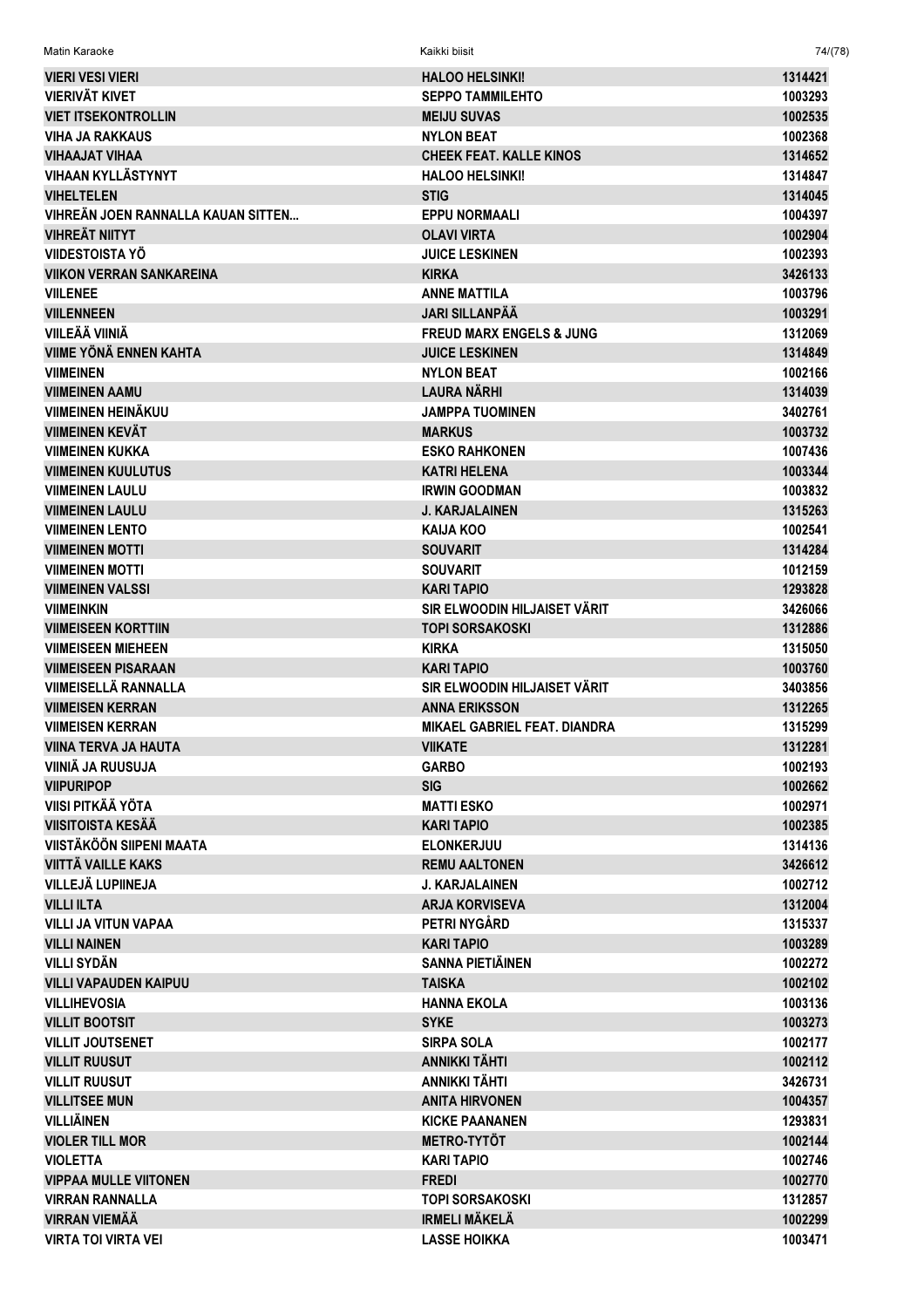| Matin Karaoke                            | Kaikki biisit                        | 75/(78) |
|------------------------------------------|--------------------------------------|---------|
| <b>VIRTA TUO VIRTA VIE</b>               | <b>RAINE FRIIMAN</b>                 | 1002564 |
| <b>VIRTA VIE</b>                         | <b>KATRI HELENA</b>                  | 1002346 |
| <b>VITAMIINI</b>                         | <b>KATJA LUKIN</b>                   | 1007447 |
| <b>VITTU KUN VITUTTAA</b>                | ISMO ALANKO SÄÄTIÖ                   | 1003768 |
| <b>VIVA ESPANA</b>                       | <b>MARION</b>                        | 1002496 |
| <b>VIVA LAS VEGAS</b>                    | <b>ELVIS PRESLEY</b>                 | 1315200 |
| <b>VIVA LAS VEGAS</b>                    | <b>ZZ TOP</b>                        | 1001055 |
| <b>VOI KUINKA ME SINUA KAIVATAAN</b>     | <b>EPPU NORMAALI</b>                 | 1002410 |
| VOI YKSI PÄIVÄ OLLA SATA VUOTTA          | <b>TOPI SORSAKOSKI</b>               | 1314691 |
| <b>VOIMA RAKKAUDEN</b>                   | <b>ANNE MATTILA</b>                  | 1003896 |
| <b>VOIMA RAKKAUDEN</b>                   | <b>JAMPPA TUOMINEN</b>               | 3402777 |
| <b>VOIMAA JA VALOA</b>                   | <b>PETE PARKKONEN</b>                | 3427431 |
| <b>VOIN SUN MUKAAN TULLA</b>             | <b>MINNA KAINULAINEN</b>             | 3426749 |
| <b>VOIPALLO</b>                          | <b>MILJOONASADE</b>                  | 3427491 |
| <b>VOIT KAIKEN ALKAA UUDESTAAN</b>       | JUKKA KUOPPAMÄKI                     | 1002961 |
| <b>VOIT MUA AUTTAA</b>                   | <b>SAIJA VARJUS</b>                  | 1002228 |
| <b>VOITKO ALKAA UUDELLEEN</b>            | <b>AGENTS</b>                        | 1002888 |
| <b>VOITKO ALKAA UUDELLEEN</b>            | TOPI SORSAKOSKI                      | 1312871 |
| <b>VOITKO UNOHTAA</b>                    | JUHAMATTI                            | 1314424 |
| <b>VOITOLLA YÖHÖN</b>                    | <b>JVG</b>                           | 1314064 |
| <b>VOLARE</b>                            | <b>KAI HYTTINEN</b>                  | 1002983 |
| <b>VOLGA</b>                             | JUHAMATTI                            | 1002284 |
| <b>VOLGA LAULU</b>                       | <b>KALEVI KORPI</b>                  | 1004240 |
| <b>VOULEZ-VOUS</b>                       | <b>ABBA</b>                          | 1306878 |
| <b>VUONNA '85</b>                        | <b>EPPU NORMAALI</b>                 | 1312169 |
| <b>VUOSI VAIHTUU</b>                     | <b>LORD EST FEAT. MIKAEL GABRIEL</b> | 1293806 |
| <b>VUOSIEN JÄLKEEN</b>                   | <b>CHANNEL FOUR</b>                  | 1312089 |
| <b>VUOSIEN JÄLKEEN</b>                   | <b>CHANNEL FOUR</b>                  | 1312161 |
| <b>VUOSISADAN RAKKAUSTARINA</b>          | <b>SIG</b>                           | 1002592 |
| VÄLIMEREN TYTTÖ                          | <b>ESKO RAHKONEN</b>                 | 1007421 |
| <b>VÄLIÄKÖS SILLÄ SITTEN ON</b>          | <b>KISU</b>                          | 1002447 |
| <b>VÄRILAULU</b>                         | <b>SATU SOPANEN JA HUVITUTTI</b>     | 1001103 |
| VÄÄRINPÄIN LENTÄVÄT LINNUT               | <b>JIPPU</b>                         | 1312242 |
| <b>VÄÄRÄ VITONEN</b>                     | VEIKKO LAVI                          | 1003073 |
| <b>VÄÄRÄÄN SUUNTAAN</b>                  | <b>JENNI VARTIAINEN</b>              | 3426067 |
| <b>WALK LIKE AN EGYPTIAN</b>             | <b>BANGLES</b>                       | 1000063 |
| <b>WALK LIKE AN EGYPTIAN</b>             | <b>BANGLES</b>                       | 1000063 |
| <b>WALK ON BY</b>                        | JUSSI RAITTINEN                      | 1002424 |
| <b>WALKIN THE DOG</b>                    | <b>HURRIGANES</b>                    | 1004200 |
| <b>WALKING ON THE WATER</b>              | <b>CREEDENCE CLEARWATER REVIVAL</b>  | 1306183 |
| <b>WANDRING STAR</b>                     | <b>SIELUN VELJET</b>                 | 1002800 |
| <b>WANNABE</b>                           | <b>SPICE GIRLS</b>                   | 1004145 |
| <b>WAS ICH DIR SAGEN WILL</b>            | <b>CAROLA</b>                        | 1002490 |
| <b>WATERLOO</b>                          | <b>ABBA</b>                          | 1306249 |
| <b>WAVE</b>                              | <b>FRANK SINATRA</b>                 | 1004154 |
| <b>WE ARE THE CHAMPIONS</b>              | <b>QUEEN</b>                         | 1001039 |
| WE CAN MAKE THE MORNING                  | <b>ELVIS PRESLEY</b>                 | 1312333 |
| WE CAN WORK IT OUT                       | THE BEATLES                          | 1306386 |
| <b>WE WILL ROCK YOU</b>                  | <b>QUEEN</b>                         | 1001041 |
| WEAR MY RING AROUND YOUR NECK            | <b>ELVIS PRESLEY</b>                 | 1315199 |
| <b>WHAT A WONDERFUL WORLD</b>            | <b>LASSE MÅRTENSON</b>               | 1002978 |
| WHAT ARE YOU DOING THE REST OF YOUR LIFE | <b>FRANK SINATRA</b>                 | 1004179 |
| <b>WHATEVER YOU WANT</b>                 | <b>STATUS QUO</b>                    | 1001035 |
| <b>WHENEVER WHEREVER</b>                 | <b>SHAKIRA</b>                       | 1000060 |
| WHERE THE WILD ROSES GROW                | <b>NICK CAVE AND KYLIE MINOQUE</b>   | 1000110 |
| <b>WHISKEY IN THE JAR</b>                | <b>BABLO</b>                         | 1002323 |
| <b>WHITE ROOM</b>                        | <b>CREAM</b>                         | 1000081 |
| <b>WHITE ROOM</b>                        | <b>CREAM</b>                         | 1000081 |
| <b>WHITE WEDDING</b>                     | <b>BILLY IDOL</b>                    | 1000077 |
| <b>WHITE WEDDING</b>                     | <b>BILLY IDOL</b>                    | 1000077 |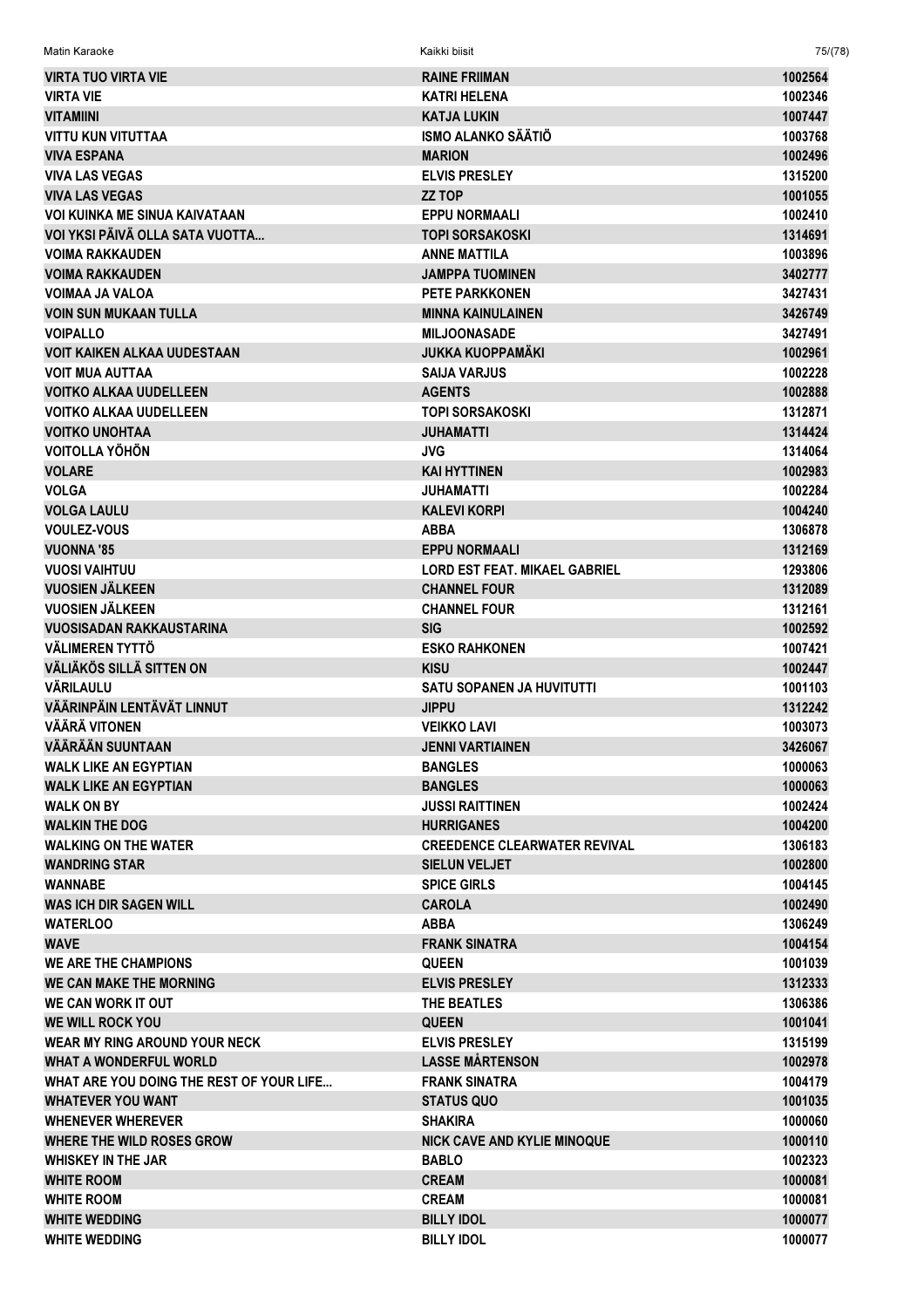| Matin Karaoke                      | Kaikki biisit                       | 76/(78)            |
|------------------------------------|-------------------------------------|--------------------|
| <b>WHO'LL STOP THE RAIN</b>        | <b>CREEDENCE CLEARWATER REVIVAL</b> | 1306175            |
| <b>WHOLE LOTTA LOVE</b>            | <b>LED ZEPPELIN</b>                 | 1001036            |
| <b>WHY CANT THIS BE LOVE</b>       | <b>VAN HALEN</b>                    | 1001047            |
| <b>WICKED GAME</b>                 | HIM                                 | 3426296            |
| <b>WIG-WAM-BAM</b>                 | <b>KARMA</b>                        | 1315078            |
| <b>WIGWAM BAM</b>                  | <b>KARMA</b>                        | 1002318            |
| <b>WILD IN THE STREET</b>          | <b>HURRIGANES</b>                   | 1004209            |
| <b>WIND OF CHANGE</b>              | <b>SCORPIONS</b>                    | 1000052            |
| <b>WINGS OF A BUTTERFLY</b>        | <b>HIM</b>                          | 3427122            |
| <b>WINNERS</b>                     | <b>FRANK SINATRA</b>                | 1004172            |
| <b>WISH I HAD AN ANGEL</b>         | <b>NIGHTWISH</b>                    | 1004381            |
| WISH YOU WERE HERE                 | <b>REDNEX</b>                       | 1000048            |
| <b>WISHIN AND HOPIN</b>            | <b>DUSTY SPRINGFIELD</b>            | 1000014            |
| WITH A LITTLE HELP FROM MY FRIENDS | THE BEATLES                         | 1306381            |
| <b>WITH ARMS WIDE OPEN</b>         | <b>CREED</b>                        | 1001030            |
| <b>WON'T LET GO</b>                | KAIJA KOO                           | 1314304            |
| <b>WONDERFUL LIFE</b>              | <b>BLACK</b>                        | 1000067            |
| <b>WONDERFUL LIFE</b>              | <b>BLACK</b>                        | 1000067            |
| <b>WONDERFUL WORLD</b>             | <b>SAM COOKE</b>                    | 1000092            |
| <b>WOODEN HEART</b>                | <b>ELVIS PRESLEY</b>                | 1312319            |
| <b>WORDS</b>                       | <b>ELVIS PRESLEY</b>                | 1315201            |
| <b>WORKING FOR THE MAN</b>         | <b>ROY ORBISON</b>                  | 1305969            |
| <b>XANADU</b>                      | <b>EINI</b>                         | 1002691            |
| YAMBAIJAA                          | <b>SAIJA VARJUS</b>                 | 1002100            |
| <b>YANKEE ROSE</b>                 | <b>DAVID LEE ROTH</b>               | 1001031            |
| YEAH MÄ SUN TYRKKYS OON            | <b>CLIFTERS</b>                     | 1002998            |
| <b>YELLOW SUBMARINE</b>            | THE BEATLES                         | 1306382            |
| YES SIR ALKAA POLTTAA              | <b>EINI</b>                         | 1003323            |
| <b>YHDEN ILLAN VARIETEE</b>        | ΥÖ                                  | 1003064            |
| YHDET SILLE<br>YHTENÄ ILTANA       | <b>ASTE</b>                         | 1314839            |
| YHTENÄ SUNNUNTAINA                 | <b>HECTOR</b><br><b>ERIN</b>        | 1003426<br>3427383 |
| YKSI AINOA IHMINEN                 | TRAD.                               | 1314893            |
| YKSI AINOA IKKUNA                  | TOPI SORSAKOSKI JA AGENTS           | 1003427            |
| YKSI JA AINUT                      | <b>MEIJU SUVAS</b>                  | 1002505            |
| YKSI RUUSU ON KASVANUT             | <b>TAUNO PALO</b>                   | 1002213            |
| YKSI RUUSU ON KASVANUT LAAKSOSSA   | TRAD.                               | 3403364            |
| YKSI TOISENSA JÄLKEEN              | <b>APULANTA</b>                     | 1003062            |
| <b>YKSIN</b>                       | <b>CAROLA</b>                       | 3426134            |
| <b>YKSIN</b>                       | <b>FINLANDERS</b>                   | 1002979            |
| <b>YKSIN</b>                       | <b>JONNE AARON</b>                  | 1314838            |
| YKSIN KULJEN SATEESEEN             | PIRJO KÄMPPI                        | 1002714            |
| YKSIN OON MÄ VAIN                  | <b>TOPI SORSAKOSKI</b>              | 1314425            |
| YKSIN OON TIETENKIN                | <b>FREDI</b>                        | 1314107            |
| YKSIN SATEESEEN                    | <b>CAT</b>                          | 1293814            |
| <b>YKSINÄINEN</b>                  | <b>ANTTI TUISKU</b>                 | 1293727            |
| YKSINÄINEN ILTA                    | <b>DANNY</b>                        | 1002798            |
| YKSINÄINEN ILTA                    | <b>M NUORVA</b>                     | 1002809            |
| YKSINÄINEN MIES                    | <b>EERO AVEN</b>                    | 1002477            |
| YKSINÄINEN PITKÄ TIE               | <b>JANNE TULKKI</b>                 | 1002540            |
| YKSINÄINEN SAARNIPUU               | <b>JUHA VAINIO</b>                  | 1002235            |
| YKSINÄISEN KEIJUN TARINA           | <b>CHISU</b>                        | 1314137            |
| <b>YKSINÄISYYS</b>                 | <b>OLAVI VIRTA</b>                  | 1003183            |
| YLI AALTOJEN                       | <b>OLAVI VIRTA</b>                  | 1004363            |
| <b>YMCA</b>                        | <b>VILLAGE PEOPLE</b>               | 1004140            |
| YOU BREAK MY HEART                 | <b>BROADCAST</b>                    | 1314506            |
| YOU CAN'T HURRY LOVE               | <b>CLIFTERS</b>                     | 1002175            |
| YOU DON'T HAVE TO SAY YOU LOVE ME  | <b>ELVIS PRESLEY</b>                | 1315202            |
| <b>YOU DRIVE ME CRAZY</b>          | <b>BRITNEY SPEARS</b>               | 1004100            |
| YOU DRIVE ME CRAZY                 | <b>BRITNEY SPEARS</b>               | 1004100            |
|                                    |                                     |                    |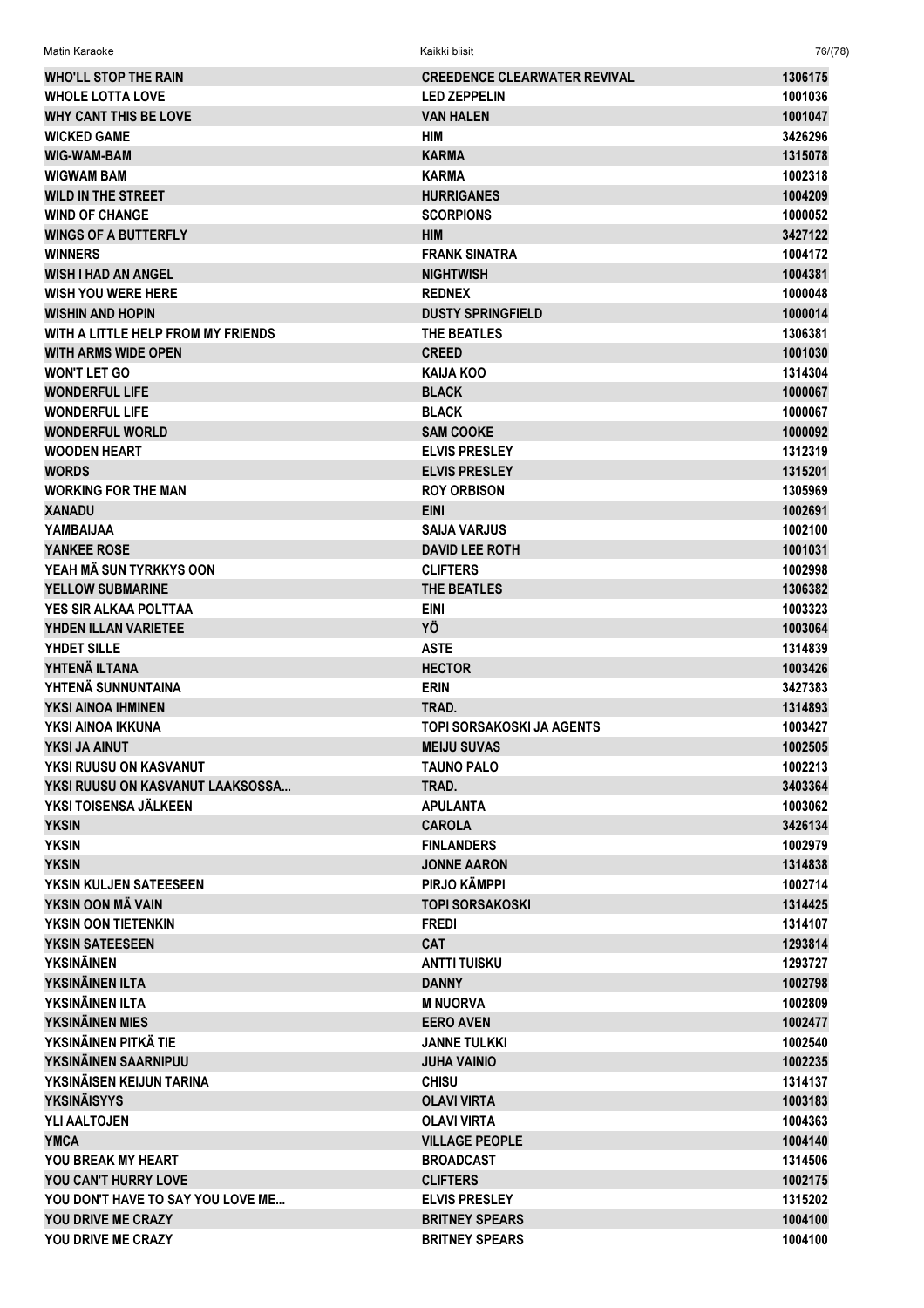| YOU GAVE ME A MOUNTAIN             | <b>ELVIS PRESLEY</b>           | 1312331 |
|------------------------------------|--------------------------------|---------|
| YOU GIVE LOVE A BAD NAME           | <b>BON JOVI</b>                | 1001021 |
| YOU GOT IT                         | <b>ROY ORBISON</b>             | 1000040 |
| YOU GOT IT                         | <b>ROY ORBISON</b>             | 1305971 |
| YOU MAKE ME FEEL SO YOUNG          | <b>FRANK SINATRA</b>           | 1004165 |
| <b>YOU RAISE ME UP</b>             | <b>WESTLIFE</b>                | 1004143 |
| YOU REALLY GOT ME                  | <b>THE KINKS</b>               | 1000112 |
| YOU SANG TO ME                     | <b>MARC ANTHONY</b>            | 1000098 |
| YOU SEXY THING                     | <b>HOT CHOCOLATE</b>           | 1004117 |
| YOU SEXY THING                     | <b>HOT CHOCOLATE</b>           | 1004117 |
| YOU'RE IN THE ARMY NOW             | <b>MEIJU SUVAS</b>             | 1002522 |
| YOU'RE SO SQUARE                   | <b>ELVIS PRESLEY</b>           | 1315204 |
| YOU'VE GOT TO HIDE YOUR LOVE AWAY  | THE BEATLES                    | 1306396 |
| YOUNG AND BEAUTIFUL                | <b>ELVIS PRESLEY</b>           | 1315203 |
| YOUNG AT HEART                     | <b>FRANK SINATRA</b>           | 1004158 |
|                                    |                                |         |
| YOUR TAKE MY SELF CONTROL          | <b>MEIJU SUVAS</b>             | 1002535 |
| YOURE MY HEART YOURE MY SOUL       | <b>MODERN TALKING</b>          | 1000054 |
| YRITETÄÄN YHDESSÄ VIELÄ            | <b>JAMPPA TUOMINEN</b>         | 1002176 |
| YSTÄVÄKSI JÄÄ                      | <b>EIJA SINIKKA</b>            | 1003468 |
| <b>YSTÄVÄLLE</b>                   | <b>JAMPPA TUOMINEN</b>         | 3402762 |
| YSTÄVÄN JOS MENETÄN                | <b>MATTI JA TEPPO</b>          | 1003710 |
| YSTÄVÄN LAULU                      | <b>ARJA SAIJONMAA</b>          | 1294894 |
| YSTÄVÄN REMPPA                     | <b>ARTTU WISKARI</b>           | 3426325 |
| YSTÄVÄN RISTI                      | TIMO KIISKINEN JA ILKKA VAINIO | 1315255 |
| <b>YSTÄVÄNPÄIVÄ</b>                | <b>TUURE KILPELÄINEN</b>       | 1312249 |
| <b>YYTERI-TWIST</b>                | <b>JUSSI JA AGENTS</b>         | 1003046 |
| YÖ                                 | YÖ                             | 1003776 |
| YÖ ALTAILLA                        | <b>HUMPPAVEIKOT</b>            | 1003466 |
| YÖ JONKA KERRAN UNHOA ANNOIT       | <b>MATTI KORKIALA</b>          | 1002587 |
| YÖ KERRAN UNHOA ANNOIT             | <b>ESKO RAHKONEN</b>           | 3402796 |
| YÖ SAARISTOSSA                     | <b>ARJA KORISEVA</b>           | 1003594 |
| YÖ VÄISTYY                         | <b>PENTTI HIETANEN</b>         | 3427450 |
| <b>YÖKIITÄJÄ</b>                   | KAIJA KÄRKINEN JA ILE KALLIO   | 1002695 |
| YÖLAULU                            | <b>PEPE WILLBERG</b>           | 3426558 |
| YÖLINJALLA                         | <b>TAPIO RAUTAVAARA</b>        | 1003613 |
| <b>YÖLINTU</b>                     | <b>OLAVI VIRTA</b>             | 1002628 |
| YÖLLISET KIRJEET                   | <b>TOPI SORSAKOSKI</b>         | 1312868 |
| YÖN ENKELI                         | <b>MUSKA</b>                   | 1003509 |
| YÖN HILJAISUUS                     | <b>CHANNEL FOUR</b>            | 1312090 |
| YÖN JÄLKEEN                        | <b>KAI HYTTINEN</b>            | 1002644 |
| <b>YÖN KULKIJA</b>                 | <b>OLAVI VIRTA</b>             | 1002212 |
| YÖN KUNINGATAR                     | <b>EIJA KANTOLA</b>            | 1003736 |
| <b>YÖN LAPSI</b>                   | <b>KIRKA</b>                   | 1003671 |
| YÖN SEUTU                          | <b>VIIKATE</b>                 | 1003826 |
| <b>YÖN SYLIIN</b>                  | <b>JAMPPA TUOMINEN</b>         | 1002160 |
| YÖN TUMMAT SIIVET                  | TRAD.                          | 1314898 |
|                                    |                                |         |
| <b>YÖN TUULI</b><br>YÖN VÄISTYESSÄ | <b>KARI TAPIO</b>              | 1314692 |
|                                    | <b>TOPI SORSAKOSKI</b>         | 1312849 |
| <b>YÖN ÄÄNET</b>                   | <b>LAILA KINNUNEN</b>          | 1003445 |
| YÖNKUKKA                           | <b>JAMPPA TUOMINEN</b>         | 3402763 |
| YÖT ILLAT ELOKUUN                  | <b>JOHANNA PAKONEN</b>         | 3426391 |
| YÖTÄ MYÖTEN                        | <b>M NUORVA</b>                | 1002868 |
| <b>ZOMBEJA</b>                     | <b>APULANTA</b>                | 1314138 |
| ÄIDEISTÄ PARHAIN                   | <b>JARI HUHTASALO</b>          | 1002183 |
| ÄIDIN PIKKUPOIKA                   | <b>TAPANI KANSA</b>            | 1003917 |
| ÄIDIN SYNTYMÄPÄIVÄ                 | <b>METRO-TYTÖT</b>             | 1002317 |
|                                    |                                |         |
| ÄIDIN TYTTÖ                        | <b>MAKE ANKEE</b>              | 1003350 |
| ÄITI                               | <b>JUHA METSÄPERÄ</b>          | 1312272 |
| ÄITI                               | <b>JUHANI MARKOLA</b>          | 1002315 |

Matin Karaoke Kaikki biisit 77/(78)